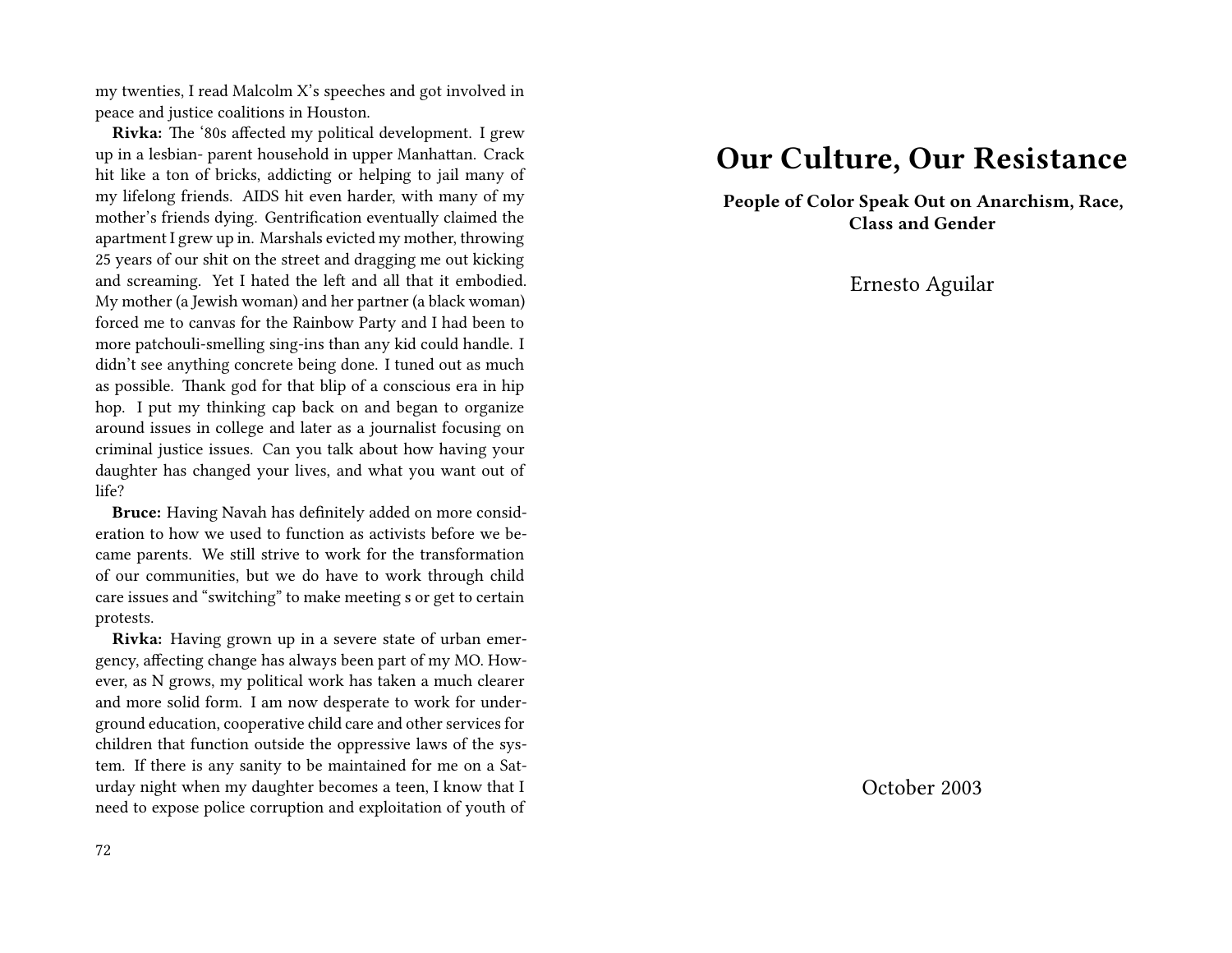# **Love and Respect: Parenting and Identity with Rivka Gewirtz Little and Bruce Little**

*Bruce and Rivka Gewirtz Little met in Texas and now reside in New York City. Some may remember Bruce as a founding member of the Federation of Black Community Partisans, the predecessor to many APOC groups. Rivka is a great organizer in her own right. This interview focuses on parenting and how being parents has changed the lives to two kickass revolutionaries.*

### **Can you give people a little background about yourselves and your political development?**

**Bruce:** Being an introvert, I had a lot of political influence from books, TV and music. As a teen when I was in junior high, I read a lot of books on the Vietnam War and the international insurgent movements during that time period. I remember looking at CNN during the days I skipped school and recognizing the kind of military build up in the South and Central Americas as being somewhat identical to the kind of U.S military buildup that took place in Vietnam. Being a working class black male at 14, I knew for sure that I was gonna be drafted. Later, in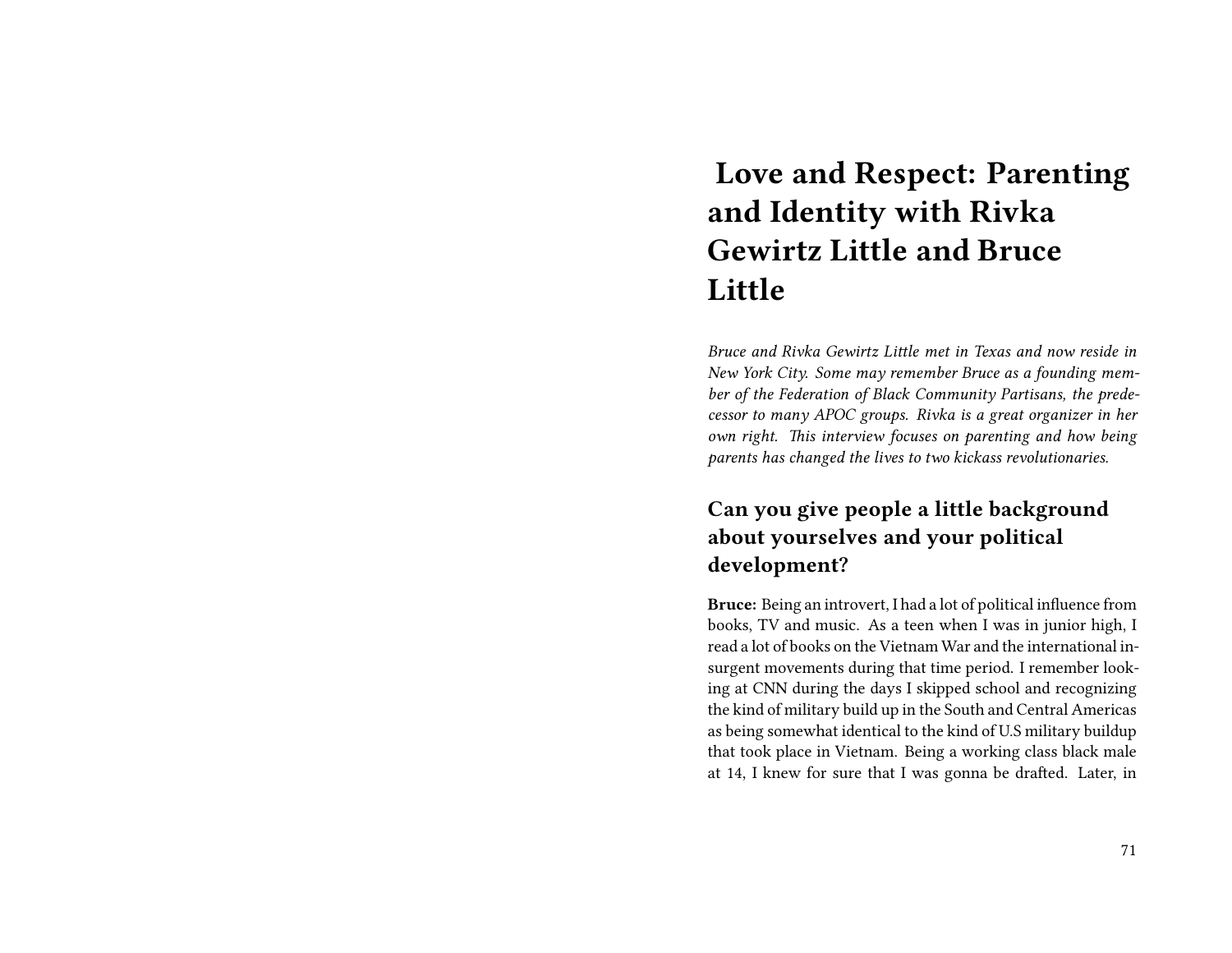She can run and climb and laugh and shout. She can even take all of her clothes off. No one will chastise her. The most that will happen is that the grown-ups will laugh.

However, among those who look more like she does, whether they be schoolmates or relatives, such behavior is not only not laughed at, but actively discouraged and chastised.

When I try to talk with my anarchist friends about this split in my life and hers, they don't get it. Why is it important that I send Siu Loong to "school"? Why am I subjecting Siu Loong to regiment and restrictions at such an early age? Can't I find an alternative source of childcare for her-one that does not reinforce models of hierarchy and oppression? And why am I so hung up on race? One anarchist described my concerns about race and ethnicity as "nationalistic bullshit."

How can I raise a baby anarchist of color if my choices lay between a white, color-blind movement or a gathering of those who can identify with her looks and heritage, but little else?

I'm still struggling to find some sort of balance between these two extremes. It's hard to think of solutions when those around me-both my peers and the parents of Siu Loong's peers-do not acknowledge that there is a problem. This reflects a larger issue-white anarchists' refusal to discuss race, racism and exclusivity in the movement. Knowing this doesn't make it any easier. I am still struggling alone with this concern.

## **Contents**

| <b>Volume One</b>                                                                  | 9  |
|------------------------------------------------------------------------------------|----|
| Dedication                                                                         | 11 |
| Acknowledgements                                                                   | 12 |
| Introduction<br>by Ashanti Alston                                                  | 13 |
| <b>Experiencing Anarchism</b><br>by Sara Ramirez Galindo                           | 19 |
| <b>Hearts Spark Arson</b>                                                          |    |
| by Heather Ajani                                                                   | 25 |
| Building the Political and its Relation to the Personal                            | 27 |
|                                                                                    | 31 |
|                                                                                    | 32 |
| Puppets, Pageantry and Protest Politics: White<br>People and the Anti-War Movement |    |
| by Tiffany King                                                                    | 33 |
| <b>On Competition and Solidarity</b>                                               |    |
| by Soo Na                                                                          | 40 |
|                                                                                    | 48 |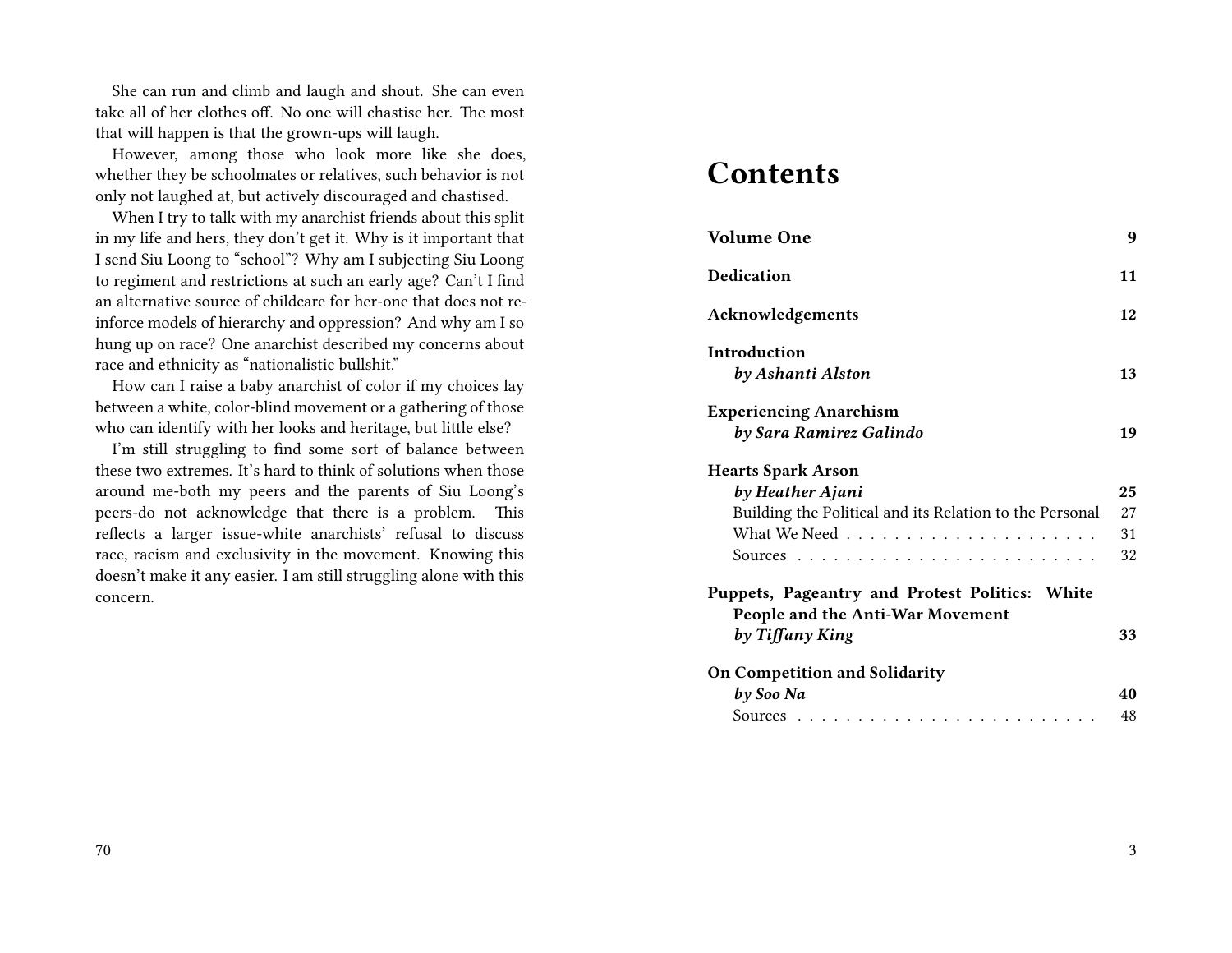| The End of Idealism: Honest Conversations about        |    |
|--------------------------------------------------------|----|
| Race, Class, Self-Determination and Anarchist          |    |
| People of Color                                        |    |
| by Ernesto Aguilar                                     | 49 |
| Understanding oppression                               | 50 |
|                                                        | 52 |
|                                                        | 54 |
|                                                        | 57 |
| Privilege and Assertiveness                            | 59 |
| What do relevant politics look like?                   | 62 |
| Raising Children of Color in White Anarchist Cir-      |    |
| cles                                                   |    |
| by Victoria Law                                        | 66 |
| Love and Respect: Parenting and Identity with          |    |
| Rivka Gewirtz Little and Bruce Little                  | 71 |
| Can you give people a little background about your-    |    |
| selves and your political development?                 | 71 |
| How has parenthood changed your politics, if at all?   | 73 |
| Is anti-authoritarian parenting possible or practical? | 74 |
| How do you handle discipline?                          | 75 |
| Can you talk a little about how to impart culture to   |    |
| your daughter, particularly when the push for          |    |
| assimilation is so intense for youth of color, es-     |    |
| pecially young girls.                                  | 76 |
| One thing many multicultural adults say is that they   |    |
| struggle with confusion about who they are             |    |
| and being accepted. How are you encouraging            |    |
| your daughter to honor her many cultures and           |    |
| feel confidence in that?                               | 77 |
| What advice can you offer other parents to keep their  |    |
| child's curiosity and spirit going in a school         |    |
| system in which conformity is most pressing?           | 78 |
|                                                        |    |

"Put your feet like this," she commanded, attempting to bend my legs into a cross-legged position. Then she grabbed my hands.

"Put your hands like this," she demanded, intertwining my fingers and then folding my hands.

This was not a comfortable position for a grown woman in a chair, so I promptly uncrossed my legs and unfolded my hands.

Siu Loong tried to reposition me again.

"This isn't comfortable," I protested.

"It is comfortable," she insisted, trying to bend my fingers.

"You need to sit like that so I can read you a story," she added. That was when I realized that, for some unknown and proba-

bly nonsensical reason, Siu Loong's teachers were having their charges sit for story time with folded hands and crossed legs.

The logic of this escapes me. Isn't it enough that the kids are seated and quiet? Why impose a needless rule? Especially one that she will parrot and annoy me with?

Often, I feel as if my life is split. If I want to be around people who think as I do, who believe and are willing to fight for the same things, they will not look as I do. They will not share the same culture or upbringing. I will have to explain certain aspects of my life and sometimes have these aspects be misunderstood or distorted. If I choose to be with those who share my culture and collective history, I risk having my individuality misunderstood or ignored. During high school, I chose to be with other Chinese. We shared nothing except a common ancestry. In that circle of friends, my needs and wants as an individual and as an emerging anarchist were ignored. As an adult, I have been asked why I choose to be around so many white people, why I do not choose to be around "my own." In this circle, my needs and wants as a woman of color are ignored.

Sometimes I wonder if Siu Loong feels the split as acutely as I do. I wonder if she notices that, around white people, virtually anything is okay.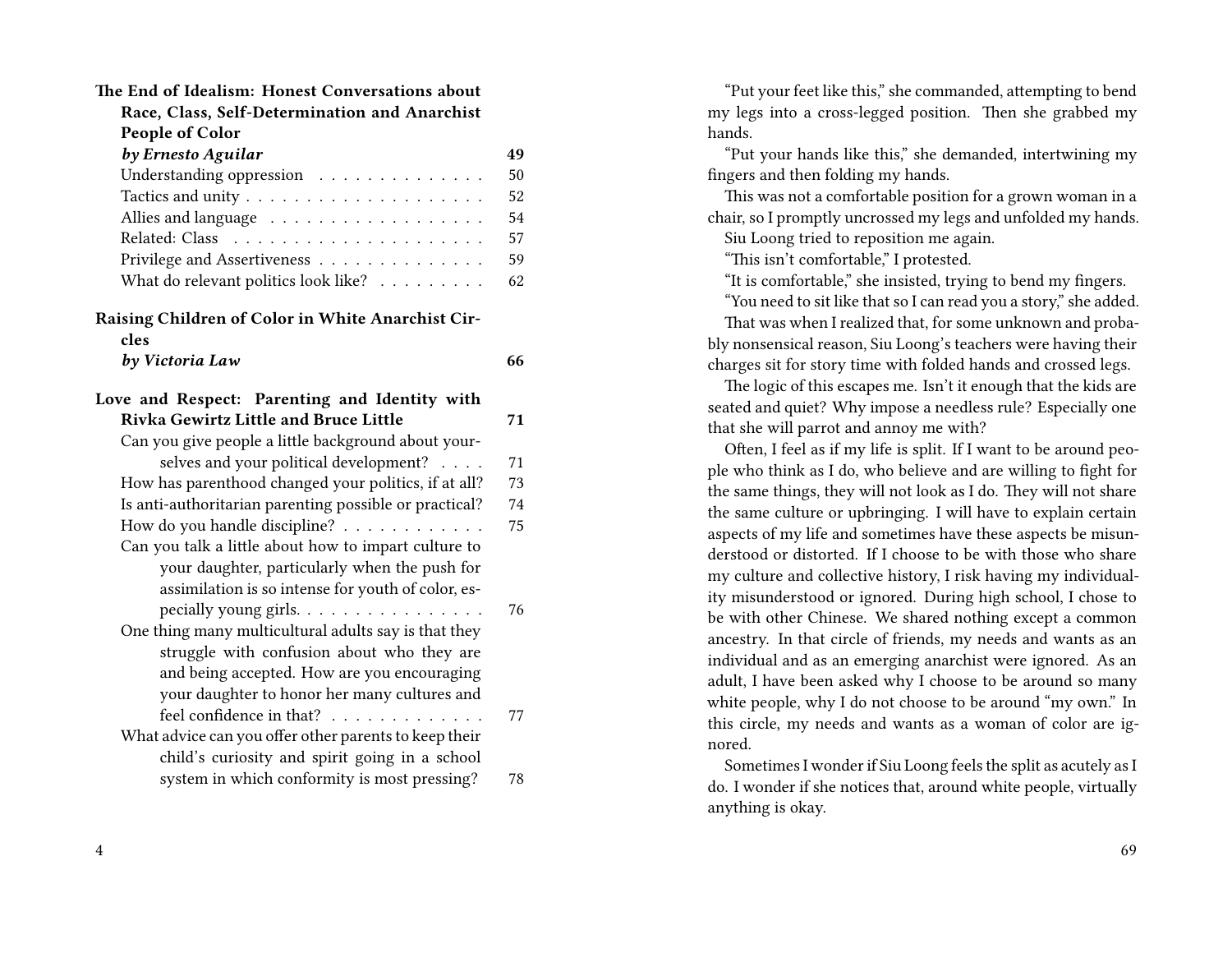portantly, have characters that look like her. When she began Early Head Start, I was secretly thrilled that there were no white children in her class. When she entered Head Start seven months later, I was delighted that ten of the fifteen kids running around were Chinese and that all spoke Cantonese. No one mispronounced Siu Loong's name, not even the non-Chinese teachers.

However, the parents and caretakers of these children are not ones with whom I share anything except an ancestral homeland. For the most part, we do not share the same language and thus cannot talk with each other.

Some of them do not return my tentative or "Jou sahn" when we pass each other in the hall or wait for the elevator together. I do not know their politics and opinions. After seeing my punk rock babysitter, they may have guessed mine, although this did not prevent them from electing me the chairperson of both the Class Committee and the Settlement House's Policy Committee. But because we have virtually nothing in common, we do not arrange for our children to see each other outside the classroom.

Perhaps because their children are full-blooded Chinese, often raised in a community of other full-blooded Chinese, they do not see arranging play dates with the other Chinese children as a concern. Or perhaps they already do, but because my Cantonese is limited to ordering food and asking for prices, I am left out of the invitation loop.

In addition, despite my visible pleasure at Siu Loong being around children who share the more neglected half of her heritage, I feel as if I'm compromising some of my anti-authoritarian beliefs by placing her in a school-like atmosphere. She not only picks up the odd Cantonese phrase but also the seemingly senseless rules and regulations found in all classrooms.

One evening, as I sat and talked with a friend, Siu Loong grabbed my legs.

| How can political meetings and spaces improve<br>child-friendliness? What behaviors - con-<br>scious or unconscious - need to be more<br>actively checked when it comes to welcoming |    |
|--------------------------------------------------------------------------------------------------------------------------------------------------------------------------------------|----|
|                                                                                                                                                                                      | 79 |
| What do you think about taking their kids to demon-                                                                                                                                  |    |
|                                                                                                                                                                                      | 79 |
| How prepared are you for her teenage years?                                                                                                                                          | 80 |
| If Navah were to read this interview in 20 years, what                                                                                                                               |    |
| would you tell her?                                                                                                                                                                  | 81 |
|                                                                                                                                                                                      |    |
| The War of Art: A Conversation between Walidah                                                                                                                                       |    |
| <b>Imarisha and Not4Prophet</b>                                                                                                                                                      | 82 |
|                                                                                                                                                                                      |    |
| No Way As A Way: An Interview with Greg Lewis                                                                                                                                        | 93 |
| Was there a defining political moment in your life? .                                                                                                                                | 93 |
| How would you say your politics evolved over time,                                                                                                                                   |    |
| and at one point in that development would                                                                                                                                           |    |
| you say anarchist ideas became most real to you?                                                                                                                                     | 95 |
| You were a founding member of two groups that                                                                                                                                        |    |
| planted the seeds for a lot of movements today                                                                                                                                       |    |
| - Seattle Copwatch and the Federation of                                                                                                                                             |    |
| Black Community Partisans. Can you talk                                                                                                                                              |    |
| about those groups and what, in your mind,                                                                                                                                           |    |
| made them significant?                                                                                                                                                               | 96 |
| How big was FBCP at its peak, if you can mention                                                                                                                                     |    |
| that? And can you drop some knowledge on                                                                                                                                             |    |
| the FBCP formed? $\ldots$                                                                                                                                                            | 96 |
| In what ways do you think FBCP contributed to the                                                                                                                                    |    |
| theoretical framework of today's Anarchist                                                                                                                                           |    |
| People of Color movement?                                                                                                                                                            | 97 |
| Why did the Federation of Black Community Par-                                                                                                                                       |    |
| tisans end? And what would you have done                                                                                                                                             |    |
| differently if you knew then what you do now?                                                                                                                                        | 98 |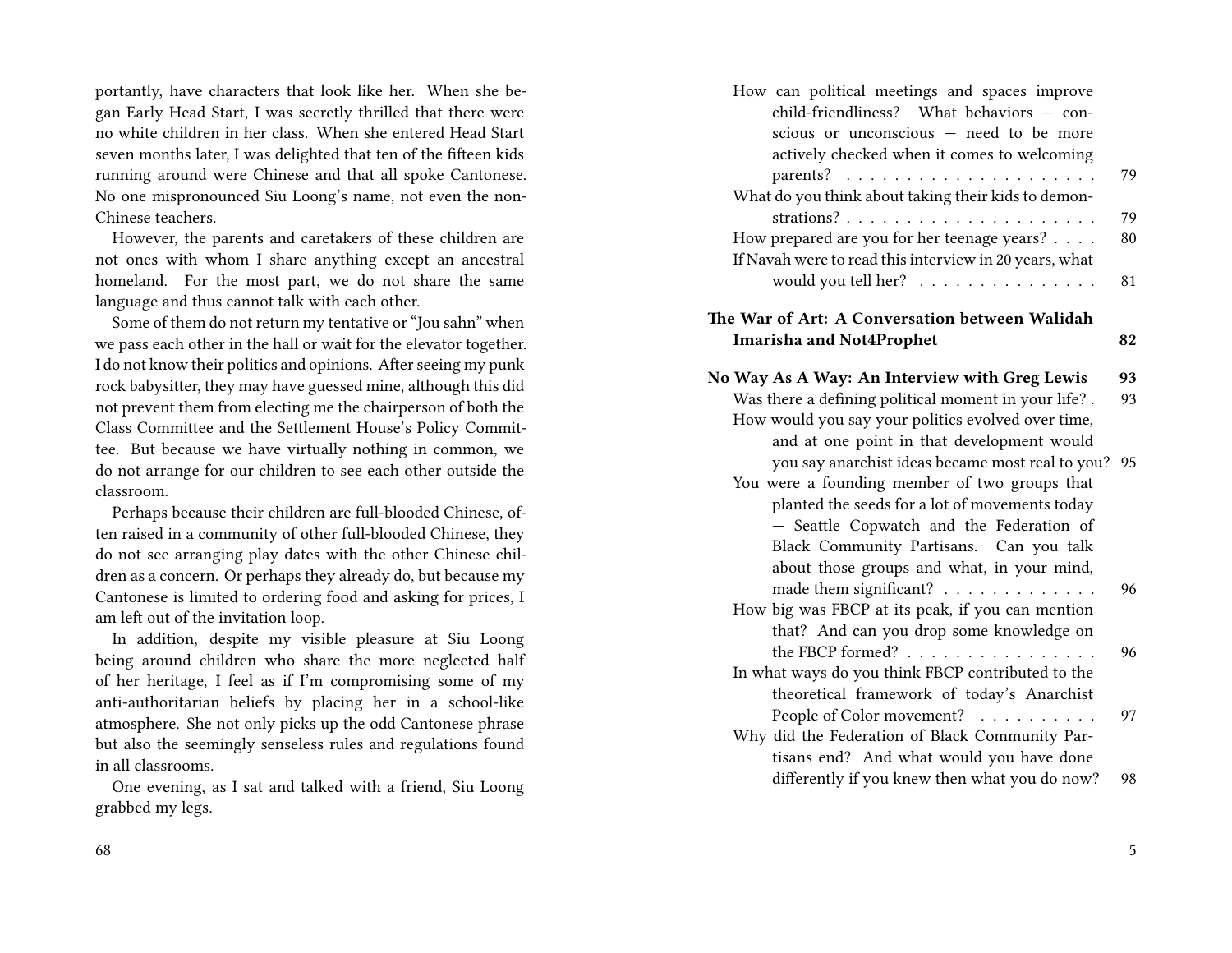| fer from disparities on several levels. Could<br>you break down your experience for newer ac-<br>tivists to avoid similar pitfalls? And do you<br>think what happened with FBCP could have<br>been avoided?<br>Same question about the group ending, but regarding<br>Copwatch $206? \ldots \ldots \ldots \ldots \ldots$<br>Can you talk about Copwatch 206's tactics and po-<br>litical objectives, and how those differed from<br>others at the time, and even now?<br>How do you look at some of the criticism of Cop-<br>watch work today?<br>Where do you think the Copwatch movement as a<br>whole needs to be going tactically and politically? 102<br>Same question, regarding the Anarchist People of<br>Color movement?<br>A lot of people still pass around "Mythology of the<br>White-Led 'Vanguard': A Critical Look at the<br>Revolutionary Communist Party, USA," your<br>article and analysis on the RCP. Some people<br>- mostly whites but even a few people of color<br>- allege the piece was divisive. But most really<br>feel it and say it's time opportunist elements<br>like the RCP get called out for how they target<br>people of color. How do you respond to the<br>critics of that piece, and what's your take on<br>that piece now?<br>.<br>Do you think it's still fair to call the RCP, and par-<br>ticularly its portrayal of people of color in its<br>paper and literature, when the organization is | A lot of organizations and work relationships suf- |     |
|-------------------------------------------------------------------------------------------------------------------------------------------------------------------------------------------------------------------------------------------------------------------------------------------------------------------------------------------------------------------------------------------------------------------------------------------------------------------------------------------------------------------------------------------------------------------------------------------------------------------------------------------------------------------------------------------------------------------------------------------------------------------------------------------------------------------------------------------------------------------------------------------------------------------------------------------------------------------------------------------------------------------------------------------------------------------------------------------------------------------------------------------------------------------------------------------------------------------------------------------------------------------------------------------------------------------------------------------------------------------------------------------------------------------------------------------|----------------------------------------------------|-----|
|                                                                                                                                                                                                                                                                                                                                                                                                                                                                                                                                                                                                                                                                                                                                                                                                                                                                                                                                                                                                                                                                                                                                                                                                                                                                                                                                                                                                                                           |                                                    |     |
|                                                                                                                                                                                                                                                                                                                                                                                                                                                                                                                                                                                                                                                                                                                                                                                                                                                                                                                                                                                                                                                                                                                                                                                                                                                                                                                                                                                                                                           |                                                    |     |
|                                                                                                                                                                                                                                                                                                                                                                                                                                                                                                                                                                                                                                                                                                                                                                                                                                                                                                                                                                                                                                                                                                                                                                                                                                                                                                                                                                                                                                           |                                                    |     |
|                                                                                                                                                                                                                                                                                                                                                                                                                                                                                                                                                                                                                                                                                                                                                                                                                                                                                                                                                                                                                                                                                                                                                                                                                                                                                                                                                                                                                                           |                                                    |     |
|                                                                                                                                                                                                                                                                                                                                                                                                                                                                                                                                                                                                                                                                                                                                                                                                                                                                                                                                                                                                                                                                                                                                                                                                                                                                                                                                                                                                                                           |                                                    | 98  |
|                                                                                                                                                                                                                                                                                                                                                                                                                                                                                                                                                                                                                                                                                                                                                                                                                                                                                                                                                                                                                                                                                                                                                                                                                                                                                                                                                                                                                                           |                                                    |     |
|                                                                                                                                                                                                                                                                                                                                                                                                                                                                                                                                                                                                                                                                                                                                                                                                                                                                                                                                                                                                                                                                                                                                                                                                                                                                                                                                                                                                                                           |                                                    | 99  |
|                                                                                                                                                                                                                                                                                                                                                                                                                                                                                                                                                                                                                                                                                                                                                                                                                                                                                                                                                                                                                                                                                                                                                                                                                                                                                                                                                                                                                                           |                                                    |     |
|                                                                                                                                                                                                                                                                                                                                                                                                                                                                                                                                                                                                                                                                                                                                                                                                                                                                                                                                                                                                                                                                                                                                                                                                                                                                                                                                                                                                                                           |                                                    |     |
|                                                                                                                                                                                                                                                                                                                                                                                                                                                                                                                                                                                                                                                                                                                                                                                                                                                                                                                                                                                                                                                                                                                                                                                                                                                                                                                                                                                                                                           |                                                    | 100 |
|                                                                                                                                                                                                                                                                                                                                                                                                                                                                                                                                                                                                                                                                                                                                                                                                                                                                                                                                                                                                                                                                                                                                                                                                                                                                                                                                                                                                                                           |                                                    |     |
|                                                                                                                                                                                                                                                                                                                                                                                                                                                                                                                                                                                                                                                                                                                                                                                                                                                                                                                                                                                                                                                                                                                                                                                                                                                                                                                                                                                                                                           |                                                    | 101 |
|                                                                                                                                                                                                                                                                                                                                                                                                                                                                                                                                                                                                                                                                                                                                                                                                                                                                                                                                                                                                                                                                                                                                                                                                                                                                                                                                                                                                                                           |                                                    |     |
|                                                                                                                                                                                                                                                                                                                                                                                                                                                                                                                                                                                                                                                                                                                                                                                                                                                                                                                                                                                                                                                                                                                                                                                                                                                                                                                                                                                                                                           |                                                    |     |
|                                                                                                                                                                                                                                                                                                                                                                                                                                                                                                                                                                                                                                                                                                                                                                                                                                                                                                                                                                                                                                                                                                                                                                                                                                                                                                                                                                                                                                           |                                                    |     |
|                                                                                                                                                                                                                                                                                                                                                                                                                                                                                                                                                                                                                                                                                                                                                                                                                                                                                                                                                                                                                                                                                                                                                                                                                                                                                                                                                                                                                                           |                                                    | 103 |
|                                                                                                                                                                                                                                                                                                                                                                                                                                                                                                                                                                                                                                                                                                                                                                                                                                                                                                                                                                                                                                                                                                                                                                                                                                                                                                                                                                                                                                           |                                                    |     |
|                                                                                                                                                                                                                                                                                                                                                                                                                                                                                                                                                                                                                                                                                                                                                                                                                                                                                                                                                                                                                                                                                                                                                                                                                                                                                                                                                                                                                                           |                                                    |     |
|                                                                                                                                                                                                                                                                                                                                                                                                                                                                                                                                                                                                                                                                                                                                                                                                                                                                                                                                                                                                                                                                                                                                                                                                                                                                                                                                                                                                                                           |                                                    |     |
|                                                                                                                                                                                                                                                                                                                                                                                                                                                                                                                                                                                                                                                                                                                                                                                                                                                                                                                                                                                                                                                                                                                                                                                                                                                                                                                                                                                                                                           |                                                    |     |
|                                                                                                                                                                                                                                                                                                                                                                                                                                                                                                                                                                                                                                                                                                                                                                                                                                                                                                                                                                                                                                                                                                                                                                                                                                                                                                                                                                                                                                           |                                                    |     |
|                                                                                                                                                                                                                                                                                                                                                                                                                                                                                                                                                                                                                                                                                                                                                                                                                                                                                                                                                                                                                                                                                                                                                                                                                                                                                                                                                                                                                                           |                                                    |     |
|                                                                                                                                                                                                                                                                                                                                                                                                                                                                                                                                                                                                                                                                                                                                                                                                                                                                                                                                                                                                                                                                                                                                                                                                                                                                                                                                                                                                                                           |                                                    |     |
|                                                                                                                                                                                                                                                                                                                                                                                                                                                                                                                                                                                                                                                                                                                                                                                                                                                                                                                                                                                                                                                                                                                                                                                                                                                                                                                                                                                                                                           |                                                    |     |
|                                                                                                                                                                                                                                                                                                                                                                                                                                                                                                                                                                                                                                                                                                                                                                                                                                                                                                                                                                                                                                                                                                                                                                                                                                                                                                                                                                                                                                           |                                                    |     |
|                                                                                                                                                                                                                                                                                                                                                                                                                                                                                                                                                                                                                                                                                                                                                                                                                                                                                                                                                                                                                                                                                                                                                                                                                                                                                                                                                                                                                                           |                                                    |     |
|                                                                                                                                                                                                                                                                                                                                                                                                                                                                                                                                                                                                                                                                                                                                                                                                                                                                                                                                                                                                                                                                                                                                                                                                                                                                                                                                                                                                                                           |                                                    | 105 |
|                                                                                                                                                                                                                                                                                                                                                                                                                                                                                                                                                                                                                                                                                                                                                                                                                                                                                                                                                                                                                                                                                                                                                                                                                                                                                                                                                                                                                                           |                                                    |     |
|                                                                                                                                                                                                                                                                                                                                                                                                                                                                                                                                                                                                                                                                                                                                                                                                                                                                                                                                                                                                                                                                                                                                                                                                                                                                                                                                                                                                                                           |                                                    |     |
|                                                                                                                                                                                                                                                                                                                                                                                                                                                                                                                                                                                                                                                                                                                                                                                                                                                                                                                                                                                                                                                                                                                                                                                                                                                                                                                                                                                                                                           |                                                    |     |
|                                                                                                                                                                                                                                                                                                                                                                                                                                                                                                                                                                                                                                                                                                                                                                                                                                                                                                                                                                                                                                                                                                                                                                                                                                                                                                                                                                                                                                           | white-dominated?                                   | 107 |

ever, I started noticing small things that bothered me about my (mostly white) activist circles.

For starters, no one could pronounce my daughter's name correctly. It was pronounced, "Sue Long," "Siu Long," "Sue La," any which way except the way it was supposed to be pronounced. If people didn't have trouble making a small circle with their lips to say the word "siu," they couldn't remember that "loong" had two "o"s. One person tried to shorter her name to Suzy. I very firmly put a stop to that.

Before Siu Loong could even remember her environment, I looked at the young children who made up the anarchist scene. Who would she be playing with when she grew old enough to interact with other kids?

Most anarchists do not have children. Whether this is a political statement or a personal choice, the face remains that anarchist children are few and far between. On the Lower East Side, the anarchists who choose parenthood and had enough support to remain somewhat involved in the movement tend to be white.

It bothers me that Siu Loong's companions are almost all white. I do not want her growing up in an all-white (or predominantly white) environment. I do not want her to wonder if she is somehow incorrect for not having blond hair and blue eyes as many of her peers do. When I have brought this up with other anarchist parents, they dismiss my concerns. Of course they do not have to worry about whether their child will feel as if she does not belong. Their children, even those who are of mixed parentage, have white skin. They do not have to worry that their child may feel as if she is not as good as her lighter-skinned, lighter-haired friends. They do not have to worry about the fact that our small community sometimes mirrors the racism and ethnocentrism found out in the larger world.

Sometimes I wonder if I obsess about race too much. I buy her books that emphasize her Chinese heritage and, more im-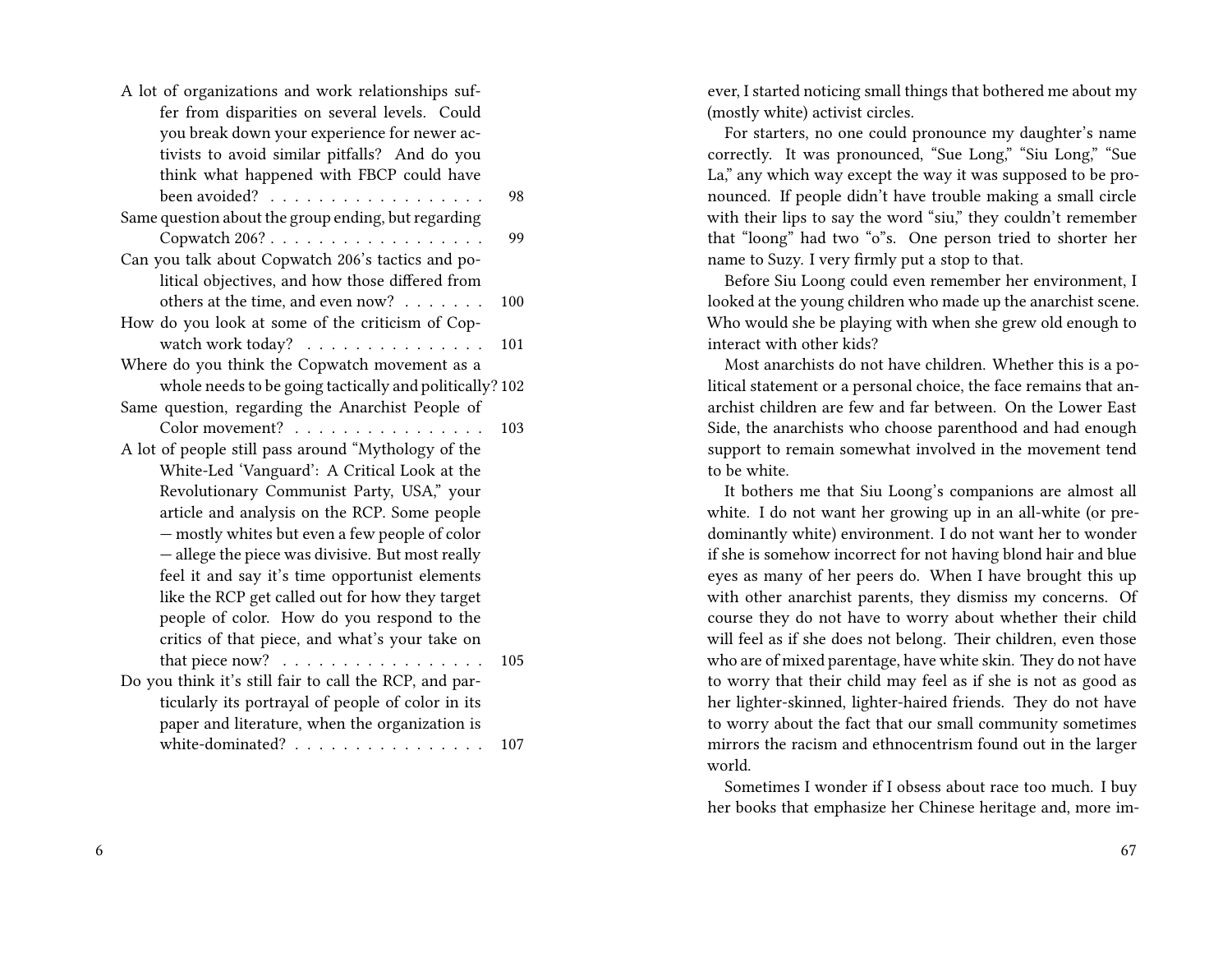# **Raising Children of Color in White Anarchist Circles** *by Victoria Law*

#### Siu Loong means "Little Dragon" in Cantonese.

But Siu Loong herself isn't Cantonese. She isn't even one hundred percent Chinese. Through me, she can claim to be Hakka, Suzhonese and Shanghainese. From her father, she can claim to be Finnish, Hungarian and Jewish. But she is also an American living among American anarchists, where none of this supposedly matters.

Before motherhood became a consideration, I paid little attention to the lack of color in the New York City anarchist "scene." So what if no one looked like me? Weren't we all struggling for the same thing?

Pregnancy made me sit up and look around at the demographics of the anarchists around me. Yes, I had followed (but not participated) in the short-lived discussion on white privilege in Seattle's protests against the WTO. Yes, I would confront my fellow anarchists about their internalized racism. But I never really went further and questioned why there were so few people of color-never mind people of color like me-in the anarchist movement.

Motherhood forced me to open my eyes. Before the recommended six weeks of postpartum rest were up, I was up and about on my various projects. Virtually everyone was supportive of my new role as mother and on-call cow. How-

| Today, you teach karate and self-defense, and you've<br>been an advocate of self-defense awareness.     |     |
|---------------------------------------------------------------------------------------------------------|-----|
| How important is self-defense in the lives of<br>people of color? $\ldots \ldots \ldots \ldots \ldots$  | 108 |
| <b>About the Authors and Interviewees</b>                                                               | 111 |
| <b>Volume Two</b>                                                                                       | 115 |
| <b>Dedication</b>                                                                                       | 116 |
| <b>Acknowledgements</b>                                                                                 | 117 |
| <b>Culture Clashes Among American Anarchists</b><br>by Victoria Law                                     | 118 |
| <b>Pencils like Daggers</b><br>by Tomás Moniz                                                           | 126 |
| <b>Strong Hearts and Poisoned Waters: Exclusion and</b><br>the Reproductive Rights Movement in the U.S. |     |
| by Puck                                                                                                 | 136 |
| Understanding the Past                                                                                  | 137 |
| The Privilege of "Choice"                                                                               | 138 |
| An Issue of Survival: Birth Control as Social Control                                                   | 139 |
| No Substitute for Social Justice                                                                        | 140 |
|                                                                                                         | 141 |
| A Critique of Gangsta Culture                                                                           |     |
| by Suneel Mubayi                                                                                        | 144 |
|                                                                                                         | 149 |
| Free the Land: Social Justice and the Environmen-                                                       |     |
| tal Movement<br>by Ewuare Osayande                                                                      | 154 |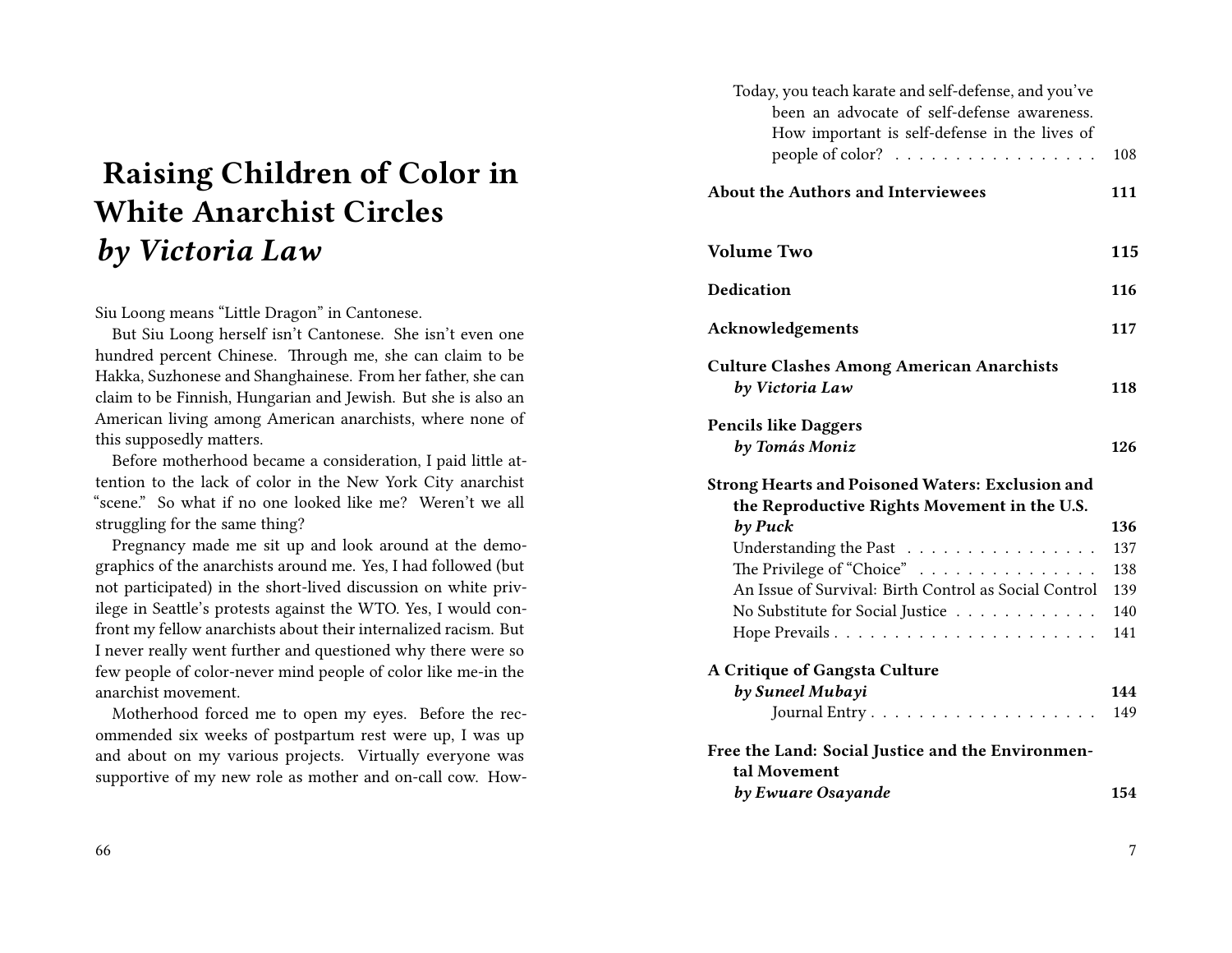#### **Sheep Dreams and Kitten Memes**

| by Shawn McDougal                                               | 165 |
|-----------------------------------------------------------------|-----|
|                                                                 | 166 |
| What is $my$ vision?                                            | 166 |
| What drives $my$ vision?                                        | 166 |
|                                                                 | 167 |
| The practice $\ldots \ldots \ldots \ldots \ldots \ldots \ldots$ | 170 |
| The theory $\dots \dots \dots \dots \dots \dots \dots \dots$    | 173 |
| Meme 1: Feedback $-$ everywhere $\dots \dots$                   | 174 |
| Meme 2: Power as a relationship (rather than a                  |     |
| $commonity)$                                                    | 176 |
| Meme 3: Transformation as Culture Shift                         | 180 |
| Meme 4: Organization vs. Marginalization                        | 184 |
| Meme 5: experience over symbolism                               | 186 |
| Conclusion: Spreading Revolution                                | 191 |
| Race, Gender, Class: Structure of the Global Elite              |     |
| and World Capitalism                                            |     |

| by Kapila                                               | 193 |
|---------------------------------------------------------|-----|
| The World Elite $-$ World Capitalism $ \t$              | 194 |
|                                                         | 196 |
|                                                         | 202 |
|                                                         | 206 |
| Epliogue: Ricardo Flores Magon is Alive in All of<br>Us |     |
| by Ramiro "Ramsey" Muniz                                | 208 |

**About the Authors and Interviewees 212**

- Existing institutions change their priorities or way of doing things so that the authority of government, corporations, and large institutions is replaced by extensions of decentralized, grassroots authority; and
- Community residents feel stronger and better about themselves in the collective effort.

These aren't gospel, but they're a start in moving towards the conversations we need to have — whether you're an organizer or not — about self-determination, tactics, allies, privilege and more. As with anything, we need to treat each other with compassion and empathy; don't let hostility, resentment or a quest for 'accountability' color your efforts. Tearing each other down as people of color for perceived transgressions is never acceptable under any circumstance. We're not the military, and nor should we strive for that. We have serious discussions to have, and hopefully more learning, caring, fighting and loving in the future.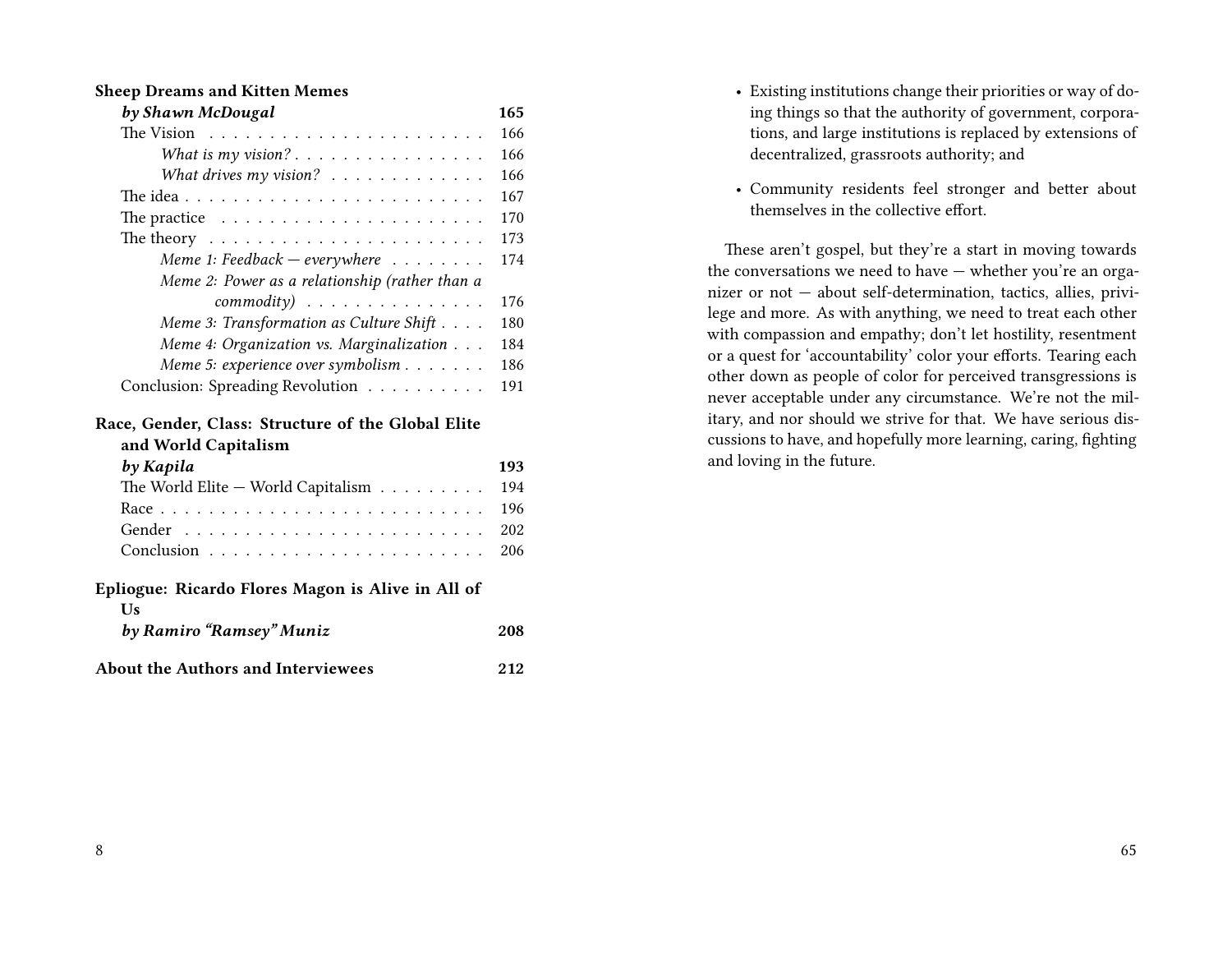- Be aware anarchism is not better than what exists; be open; and
- Ultimately support community decisions; mistakes are part of the process.

Four key points of anarchist organizing:

- Helping people experiment with decentralized, collective and cooperative forms of organization;
- Increasing the control that people have over actions that affect them;
- Building counterculture that uses all forms of communication to resist illegitimate authority, racism, sexism, and capitalism. Creating alternatives to the dominant culture; and
- Strengthening the 'social fabric' of neighborhood units that network of informal association, support services, and contacts that enable people to survive in spite of the negative influences of government and its bureaucracies.

Five criteria covered at the conference for measuring success:

- People learn skills needed to analyze issues and confront those who exert control over their lives;
- People learn to interact, make decisions and get things done collectively; rotating tasks, sharing skills, confronting racism, sexism and hierarchy;
- Community residents realize some direct benefit or some resolution of problems they personally face through the organizing work;

# **Volume One**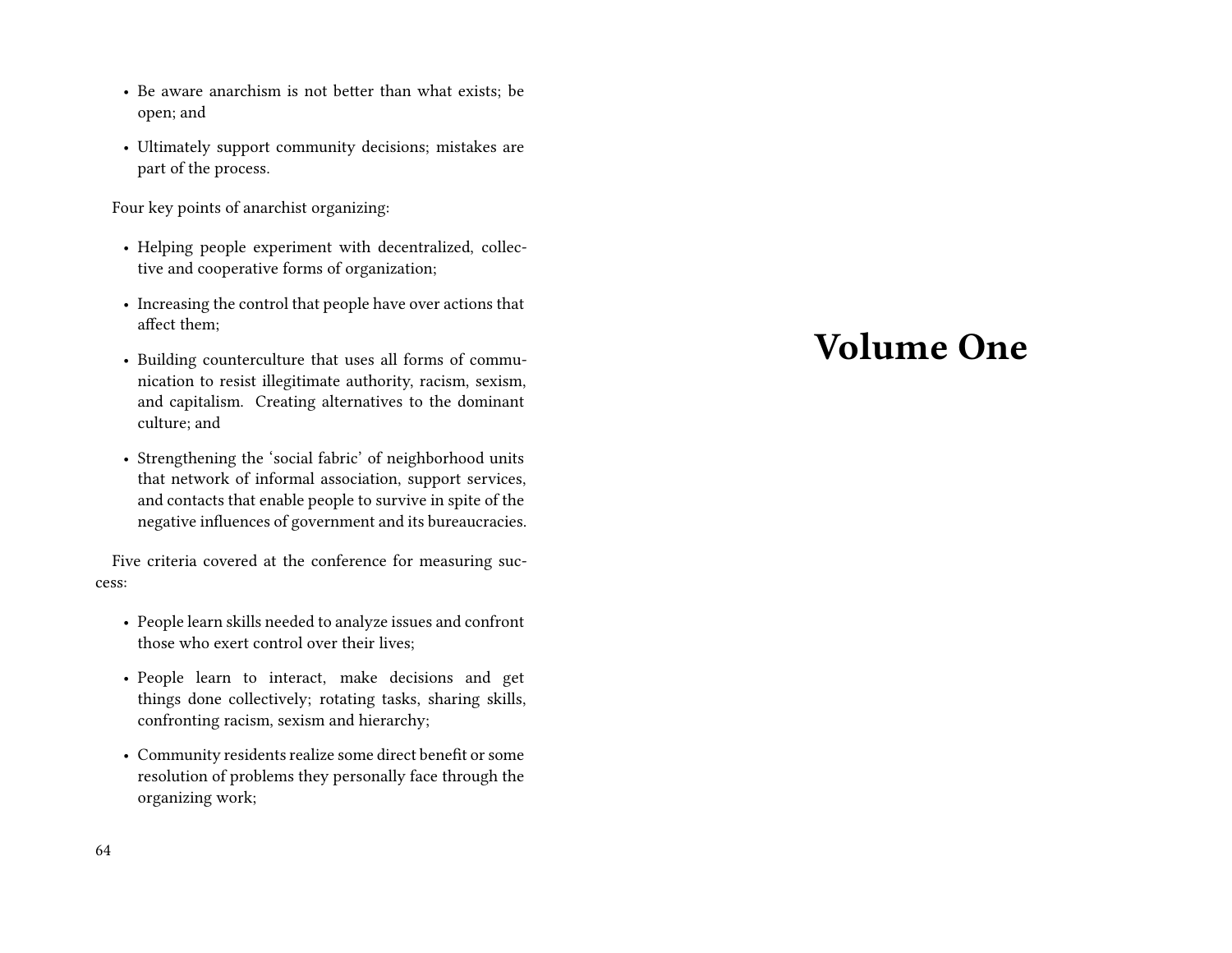Over the last decade, Third World peoples' movements against globalization, neoliberalism and related issues have captured the imagination of the world. From the militancy of street protests to the fight for autonomy advocated by the Ejércitio Zapatista de Liberación Nacional (EZLN, also known as the Zapatistas), radical politics led by people of color is quickly evolving. We are hearing less of old top-down strategies and more about popular education and grassroots organizing.

A small but growing movement of people of color is developing a new conversation that advocate anti-authoritarianism and anarchism as solutions to our collective struggle. Such a movement is largely led by youth, and such advocacy is a departure from the old-guard politics espoused by revolutionaries of color. Many of these people of color met in October 2003 in Detroit for the first Anarchist People of Color conference. Others continue to organize, agitate and act to find bottom-up answers to the freedom movement's most perplexing questions.

Our Culture, Our Resistance: People of Color Speak Out on Anarchism, Race, Class and Gender is the first compilation of writings by people of color covering the concepts of anarchism, race, class and gender. The purpose of this book is to contribute to the ongoing dialogue among people of color and others as we strive toward freedom.

ISBN 0-9759518-0-7 Ernesto Aguilar, editor www.illegalvoices.org

as I've heard 'where do people hang, and can we go talk with them about such-and-such campaign?' If Adidas can have legions of cats wearing their \$200 gear, they've tapped into what we need to get a dose of, and quick. A few points that came out of the "Building an APOC Movement" workshop at the 2003 APOC conference, in terms of organizing:

- How people go about doing things; for the benefit and greater good take where people are and build from that. We have more to learn from people than they do from us;
- Using skills and resources already in existence; empowering to teach each other-working from our strengths; and
- More vision; not just talk about, make it more participatory, more organizing.

And in terms of networking and resources:

- Find common ground and be in the community;
- Bring together by using each others' resources together;
- Focusing on commonalities;
- Be honest when balancing your values and other groups as a basis for building trust; and
- Be simplistic; talk about how you can support.

We also resolved on a few ideas related to points of unity:

- Ask people first; value system respecting existing knowledge;
- Clarity of goals makes things clear;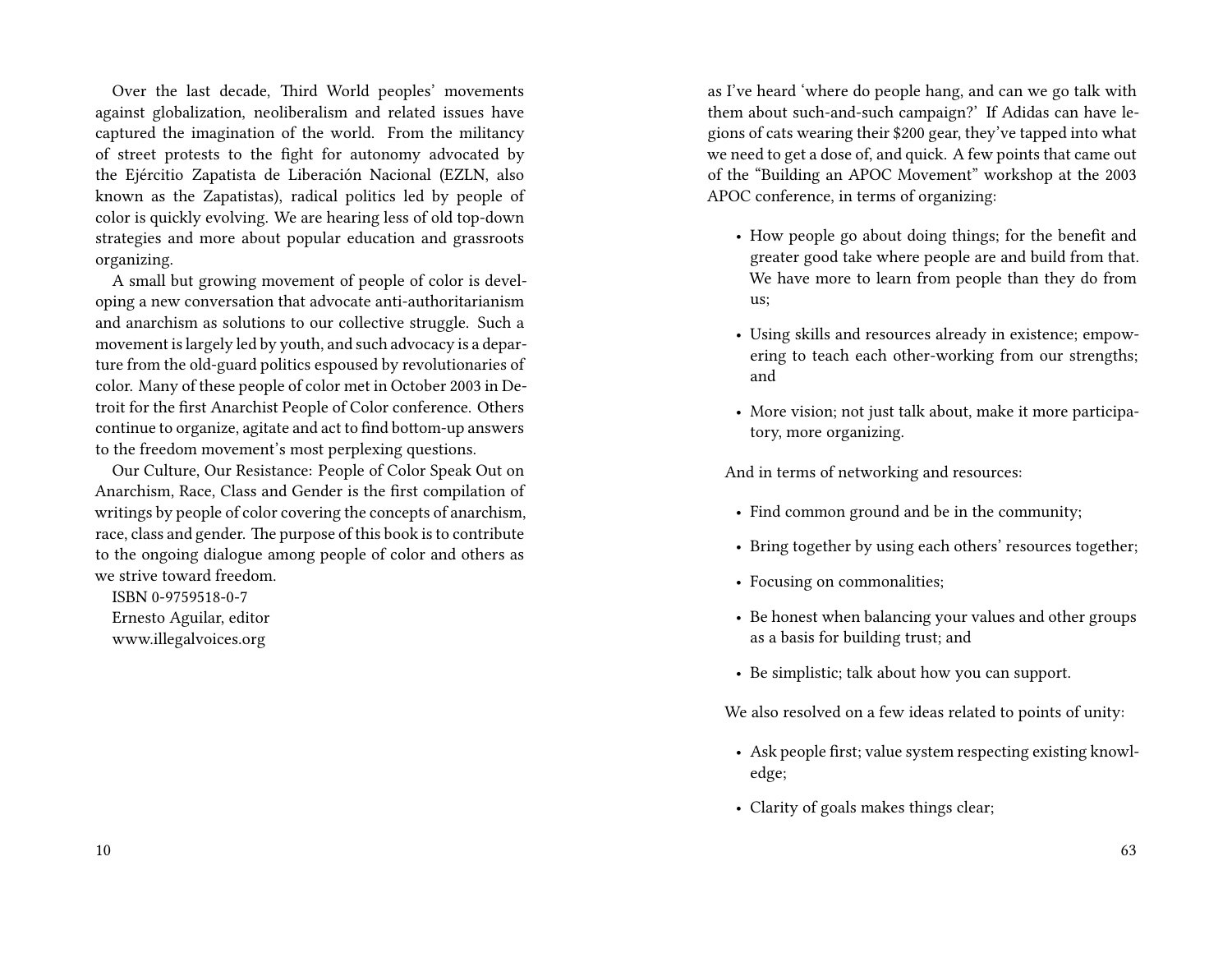ics and privilege. Sometimes it's unconscious. Sometimes people came up in a lazy political culture or one that didn't have to consider what starting a meeting 45 minutes late, for instance, might do for a poor person's bus ride or parent's time with their kids. Yet these examples are matters of privilege that mirror what is already going on in white anarchist milieus. This needs to be examined clearly.

### **What do relevant politics look like?**

Think about Adidas. Its purpose is to sell expensive shoes. But nobody in their right mind will buy \$200 sneakers. So Adidas has to evolve from selling shoes to selling a lifestyle. The baller of the moment rocks a pair of signature shoes as a hot track bumps in the background. Adidas is flexible; it grows its campaigns as the tastes of potential buyers evolve.

Now think about a movement. Making signs and sweating in the hot sun doesn't sell well. Who in their right minds wants that, verdad? So we need to evolve as people's media-savviness and minds evolve; the problem is not that people don't believe what we believe, but that anarchists can seem completely uninspiring doing what we do. Why would anyone care for a lifestyle of protests, long meetings, drum circles and getting arrested?

Maybe those pissed-off Caucasians or grad students I mentioned earlier, but that's all.

We all want movements that are flexible and can respond to social conditions. We also need to work tirelessly to keep political goals like self-determination and tactics for getting there relevant to everyday folks. No, we don't need a movement led by Adidas, but we need to look at, without bias, the world our people live in, and how our messages can speak to them. I've heard 'we can't go to such-and-such because it's corporate' as proclamations of people's individualist politics twice as much

## **Dedication**

This book is dedicated to people of color around the world and our just fights for consciousness, justice, land, freedom and liberty.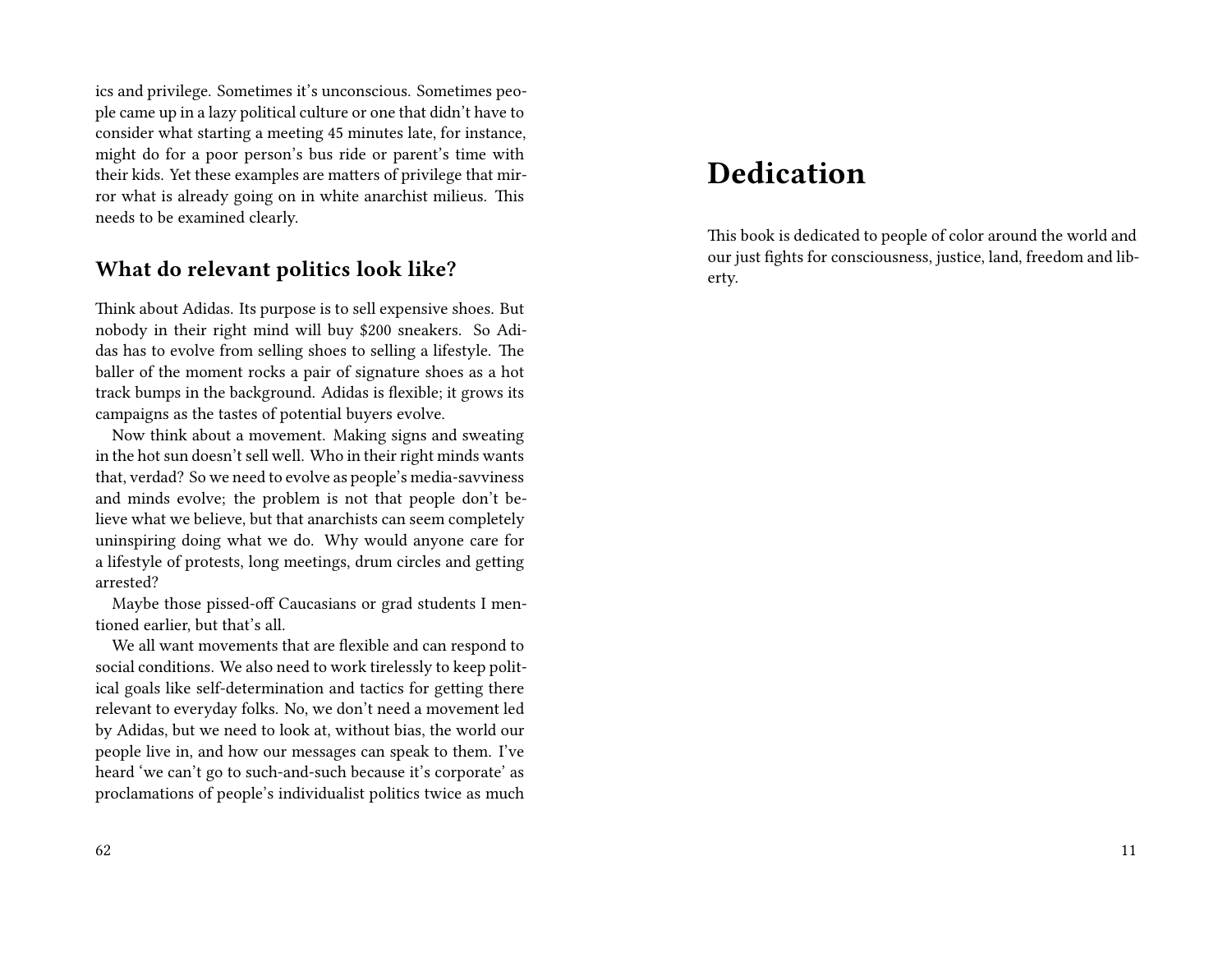## **Acknowledgements**

Thanks to the authors; to Heather Ajani for tremendous support; and to AK Press for its work, but also for rejecting this book and inspiring independent people of color publishing.

one person put it well: "How has your light skin operate like white privilege among people of color? How have used your light skin to pass as white in the dominant culture? How has your light skin been used as a way to separate yourself from people of color? Do you use it to separate yourself from other people of color but not from people of your ethnic group? How does the collusion of your light skin give people of color the impression that you are not in their camp, but only come to their camp when excommunicated from the dominant culture not wanting to have these privileges is not the point here. The point is this: the fact that you do have light skin privilege in this racialized society, it is important to be racially responsible with it."

Talking about collective freedom through self-determination also requires we have a discussion about individualism. Individual freedom is one of the reasons we fight, and it is one of the highest ideals, although the ultra- competitive society fostered by capitalism has turned the idea of individual conscience on its head. Our objective as anarchists is not to emulate what the media tries to make of us, as self-involved monsters bent on greed and serving ourselves. Autonomy doesn't mean that our politics are defined by our moods or interests at the moment, but by study, struggle and discovery. Individualist politics are an exercise in privilege. Many Americans exercise that privilege every day by passively supporting the empire. Some anarchists of color get swept up in the moment, and start defining our politics by what's exciting at the moment, rather than realizing we don't have that many moments to lose.

Lastly, it is critical to recognize that the need for respecting each other and organizing ourselves collectively. I'm regularly surprised by the lackadaisical approach some people of color bring to anarchist people of color spaces. From small things like showing up late to gatherings to major things like exclusionary organizing, the message is one of power dynam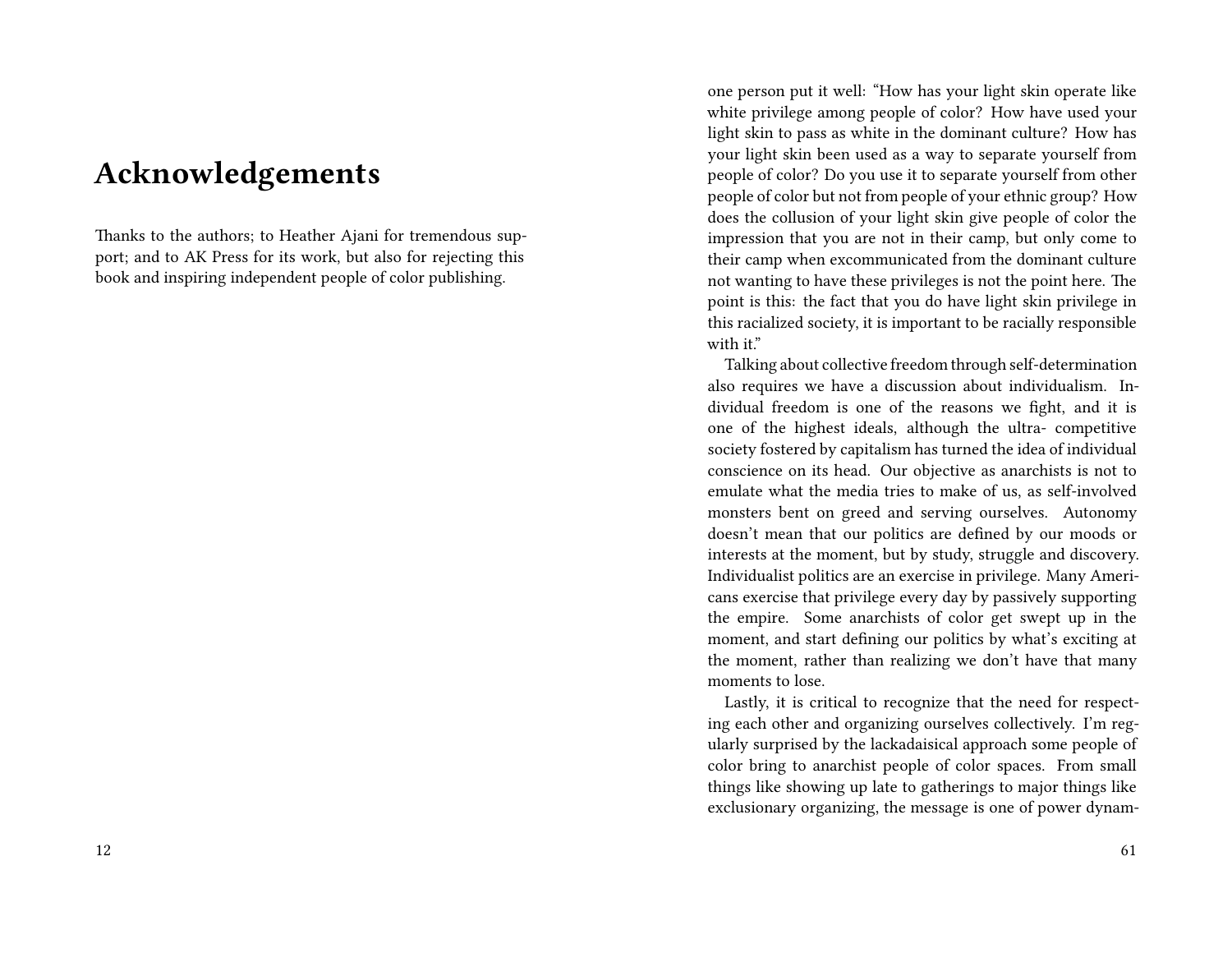hopes of being honest as possible. Being self-determined requires such.

For people of color who were raised in or politicized by white-dominant spaces, concept of self and one's relationship with non-white-dominant spaces represent one point of privilege worth exploring. In no other instance is the difference between anarchists of color bigger than between whiteacculturated persons of color, and those socialized by their respective cultures. Relational views; concepts of autonomy/ people of color spaces, racial experience, overall objectives for empowerment and more are thus profoundly varied. In many cases, being raised in white-dominant spaces is not a choice, although voluntary involvement is. In both cases, participants must recognize that, historically, such spaces impart values that, while dressed in democratic language, are intended to further white supremacy; create confusion and division; and, as a means of self- perpetuation, can make white-acculturated people of color unwitting agents of white supremacist ideology. How internalized marginalization and oppression function are critical considerations.

Very honestly, there are internal struggles being waged by conscious people of color all around us. The sense of estrangement from communities is real, as is the indignation some people of color feel when whites assume that people of color have no other interests but race. We need to be actively supporting one another through these explorations, exhibiting care and knowledge. Internalized oppression for people of color, manifested as guilt or defensiveness, helps no one, and we need to see these issues of privilege as collective issues for all of us in the movement.

Similarly, it's important white-skinned people of various cultures and ethnicities to understand the dynamics of race. This is a challenging segment of privilege to steer, but it's necessary. Light skin versus dark skin is a demonstration of our internal struggles, as well as the debates within our own colonies. As

# **Introduction** *by Ashanti Alston*

The white fathers told us, "I think, therefore, I am" and the black mother within each of  $us$  – the poet — whispers in our dreams, I feel, therefore I can be free. Poetry coins the language to express and chart this revolutionary demand.

— Audre Lorde

Here we are, and the APOC phenomena continues. From the Detroit Conference to the build-up for the Republican convention and onward, folks of color with anarchist and antiauthoritarian politics are making a presence. And it couldn't happen at a better time!

If I may pull my age card for a moment: I am a very proud product of the 1960s' Revolution. It was that time when all things seemed possible, like Revolution in the very belly of this beast. It was in the air and folks from all walks of life were joining up. Some movements in particular were grounding the charge. The "American Indian Movement," the Chicano Liberation Movement and the Black Liberation Movement. And why do I say "grounding?" Because without the recognition of these movements having to deal with the very structure of the Empire of the U.S., the anti-war movement would only fight for reform and reform would mean the wholesale selling out of those of us at the very bottom for the interest of well-meaning white folks. It would be just another version of selling out folks of color as throughout the history of our struggles from the mo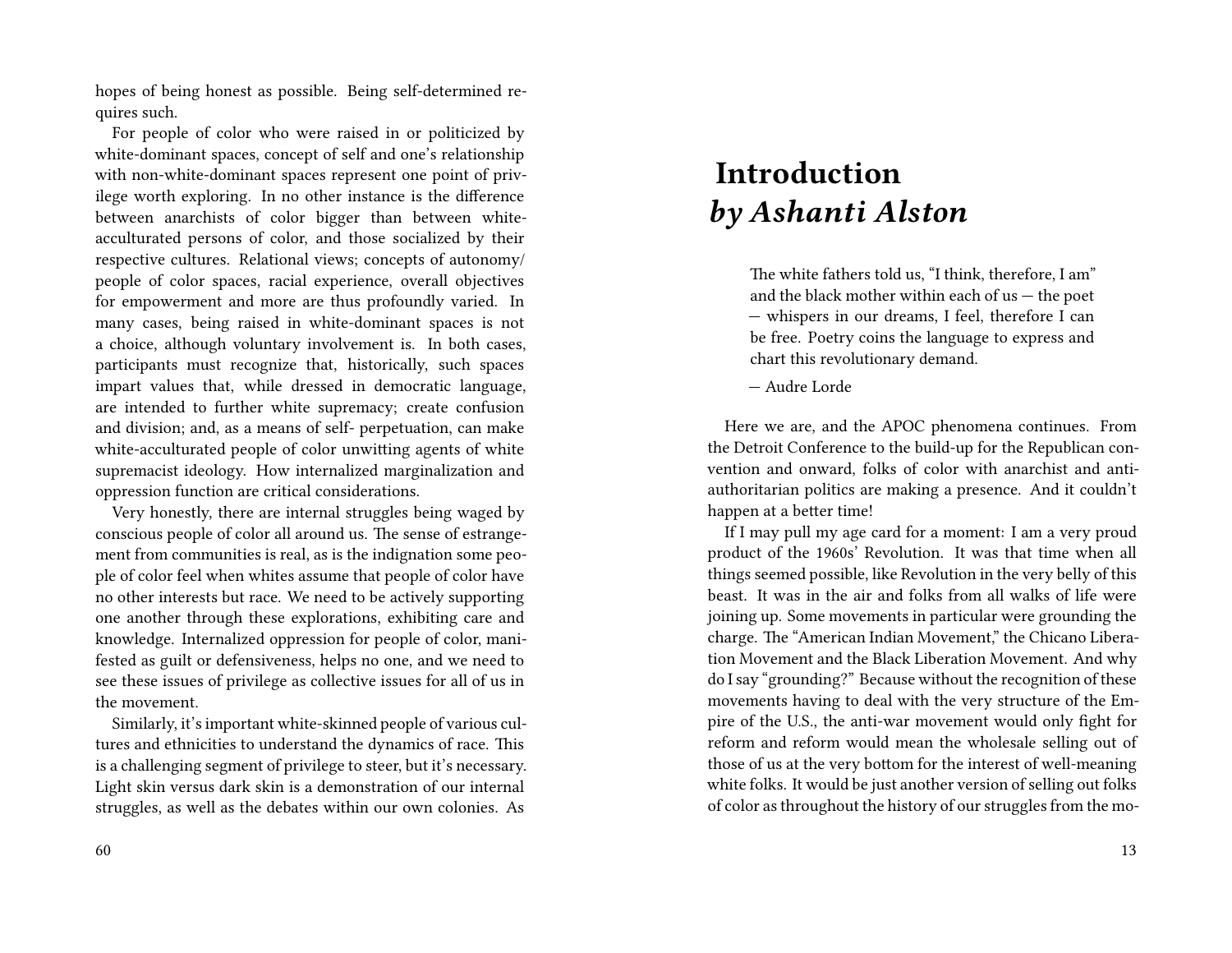ment of European invasion. For the same reason, folks of color decide that it is necessary to close ranks, so to speak and figure out how to ensure our different freedoms.

Living in the '60s and '70s meant living at a time when modern technology, especially the revolution in communications and transportation, meant that the "world" got smaller. A teenage boy in New Jersey could turn on the TV set and watch his folks in that Black Nation called Down South get water- hosed and beaten by rednecks because they dared protest for the right to be free from racism and terror. It also meant that we got to see televised accounts of the U.S. invasion of the Vietnamese people and sometimes even an African revolutionary diplomat speaking eloquently on a newly independent nation or liberation struggle on the verge of victory. Come to find out that your very own revolutionaries here, like Robert Williams, Malcolm X, Stokeley Carmichael, the Panthers and even folks like Maya Angelou had been traveling overseas to visit and learn from these other kindred struggles. Cuba, Vietnam, China, Algeria, Tanzania, Kenya, Nigeria. Folks were reporting back new information before they could even get back. And folks here were just moved. It was the true beginnings of the anti-globalization movement. But folks of color revolutionaries here weren't hoping from one revolutionary uprising to another like it was fun, and no doubt it was exciting. But folks belonged, for the most part, to organizations on the ground level who needed, wanted to know what thinking and organizing styles seemed to be working for others around the world so that we might incorporate them, like in jazz improvisation, into our movements and move forward. Communications and transportation technologies were being used by the slaves to hook up with other revolutionary slaves around the world in the hope that we would all be on the same page in bringing down The Beast. The Babylonian Monster.

ments of white workers (or whites altogether) were there, compared to instances where white masses either stood with the elite, actively or passively? 100-to-1? 500-to-1? Herein lies the dirty secret of class politics. If we have a few hundred years of history to look upon, in which the white working class has consistently and in most instances actively sided with oppressors and sold out people of color, what is the basis for solidarity? If working-class solidarity were more than a slogan, wouldn't the racial discrimination and even profound racism within the ranks of white workers have been obliterated years ago? If white workers have rejected significant demands supporting people of color, what makes them different now? They're not. As Sakai points out, and deftly illustrates, the white working class and people of color have divergent interests. White workers just side with their own interests and the empire's.

Another conspicuous issue is the history of cross-class alliances among people of color in fighting colonialism. Read the histories of Algeria, Mexico and other countries and you'll discover the internal contradictions of class become far less important when faced by the external contradiction of an occupying army. It's the kind of history that swims against North American radicalism's beliefs that classes don't or can't unite. Moving forward as anarchist people of color means understanding our allies, as well as our enemies, and what that means for our freedom.

### **Privilege and Assertiveness**

One of the beauties of self-determination is the fact that it draws lines of opposition, contradictions and prompts us to consider privilege. Not simply the (still important) roads typically hewn by activist-types — gender, sexual orientation and class — but looking at one another and acknowledging the privileges of people within this movement, and navigating that in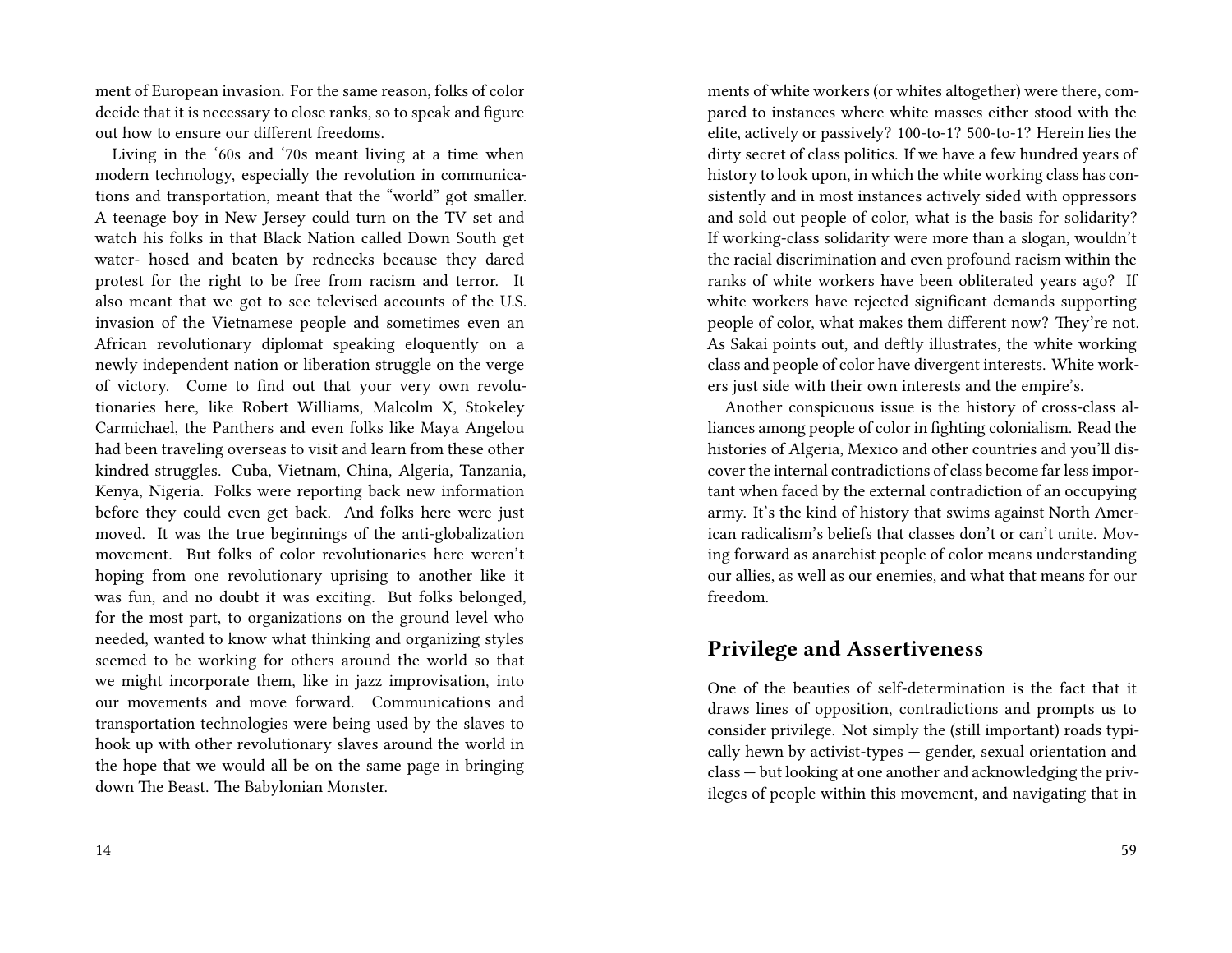of different races to be not as important as what they share in common with the community in question."

Similar points are made in a far cruder fashion. Most white radicals, and some radicals of color, have adopted old Marxist notions of class, class struggle and, most importantly, class solidarity. There are dozens of names people of color get called — from "nationalist" to "reverse racist" to "privilege pimp" for pointing out the obvious importance of self-determination, racism and the historical fallacies of class unity. Although I do agree with familiarity with how capitalism functions is appropriate, my concern is many class-unity concepts are based on two fundamentally false ideas: 1.) that "the working class" (meaning the white working class and workers of color, in the United States and internationally) can unite to fight; and that workers of color and the white working class have common interests, from the workplace on down.

Even most anarchist intellectualism stakes positions to which the two misconceptions as their foundation. While there are indubitably surface commonalities (i.e. workplace, housing, etc.), history demonstrates that working-class solidarity between white workers and workers of color does not exist. History further demonstrates that white workers, in almost all cases, side with the oppressor and against workers of color. I'm sure there are isolated examples of unity. Does that mean I believe people of color should take such cavernous leaps of faith? Not without their eyes open and minds sharp.

J. Sakai, author of Settlers: Mythology of the White Proletariat, has been one of the hardest critics of the white working class. In an interview I conducted with him, Sakai explained he researched history and put his findings bluntly "I figured out that actually there wasn't any time when the white working class wasn't white supremacist and racist and essentially proempire." Those who ad hominem dismiss Sakai ought to follow up on what he says. From colonization to ongoing wars and the dismantling of Affirmative Action, how many mass move-

Interesting about this '60s period that is so instructional for those of us today who are bringing anarchist and antiauthoritarian revolution to our communities, is that '60s revolution began as a rejection of old revolutionary thinking and styles of organizing. When we research that early period we find that young folks, regardless of racial background, were tired of the various communist and Marxist parties, and the liberal organizations. They were not lonely, led by old folks but displayed such a rigid, Catholic adherence to dead white male revolutionary thinking that it felt like parents.

It felt like parental rule that upheld hypocrisy and materialism and individualism and willful blindness to racism, war and class privilege. So, on their own, young folks were searching for more egalitarian, communal and spontaneous ways of just being in the world and of making revolution in the US in concert with other struggles around the world. France, May 1968. Mexico, 1968. The Congo, 1964…

In this early period, the anti-authoritarian spirit was dominant. It was organizationally expressed in early Students for a Democratic Society (SDS) and Student Nonviolence Coordinating Committee (SNCC). It was expressed in terms of vision in terms of creating a "Beloved Community."

Revolutionaries like Elder Ella Jo Baker was able to impart to young folks in the South to look to themselves for leadership and to help Southern communities raise up their own indigenous leadership instead of relying on the privileged ministries and old liberal guard to guide them. SNCC, as just one example, took Ella's advise to heart and was able to help build a dynamic revolutionary movement for voter registration and community liberation like the racist, fortress South had never saw. And when we look further into this period, we can see that as long as folks kept to egalitarian, participatory democratic and grand visionary politics, the movements kept a vibrancy and growth. But as we go further, we also see that at the same time the more rigid liberal and revolutionary influences had not given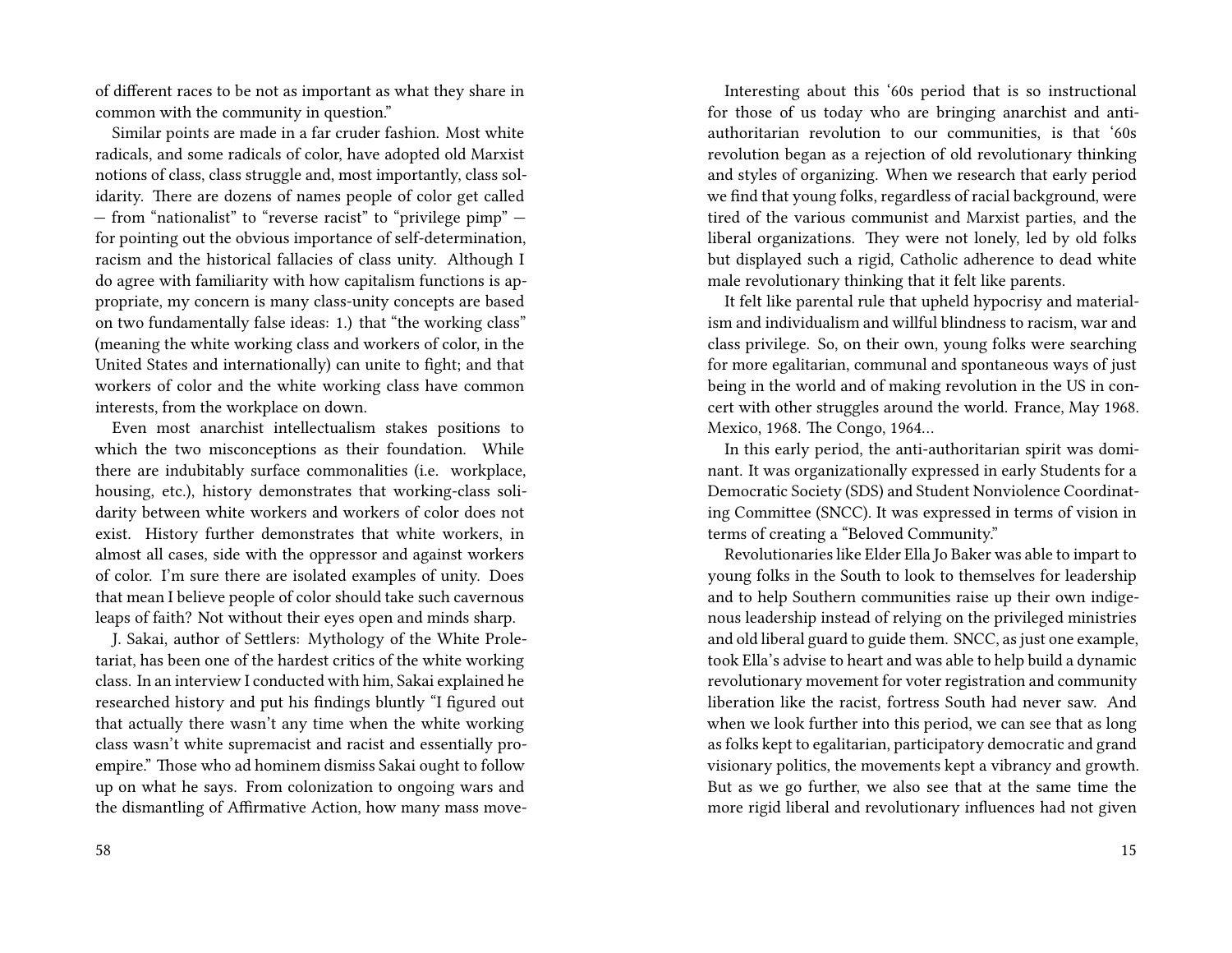up their religious fight to lead the movements. Black, Native American, Chicano, Asian, Puerto Rican and white "worker."

As the battle for ideological leadership, organizing style and revolutionary "agency" grew, folks were hitting normal growth roadblocks. They had to do with membership growth, the constantly changing picture of the system we were up against and its fascism against us, questions of allies, weapons of fight-back, etc. Folks needed answers. The pressure was on. Revolution now. Seems like quick fast solutions were needed and folks were leaning more to the more "scientific" approaches coming from the Marxists, communists and Third World revolutionaries. And the Third World revolutionaries were taking on more Marxist and communist ideas. Eurocentric ideas. Scientific ideas. Modern ideas of making a revolution in their respective nations. And being that the liberation movements were succeeding so quickly in kicking out their imperial masters, then it seems to make sense that we take on that kind of thinking and style. We did.

As our movements here became more Marxist, we will see that they also became less inclusive, less spontaneous, less democratically participatory. One did not continue to pursue the Beloved Community; one now increasingly talked about "scientific socialism.' One did not try to discover new ways to deepen the has meant for us participatory democracy which "took too long" or contained too many different ideologies; one went for the more serious "vanguard" small, tight-knit organization of the more brilliant speakers, theoreticians and organizers who knew what to do, because they had read more, traveled more and spoke more. The Women Uprising within SNCC and SDS and other organizations would be stifled because, I don't care how you look at it, this new revolution would boil down to men shit. And though it may have been a blessing in disguise, because a women's revolutionary movement would seriously take off at this point, the overall movements would fragment in a not-good way while the

I do think a revolutionary movement will take root, and that it will be broad- based. However, the mindset of many is a rush to idealism — that social justice is "all one struggle" and that we all need to be united to defeat fascism. I put forward the conversation that the rush to idealism will be our demise as a movement. The white-led movement should answer for its internal racism, and people of color should understand what we want, how we plan to work, and be conscious and organized as a struggle enough to fight this battle alone, if necessary. That kind of conviction is important in this undertaking. We should not make concessions to our demand for self- determination to win anyone's support.

### **Related: Class**

Another issue on the unity tip is the anarchist romance with class. As we forge a new path of oppressed peoples' politics, as well as anarchist theory and practice, we must take a critical look at class. Are we surrendering our self-determination in the name of unity?

Within white-led anarchism, there is a subtle, and occasionally overt, competitiveness between race and class. For example, in "Race and Class: Burning Questions, Unpopular Answers," a member of the North-eastern Federation of Anarcho-Communists brings arguments such as "racism is an excuse" and that racism is prevalent among people of color.

These ideas are presented to show class is the primary issue we should unite under. "There's an overwhelming amount of class-privileged 'people of color' spearheading this movement, creating a culture that is class reactionary to all working class people of all races in the United States," the piece notes. "These people are also quick to react to what they see as 'class trumping race,' and find the common class struggle between people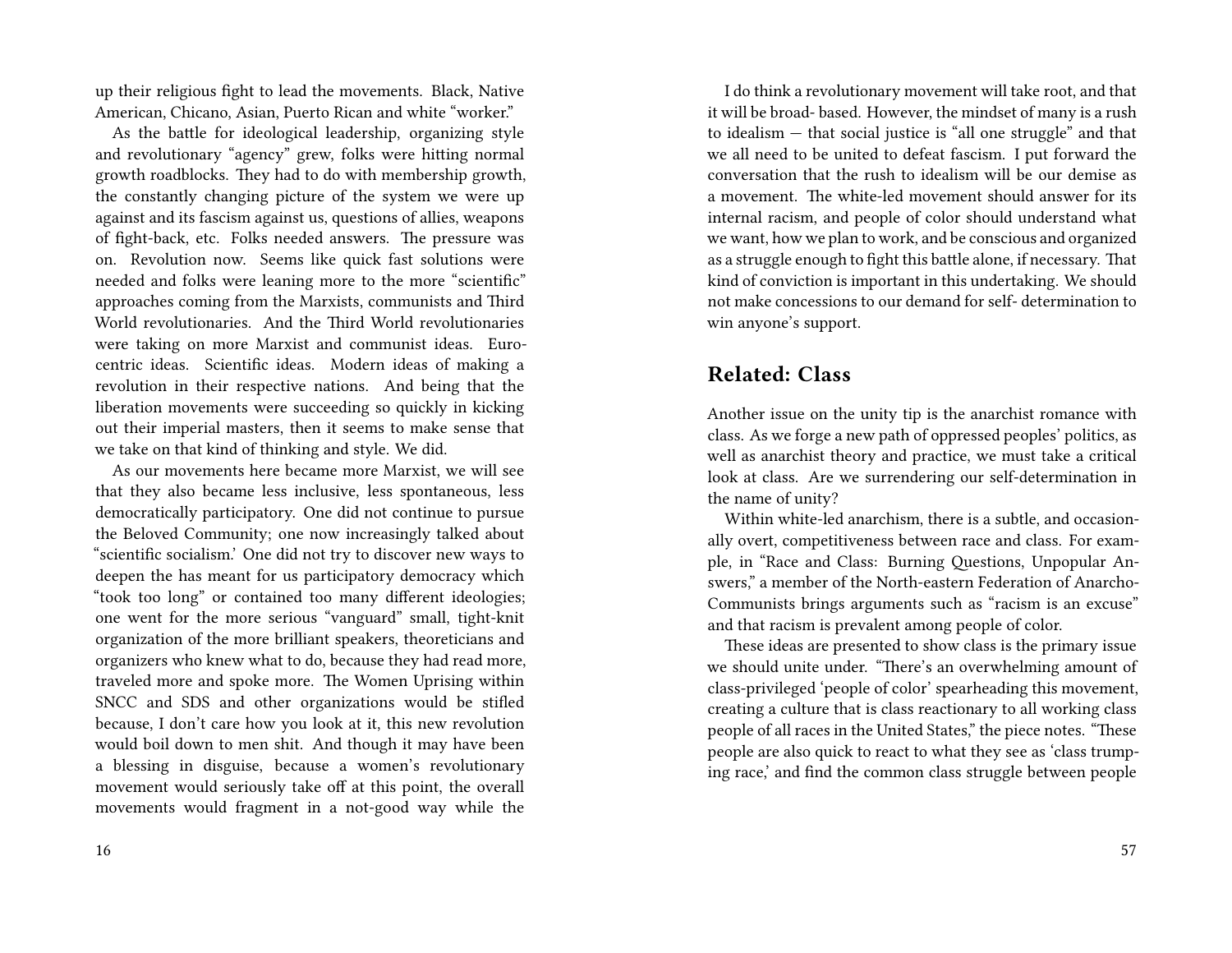Just to be clear, when I say Eurocentric values, I mean values that have become a little more complex than merely 'white values,' but concepts, through the system of white supremacy, capital and subjugation, that have become part of mass consciousness. The rise of modern Eurocentric values can be traced to the rise of capitalism, and embody ideas which, despite pretensions to the contrary by their most radical carriers, are intended to serve white supremacy and capital.

Calling individualism, liberalism, the rule of (natural, structural or other) law, democracy and free markets (e.g. free trade, fair trade, et al.) Eurocentric values denies the rightful link people of color have to them. In fact, Eurocentric values mean a sense of power, and of moral, political, social and/or economic superiority to other cultures, with the mission of assimilating them. For hundreds of years, European scholars have bemoaned the failures of "other" people as a means of talking up the superiority of their own belief systems, and assimilating them into Eurocentrism. All of us fall into the trap sometime; as people of color, we've been indoctrinated to tacitly accept the superiority of whites over us, while whites have been taught to assume their values are right. The "unite and fight" abstraction, at its core, is aimed at winning people to its philosophy and assimilating all struggles into "one." In another example, you regularly hear proponents of anarchism rejecting community cohesion and religious faith, but failing to grasp that, to many people, such things are important and can, in some historical examples, be an organizing spot. Even notions of consensus — an organizing model developed by white, middleclass anti-nuclear activists where a tiny group of people, often with many of the same values, get together and mutually agree to something — are an illusion aimed at reinforcing the values of a small group to the contrasting values of outsiders. Proponents of North American anarchism too often look to bring allegedly superior lifestyles and belief systems to the fore, and oppressed people, directly or indirectly, can be the victims.

Monster would recover and its Counter Intelligence Program (COINTELPRO) shored up its fascist work. In this sense, though a lot of great resistance was waged under the growing Marxist-Leninist-Trotskyist- Maoist direction of grassroots movement, overall, it killed our spirit, our spontaneity and our faith in our own indigenous knowledge production.

Within the Empire, be we folks of color, workers, students, we have histories and herstories of resistance nurtured by visions of freedom. We have ways of knowing and figuring things out that have allowed us to draw from Iroquois to Franz Fanon and Herbert Marcuse.

Why I originally said that all this was instructional for us today is because it was that anarchist and anti-authoritarian spirit of the early '60s that gave that period its revolutionary dynamism, its, originality. Folks were so inspired by international movements but mores by our own folks of color movements here in the belly. But we lost it. All of us. And in many ways, their ain't been a comparative movement of movement since. By the early '70s, for all intents and purposes, we were not able to sustain our growth to effective challenge the Empire and COINTELPRO, and the mass media wrote the rest of the story.

But then out of nowhere, seemingly, comes Seattle and the WTO battles and we begin to hear faint sounds of revolution again and some of them voices are ours. Ours. Folks of the Tribes, indigenous to Turtle Island, here by way of the slave ships, here by southwestern wars of U.S. annexation, World War Two koncentration kamps descent and then our more recent immigrant communities of color who take their turn at becoming the latest fall-guys diverting attention from the real empire designs of world domination.

Our anarchism has meant for us a return to something old yet so new, Not only in terms of our people's ancient stories of stateless times but just being here now knowing that even within the resistance stories there has always been the spirit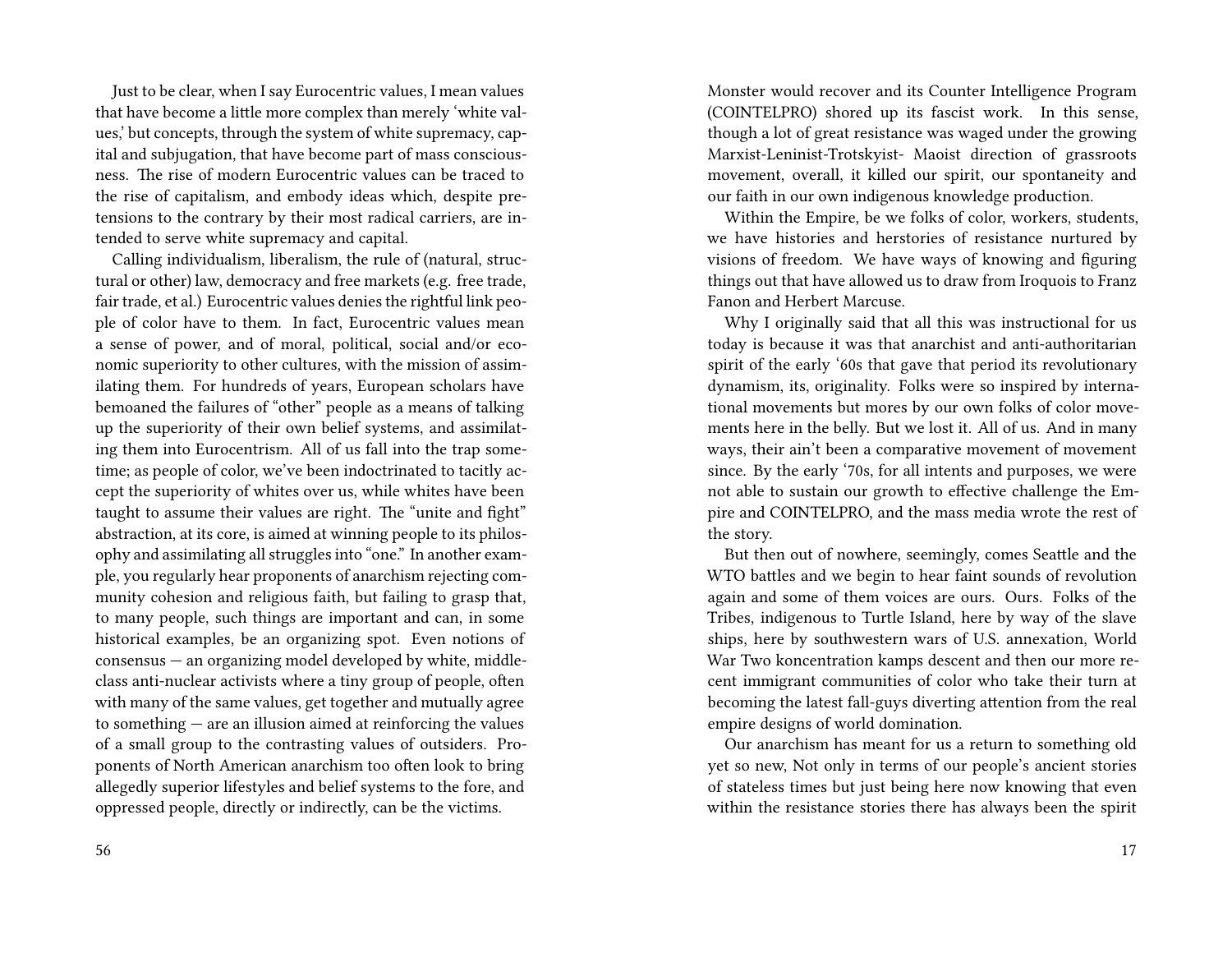of freedom, direct action direct participatory democracy and communalism. We, like the Zapatistas, are both ancient and new, embracing cutting edge thinking on our own terms, i.e. not slavishly. We will use both the drum and the Internet, the sacred prayer and the gun; and we will be as grandly and wildly visionary in drawing new worlds as we wanna be.

Folks wanna know what anarchism is? It's freedom, it's creativity, it's culture. It's people and people's diversity. It's people finding themselves right now from all walks of life here in the belly of the beast and not giving a damn about how we got here via the Empire but deciding that it is gonna be here where we plot the Empire's demise. Fuck ya bourgie-ass white rights, borders, patriotism, their weapons of mass distraction and destruction. On to the return of an old family grandchild to home: Revolution anarchist-style, communal, earth-loving, dancing, throwing bricks, squatting abandoned building, creating quilombos. In the hands of your soulful playmate, we APOC are here. Let the games begin!

Ashanti

Anarchist Panther

PS — Thank you for letting an ole man hang with y'all. Because of you, I still believe that with the torch in your hands, we can kick ass and help make this world of worlds … free.

Behold, I am Funkadelic. I am not of your world. But fear me not. I will do you no harm. Loan me your funky mind and I shall play with it. For nothing is good unless you play with it.

And all that is good, is nasty! ""What is Soul," Funkadelic, 1969 GOOD MORNING, REVOLUTION, you nasty cat you! Sorta Langston Hughes, uh-hun.

white folks' hands, make them feel empowered, good about their politics, not downplayed, etc. The white-led movement should provide that to them, since it's theirs and whites should be demanding more of other white progressives. But the subject of allies is altogether different.

When the Anarchist People of Color listserv began, some of us came to the table with the idea that we'd have this open space for ourselves to create a more visible presence of people of color in the 'anarchist movement,' essentially the white-led movement. Undoubtedly, our at-first unpopular little crew has now gotten more support from whites who see this effort as important.

However, while most anarchists of color still participate in white-led organizing, our collective analysis is slowly evolving to a place where we are standing on our own, and what such unity means for us in the long term.

There's an equal amount of work around the question of anarchism, and how we can grow it to meet the needs of communities of color. Not a few people of color observe that the contemporary anarchist scene, if indeed it's embodied by testosterone-pumped white boys and Anarchy magazine, relates to a minuscule fraction of the populace. How do we make the ideas of anarchy relate to those who are not pissed off Caucasians and grad students? Such a question doesn't even get into the troubling failure in anarchism to adequately address white supremacy, e.g. Bakunin's anti-Semitism, Emma Goldman's advocacy of eugenics and modern anarchism's denial of the centrality of race in the dialogue. Anarchism, looked at objectively, should be applied as a model of social organization.

North American trends in anarchist thinking have advocated anarchism as an ideology, philosophy or lifestyle choice. Yet the fault of such application is that many assumptions made by anarchists deliver firmly Eurocentric values in their introduction.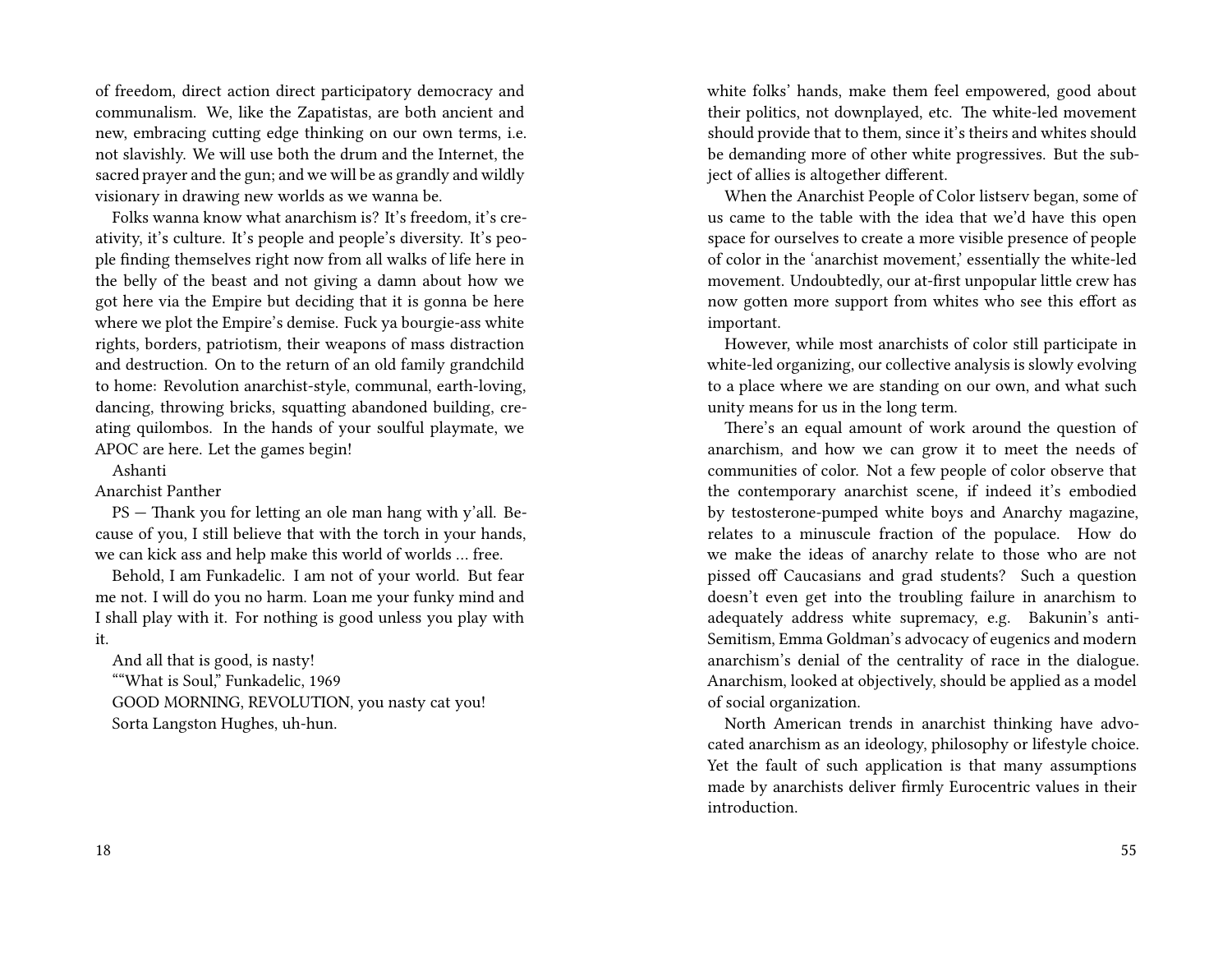conditions require we stop spinning our wheels. We need to see a strategic vision for our work as part of an explicit and comprehensive program for reaching political, social and economic self-determination. Lifestyle politics is perhaps an easy target, but this instance demonstrates our need to analyze tactics.

Unity is perhaps one of the most curious roads to navigate in this respect, because once you find out what you're for, your allies become a little clearer. It's vibrant, for sure, and presents opportunities for us.

I don't want to open the conversation with the typical usversus-other- ideologies rhetoric, but nudge you to consider priorities. Herb Boyd writes in a revised edition of Detroit: I Do Mind Dying that ideologues on various sides of the political spectrum had, "political positions so bitterly opposed in the 1970s that it disrupted the remnants of the Black liberation movement, thereby ending any possibility of operational unity." Anarchists of color get caught up in that too; some of us see our internal contradictions as people of color as more important than the external contradictions of white supremacistengineered society out to do us all in. We've been sold the line that joining the white-led movement serves "humanity," when humanity can't speak for itself in struggle in which it doesn't lead. Some of us eschew other people of color as being antiwhite, et al., but fail to see who is served by our divisions. By no means am I saying to ignore our differences. I don't believe paper unity serves anyone. I encourage all my people to consider who you unite with, why and the interests it serves.

### **Allies and language**

Whether we unite with white anarchists is a tough question. While I believe broad-based work presents unique opportunities, I am very passionate in feeling it's not our job to hold

# **Experiencing Anarchism** *by Sara Ramirez Galindo*

It is difficult to write about a topic like anarchism, which is already controversial enough, to people who are familiar with its theory and practice without being intensely judged and questioned about what is written. Not that questioning is wrong. It is necessary, but in my opinion, it is unproductive if it lacks respect for someone's ideas, thorough thinking, reflection, and constructive feedback. That is why I ask that you, the reader, to please just read, think and reflect about what I am expressing here. It might not be a perfectly written composition but it is not meant to be one, it is simply my experience with anarchism.

I first learned of "Anarchism," the kind known to most activists in the United States, through literature given to me by a friend who had traveled to Washington State for the anti-World Trade Organization actions in Seattle of 1999. My curiosity about the subject led me to research more about it. I never read entire books by Proudhon, Bakunin or Emma Goldman for lack of time, so I read articles, zines and excerpts of books instead. Through this literature I learned of an anarchist conference.

This first anarchist conference I attended left me perplexed, for I had read about anarchism as the theory and practice towards the abolition of authority, hierarchies, practicing collectivity and active organizing. The feeling I got from that conference was uninviting, dry, alienating, extremely sub-cultural and life-stylish. I could not understand many of the things peo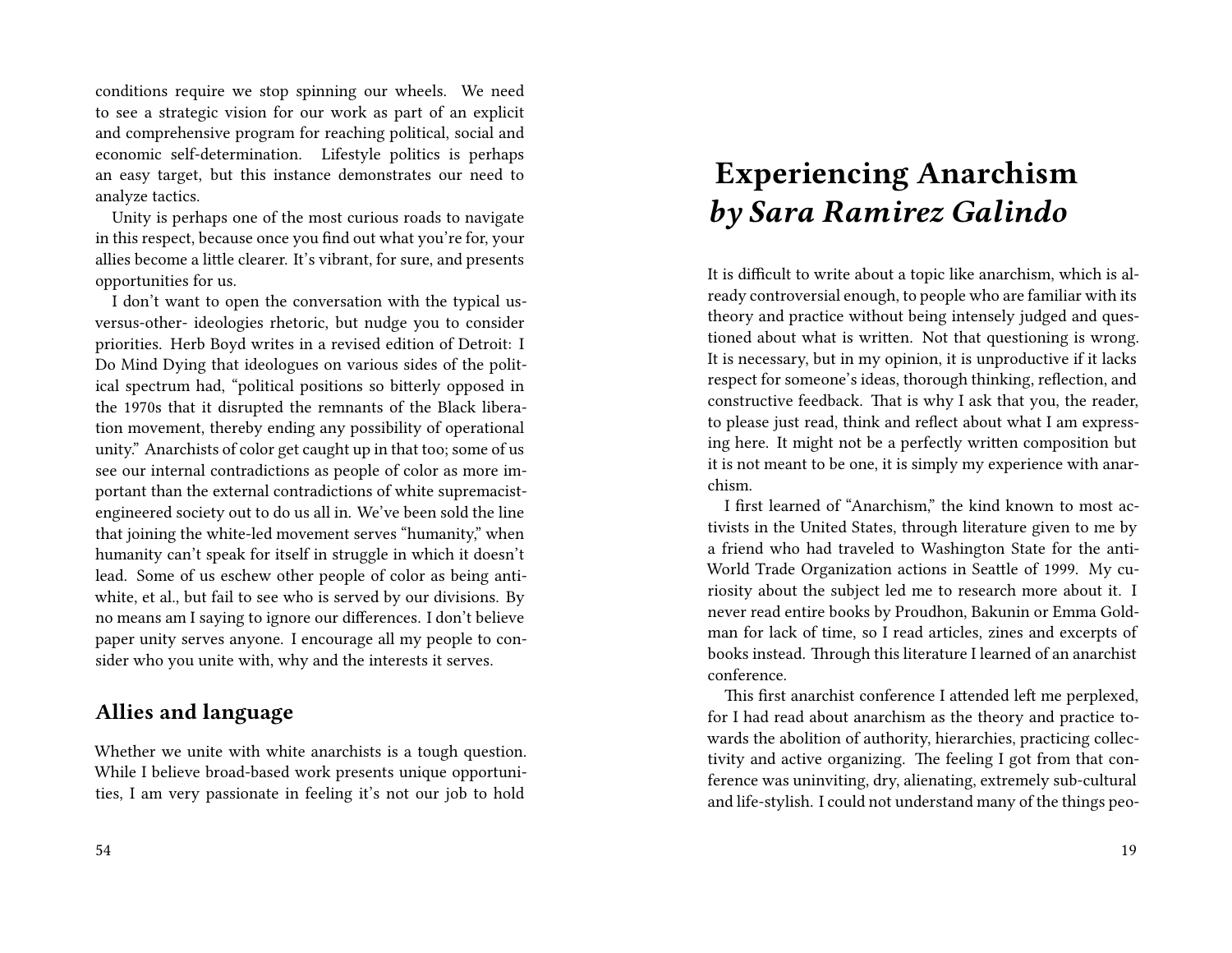ple were talking about in discussion circles. I could not understand why several of them had re-named themselves after plants and animals. I did not understand why they wore no deodorant; and it seemed weird to me that nobody bothered asking others how they were doing, if they needed anything, or even took the time to offer a greeting or a smile. I did not enjoy the conference but still remained interested in anarchism telling myself, "I'm sure this isn't all there's to it."

Once I got in contact with a self-defined anarchist group in my region that was holding weekly meetings, I decided to check them out. The way I was received by the people in the group was not any different from what I'd experienced at my first anarchist conference, except that after the conclusion of the meeting a couple of women in the group approached me to ask my name and how I was doing and invited me to their next meeting. I did not stay in that group long. I never spoke up because I was afraid of saying something wrong, something outside the "anarchist" terms they understood, and I did not want to be the center of attention if anything I asked became controversial, for I felt none of that "solidarity" and less of that "collectivity" that anarchism is supposed to generate. Though some people were very nice, others were very arrogant, unapproachable and plain intimidating, so I moved on.

While visiting "anarchist" groups every now and then, I was simultaneously involved in anti-sweatshop student activism, not because it was the "thing to do," but because my mother, uncles, aunts and myself had worked in clandestine garment sweatshops before. From this student activist work, I met a woman who introduced me to her collective, the Zapatista Committee of Los Angeles.

That day was the beginning of a life-changing experience.

Nobody in any activist or typical anarchist organization had greeted me with honest handshakes and looked at me in the eye with interest of knowing who I was or what I had to say like the people in this collective did. I was once again confused because

- **Audience:** Who are the people you want to connect to? Who are you trying motivate to action?
- **Message:** What do people need to hear? What parts of the message apply to people's sense of justice, and which to their self-interest?
- **Spokespeople:** If you are organizing something for your idea, who should deliver the message? Who is credible to the audience, and how do we equip spokespeople with information and comfort levels?
- **Jump-Off:** How do we kick off and move forward?
- **Venue:** How do we get the audience the message?
- **Opportunities:** What do we need to cultivate?
- **Evaluation:** How do we judge our progress?

As one example, I wrote a missive on tactical politics, focusing on lifestyle politics. Also called conscientious consumerism, lifestyle politics (and other forms of reactive activism), have come to the fore as leading trends in social action. Boycotts; buying green, fair trade, et al.; and voluntary simplicity are everywhere. The failure of these kinds of strategies is in vision. Writer Angus Maguire argues that, at its worst, lifestyle politics "overemphasize the importance of white and middle-class buying habits while marginalizing the work of communities of color around the world to gain power in struggles against the same injustices our buying habits are supposedly addressing." And I concur. But the ensuing responses from whites as well as a few people of color failed to offer a vision about how such consumerism connects with our program for advancement. Many people are not ready for a discussion about a "program for advancement" or much of a program for anything, but we need to be. Time and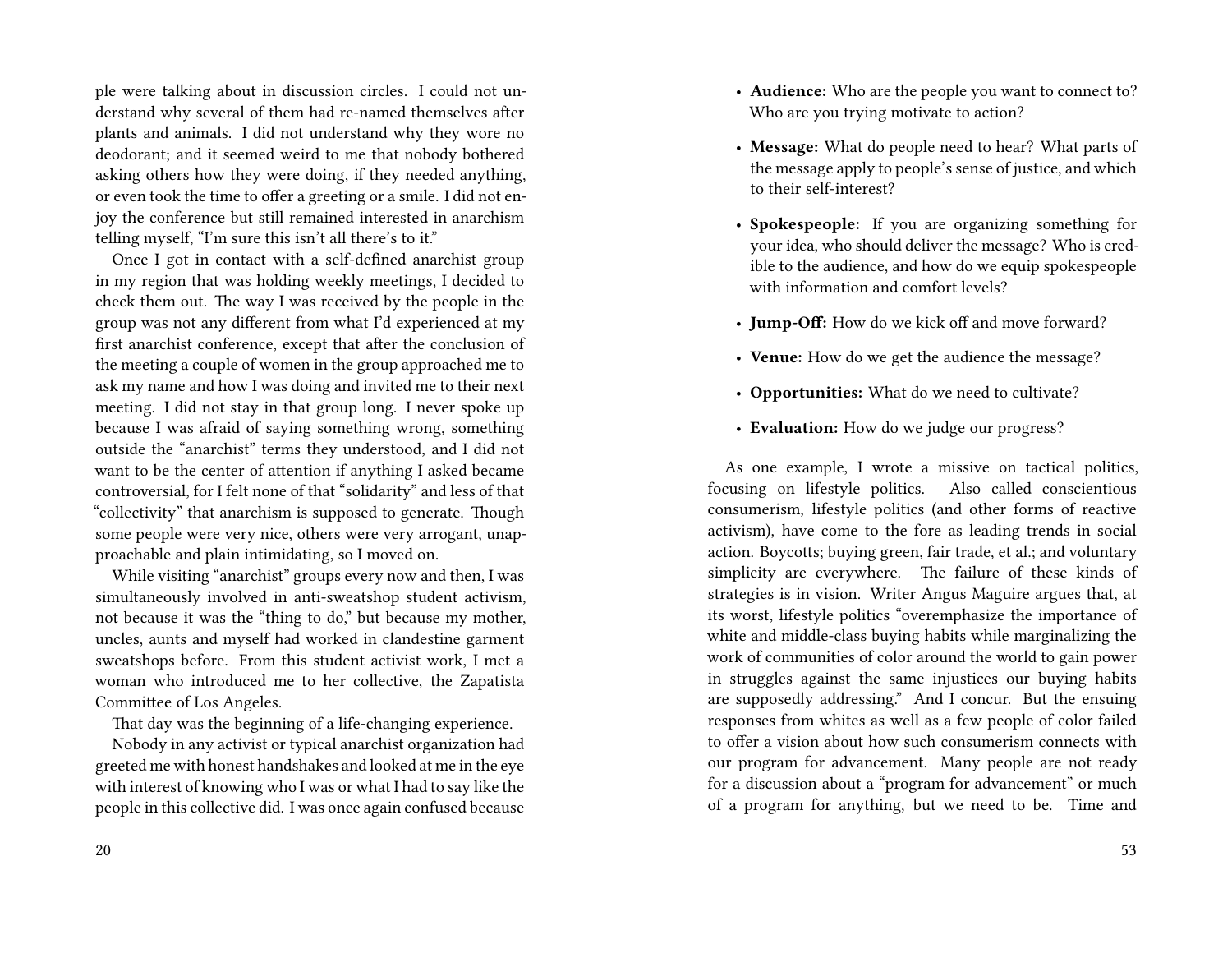### **Tactics and unity**

Clearly, it's on us to start thinking about how we make efforts if we are to be self-determined. One of the beautiful things about anarchism, many people tell me, is that it is fluid and open; flexible enough to respond to social and political conditions, but strong enough in its anti- authoritarianism to stand up against dictatorship of any kind. However, all of us get frustrated in the roadblocks that come before any movement. I submit that we need think about our tactics and our unity.

It is crucial that we start looking at our politics with a nod to what we, as revolutionaries, hope to create of this world. We know what we're against, but how are we getting to the world we want to create? And, as importantly, what actions do we need to make to get there? What is a fundamental call from which our movements emanate?

Although I have spoken out frequently on the need to locally organize, I respect that not everyone is an organizer. It can be intimidating for even experienced people. In reality, I am an advocate of the growth of our movements on many levels. Whether you are an organizer, somebody just looking for answers, someone fed up with how the system works, or an intellectual, what you are about and what we as a movement stand for needs to be out front, fearless, imperfect and courageous.

Some ideas that touch on tactics and unity, no matter who you are:

- **Objectives:** What do you want? What are the longterm, mid-range and short-term goals? What are the process goals (i.e. building cultural consciousness among members) in reaching the objective?
- **Resources:** What/where are the alliances, money and relationships?

this group was not self-defined as anarchist, but they based their practices on non-hierarchical, anti-authoritarian politics, they did practice collectivity, held weekly reading circles, and most importantly they were organizing events, not just shows — these were based on accomplishing truly radical and practical goals. And I for the first time felt these actions were building a true sense of community.

As I became to know each and every one of the people in the collective, I was not surprised to know many of them were in fact self-defined anarchists who had simply felt the need to work with a group of people who could produce and provide what mainstream anarchist circles had not. Upon experiencing anarchism through those events, groups and people, I constructed this view about today's many types of anarchists: the self-defined image anarchists, the read-only anarchists, the underground and non-self-defined working anarchists, the anarchists who are a combination of all these, and others.

At this point I had understood that the anarchists I had initially met did not necessarily comprise what the theory and practice of anarchism was, as I understood it. It was like understanding that in the world there are nation- states and then there are the people living in them, two different entities. It was also at this point that I openly acknowledged that I was not wrong for being one of the few women and people of color walking into a predominantly-white anarchist book fair, but that is was in fact this homogenized "movement" of anarchists that had unfortunately allowed things to be structured this way.

This homogenization has unfortunately built boundaries that mark what kind of issues are of priority, what kind of actions are "revolutionary," the kind of workshops to be given at a conference and so on. It was difficult for me to feel connected to these anarchists; our realities and priorities had nothing in common. Anarchist literature circulating in the majority of anarchist groups today speaks mainly of European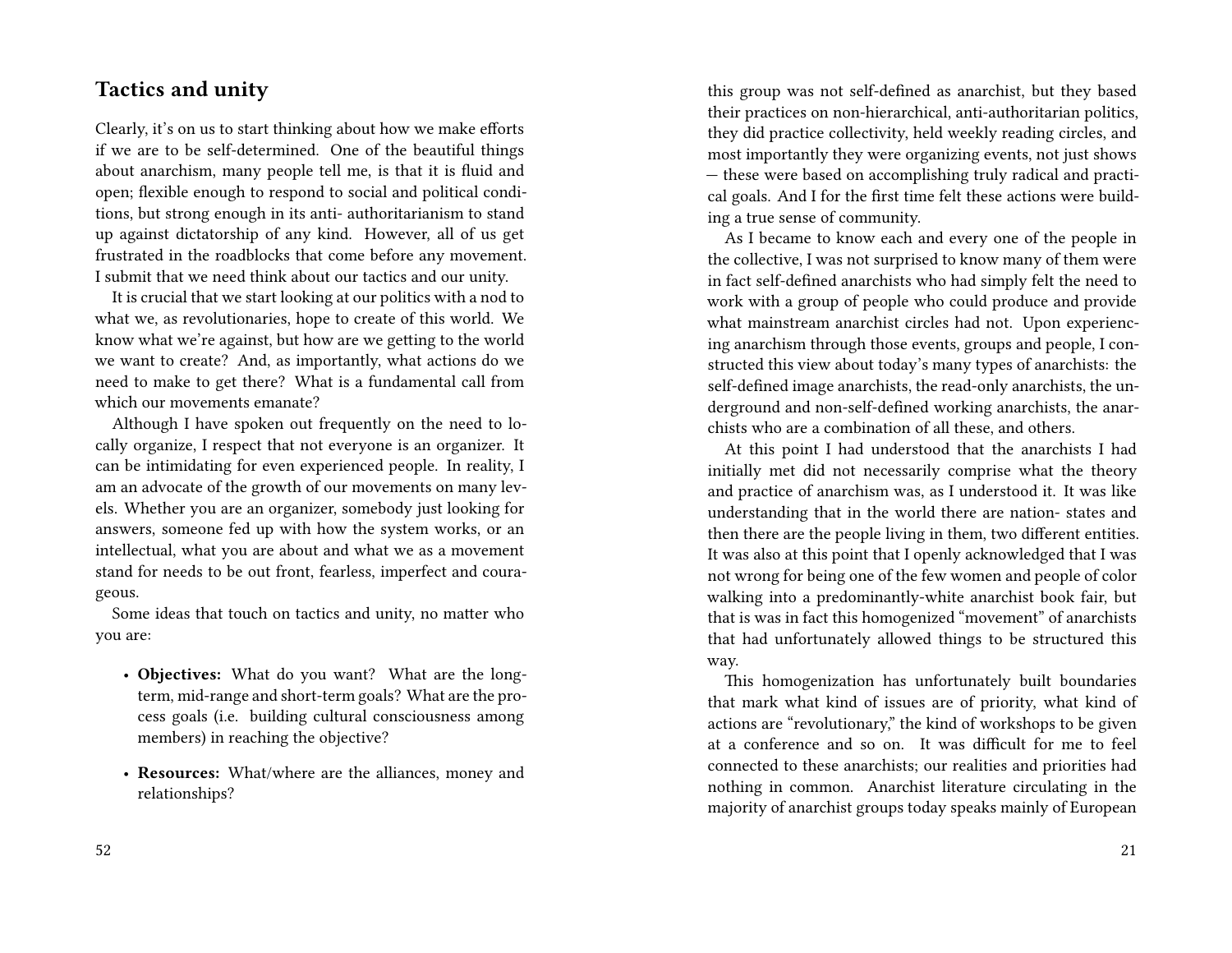(and European descendants') anarchists' history and present. I'm sure that is not on purpose, yet the beginning of this trend led to the simplification of ideas, such as that of Europe being the "birthplace" of anarchism and this information was used to simplify another idea, that supposedly anarchism later "reached" Latin America in the mid-1800s. I saw how this was not questioned often or ever by mainstream anarchism. Was it never considered that other people, whose histories just never made it to books, could have been practicing anarchism?

Understanding the importance of rescuing other anarchist histories has led to the emergence of materials about Cuban anarchism, African anarchism, Argentine anarchism, etc. At the same time a growing number of anarchists — including myself, a non-white person — have started identifying as anarchists of color in order to rescue and expose (to everyone, not just to main- stream anarchists) our struggles and those fought by historic individuals like Luisa Capetillo from Puerto Rico, Lucy Parsons from the United States, Julia Arévalo from Chile, Maria Angelina Soares from Brazil and others.

Being part of this is my attempt to break up this standardization of anarchism's current Eurocentric tendencies that, in my opinion, could be causing some of the stagnation of its theory and practice; and to use it as a supplement to the gradual dismantling of racism and similar hierarchies of power that unfortunately exist in mainstream anarchism.

I keep mentioning, "mainstream anarchism" because in the United States, the only anarchism recognized is that which is externally visible, while it is in fact being "actively and seriously" taken into practice in other parts of the world through struggles that are simply not getting the amount of solidarity an all-white-boy black-block "action" gets. I am certain that the anarchist activity taking place right this minute in Magonista communities in the Mazateca Highlands in Oaxaca (Mexico), and in the Bolivian region are not the type of anarchist "scene," we are accustomed to see, for these movements

racism has always meant white supremacy and collusion with institutional power.

Race was, in many instances, a line of distinction separating Europeans from non-whites. Cress-Welsing states racism consists of "patterns of perception, logic, symbol formation, thought, speech, action and emotional response, as conducted simultaneously in all areas of people activity (economics, education, entertainment, labor, law, politics, religion, sex and war)." Cress-Welsing's definition grasps the totality of racism/ white supremacy, and how it shapes our own views, as well as that of white people, virtually from birth. Cress-Welsing's clarity makes us think about how we got into the global mess we face. In truth, Europeans have waged military and cultural war against people of color for nearly a thousand years. Such exercises were never a means of dividing rich and poor, but to unite the white masses to fight for the moral, political, social and/or economic superiority of their way of life over other races.

Addressing the social and political realities of white supremacy requires a strategy. In my view, that approach must make self-determination for oppressed people a basis of unity for looking at the world, among those professed anti-authoritarian people of color and all others. Our first stand must be with people of color worldwide fighting for room to breathe. Our first prerogative must be freedom for all oppressed people, by any means.

At its core, self-determination is an opportunity to finally be free, to determine one's own political, social and economic destinies. For North American radicals of color, this kind of idea can be a leap; we live in a society of relative privilege, where corporate corruption, globalization and other movements compete for our hearts and minds. Occupation and oppression aren't harsh and in our faces as, for instance, in Palestine. As such, we're conditioned to think about our struggles related to what we're against, rather than that for which we are fighting.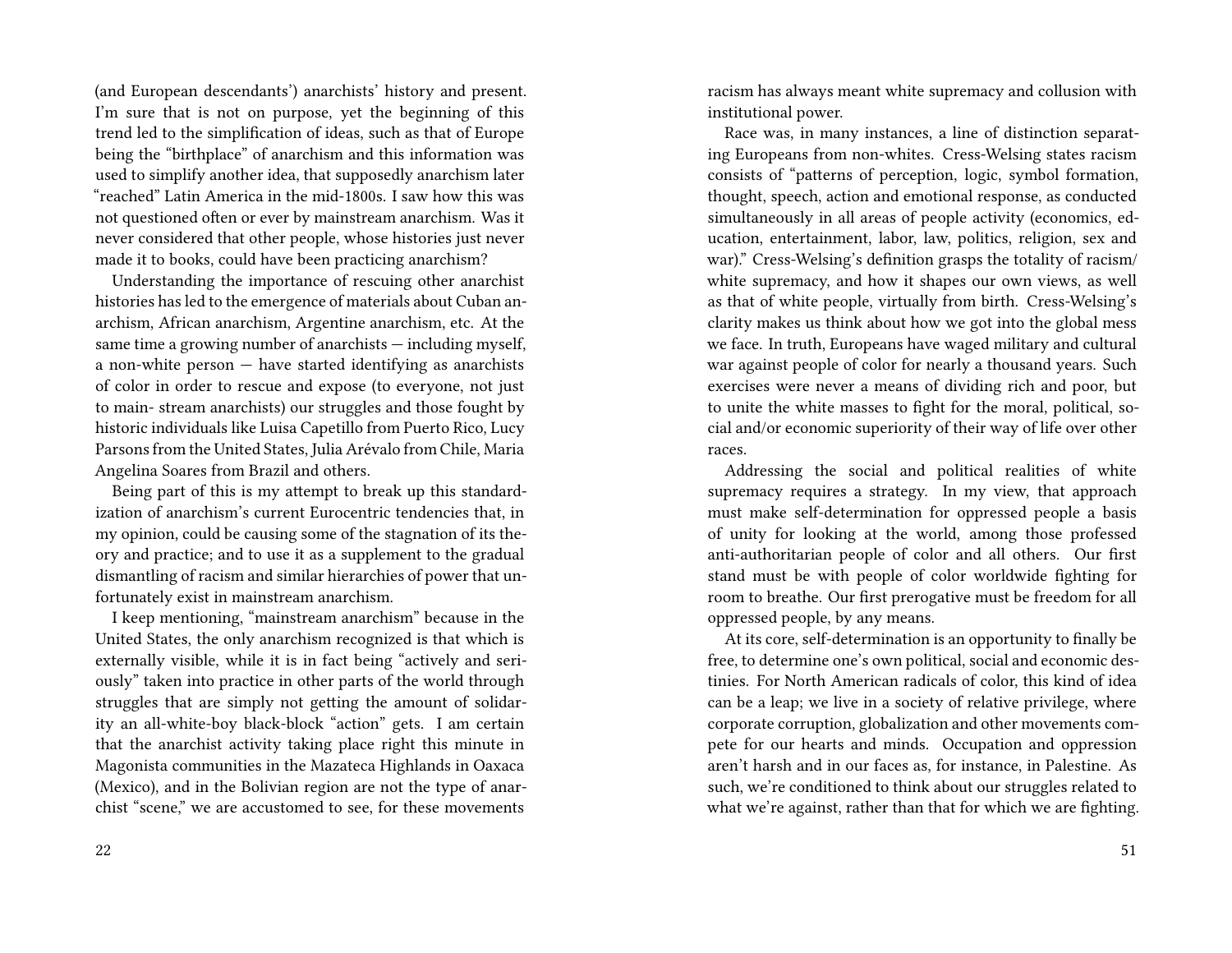We need to be clear that advocacy of rights and roles for people of color, while certainly needed, permits the state and white-led movement to institutionalize and mediate our struggles. Fighting racism and white supremacy, when included at all, are problems typically regarded as line- items for social change. Even among anarchists of color, the attraction is strong to build own our anarchist movement, made up of people of color, or to demand greater respect from the white-led movement. In the process, we're failing to ask critical questions about the viability of the white-led movement or our own loyalties.

For people of color who identify as anti-authoritarians, bringing us into the clearest solidarity with oppressed people around the world should be our primary focus. We need to give respect to those who've come before us by building on their successes and learning from their mistakes, while bringing the anarchist people of color tendency to the next level.

### **Understanding oppression**

Ask someone what they think of when they consider racism, oppression and white supremacy. You'll likely get many answers. What does oppression mean to you as a person of color? I believe that, in order to find answers, it's important to know what we're dealing with when we talk about such broad concepts.

Francis Cress-Welsing argues that racism is white supremacy. That distinction alone is significant. Some whites and a few people of color are confused by the word racism; they'll sometimes fall into traps of terms popularized by the far right, or take the word literally, thinking it to be a prejudice of any race by any race. Historically, however, include bloody confrontations, tears, death, mutual trust and hope, and most importantly constant struggle as a priority to survival. The realities for U.S. anarchism are others, and so the responses are going to be different, that is understood. Yet, this mainstream anarchist movement in the U.S. lacks understanding and consideration for the realities lived by non-privileged anarchists in the same region. Mainstream anarchism in this aspect lacks the solidarity, the convivial feeling needed to work with each other, to learn and unlearn from each other, and most importantly to build trust to back each other up.

I was fortunate enough to participate in an amazing event where these elements of respect, solidarity, inspiration and revitalization were experienced.

The Anarchist People of Color Conference in Detroit boosted up my hope for anarchism. This was an event that became controversial (to mainstream anarchists) from the very beginning, as many considered it exclusionary, "racist" and every other negative thing possible. I did not pay much attention to this drama, as I knew we were not gathering to plot a battle against white anarchists, we were simply in need to meet and share ideas with each other. It felt humiliating to have to explain to some white and non-white anarchists why we wanted to meet. We wanted to meet for the same reason anarchist women gather separate from anarchist men: to empower themselves; we gathered, with similar reasons to those anarchists break away from authoritarian nation-state governments: to change things that were going wrong, to change things in the system. To me this conference meant meeting people who had experienced the discrimination I had lived within mainstream anarchist circles. It also meant meeting individuals who were highly interested in developing and carrying out projects, not just for those in the "scene" or in their cliques, but mainly with those in their communities (community meaning neighbors, co- workers, families, etc.), projects that could truly exemplify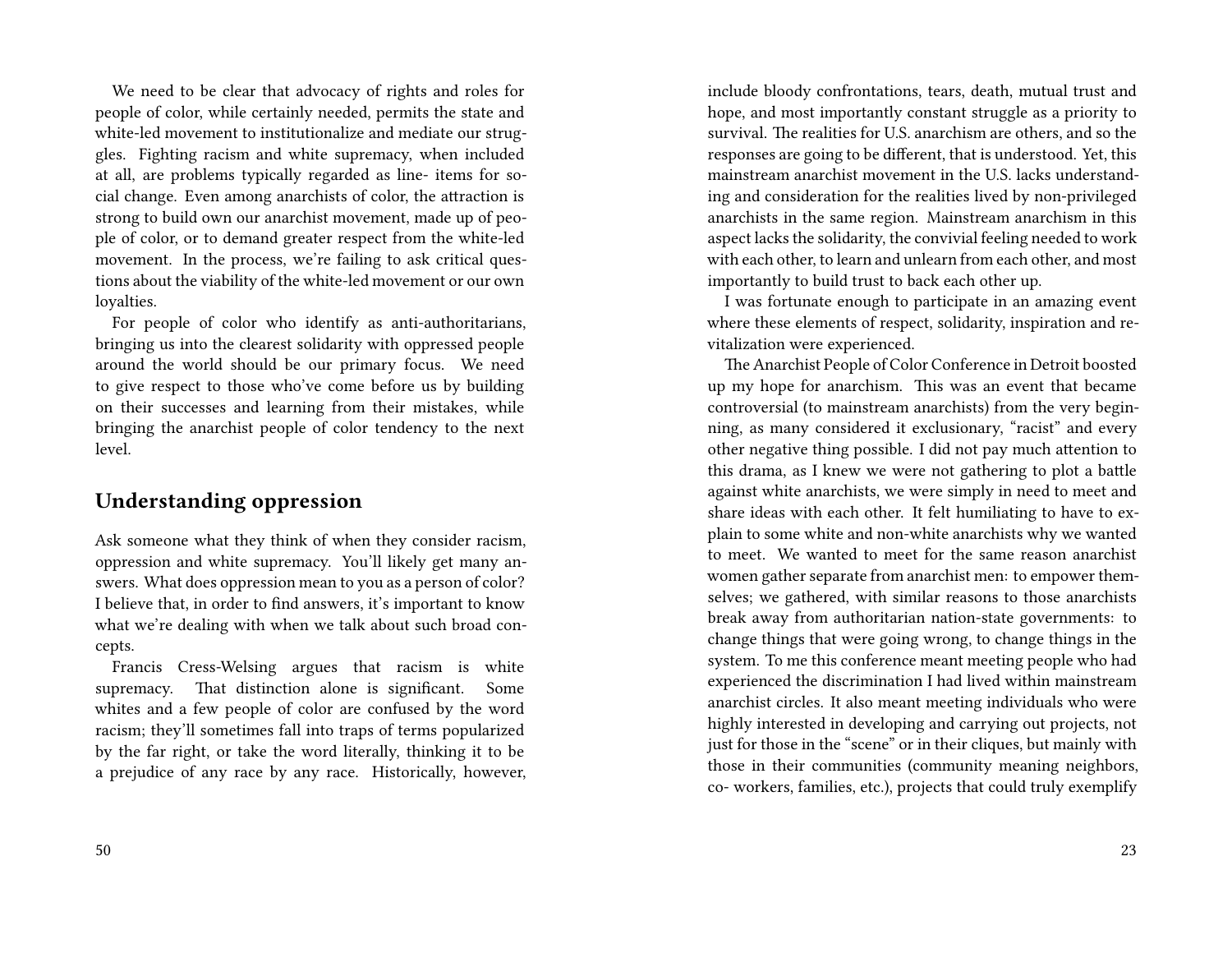the ideals of anarchism rather than simply spending time theorizing about them.

This conference did not produce a separate anarchist group, as that was not our purpose. We created a different understanding of its practice and theory.

To us, anarchism meant something diverse, since we all came from different communities and with different psychological, emotional and spiritual experiences. We stressed on the importance of having serious commitment on building relationships with our community rather than encircling ourselves in a subculture that unconsciously excludes others around us. We also planted that this anarchism we were talking was non- vanguardist, non-elitist, non-arrogant, respectful, humble, honest, loving, gentle and accountable to others. As revolutionary anarchist people of color, we understood our communities need non-traditional anarchist projects that could be constantly assessed to see if they are indeed creating solidarity, mutual-aid, self-determination, self-sufficiency and autonomy.

Experiencing anarchism to me has not been what books say it is. It has meant how my actions can in fact produce it effectively.

# **The End of Idealism: Honest Conversations about Race, Class, Self-Determination and Anarchist People of Color** *by Ernesto Aguilar*

I first began writing for Our Culture, Our Resistance on anarchist people of color and the conversations I believe we need to get started. During that process, very kind individuals offered up much help in ideas and structure, but at some point, the work became academic. So, stepping back, I realized that, to be compelling and motivate change, starting any conversation has to be fluid and open, but also geared at accomplishing something. I took a step back and returned to the roots of my piece, of the conversations we need to get started if we are going to grow and politically advance ourselves as revolutionaries of color. And here we are.

When people visualized the emergence of a tendency of antiauthoritarian people of color, no one believed it would grow at the pace and direction it has. It is sprouting up and fostering awareness in ways few people envisioned, which has been fantastic. At the same time, we are at a critical point; where many see our organizing must evolve. We need to create a space for our unity, culture and identity, but also our politics.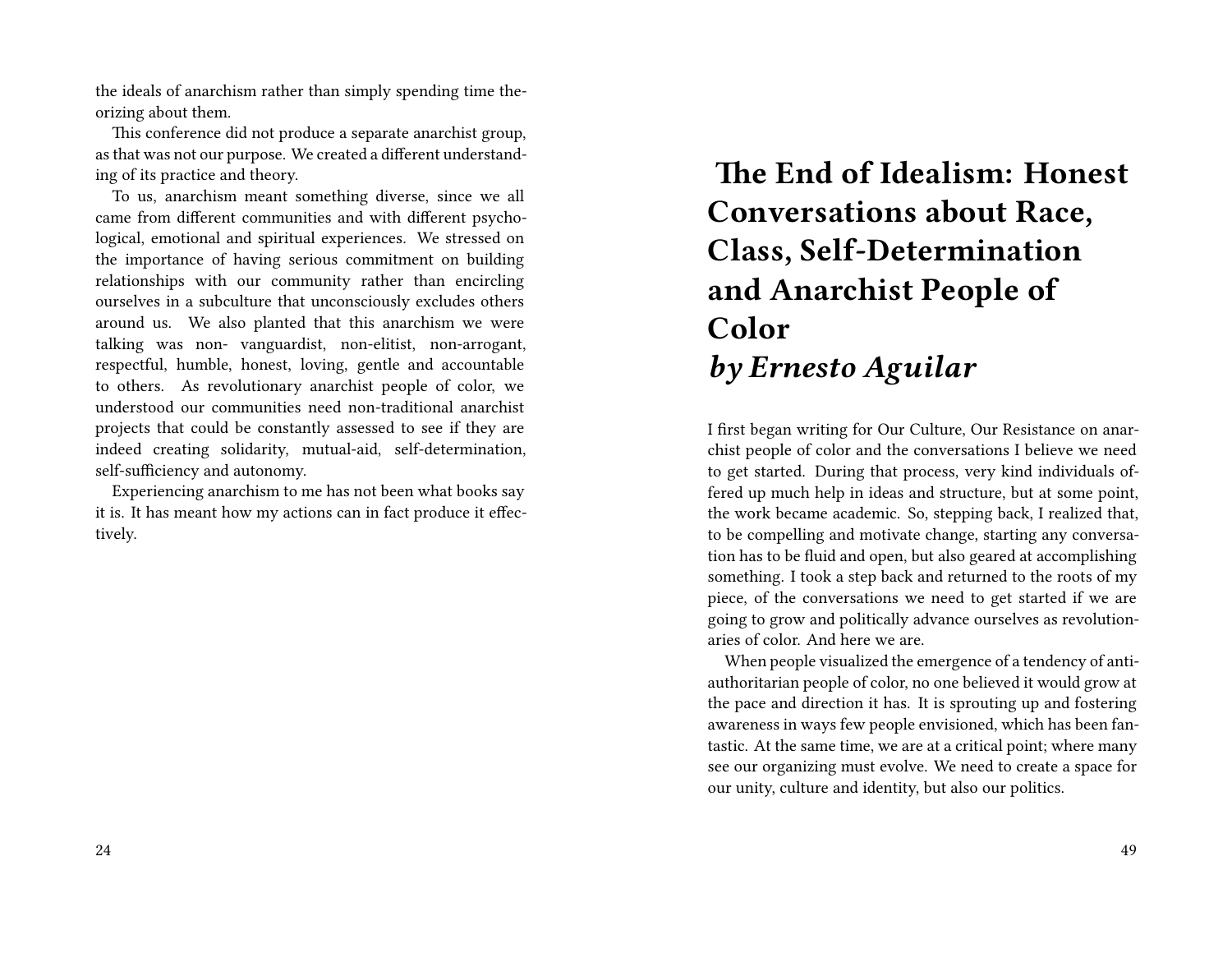In the spirit of the deep love and affection I have for people of color, in the spirit of thinking about joy's proportionality to pain and my acknowledgment that I have responsibility for the pain that other people in the world experience, in the spirit of healing, I offer my thoughts. I do not identify as anarchist. I am still learning about this political visioning ideology / way of life. As such, I draw from numerous living philosophies and ideas.

I appreciate this space for engagement.

### **Sources**

- Alston, Ashanti Omowali. "Childhood and the Psychological Dimension of Revolution." The Anarchist Black Panther Zine. Summer/Fall 2002, Vol. 4 : 59–70.
- Lester, Julius. And All Our Wounds Forgiven. New York: Harvest Books, 1996.
- Lorde, Audre. "Use of the Erotic: The Erotic as Power (excerpt)." Cries of the Spirit: A Celebration of Women's Spirituality. Ed. Marilyn Sewell. Boston: Beacon Press, 1991.
- See her essays in This Bridge Called My Back: Writings by Radical Women of Color. Ed. Cherríe Moraga and Gloria Anzaldúa. Watertown: Persephone Press, 1981. Also see Anzaldúa's Borderlands = La Frontera: The New Mestiza, San Francisco: Spinsters/Aunt Lute, 1987).
- Pavi. "On A New Year's Eve." Online Posting. 10 Oct. 2002. Minstrels. 20 January 2002. <http://www.cs.rice.edu/ ~ssiyer/minstrels/poems/1102.html>.
- Walker, Alice. "We Alone." From the speech, "What Can I Give My Daughters, Who Are Brave?" Anything We Love Can Be Saved: A Writer's Activism. New York: Ballantine Books, 1997. 92.

# **Hearts Spark Arson** *by Heather Ajani*

Over the past few years, my involvement in movements against police brutality, globalization and other political movements led me on a path to understanding how race works and how it affects me as a woman of color.

Over the years, I have studied race theory, women's liberation movements, the criminal justice system, classical and contemporary political theory, as well as drawing from my own experiences. It is because of these academic exercises and personal growth processes that I write this article. I learned a lot about myself over the past three decades, figuring out why I am angry, why the way I feel has a bigger context than just my being and that as a brown woman in America I am forced to feel a duality wherever I turn.

There is a lot of debate about the political versus the personal. The debate started hitting mainstream activism during the second wave women's movement. The argument boiled down to whether the personal experiences we had belonged in political debate, more easily analogized as taking a more professional approach in our activism, checking personal problems at the door. To me this argument plays into the colonization of thought we struggle against each and every day. We use it and other terms to stifle each other and ourselves, including when we need to be accountable for our actions.

There have been times in history when the most beautiful revolutions, revolts and uprisings have been sparked because of the personal. Such examples include the abolitionist move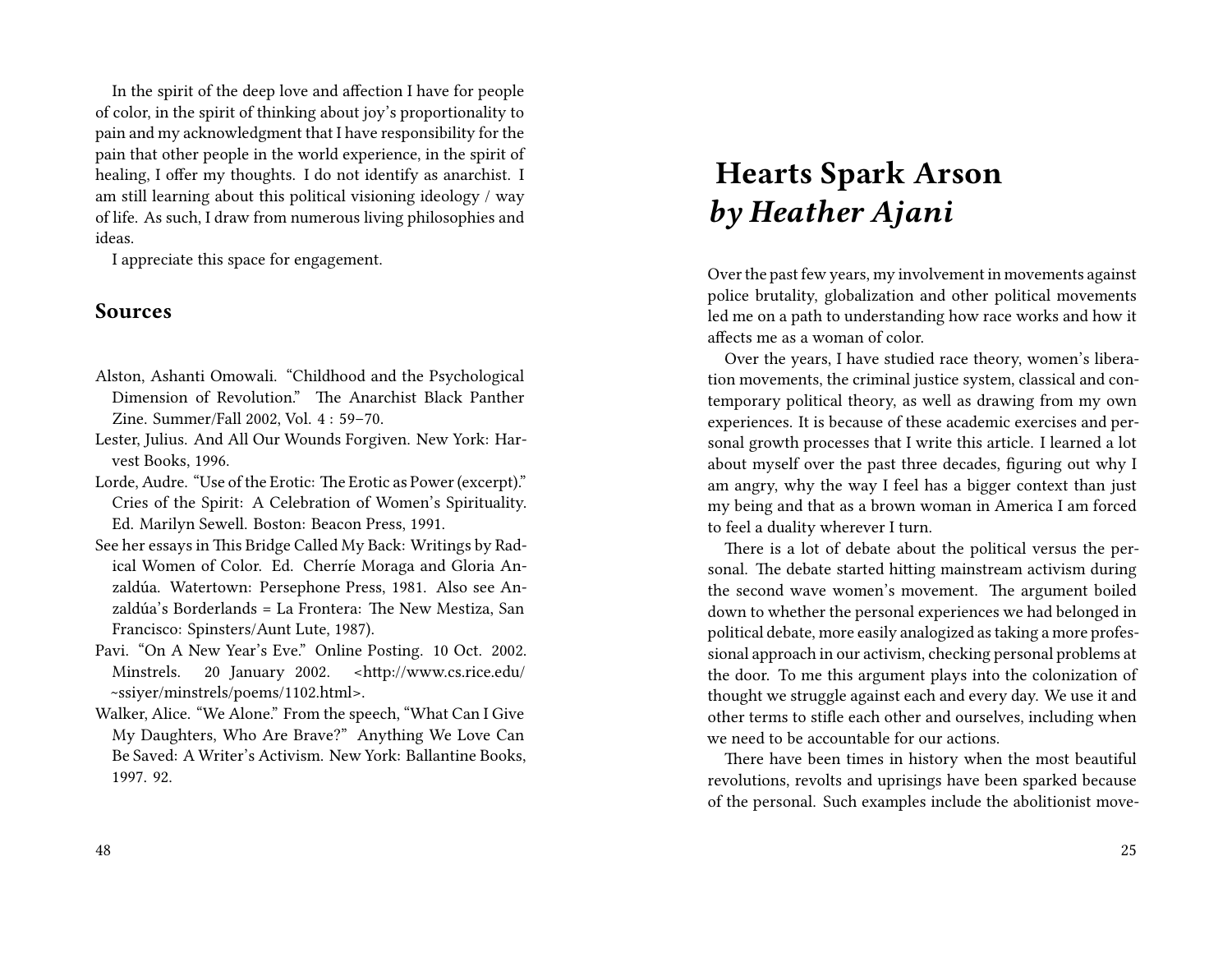ment, civil rights movement and even mother's movements such as the Argentinean group, "Las Madres de Plaza de Mayo." Some of the most successful movements are borne of passion in one respect or another and that personal drive, commitment, self-discipline and self-determination, or whatever is at the base of a revolutionary's heart is balanced with the political context of their environs.

These movements are sparked by fires that burn the very foundations of the people involved, threatening their identities, who they are, leaving them with their backs against the wall.

As a person of color, activist, organizer, agitator, antiauthoritarian with strong anarchist leanings, I have often been accused of being too emotional, too critical, or too truthful. I can't say that I've always displayed the best behavior when confronted with these paternalistic statements often bestowed on women in radical circles, but I have tried to hone those accusations into something I can reclaim in a more principled way. The pain I feel when I hear these accusations and when I think of the way that these statements become internally oppressive it makes me wonder if what we give each other leaves us empty handed.

In my journey to developing a political and personal praxis, I have come to an understanding that my oppression comes from a system that depends on the privileges of a few and the oppression of those who are denied those privileges. This oppression eats people of color alive, depends on false dichotomies, hierarchies, systematic genocide through the continual colonization of non-whites, the perpetuation of capitalism and unholy alliances between workers and bosses. I have also wondered if it is possible to have the passion necessary to combat these social and political ills without emotion, self-criticism and truth.

In All About Love, bell hooks stresses the need for openness (i.e. honesty,) nurturing, self-discipline, justice and love as a means for social and political change. In a recent project, I had the opportunity to speak with several elders who had taken

shore is beautiful for instance) but the truly rare can stay out there I have rejected that abstraction that enormity unless I see a dog walk on the beach/ a bird seize sandflies or yourself approach me laughing out a sound to spoil the pretty picture make an uncontrolled heartbeating memory instead I read the papers preaching on that oil and oxygen that redwoods and the evergreens that trees the waters and the atmosphere compile a final listing of the world in short supply but all alive and all the lives persist perpetual in jeopardy persist as scarce as everyone of us as difficult to find or keep as irreplaceable as frail as everyone of us

And Alice Walker also writes about this in her poem about loving what is abundant more than what is scarce.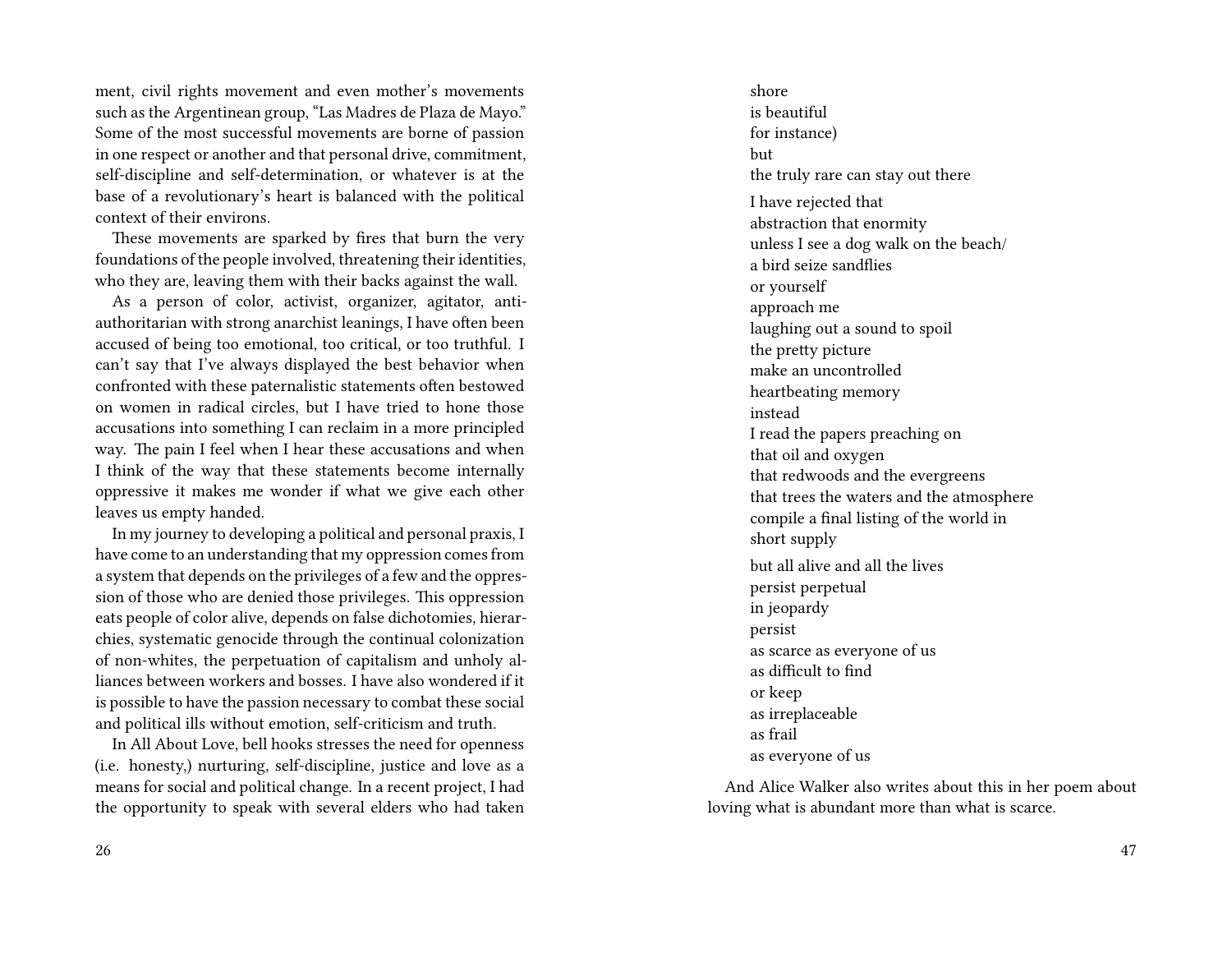let the world blot obliterate remove socalled magnificence so-called almighty/fathomless and everlasting treasures/ wealth (whatever that may be) it is this time that matters it is this history I care about the one we make together awkward inconsistent as a lame cat on the loose or quick as kids freed by the bell or else as strictly once as only life must mean a once upon a time I have rejected propaganda teaching me about the beautiful the truly rare (supposedly the soft push of the ocean at the hushpoint of the shore supposedly the soft push of the ocean at the hushpoint of the part in movements such as the Black Panther Party, Student Non-violent Coordinating Committee, and others.

Most stressed the need for spiritual and political balance, stating that often times the connections between mind, body and spirit are ignored in lieu of personal gain. In another, more locally based project in Houston, this reality took another turn as I asked people why commitment to political organizations/ movements waned. Often times the answer was simply that there is a lack of passion for what we do. The balance between the personal and political is necessary to successfully create revolutionary potential. How do we seek to build a better world when we can't deal with ourselves or each other? How do we set examples for our dreams, our goals, or our visions without the internal healing that needs to take place?

We need passion to make change. We also need political direction and unity. In order to do this we must find the balance between the personal and the political worlds we live in. Sometimes we need to take our personal experiences to build a political analysis while understanding that political change can't successfully occur until we are left without those personal choices. I often quote one of my favorite people in the anarchist people of color movement, Ashanti Alston in saying, "change doesn't come until you are made to feel uncomfortable."

### **Building the Political and its Relation to the Personal**

Drawing upon what I know, I will use the struggle of women as an example.

Due to racial oppression, struggles of women of color have not focused on women as women, but against various oppressive systems. Often in our struggle, women of color experience issues of tokenism, stereotypical oppression, as well as blatant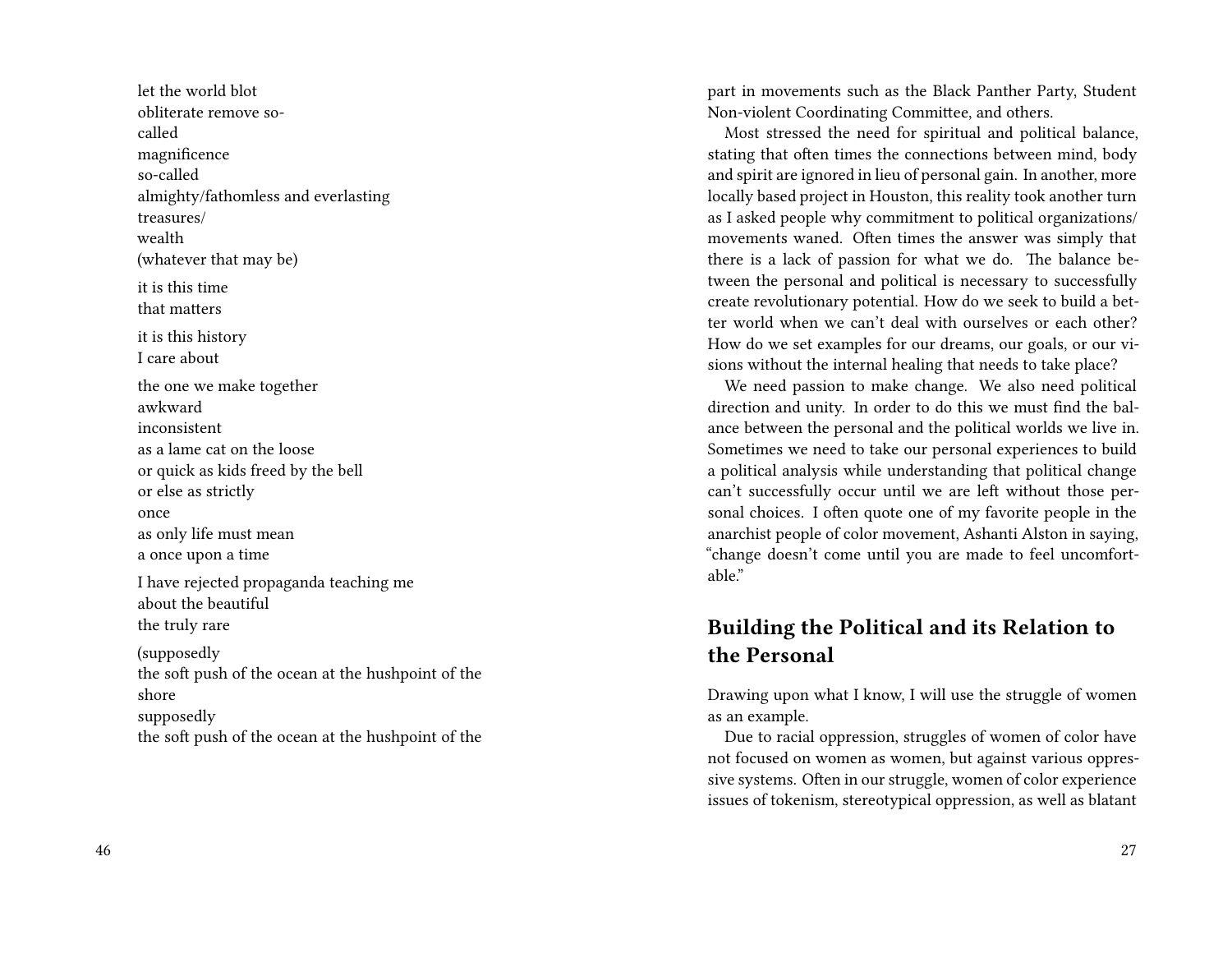exposure to sexist behavior. We are not only subject to our identities as women, but also as women of color.

Theorists often refer to this identity as "the other." Another term I prefer is the "third world women" (Anzaldúa, 64). This term encompasses the need for decolonization of the oppressed in our communities, the need for self- empowerment and -determination and knowledge of the history of people of color in this country. We are part of a system that seeks to destroy us, we are the "developing" and "war torn" peoples within Amerika, we continue to be colonized through lack of education, healthcare, employment, decent housing, child care and decent food. We have been taken from our lands and our lands have been taken from us and we continue to experience this displacement through modern day Jim Crow systems such as the police and prisons. No matter what, the culprit is the same. It is our common enemy and the only way that we can fight it is by addressing our issues, finding solutions and developing political unity in order to build and strengthen social movements.

Before we can go on to developing a theory for freedom, we need to recognize and understand power. Power is often defined as the capacity to exercise control over another. Power is also the ability to perform or act effectively. At a women's studies conference in 1981, a group of women who were part of a consciousness-raising group for women of color con- cluded that they needed to define a common ground for how power worked within the United States. This model has four categories and signifies a hierarchy from which power flows. It begins with the idea that freedom in the U.S. is most easily achieved by the reality of the white, capitalist male.

Next in line is the white woman, who achieves her will to power through her whiteness and though she is objectified by white men, she still bears the privilege of whiteness and draws on that privilege objectifying people of color in order to gain a solid sense of self. Men of color or "third world" men do not we being womyn, queer folks, femmes and all people. I want to ask, is the separation worth it? Or, rather, what do we gain from competing with each other? Where is the fear coming from? And how is the interesting mental health idea of self-esteem, or the anarchist idea of self-management (which I heard a lot this weekend) bolstered by this fear?

At this conference, I went up to a person because I knew that if I did not approach them, we would never end up talking. This is not coming from a place of forced interaction, but a place where I sensed competition and in order to bridge that fear and that separation, I moved to correct it and started a simple conversation, at the level of small talk. I do not think this person was necessarily queerphobic. I simply think that this had to do with heterosexism and the competition that often occurs between Asian womyn. I want to think about why I feel it, and what it reinforces.

We are traumatized daily. We struggle with differences. It is not the call of political and self-revolution to perpetuate that trauma through fear, indifference and its product, inaction. And it is also not my intent to reduce my experiences and observations into rhetoric. I want to think about trust and fear, connection and political engagement. I also want to think about the beauty in the ordinary, and the challenges and also the necessity of having difficult conversations. I think another word for difficult conversations is "ordinary." Isn't that true? That the status quo, though perhaps indifferent, monotonous, is also challenging, that which so many people rail against, so that it becomes un desafio, a challenge? June Jordan, in her poem, "On A New Year's Eve," talks about the ordinary: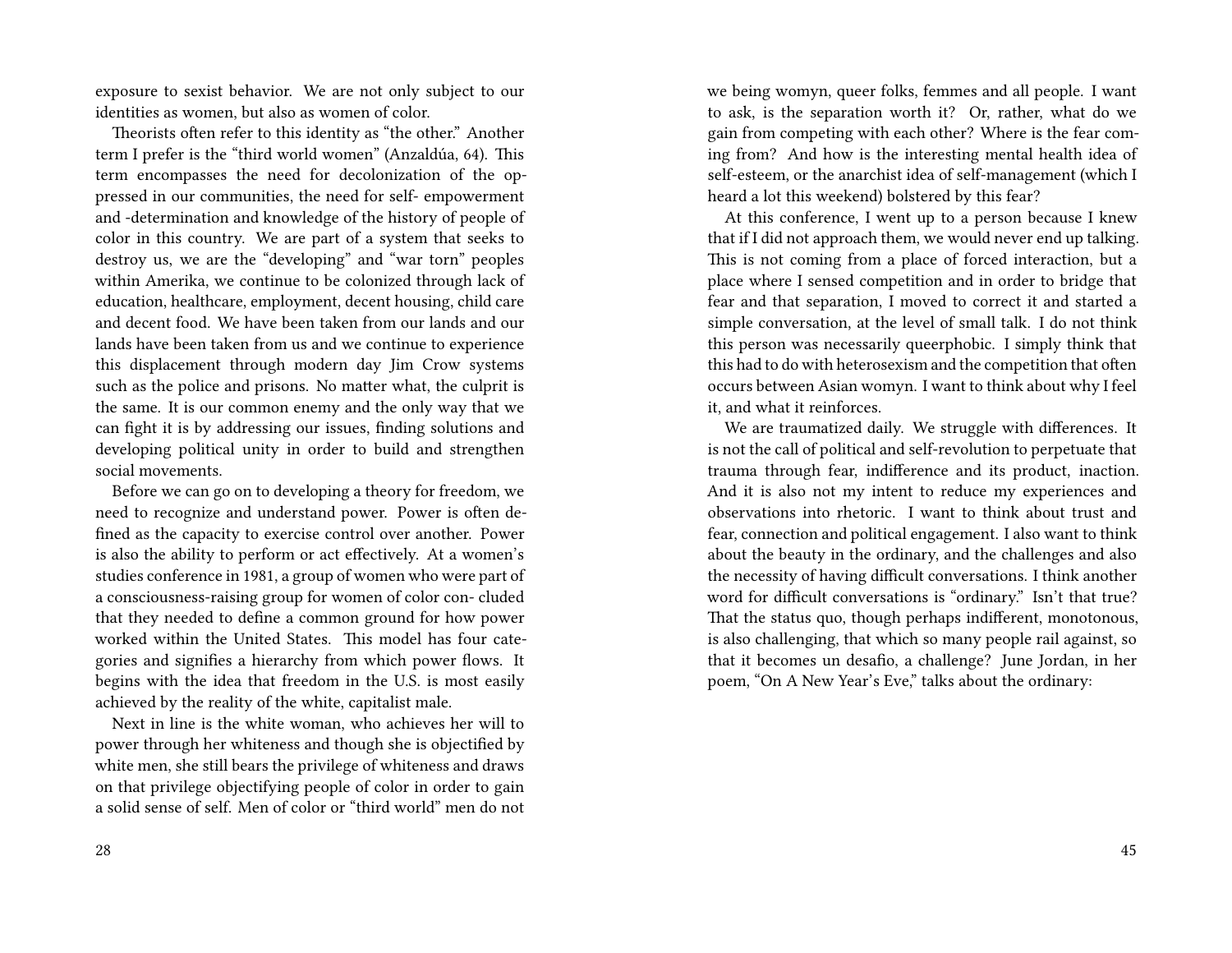and as people and individuals in our communities, experience the erotic with people without it devolving into heteronormative ways of relating with each other?

People are different and complicated, come from different places, both geographically and psychically. There are critiques of the phrase, "people of color," which is also, for lack of a better word, inadequate. But it is a ratchet, a visionary ratchet from where movement can begin. There is always creation of languages during times of connection and vulnerability. I am wondering how people of color, and people who identify as womyn, can employ Audre's definition of the erotic to think about the ways in which APOC people (don't) relate with each other. As a queer Asian womon, I struggle with heterosexism, both internalized and in my interactions with people and institutions — whether family, school, health care, and the like. I think heterosexism occurs in many of my interactions with Asian womyn, not because they "know" I identify as queer, but because of the ways in which gender and sex have been conflated as one and the same. Fear is a product of heterosexism, as is competition. When I see an Asian person in a room, I do not assume that we will have things in common. Part of this comes from experience. As an adopted Korean womon, I have often interacted with Korean North American folks who regard me with pity or unmasked disgust when they learn I do not speak Hangul, the official spoken language both in the Republic of Korea (southern Korea), and the Democratic People's Republic of Korea (northern Korea). Many people have experienced similar separations and experienced the pain of what Gloria Anzaldúa refers to as "existing in borderlands."

But, when I get the endangered, or what I refer to as the "heteronormative fear" glance, it is painful. Heterosexism operates in tandem with misogyny and patriarchy, in that womyn are meant to compete with each other, in the service of men. It is for their benefit that we are kept separated from each other, benefit from racial hierarchy, but do utilize their identities as males to confront their oppressions, which leaves women of color in a place where they are neither white, nor male (Anzaldúa, 64).

Even when trying to understand power as something that is interconnected through race and gender, it is important to think in terms of political change, where the weak spots are. Though power has been displayed in terms of hierarchy above, there is a need for a common goal, not just against whiteness and patriarchy, but against the weak spot in the system that divides these struggles. For critics of capitalism, it is class, but beyond that, what has historically divided struggles against those in power in the United States? Power differentials in the U.S. have been dependent on a system of white privilege. This privilege has separated movements of women's liberation, labor movements and hinders self-determination of the poor and oppressed. Whiteness as a system determines who goes to the best schools, who lives where, employment, healthcare, and allows for an alliance between the bosses and the white working class. Whiteness keeps people of color from meeting basic needs and the power differentials that white privilege creates keeps the entire working class and sectors of the poor from resisting en masse because of the benefits it creates for those who identify as "white." This benefit for whites is sometimes referred to as the "wages of whiteness" (Roediger).

We need to recognize this system of domination that we live under if we are going to struggle against it. It is also important to understand what we go through on a personal level and how the wages of whiteness often times affect us. In a discussion session held amongst women of color at the 2003 Anarchist People of Color Conference in Detroit, a decision was made to discuss how we were made to feel as women of color and what we saw as solutions to those problems. We made this decision in order to start a dialogue amongst ourselves that started with a healing process, so we could gain strength in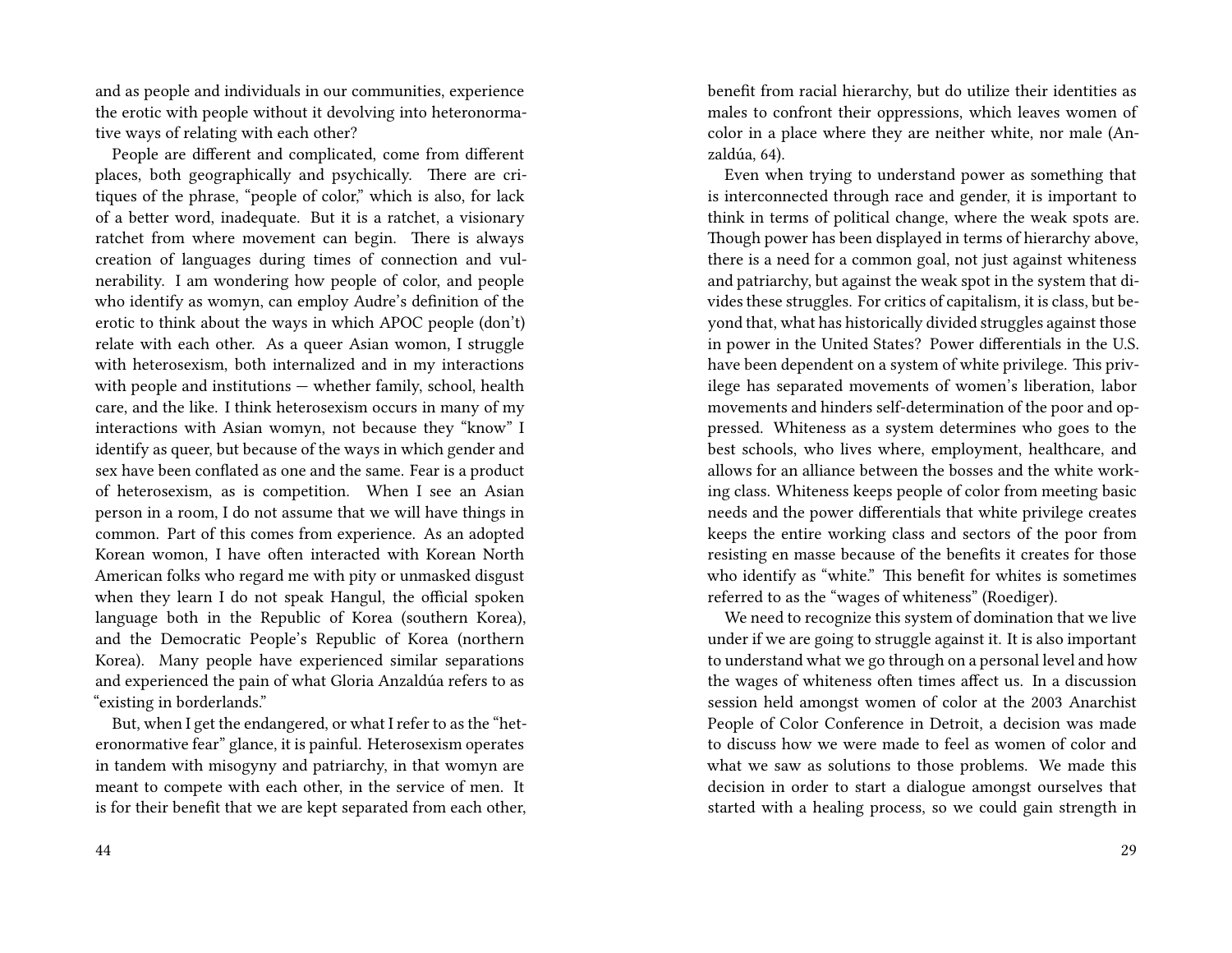fighting our oppressions. When I look back upon the following list, I feel empowered because I no longer feel alone in system of oppression and domination that often sparks self-hatred and identity crisis among many women of color.

We came to many conclusions as to how we are oppressed, internally as well as externally. One was that women of color are often tokenized.

Women of color (and our brothers) are often looked to by whites for answers and opinions about their [whites'] race politics, how they are working within a community, etc. When a cultural or racial question comes up, many times whites have a tendency to look towards the people of color in the room to view their reactions. This is not to say that whites should disregard the opinions of people of color, but that we shouldn't be asked for our opinions simply because we are non-white. A twist to this problem is when whites start to pontificate about our struggles as people of color.

Sometimes whites will say, "if you all did this…" or "if you did that…" Why would a white person know my struggle better than me? Why would I listen to a white person when all the white people in my life have said something either intentionally or by slip of tongue denoting that I am less than deserving: things like I am not fit for school, I shouldn't have kids, that they wish that I could stay and take care of their kids and help around the house, reinforcing that I am subordinate in one way or another?

Often women of color experience tokenization by whites in various ways; one is that we are exoticized for our unique qualities and physical at- tributes. There is more than one tale of a black sister walking into a room where a white woman wants to feel her hair. Other forms of oppression include unconscious sexist behavior amongst women, competitiveness, communication problems (not getting heard, getting talked over), being put into caregiver roles (we are called upon to be the secretaries, the organizers, the errand runners, the nannies and

ing the realities of sexism, white supremacy, misogyny, homophobia, transphobia, intersex phobia, classism, ableism and the numerous oppressions that people of color face. These oppressions also seem to be places of solidarity. But I think it's important to think about how that solidarity can occur even though the most challenging conversations do not take place, precisely because the connection itself, so desperately sought, suddenly overrides the desire to actively decolonize and liberate one's self, one's desires, one's body and one's politics. That, in fact, those challenging conversations become places where the connection, so desperately forged, becomes endangered through the idea of it being in crisis and precious, fragile. That is a dangerous place to be. It is my belief that connections should not be places where difficult conversations cannot occur.

Part of why people attend conferences has to do with the idea of wholeness. It is possible that certain people, through their activism, seek to find that sense of wholeness, but it is difficult. There are powerful connections made at conferences, even lifelong friendships, lovers, partners, creative erotic movements. Audre Lorde defines the erotic in the following way:

The erotic functions for me in several ways, and the first is the power which comes from sharing deeply any pursuit with another person. The sharing of joy, whether physical, emotional, psychic or intellectual, forms a bridge be- tween the sharers which can be the basis for understanding much of what is not shared between them, and lessons the threat of their difference.

Much dispute exists around whether or not there is an APOC "community" per se. From what I heard, many people feel that APOC, like the concept of queer, is an ambiguous, fluid concept. It is visionary, an idea(l). With vision comes spaces, pushing and pulling of limitations, expansion and stretching of internalized self-robbings and robbings of each other. Likewise, APOC is heterogeneous, multi-level, and multidimensional. It is never one thing, and it never remains the same. Can we, as APOC,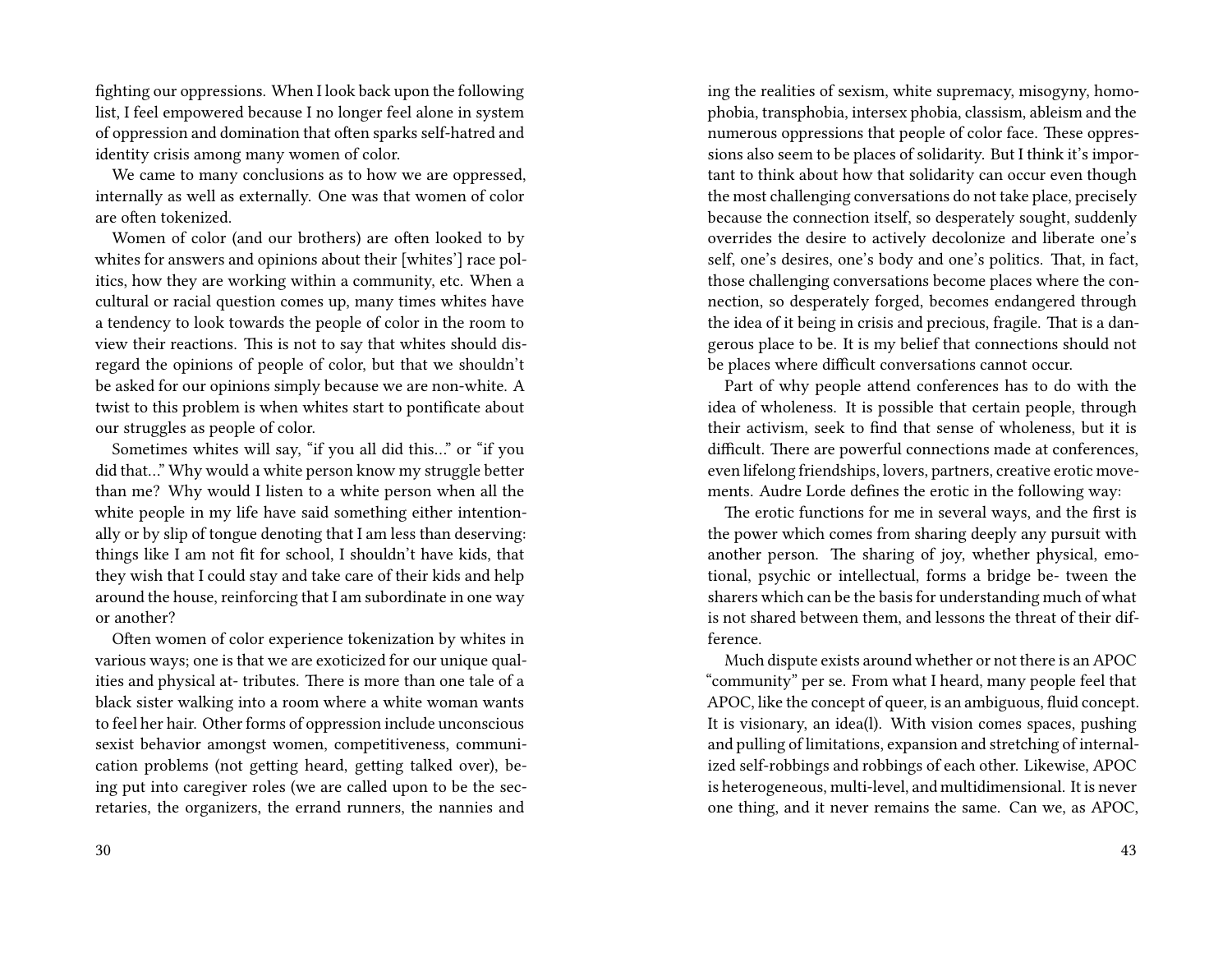I don't watch much TV anymore. I found myself on constant emotional overload because in the course of an evening I would have fifty relationships, intensely liking this one, disliking that one, wondering what this actor and that actress was like, that politician or that celebrity without portfolio. It is psychically disorienting having powerful emotions about people you know only as images. But television seduces us into trusting image as reality. Daily I watched people approach him. There was always an instant when they realized that all the love and emotion they had for him was not reciprocated, that he had been in their homes and had not known it, that his existence was crucial to their lives while they were nonexistent in his. They had no alternative but to make themselves known to him because they had been forced into a relationship with him.

I want to think about forced relationships, forced ways of relating, and habitual ways of connecting that may or may not be connected with liberation, trust, and mutual growth.

I am Korean, and have been living in North America since age six. My experiences as an Asian yellow womon are complicated as, I am sure, all people's experiences are. One thing I notice consistently among other Asian womyn is a feeling of competition. Often, when I am in a room, I will notice the eyes of other Asian womyn, and there is a feeling of endangerment. It is as though we are in competition against each other. I think that competition between womyn has many origins, but I think there are specific racialized, gendered, and heteronormative reasons why womyn, including Asian womyn, see each other as competition.

I want to state that, as a personal belief, womyn are not endangered as a people. In stating that, I am not erasing or ignorthe mammies) and there are times when we fear for our personal safety because women of color are often perpetuated as whores by the corporate media. After each of us at the discussion brought up an issue, we finished our sentence with what we wanted in order to address the issue, so we were problem solving as we went along. Some of the solutions we came up with were: healing our- selves, finding balance, defining our boundaries, taking responsibility for ourselves and our actions, developing respect for ourselves and for others, and building communication skills. These solutions clearly spelled out the need to deal with the personal as well as the political in building strength among the women in that room.

### **What We Need**

We need to build solidarity amongst each other through sharing our experiences, recognizing our differences and building support for each other. True solidarity creates awareness amongst oppressed peoples, and helps them to recognize the need to forge political unity. Because our identities as third world peoples are multiple, this means defining who we are and at the same time, redefining what it means to struggle for liberation by building on our commonalities. The struggle for liberation should seek to end the subordination and domination of oppressed peoples and create a shift in power differentials that concentrate on a weak spot within our current power structure.

This means that we need to deal with who we are personally (both politically and spiritually) in order to be able look beyond ourselves and truly see how we as oppressed peoples are affected as a whole. This does not mean that we stop at struggling against our own angst, or for equality and individualism this means that we use our consciousness of self to begin to collectively envision a society without domination by white, cap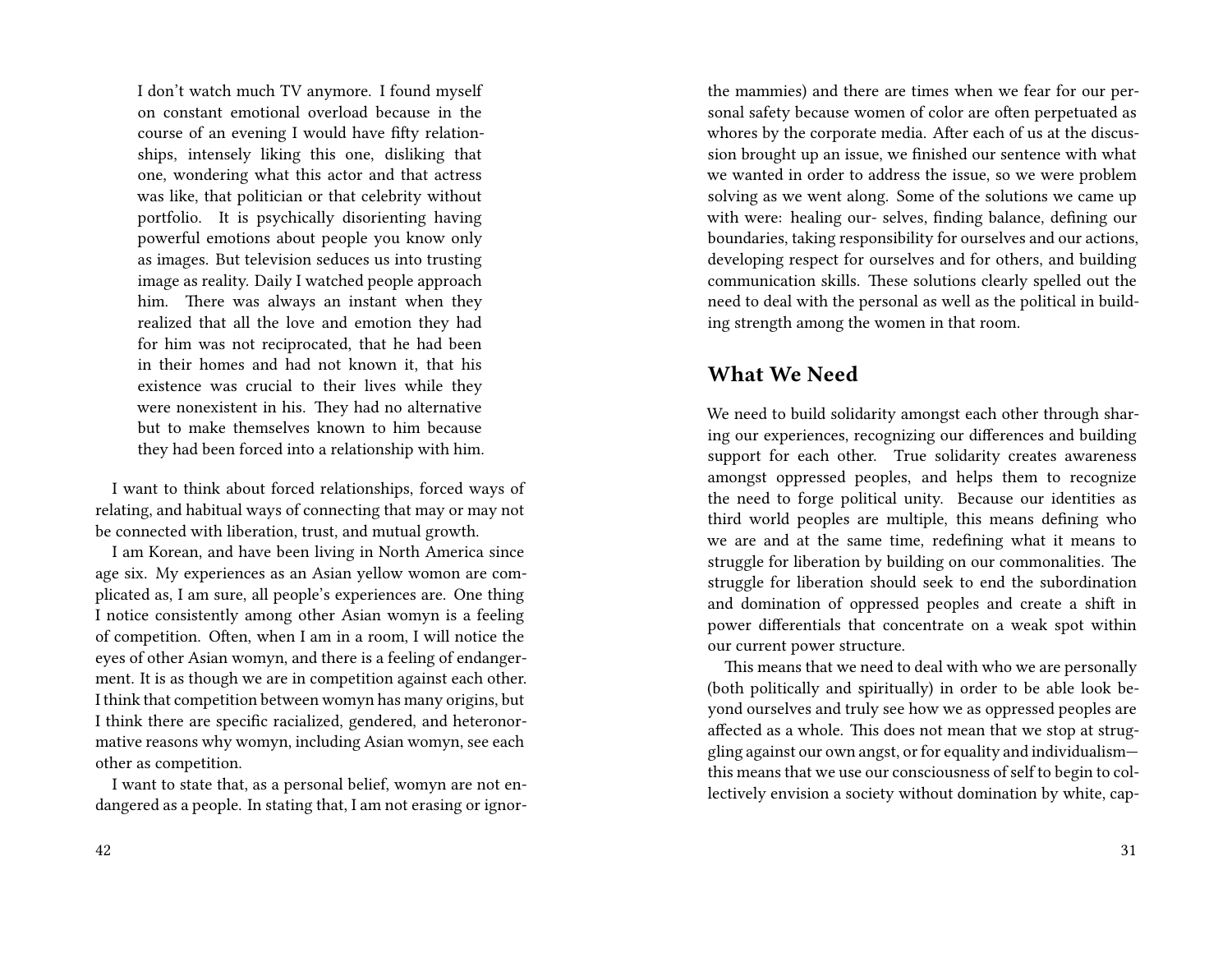italist males; that we need to challenge what whiteness means in terms of actual privileges and to bankrupt that system so that it does not provide wages to those who draw on their identities to oppress others. We also need to create spaces that help to develop and empower ourselves and others. We need to understand that without our own fires we cannot spark the creativity, desire, and strength needed to struggle effectively against our oppressors.

### **Sources**

Anarchist People of Color Conference. "Women of Color Discussion." Detroit, MI. October 3–5, 2003.

Anzaldúa, Gloria. Making Face, Making Soul.

hooks, bell. All About Love.

Roediger, David. The Wages of Whiteness: Race and the Making of the American Working Class.

NOTE: the title of this article is not of my imagination, it is taken from a friend's former band, Bully Rag, a.k.a Fucking Thunder's CD, which ironically they put out before he was unfairly replaced. Anyway, to make a long story short, they consequently suffered as a result of their bad decision. Solidarity with friends, oh yes…

The general feeling I received from previous APOC gatherings, whether in Detroit, or in the regional organized gatherings since (and prior to) then, was that these spaces felt safest to share experiences, as well as organizing. In that collective spirit of shared vulnerability, beautiful spaces are created. I experienced that while in the queer and trans APOC workshop.

One person stated that they "felt at home." However, that collectivity is difficult to create and maintain. It can happen spontaneously, but it's not inevitable, nor is it magic. Creating that sense of community often means unlearning and actively challenging internalized ideas of charismatic personalities, and learning to be critically aware of judgment and criticism — one's own and that directed at other people.

Now, if you bear with me, I will make a contradictory statement. In light of what I said about charismatic personalities, I will reference Ella Jo Baker, who cautioned against singling out a single person as spokesperson, in her speech which came to be remembered as, "More Than Just a Hamburger." Her belief is that people must not look for a  $(s)(z)(h)$ ero; rather, people must believe and love and empower themselves, with collective help, to "lead," that we are all leaders, and that this can be taught and passed on. Ella's work with young people, and her own life experiences, gave her insight into thinking about the ways in which people's internal fires are extinguished when they are silenced, overpowered, or seen as less exciting than another person's.

We have all, in one way or another, been silenced in our lives. Popular culture, revolutionary culture, cultures, whet us (and I use the "us" with caution) to the idea of celebrity. It is romantic and deeply compelling. But, it is important to think about what one is seeking in such aggrandizing of another person over and beyond one's own power. There is a quote by Julius Lester, from his fictional novel, "And All Our Wounds Forgiven," where he talks about the dislocating positionalities of both the "admirer" and "admired":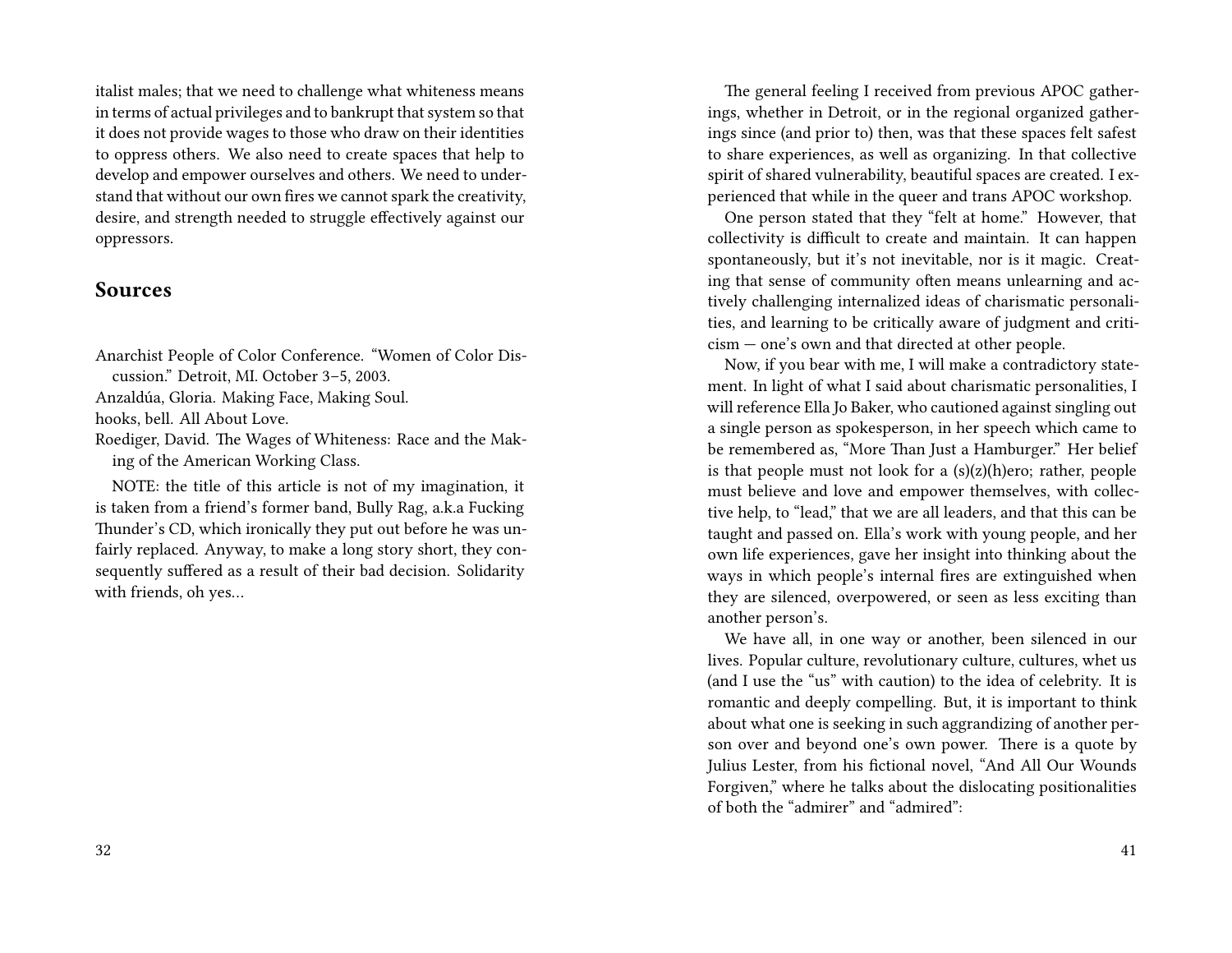# **On Competition and Solidarity** *by Soo Na*

There are many discussions happening around the purpose of conferences. Often, people feel tired and frustrated at such gatherings. While serving as connection points  $-$  where isolated people can find a sense of safety for a few hours, or even days, long-time comrades can meet and catch up, and networking occurs — conferences can also be points of frustration. Critical observations were made at the DC APOC conference, where people felt that certain issues were not being addressed. In the spirit of constructive criticism, I wanted to share my experiences. I hope that in my sharing, it opens up spaces for other critical and necessary discussions to occur.

More and more, I question the ability of weekend-long, or any length, confer- ence to really act as a place of sustainable connection. Much of the connect- ing often occurs in the hallways between workshops, where people find the time to, as Ashanti talks about in his zine, "unmask" what has been kept hidden from the majority of people that one might interact with in a given day.

It is difficult to find places where vulnerability can be risked, and that difficulty is proportionate to the joy one experiences when a sense of safety is attained, however briefly. I am not criticizing nor judging that safety.

#### 40

# **Puppets, Pageantry and Protest Politics: White People and the Anti-War Movement** *by Tiffany King*

Reflecting on my own participation as a person of color in the 2003 protest marches of the anti-war movement, I am now aware my presence is being manipulated and abused. I have been rendered a puppet for white liberal pageantry. Any time I have attended a march I find I subject myself to objectification, marginalization and exploitation. Beyond the personal offenses I have incurred, I now truly believe the presence of people of color in anti-war and other so called "global justice" protest marches led and organized by whites legitimizes tactics that undermine a true pursuit for justice.

On February 15, 2003 grappling with my own frustration, anger and feelings of impotency as our country charged towards war; I attended a protest march. The march was organized by the usual suspects, A.N.S.W.E.R, Not in Our Name, Unite for Peace and Justice and the other white led coalitions here in Philly. As the Bush Administration moved closer and closer to dropping the first bombs on Iraq, I caved in and decided I had to go regardless of who organized this thing. I thought to myself, that if there was ever a time to momentar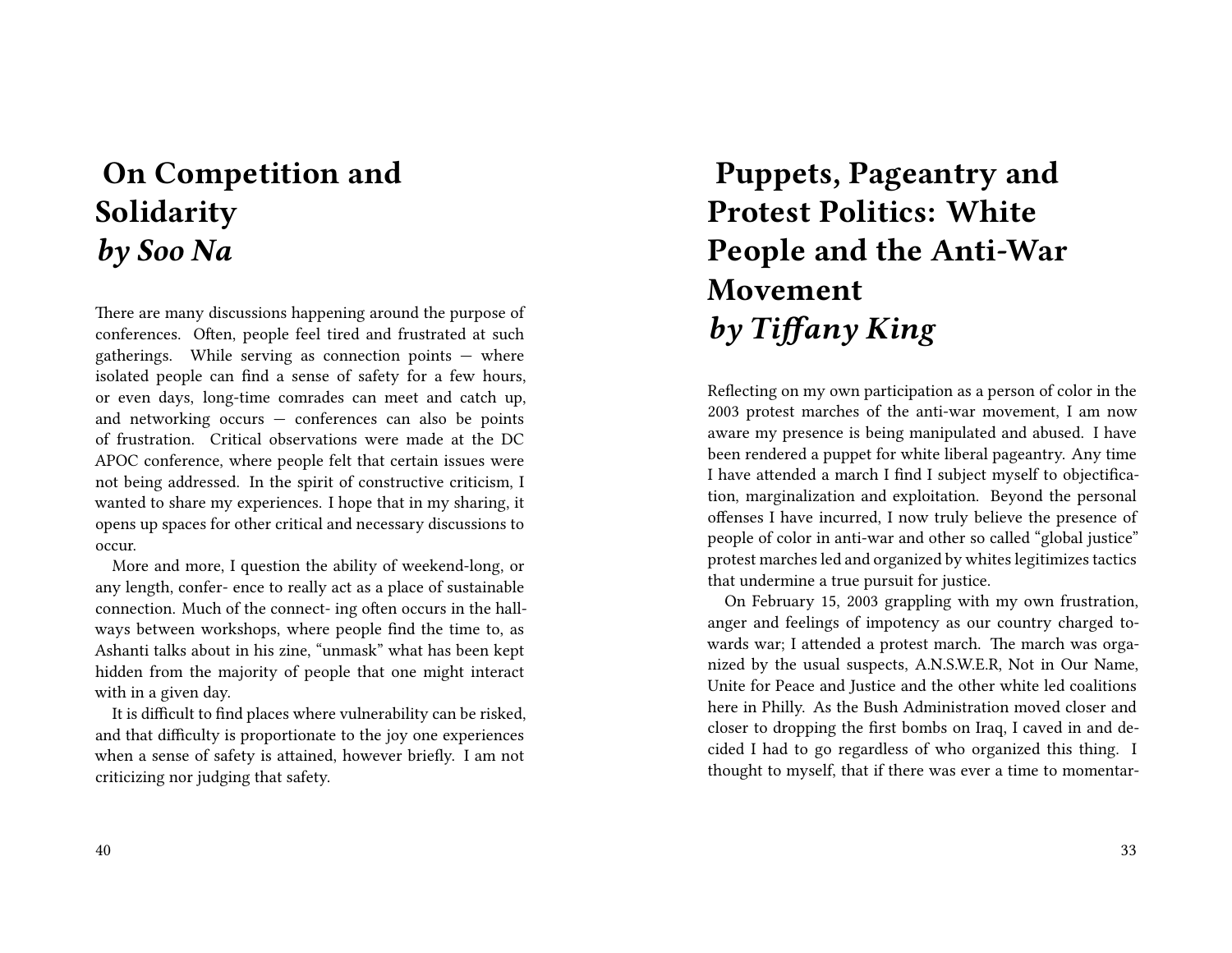ily get over the racism of the white left and past scars from previous interactions, it was now.

My justification for my attendance was we were facing war, and at least the illusion of a collective and unified voice would be "more powerful" than the efforts of isolated communities of color or my own for that matter. In that moment, I had just given into white supremacist systems of domination. White supremacy asserts its own agenda by absorbing, subverting and negating any dissent and resistance to its domination. The structures of white supremacy demand submission by professing to be both the norm and alternative.

In the book, Black Anti-Ballistic Missives, activist, author and poet Ewuare Osayande argues white supremacy is the critical component that the anti- war movement fails to address, thus rendering it irrelevant. The racist anti- war movement is devoid of any self-critical process to acknowledge or address how white supremacy contributes to the oppression of people of color within the movement, so how could it possibly have an analysis of how white supremacy oppresses people of color around the world?

Given the reality the anti-war movement does not address white supremacy, it is to be expected that people of color would be objectified and exploited at one of its protest marches. On February 15, the people of color contingency I attended the march with decided to create a feeder march that would join the larger march on Broad Street. I assume this was an attempt to empower the POC who would be participating that day. We would temporarily march on our own terms, citing white supremacist imperialism as the true evil. Momentarily, I had the feeling that we would reclaim the political act of protest as a relevant and meaningful tool used by self-determining people of color around the world who have and continue to resist white supremacist imperialism. Yet I realized once I got to the march that this would not be possible.

by a vicarious objectification of the lives of oppressed people of color and shallow symbolic media events like the protest march/pageant.

Oppressed people of color, on the other hand, are engaged in daily acts of resistance that appropriately place white supremacy at the root of injustice. This work is being done on the margins in communities of color, without the prodding of the white left or in front of the glare of media cameras. This work is rarely ever acknowledged or is more often dismissed by the white left as not being real "social change." People of color who have a clear commitment to resisting all white supremacist systems of domination will not be found organizing protest pageantry and they will definitely not be featured as the premiere puppets of these spectacles.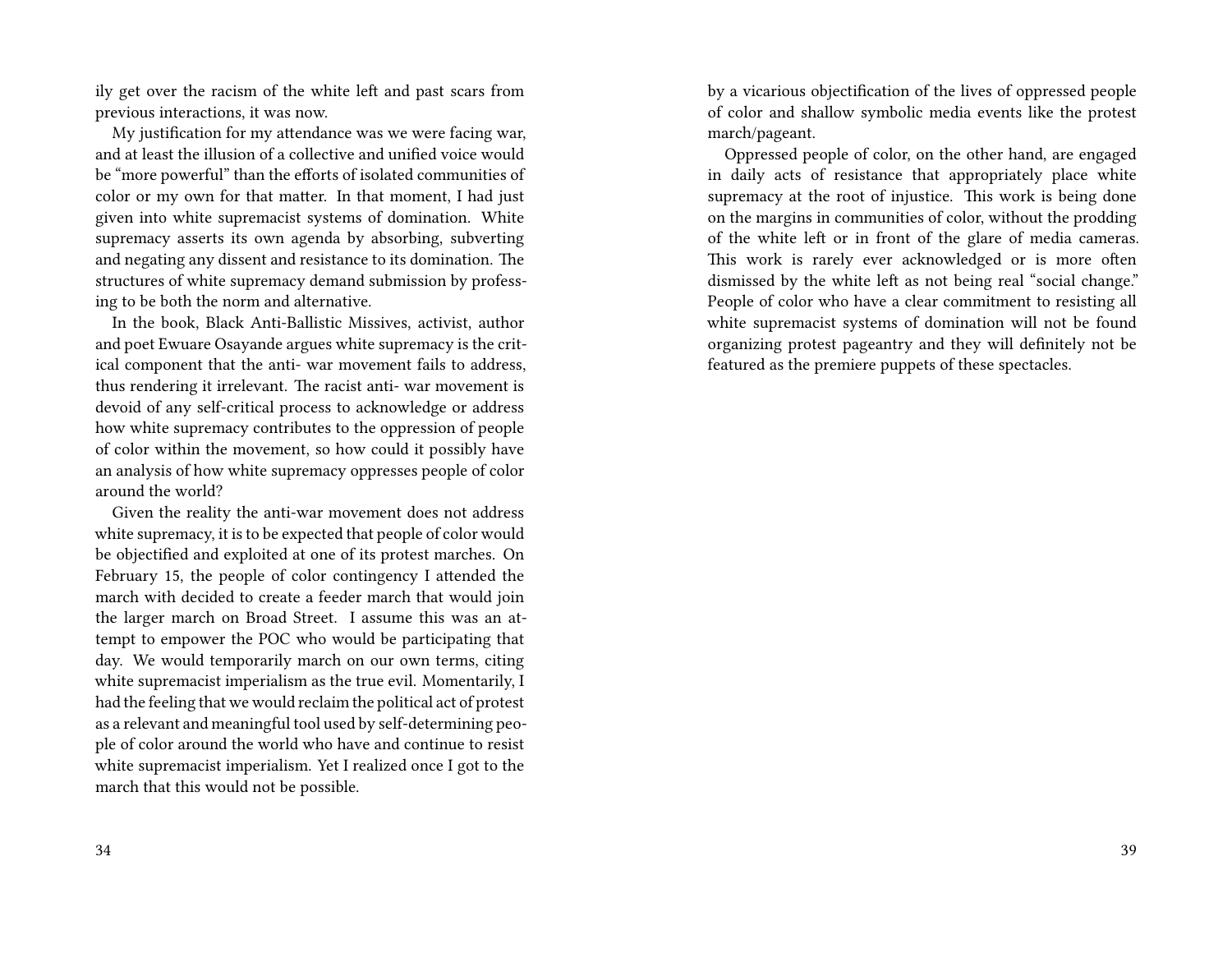ganizations were planning a Black led mobilization in October of 2003 to resist the war in Iraq before the first bombs even dropped. There was no mention of A.N.S.W.E.R. or any other majority white groups playing even a supporting role in the effort. This Black led mobilization which was acknowledged by the White left almost from its inception interestingly enough would be reduced to a feeder march and side show for the larger mass mobilization orchestrated by A.N.S.W.E.R. The Black March for Peace became a mere "feeder" march that ended up feeding into the white supremacy of the White Left.

I am no longer frustrated or disturbed by the often failed attempts to mobilize Black people and people of color in the numbers that white people are mobilized for protest marches. We need to begin to question the value and relevancy of the protest march for people of color, particularly as they are currently conceived and organized. The protest march has become nothing more than a vapid cultural product of the White Left used solely as a means to attract media attention and funding to sustain its elitism and racism. I struggle less and less with answering the question of "Where are the People of Color?"

Ewuare Osayande, who I have cited earlier, has offered an alternative view on the question of where people of color are in the anti-war and "global justice" movements. "White people will start to see people of color when white people start doing the work that people of color have always been doing. The question people of color ask is: Where are the white people?"

White privilege so often positions whites outside of the very oppression that they speak about resisting. Revolutionary movements do not willingly permit oppressors or collaborators to lead movement struggle. White leadership in the anti-war movement has resulted in the development of an analysis and tactics that are far removed from the daily reality and revolutionary struggles of oppressed people of color. The racist analysis and the misguided tactics of the White left have resulted in exploitative "protest art" inspired

We would chant Black, Latino, Muslim, Asian and… so forth to evoke a feeling of camaraderie and equal partnership. Yet the unequal distribution of power and privilege amongst people of color, which played a part in determining the convening groups ability to organize this very effort, stared us in the face and was left unaddressed. Still, we feigned a content and empowered united front and proceeded to Broad Street to meet up with the rest of the protestors.

As soon as we approached the sea of white folks and they became aware of our presence we became a sideshow. White people started to clap and cheer as if we were the long awaited people of color parade float they could awe and point at. They appreciated our presence and danced to our drumming as long as we were their entertainment. However, as soon as members of the contingency started to pick up our bullhorns and speak to the white supremacist imperialism that murdered people of color they became offended.

We were suddenly the recipients of annoyed stares, shushes and interruptions because we were talking over the "slated" speakers.

We kept on speaking, however our attempts to define and adhere to our own agenda did nothing. We did not create selfdetermining space that would allow our particular analysis of the war and white supremacy, as the global terrorist, to challenge the shallow, racist analysis of the white activists and organizers. We were not even able to make the white folks aware of their own racism at the protest itself. We became a pawn, a mere prop, one of those larger than life puppets (often rendered to depict oppressed people of color) that white groups make for "protests."

I don't know how many times I saw and heard white people look at us and say… "It's sooo good to finally see some color here." I could see them patting themselves on the back for the good work they had done to reach out to people of color and educate us or make us feel welcome to join them.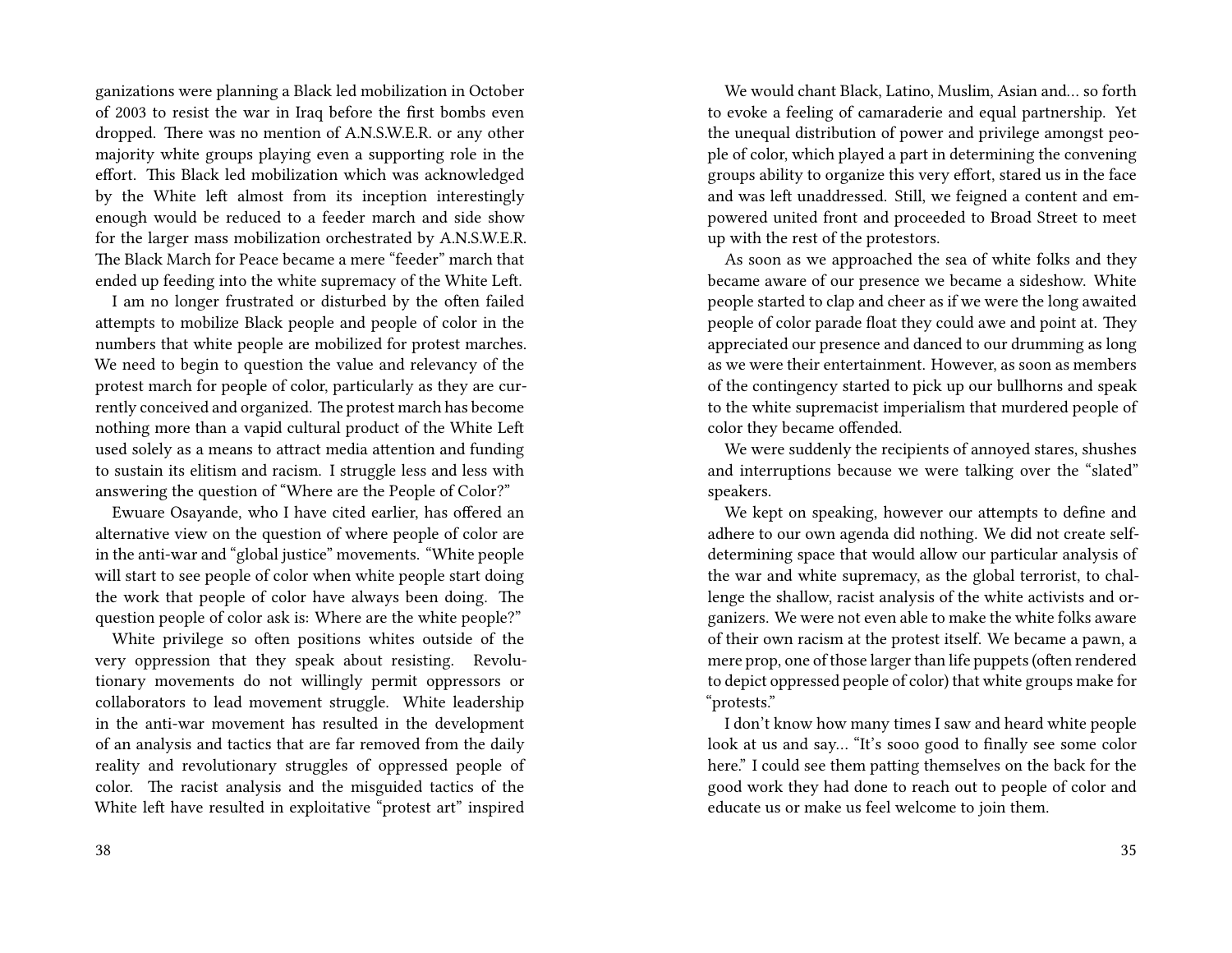Our presence only legitimized the work of whites, which is to stay in positions of power and control the discourse, action and direction of so called progressive politics. By participating we allow them to delude themselves that, 1) their particular analysis of the war and imperialism is a legitimate one and 2) the power and resources at their disposal to lead "social change" movements are legitimately earned. Our presence at the march made the statement that we support the white supremacy of the left.

Many non-white critics of white leadership within the "global justice movement" have challenged the analysis of whites who have reframed and distorted issues of justice. Whites conveniently impose an anachronistic time period on imperialism, with a NAFTA obsessed political analysis, that places the start of multinational corporate imperialism in the early 1990s.

Whites on the left also relegate the issue of accountability and blame to that of the corruption of a select few corporate executives and their Washington DC cronies. They conveniently ignore their own culpability in reinforcing systems of white supremacist capitalist imperialism.

I actually heard white people saying things like, "We're all French now" and "Long live the French." How can a credible and legitimate global justice movement congratulate a country that actively engages in the white supremacist, imperialist exploitation of people of color all over the globe? French multinational corporate monopolies are currently fueling conflict and repression in the Ivory Coast and West Africa. The French are white supremacist imperialists just like the U.S. The tyranny of France's white supremacist imperialism is a present day political reality people of color all around the world are suffering under and resisting. This lack of analysis of French imperialism and global repression is lost because of the racist analysis of the white leadership that dominates the current "global justice movement."

In the past, like many others, I would be inclined to engage in the ongoing discussions of Where was the Color in/at…, in order to try and address the lack of participation/leadership by people of color at anti-globalization marches and other mass mobilizations. So often these discussions lack a sound analysis of the structures of white supremacy and its' impact on why mass mobilizations look the way they look. These arguments frequently end up placing the burden on people of color to explain why they are not present at an event or protest. In her introduction to the essay

Where's the Revolution? Part II, activist and author, Barbara Smith critiques the racism of so-called "progressive" movements in general and the LGBT movement specifically. In speaking about the state of progressive movements in general, she states, "Thanks to racism and elitism, progressive people of color are barely allowed to share movement leadership, let alone control it. Rest assured if we did get to decide movement agendas, they would be a lot different from what they are now." (Smith, 1998)

Some people of color are challenging white leadership in the global justice movement by acknowledging people of color need to organize on their own terms without the presence of whites and then bring our own platform from the margins of the global justice movement to the center. People of color are absolutely right that we need to organize ourselves on our own terms without whites. However, when we come back to the table have we done anymore to challenge the power structure that marginalizes us? This strategy was attempted on February 15 at the anti-war demonstration in Philly, but as people of color we still found ourselves marginalized and exploited.

An even better example of how the racist power structure of the white left marginalizes and then kills acts of selfdetermination is the more recent October 25, 2003 Anti-War March. As early as summer of 2002, Black Voices for Peace, The Black Radical Congress and other people of color led or-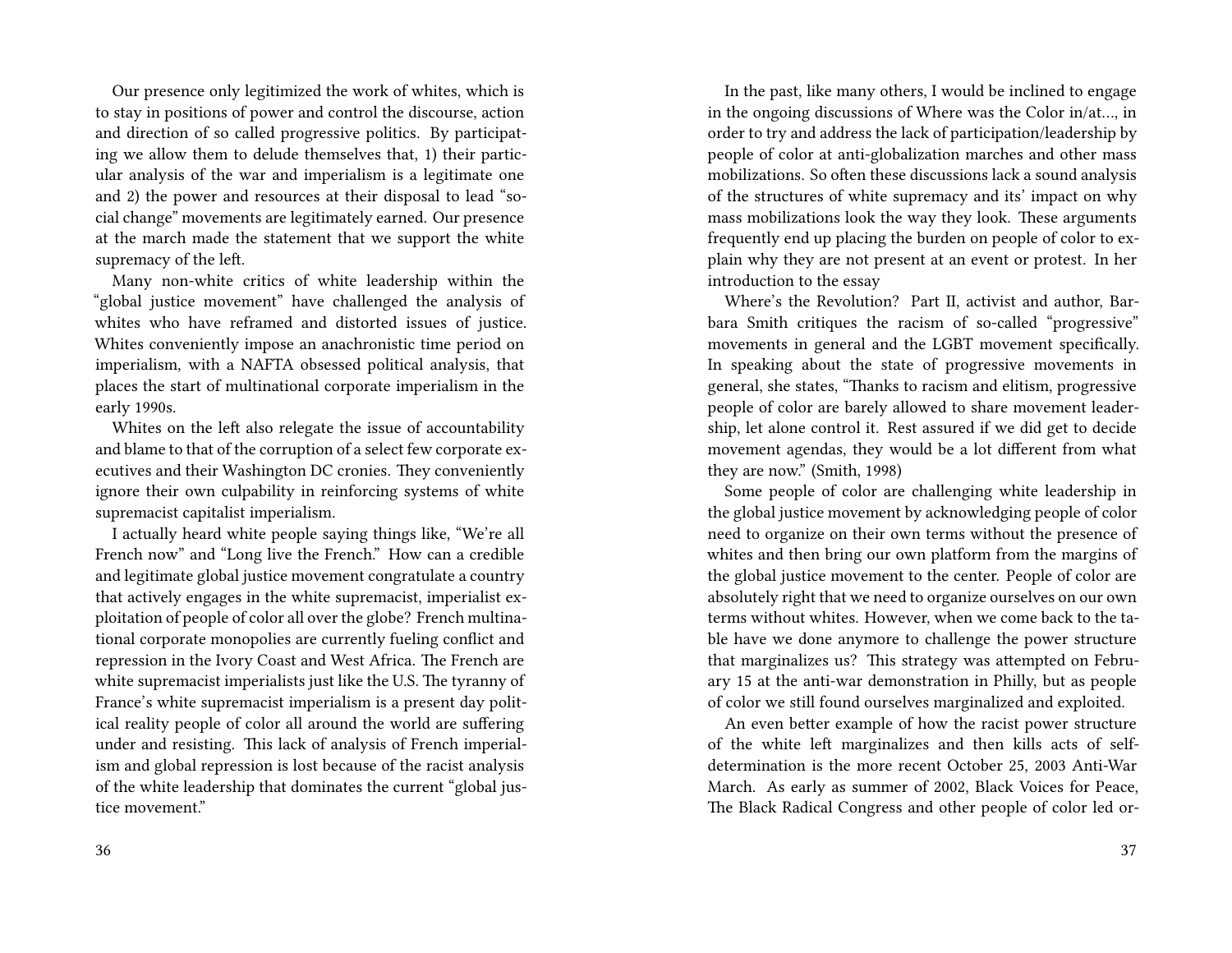# **A Critique of Gangsta Culture** *by Suneel Mubayi*

I see it all around me in my neighborhood — the people who I claim to be fighting for; the people whose oppression fuels part of me; the people whose rights I want increased. The young people I want to join in struggling with, to ally. But wait, there's something wrong. I don't see them struggling; I see them conforming. They have no meaning or idea of what oppression is, even though they're enacting it and internalizing it in public.

Every time I walk past them, they're loitering on the streets, on street corners, on the bumpers of cars, in clusters, like gangs. They look at me with my pale skin, smooth, silky dark hair, colorful clothing and piercings and give me long stares. They hoot and catcall at me. Sissy-ass white/ honky fag wanderin' in the wrong 'hood. They have no notion or idea of "the struggle" or "the movement." For them, politics means who's the best gangsta on the block; who's got the coolest clothes and chains; the most money and pussy.

A few weeks back, I walked into this Russian-run jewelry/ piercing place on Broadway and 145<sup>th</sup> to get a third piercing on my ears. The guys who run the place, two slightly built, pale Russians, have already exoticized me in my previous visits by directly associating me to the Kama Sutra and wanting to know whether I have a copy, only because I say I'm from India, even though according to them I don't look it. Once you

color now. I know there needs to be an attitude that every kid in the 'hood could be my kid and therefore is my responsibility. My goals are very defined.

# **How has parenthood changed your politics, if at all?**

**Bruce:** I was made more aware of issues like education and social services since we had been thrust into dealing with them first hand. All last year we were playing survival games with the State in trying to keep our daughter in affordable child care. In a situation like that, you almost have to be living on the street to qualify for these kinds of services.

And you have to be in a single parent situation as well. I was unemployed and R was working, but that wasn't enough. The State wanted me out of the picture altogether in order for N to be qualified to continue to get childcare services. We wanted to look at certain daycare programs that were started by grassroots activists back in the day because we knew that they had progressive learning curriculums for toddlers. But as funding for alternative grassroots based schools become scarce, they get swallowed by the State and hence the classist guidelines.

**Rivka:** Again, instead of looking at all the issues all the time, I have really begun to focus on what's happening to inner city kids. Being involved with children all the time thrusts it in our face. Right now the scariest part seems to be the prison state we have created for urban youth in public schools, which later transfers into the prison industrial complex. But then it's also terrifying that mothers on welfare are forced to deposit their newborns into the hands of strangers so that they can meet welfare guidelines. There are so many issues it seems overwhelming — so the thought of having to organize around something like globalization (though I know its crucial) seems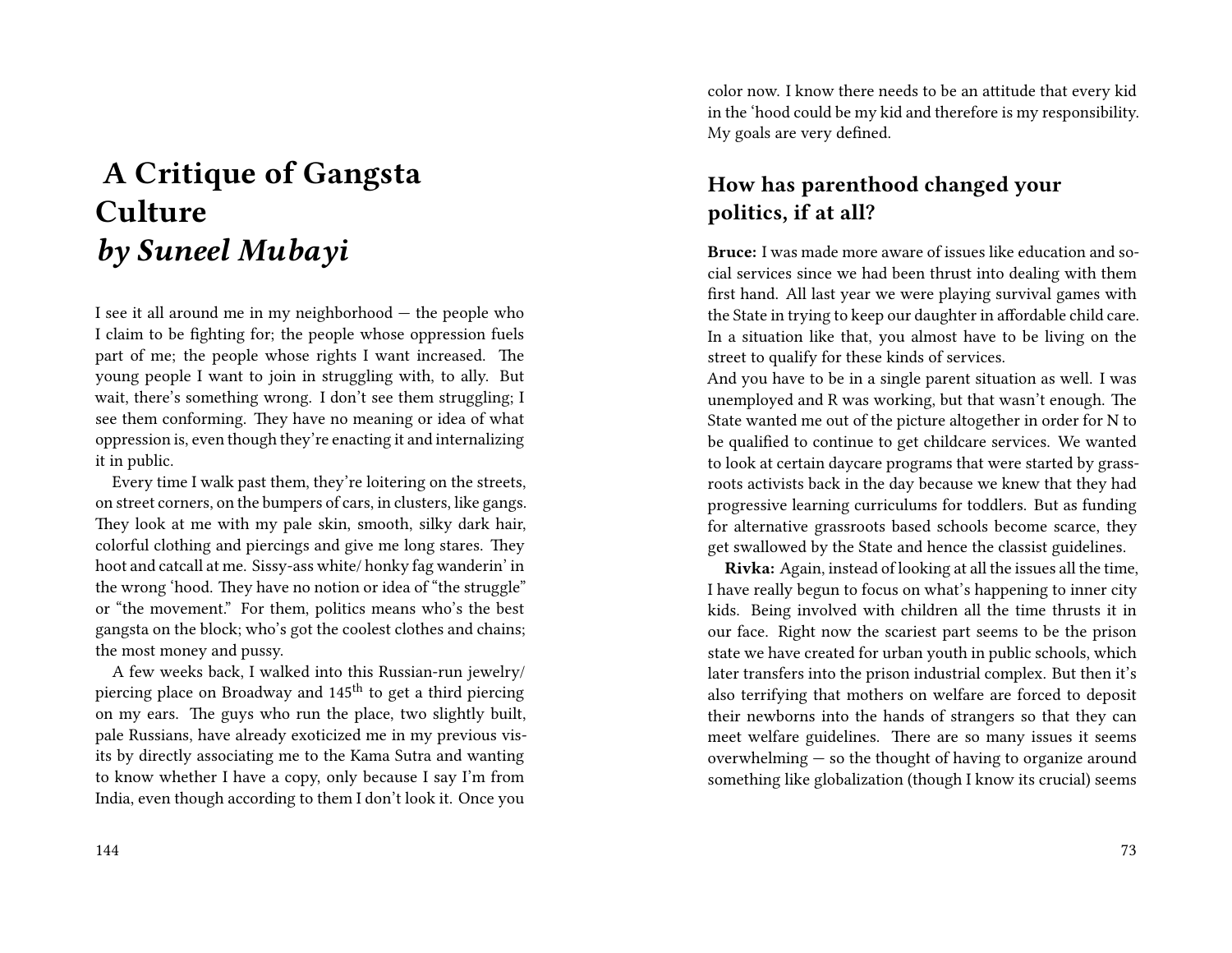to dilute my efforts on any front. Maybe in 18 years, I'll start to branch out again.

### **Is anti-authoritarian parenting possible or practical?**

**Bruce:** I believe it can be, but it really comes down to the parent. What are they willing to live with or live without as they raise a kid up under capital- ism? There are networks of alternative health care providers although small and scarce that anti-authoritarians can turn to if they do not want to go to take their child to a "real" doctor. There are alternatives to public schools and you can even squat or choose a primitivist lifestyle in a remote setting. What I'm saying is that radical parents throughout the years have chosen to live lives where they raise children "unplugged" from the dominant culture and it can work. I just see it as a "Your Mileage May Vary" kind of thing. There shouldn't be rules on how to build a family under an oppressed state. I follow my instincts and common sense along with Rivka's consul as a partner. We may choose a medical doctor for Navah based on the individual and how they practice medicine. Do they blindly prescribe the medicines of the industry when there are alternative medicines to consider? Are they open minded to holistic alternatives?

Do we as parents decide if we want to give our child those medicines when we know based on our own research that that medicine may not be good for Navah? I think being a conscious and thoughtful parent leads to practical decisions.

**Rivka:** It's totally possible, though hard. To me its all about collaboration and cooperation. If you want to keep your kid out of the system by way of doctor, school, etc, it takes a group of people who are willing to chip and in cooperatively provide services. For example, the only way for parents without cash to get daycare without going through the state is to come to-

74

for more social justice in the pro-choice movement and more feminism in their communities.

Here in the year 2004, at the eighth March for Women's lives, let's reflect on the mistakes of the past and the injustices of the present. We still have a long way to go. Let us constantly strive to bring about more instances for increasing numbers of people to experience self-determination, true democracy and justice in their lives. We must not let our vision of liberation be obscured by political compromises that promise only a few of us legitimacy and victory. We must all be free simultaneously, or none of us can truly be free.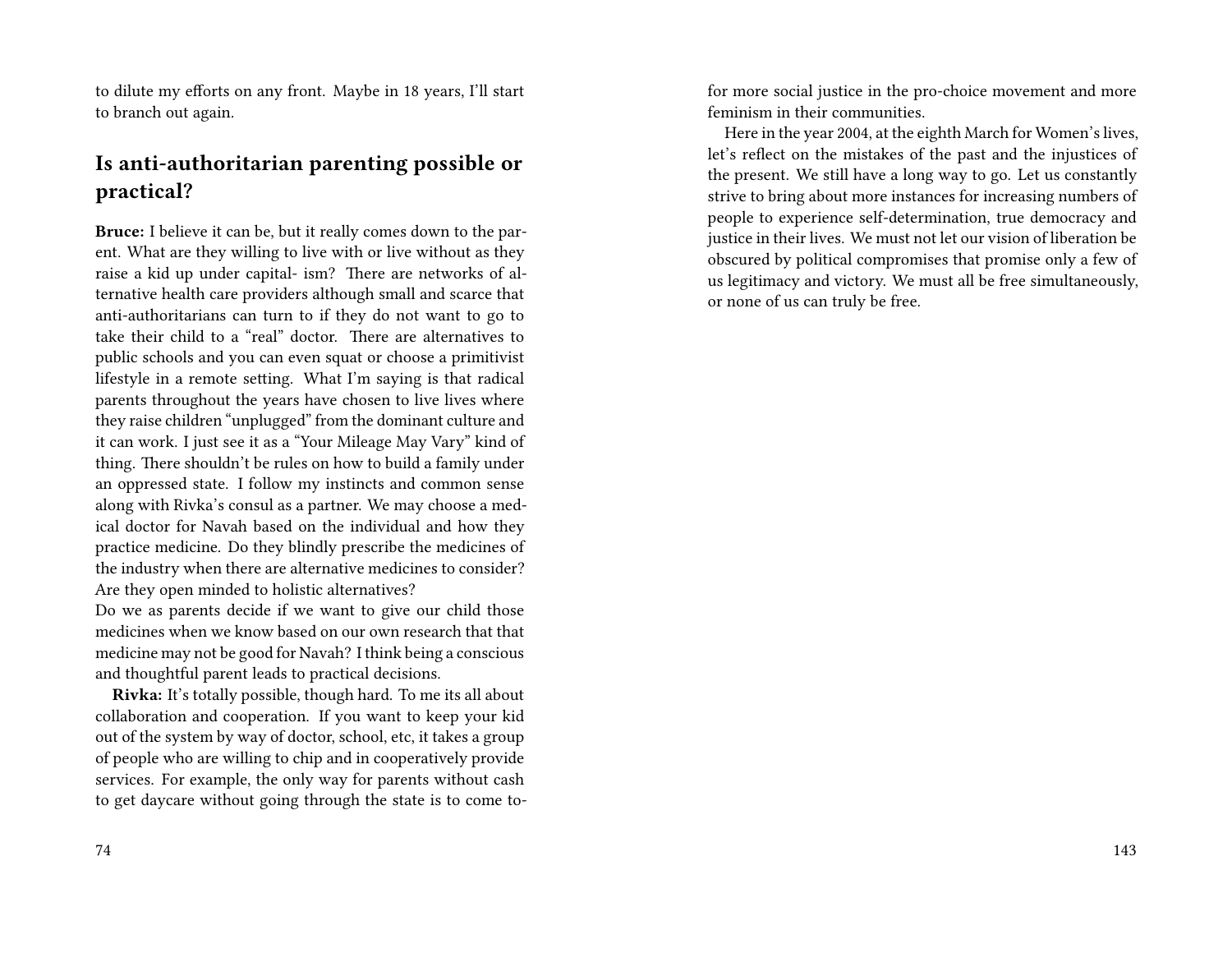Reproductive rights groups put more energy into reaching out to people of color. Health activists of color broke through the "conspiracy of silence" surrounding abortion in their communities, framing reproductive rights as a human rights and healthcare issue. The first "March for Women's Lives" was organized in 1986. Ross, who worked with the National Organization for Women (NOW), was employed to find organizations of women of color to endorse this first national march dedicated to abortion rights. She reflects on the changes in the years since:

In 1986 Black women were skeptical about joining a march for abortion rights sponsored by what was per- ceived as a white woman's organization. Although all the leaders of the Black women's organizations I contacted privately supported abortion rights, many perceived the issue as marginal, too controversial, or to 'white.'

By 1987 NOW was responding more clearly to the voices of women of color.

By 1986, the annual march was endorsed by 107 organizations of women of color, and by 1989, "more than 2,000 women came together to form the largest delegation ever [at the time] of women of color to support abortion rights.

Women of color were responsible for expanding the focus of the abortion rights movement. Their influence can be found in the shifting language used by mainstream groups — from one centered around abortion to one emphasizing reproductive rights. The work women of color had been doing all along in their communities to support reproductive freedom slowly began to be recognized and at times supported by mainstream feminist groups. Most importantly though, women healthcare activists of color continued to push for more and more justicegether with a group of other parents to form a daycare collective. I think the hard part is making the connections with other people who have committed themselves to raising their children in that environment. Once you make the connections, I believe it to be possible.

#### **How do you handle discipline?**

**Rivka:** I have spent a lot of time thinking about this very issue. Is it possible to raise a kid that questions and bucks authority while instilling "discipline" in the home? In other words, how do you tell a kid to challenge the state and existing laws and then tell them to shut up and listen to your rules? On the other hand, four-year-olds don't necessarily have the capability to know that playing with the stove could kill them-hence the clear need for rules: "Hey kid, stay away from the stove, or else!" Ultimately, as a mother, my job is to extend the womb for as long as possible until my child doesn't need the support anymore. The womb provides boundaries that make a fetus feel safe. On the outside world, toddlers seek instruction to feel safe in a big scary park, for instance. The trick is to provide rules for safety, while teaching kids to question rules that seem bogus — including their parents. Oddly, the safety and security that comes from a disciplined home can empower kids to become adults who are strong enough to fight the system. Of course, I'm talking a lot of shit right now. What am I gonna say if Navah heads out the house in a hoochie skirt to the club at 16 and "challenges my authority" on going … Hmmm …. ass whoopin's all around!

**Bruce:** Although I kid around the house about passin' out ass whoopin's and I also make threats if I'm caught in bad mood, I have realized how my upbringing instilled that "fear of getting in trouble" as a kid and how we track that same fear into adulthood in the work place or at a protest dealing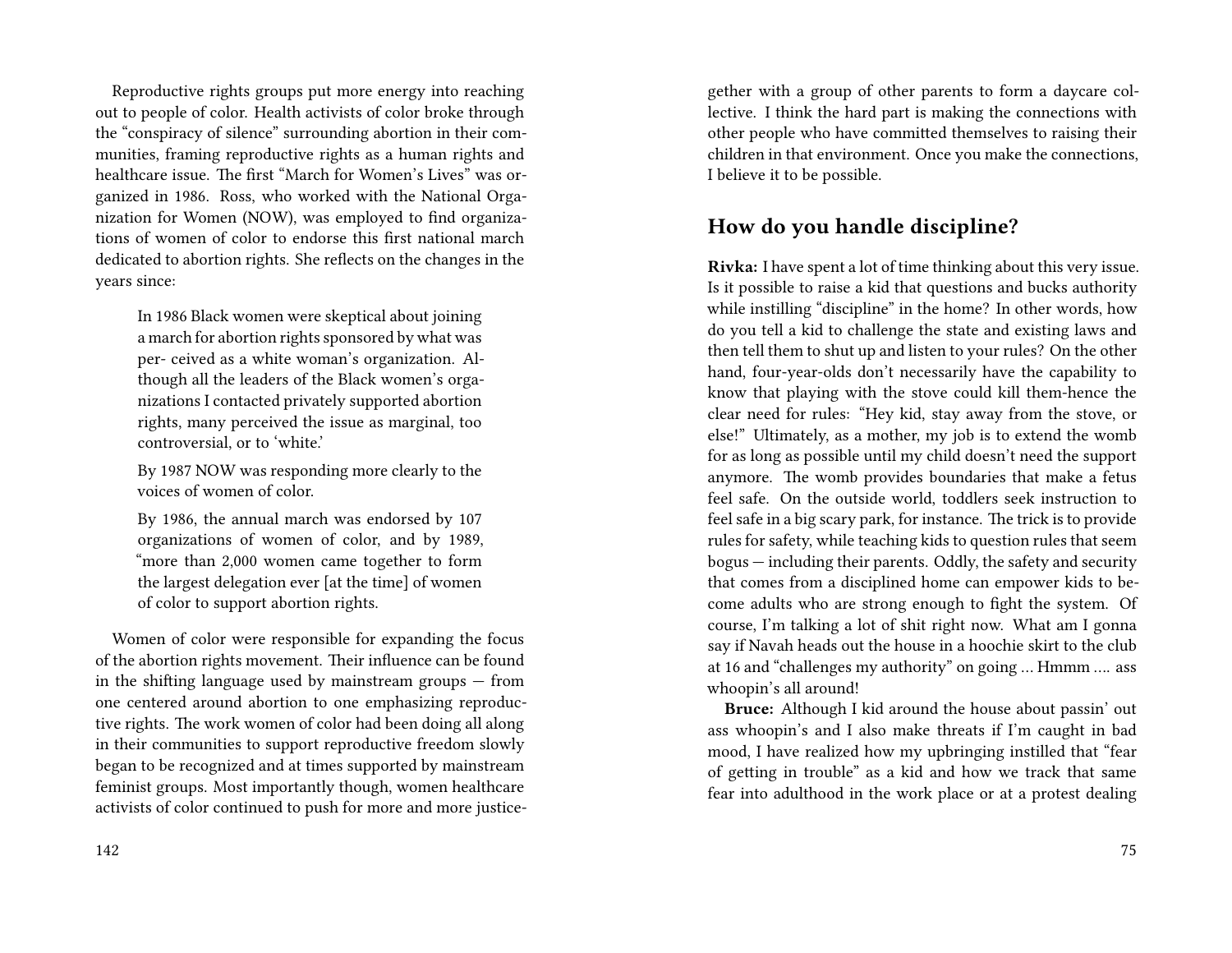with cops. I don't want Navah to fear other people, just respect other people who respect her. So I take my cue from Rivka's ideas on discipline, which means talking things out with her, not bargaining. But also pointing out the consequences of your actions: if you don't clean up and take care of your shit, it's not gonna be any good to you in pieces if someone steps on it or it gets lost, or if I get tired of picking it up all the time and it "disappears."

# **Can you talk a little about how to impart culture to your daughter, particularly when the push for assimilation is so intense for youth of color, especially young girls.**

**Bruce:** We started getting white Barbie dolls for gifts from some relatives when Navah was like, one. Granted we did not lay ground rules to our peoples not to give us Barbies of any color, but regardless, we always knew that we had our work cut out for us to counter indoctrination of white supremacy and negative body image via Barbie's marketing.

Barbie's blond looks and body image are targeted to girls Navah's age and it can have that effect of self hating of a child of color hating their brown skin and dark unruly hair. I think of the old Whoopi piece she used to do portraying a young black girl with a yellow towel on her head pretending that it was blond hair. We counter this in a couple of ways like telling her how she and other kids that look like her are beautiful too. As she gets older it will be easier to explain that there is an industry out there making mad dollars off of people of color who have been tricked to hate themselves and in turn will want to look like someone they are not, or kill themselves

for years of racial tension and mistrust in the arena of reproductive rights policy. Today, eugenic ideas like "overpopulation" and biological determinism continue to influence public health and social policies that blame poverty, crime and pollution on the rising population growth of brown and black people- ignoring the root causes of social ills: unequal distribution of resources in a society deeply segregated by white supremacy.

A recent example of this phenomenon was the Norplant controversy during the 1990s. Norplant is unusual because it is a contraceptive that is 99 percent effective and can last up to 5 years after its initial administration.

However, it requires the insertion of six matchstick-sized capsules under the skin of a woman's forearm. Although Norplant is expensive and can cause negative side effects including depression and irregular, heavy bleeding, public subsidies covered the costs for many poor women of color.

Politicians framed the initial cost as an expenditure that could save millions of dollars nationally in the welfare costs it would take to raise the children of "irresponsible women."

Several states wanted to require mothers on welfare to use it as a condi- tion of receiving their benefits. Debates ensued in the national media: "Can Norplant Reduce the Underclass?"

Commonly, women who suffered negative side effects and asked for their Norplants to be removed were denied and had to endure paternalistic, bureaucratic and controlling service providers.

## **Hope Prevails**

During the 1980s, feminists of color clamored louder than ever to be heard.

Women of color gained in numbers as well as prominence within mainstream pro-choice organizations, and some assumed leadership positions.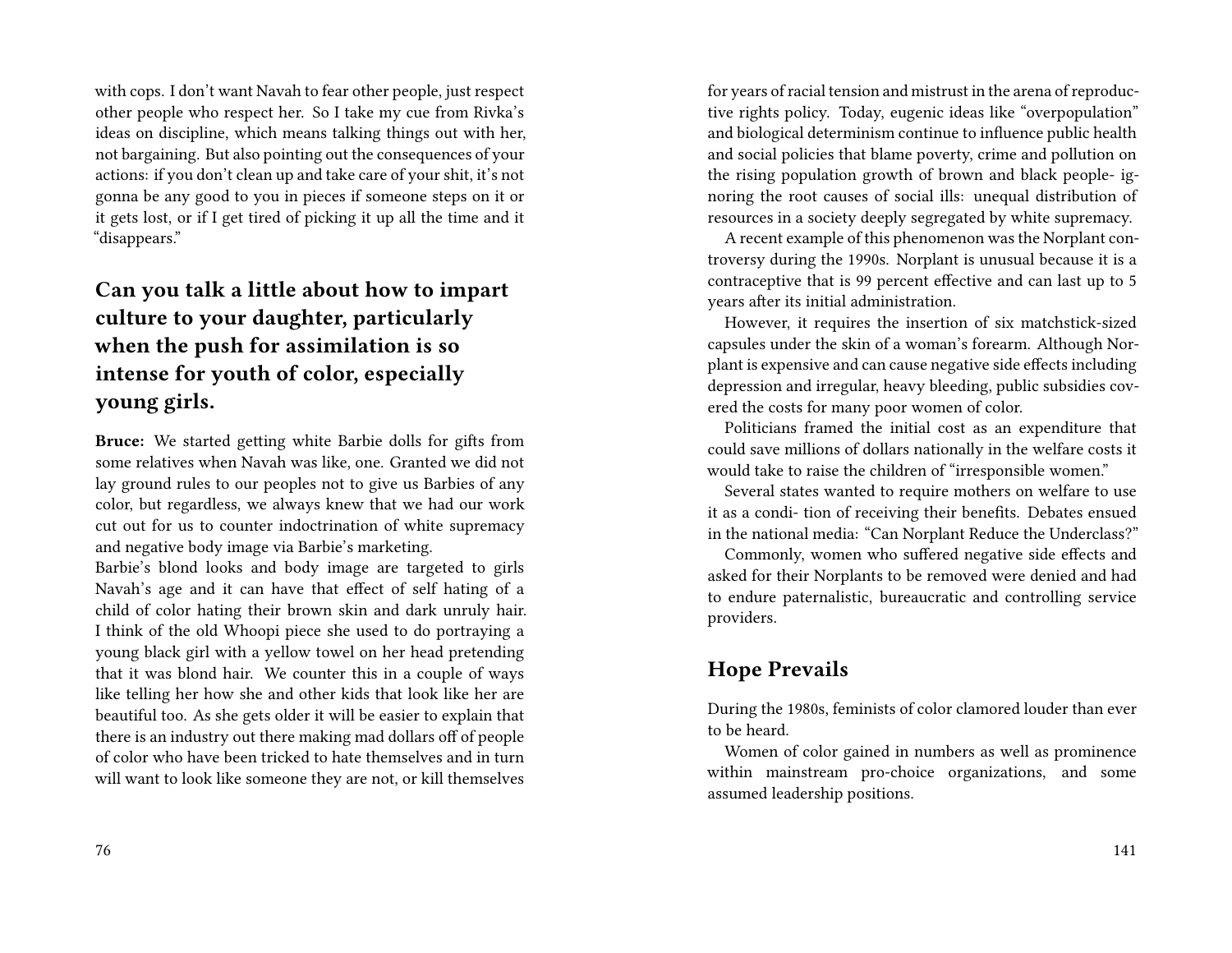ones located on reservations. In 1975, for every seven babies born, one woman was being sterilized. Shockingly, the IHS sterilization campaign was paid for entirely with federal funding.

Puerto Rican women were also sterilized at astronomical rates by U.S. tax dollars. During the same time, several Mexican American women were sterilized at a County hospital without much explanation or information. A national fertility study conducted by Princeton University found that 20 percent of all married African-American women had been sterilized by 1970.

Given that experience, it is no surprise that in the communities of color targeted by government-controlled depopulation programs, birth control and abortion were equated with genocide for years to come. Many poor women of color felt that they had been "tracked" toward sterilization and were outraged at having been denied the opportunity to have children in numbers of their choosing.

"While birth control was demanded as a right and an option for privileged women, it became an obligation for the poor," Ross recalled.

When women of color organized successfully for laws requiring the "informed consent" of patients undergoing hysterectomies in an effort to cut down on forced sterilizations, they had to so often without support from mainstream white abortion rights groups- who were then too obsessed with their own narrow self-interest to see the broader feminist struggle at hand.

### **No Substitute for Social Justice**

Access to abortion and birth control do not exist free of social values. White people of all political motivations have supported abortion when it suited their interests and set the stage

trying. I would hope that she will make her own conclusion that she should love her natural self.

**Rivka:** I think the way to impart culture is to provide it without ramming it down your child's throat. In other words, surround the house with cultural books, and avoid the typical children's crap, have parties in which people are naturally wearing cultural dress, instill values of your culture in simple ways like focusing on community and story telling. However, I don't think it's helpful to start some sort of counter indoctrination. I was raised with a little of that and had a severe rebellion. I am hoping that if the parents love and are proud of their cultural heritage and fill the home with ceremony and other folks living the same way, the child will incorporate that in their way of being.

# **One thing many multicultural adults say is that they struggle with confusion about who they are and being accepted. How are you encouraging your daughter to honor her many cultures and feel confidence in that?**

**Rivka:** I have a very unpopular take on this issue. I am all about Navah honoring her many cultures, i.e. Black, Jewish, etc. But at the end of the day, when the police stop her ass driving a car, she will be a Black woman and they will treat her as such. While that officer is beating her ass for whatever sick reason he finds, he won't be asking her if she is a quarter French — know what I mean? My feeling is you provide all the beauty of culture in the house in a positive way, but you let your kid know the ropes on the outside world — bottom line. If there is some confusion or refusal to accept at some point — well hey that's normal. As someone who comes from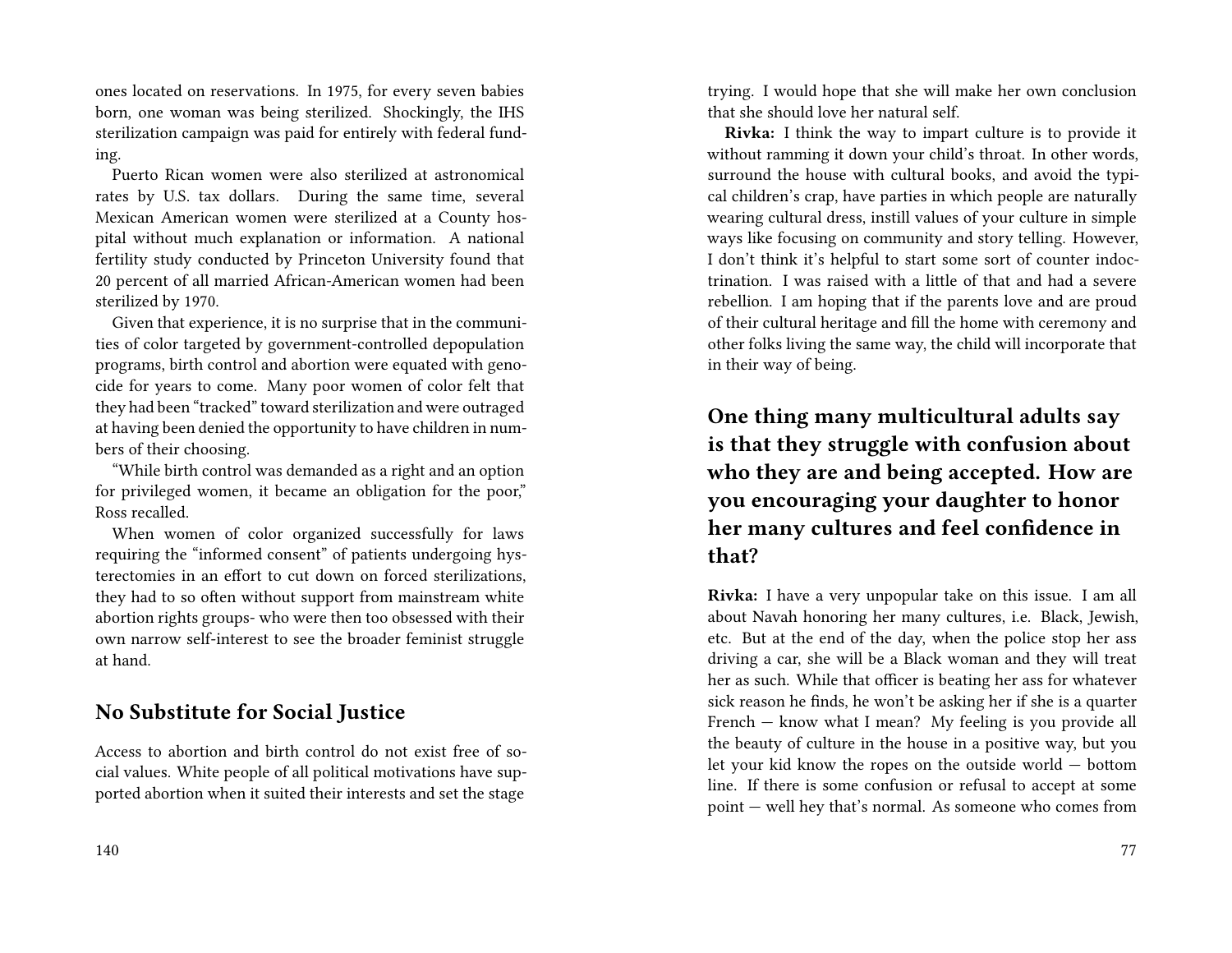a multicultural home, I have gone through my periods of selfdoubt and even hatred, but it all shook out in the end.

# **What advice can you offer other parents to keep their child's curiosity and spirit going in a school system in which conformity is most pressing?**

**Rivka:** Provide examples of alternative ways of being on their free time. Go to plays, free art exhibits and concerts, libraries, etc. I think it takes providing alternative perspectives to keep kids away from that conformist thinking. No kid will remain a conformist when they know there are cool alternatives. And if they do, that will all change in time.

**Bruce:** Deprogramming at home is the key. First you need to know the school your child is attending. Who are the teachers, what are they teaching, etc. Then ask your kid what they are being taught. It will be the usual shit, like the first Thanksgiving where the first colonizers partied with the indigenous Americans. Here is the opportunity to arm them with tools like A People's History of the United States by Howard Zinn. It provides an alternative to conforming to the reactionary historical perspective of the school system.

But you also have to be active in countering the stuff being taught in schools by speaking out when you attend school board meetings, or yes, even PTA meetings.

Most importantly encourage the child to satisfy their curiosity by challenging the school authorities on the stuff they are teaching.

# **An Issue of Survival: Birth Control as Social Control**

Abortion was not openly discussed in the Black community because other survival issues were key.

— Lois Smith, an African American member of the Jane collective (a collective that provided safe and sliding scale abortions before Roe v. Wade passed)

Eugenicists promote the idea that essentialist traits such as intelligence and criminality are biologically determined and can thus be eliminated or emphasized through the selective breeding or elimination of "pure" races.

The ideology of eugenics became applied public health policy in the U.S. during the 1960s and '70s. Industrial tycoons like the Rockefeller family funded it; prestigious universities studied it, and governors introduced legislation proposing the compulsory sterilization of Native American, black and poor women in order to "fight the war on poverty." In truth, these policies were aimed at decreasing the explosive political potential of minority populations and pacifying white fears of social unrest during a time of increasing militancy in the struggle for civil rights.

During the 1960s, family planning services became accessible for large numbers of poor women of color through federally subsidized programs like Medicaid. Although this was seen by most feminists as a victory, on the flip side, the government also began coercing Native American and black women on public assistance into getting State-sponsored hysterectomies by threatening to revoke their welfare benefits if they refused.

During the 1970s, it is estimated that up to 60,000 Native American women and some men were sterilized. Indian Health Service had a "captive clientele," since Native women often lacked access to services other than those paternalistic public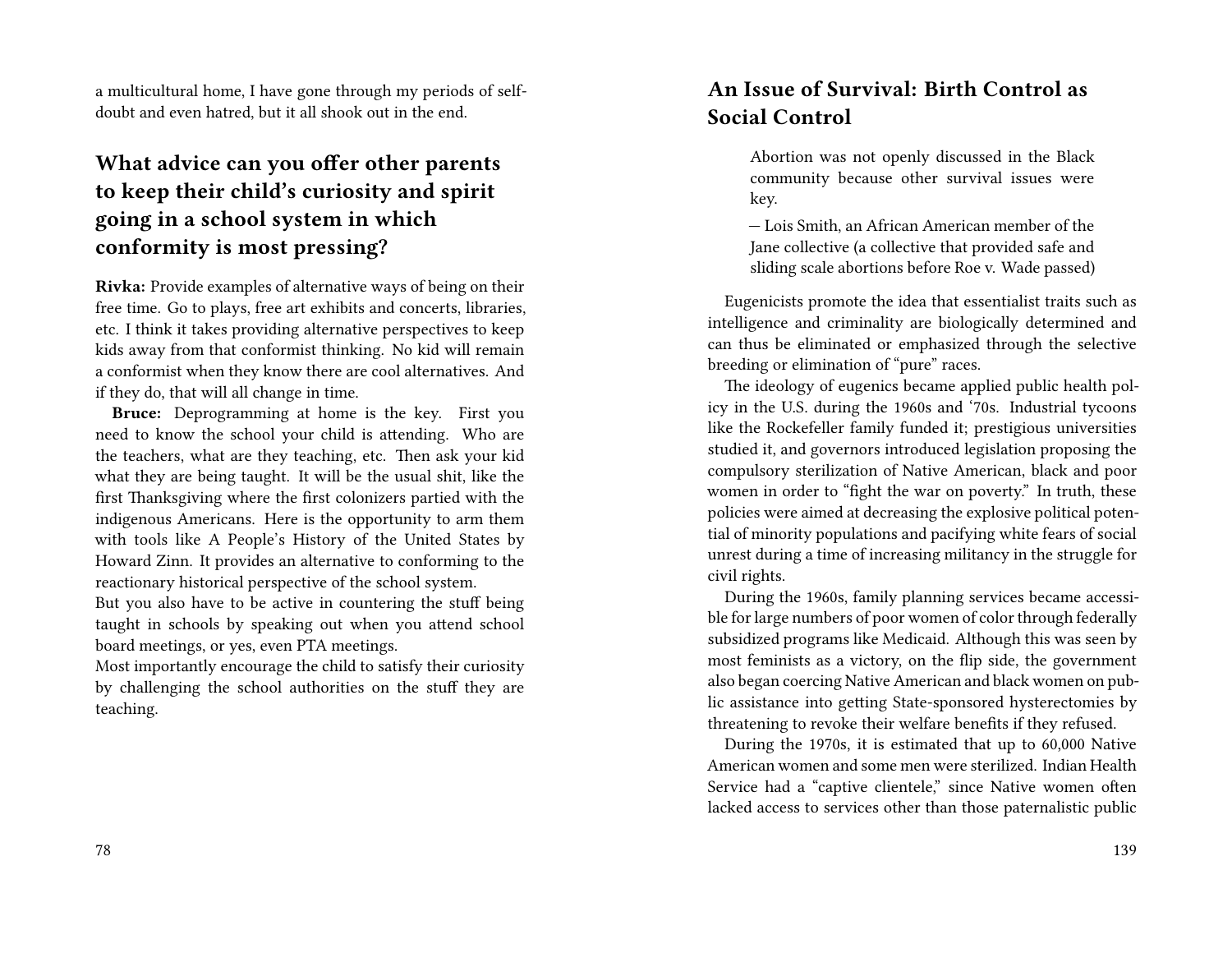Sadly, the vital participation and intellect brought to the reproductive rights movement by women of color are noticeably absent from many white feminist accounts of history.

### **The Privilege of "Choice"**

Until recently, mainstream and preeminent pro-choice organizations have promoted a narrow view of reproductive liberty that focuses on the "right to choose" abortion. This can come across as sounding trivial and consumeristic. The language of abortion rights politics can also be culturally insensitive and alienating to recent immigrants and women who come from religious backgrounds- even those who support and get abortions.

Women of color have also been subjected to controlling and coercive reproductive policies and, as a result, many continue to distrust public health services and are more apt to view family planning programs with apprehension.

As Brenda Romney, an African American activist, explained:

"When our children were [white men's] property, we were encouraged to have children. When our children are ours, we are not worthy parents. Those are the messages, the background and the context of health care in general.

This is some of what Black women bring with them when they seek health care information or abortion services."

Therefore, many women of color feel that it is more central to their needs to demand for economic justice and healthcareincluding reproductive rights- instead of focusing on the aspects of "choice" and availability regarding abortion and birth control.

**How can political meetings and spaces improve child-friendliness? What behaviors — conscious or unconscious need to be more actively checked when it comes to welcoming parents?**

**Bruce:** Political meetings and workspaces can improve with the increased involvement of politically conscious parents. Building the APOC movement means reaching out across class and age lines. If there are more parents involved in radical community building, I believe that will improve childfriendliness at meetings. Parents could organize themselves to switch off in the child caring area from meeting to meeting so it just won't be any particular person's "job" to watch the children.

So far I have been to meetings that have offered childcare, but I have never really used that resource because Rivka and I usually plan ahead of time when it comes to managing our time to attend meetings. As for what kind of behaviors that needs to be checked, I can only say that hopefully you can work with people who are patient and understanding with children who cannot or will not sit through a four hour meeting patiently.

### **What do you think about taking their kids to demonstrations?**

**Rivka:** Take them, take them, take them. We had a scary experience at one of the anti-war demos here in New York where police on horses were trampling folks without regard to age or physical stability (including seriously old folks). Navah and her cousin (also a toddler) were pinned against a wall on our shoulders, just watching the horses charging people and we couldn't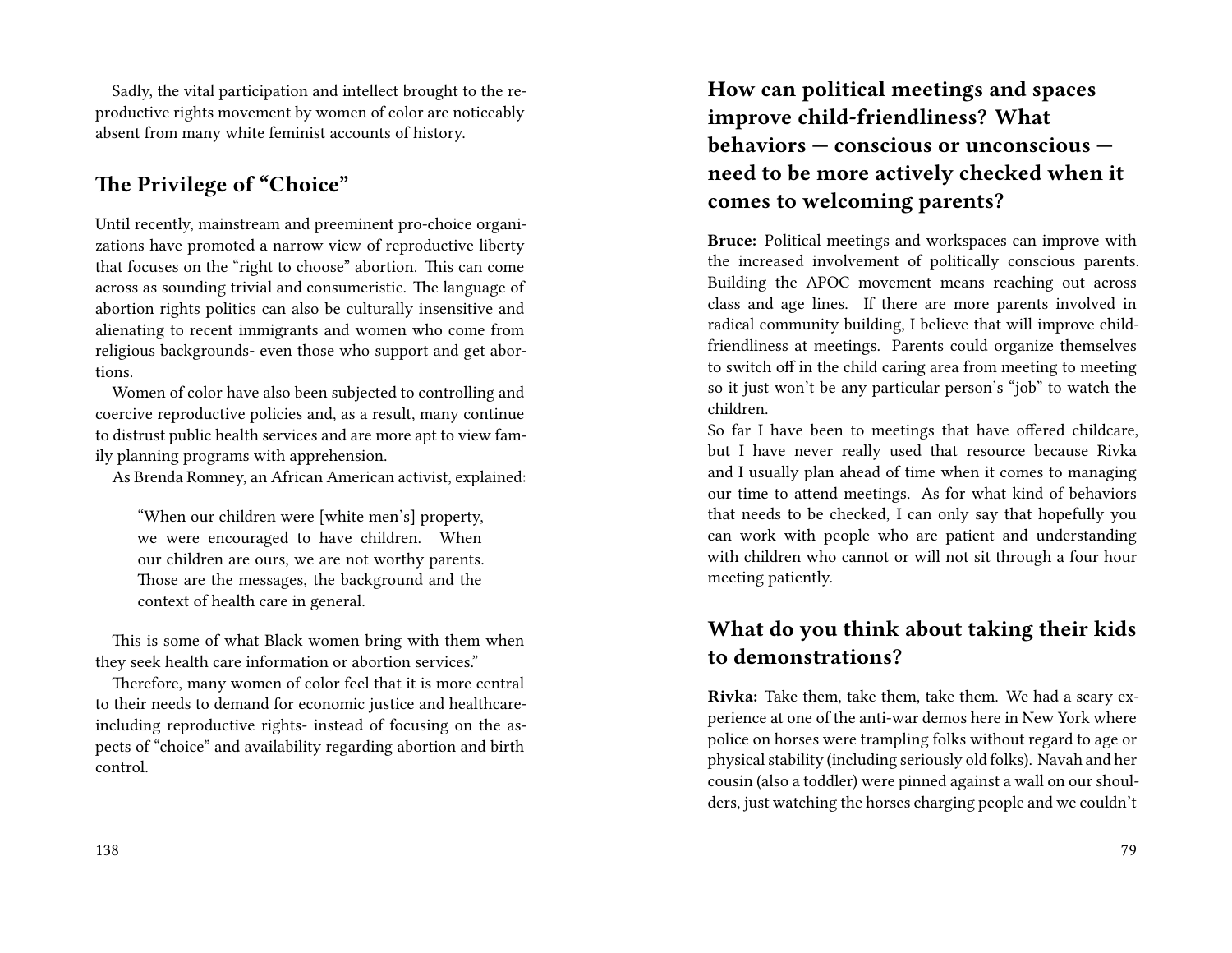move and could barely breathe. It was terrifying. However, both girls remember the experience with love and they remember all the chants. They still joke "1, 2, 3, 4, we don't want your stinkin' war. That's part of "imparting" culture and politics. It would be good for parents to work in cooperation so that when scary things happen, there are parents who can take over and get the kids out of the crowd or help form shields around the kids so they don't get injured.

**Bruce:** Yes, the parents definitely need to be organized, networked to come to a demo and form contingency plans for when the police begin to riot and break up a demo.

There is also the school of thought that you should be more selective about what kind of demos you can take your children to. But in light of the police assaults in some of the most peaceful actions that took place in Florida around the FTAA, I don't really know how selective you can be. The police are defiantly following a decree to break up actions as quickly as possible and as they see fit. Still some common sense and a heightened sense of when things go wrong could be a parents' best tool.

### **How prepared are you for her teenage years?**

**Rivka:** Not. It's all about instinct. My big fear there is that she will come to think of MTV's pimp and whore culture as her own urban culture. I really want to help her get around that bullshit that so victimizes women and criminalizes youth of color for the fun of white kids.

other white supremacists in opportunistic political coalitions meant to further the abortion rights movement.

#### **Understanding the Past**

Being pro-choice or a feminist today means having to acknowledge and transcend the racist legacy of collaborations between white feminists, conservatives and eugenicists who shared common ground on parts of the abortion issue. How we fight for reproductive freedom today must be informed by the reality that for many women of color, abortion is just one fight in a larger struggle of class and racial oppression. Unlike for some white or middle class women, the lack of access to reproductive freedom that many women of color face has more to do with the limitations placed upon them by their ethnic and class background than by the actual legal status of abortion or geographic availability of abortion clinics.

Early on, the Black community saw reproductive control as being an essential key to liberation, and they have fought for it since the times of slavery. Black women have been underground providers of safe and affordable abortions. Later, African American women organized with other women of color and brought tens of thousands to participate in rallies demanding an end to forced sterilizations.

Then and now, many feminists of color challenged white feminists who framed abortion rights as a woman's issue that was unconnected to other social injustices.

As Black feminist and activist, Loretta J. Ross explains:

Many Black women still do not see abortion rights as a stepping stone to freedom because abortion rights do not automatically end the oppression of Black women.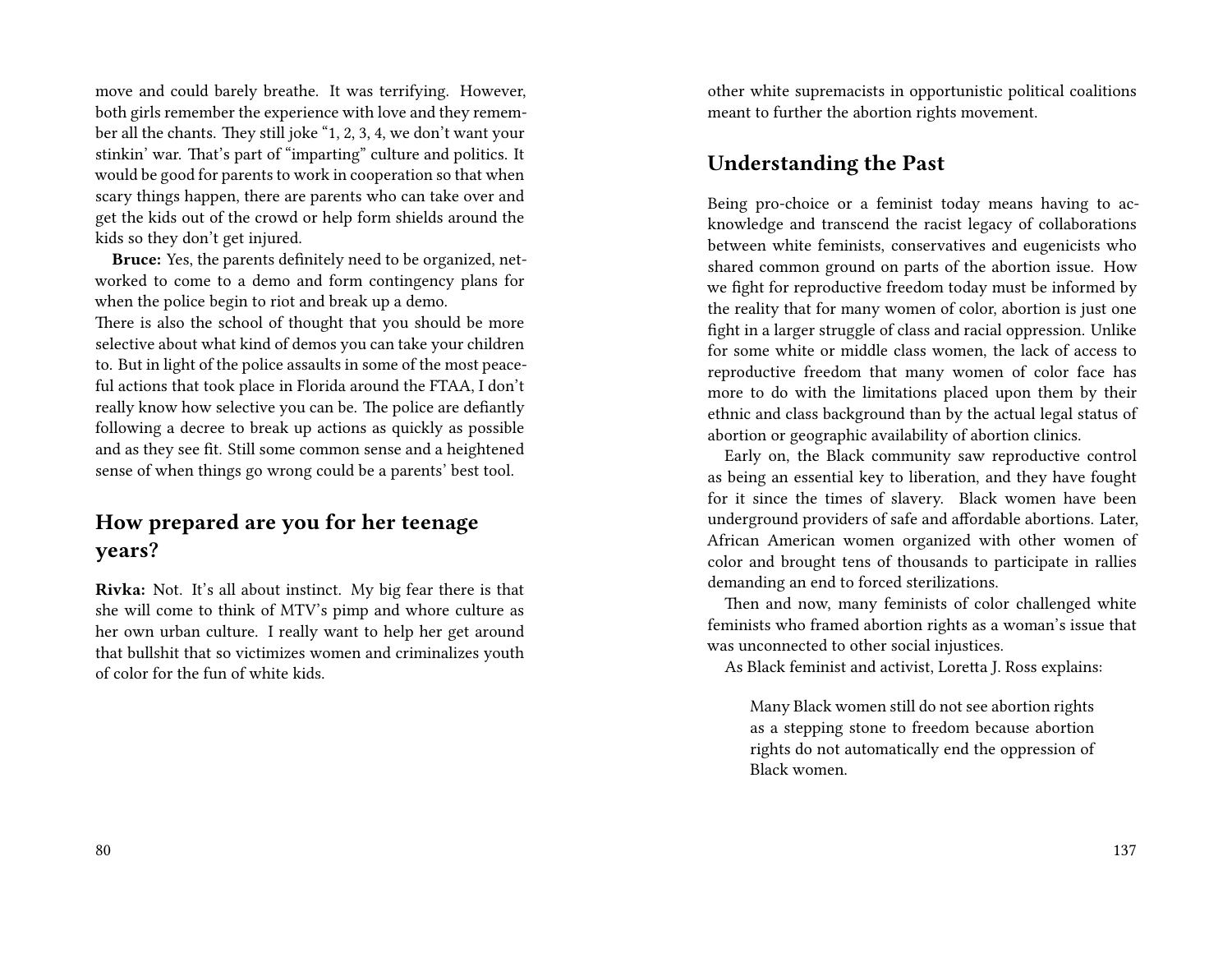# **Strong Hearts and Poisoned Waters: Exclusion and the Reproductive Rights Movement in the U.S.** *by Puck*

Abortion is not and has never been only a "white issue." Although few people today realize it, women of color have been involved from the very beginning. Women of color have played and continue to play a crucial part organizing for and shaping the struggle for reproductive freedom in the US. Who Gets Abortions?

Currently, Latinas are two times as likely as white women to have an abortion; black women are three times as likely. Black women obtain 24 percent of abortions in the US. Indeed, polls show that over 80 percent of African Americans support family planning, yet few are members of the prominent reproductive rights organizations.

Why? A look into our recent past shows that people of color have valid reasons to suspect the motives of predominantly white groups advocating for the single issue of abortion rights.

During the last century, the pro-choice movement, or the family planning movement, often dismissed or ignored concerns of women of color when they weren't problems for white women as well. Devastatingly, the reproductive rights movement of the past at times allied with eugenicists and

# **If Navah were to read this interview in 20 years, what would you tell her?**

**Rivka:** We have the utmost love and respect for you and all that you embody.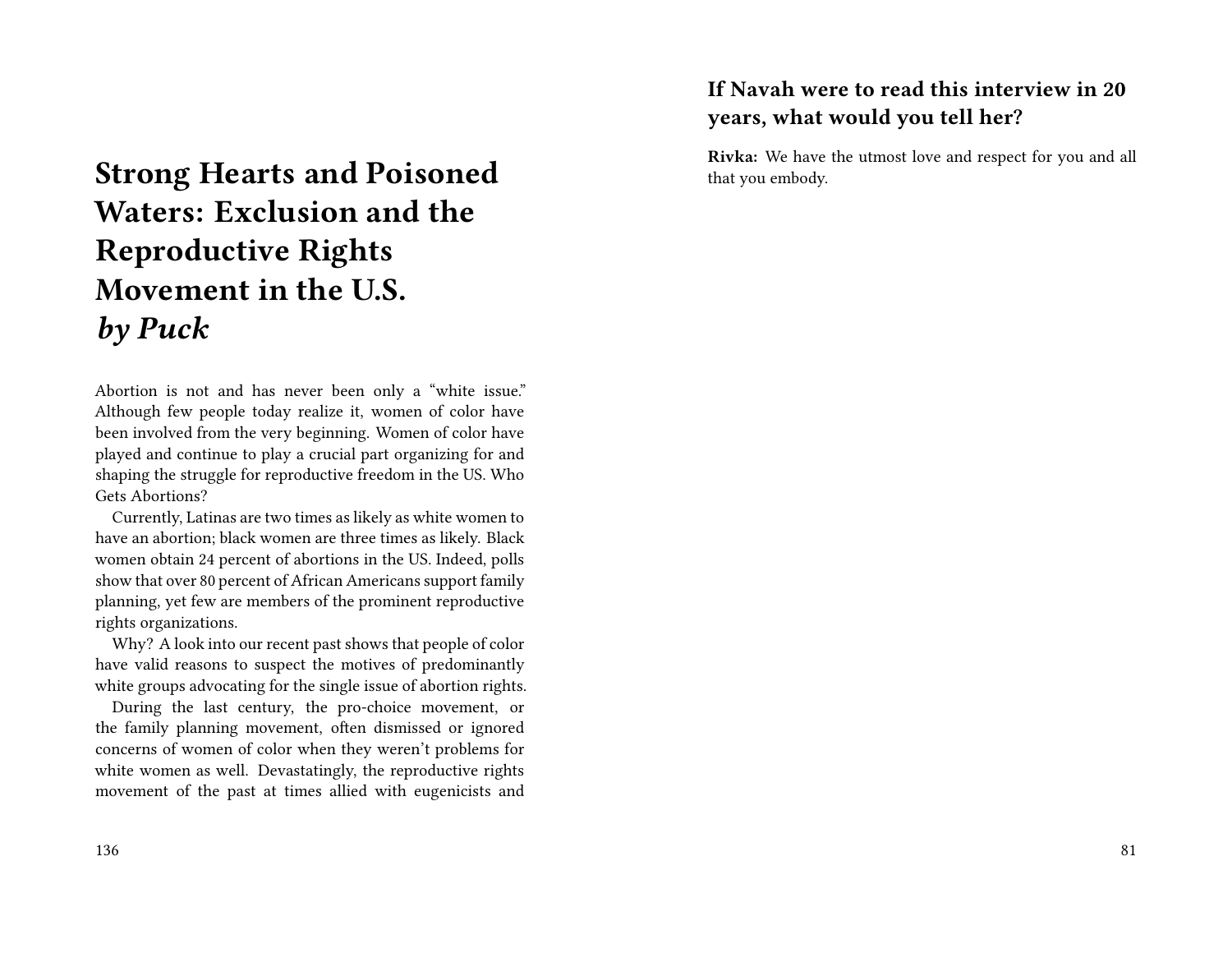# **The War of Art: A Conversation between Walidah Imarisha and Not4Prophet**

*What role does an artist play? What role does a politically conscious anarchist artist of color engaged in community organizing play? And a bigger question, what social responsibility? Not4Prophet, voice for the Puerto Rican political band/collective Ricanstruction, speaks with Walidah Imarisha, the bad half of the poetry duo Good Sista/Bad Sista, about anarchism, art, creation and the different ways of struggle.*

**Walidah:** Right now we are seeing the birth of an anarchist people of color movement here in the United States, which is really exciting to me. I think that artists have a role to play in that movement, because art occupies a unique space in social struggles. In fact, the members of Ricanstruction came to anarchism partially through the art you were creating together, right, rather than through reading about it in books?

**Not4Prophet:** Well, I don't know so much if we came to it through art or if we just started interpreting it through art once we started engaging in "art."

As I said before, the quest was always to find your own way, but not because we were trying to adhere to, or create any kind of lifestyle or ideology. Fact is, that when we came to the realization that we weren't really meant to exist within this shitstem that was created and engineered by our conquerors, then we

realized I was a slave, I coulda done something, I coulda fought back at least. Somehow. In here, it's just fucked up.

My father explained that in jail, pencils are like daggers, you can write and you can stab. 'Mira, ' he points to his arm, 'here are the pencil tips that I cannot get out.'

This is not a metaphor. This is a warning.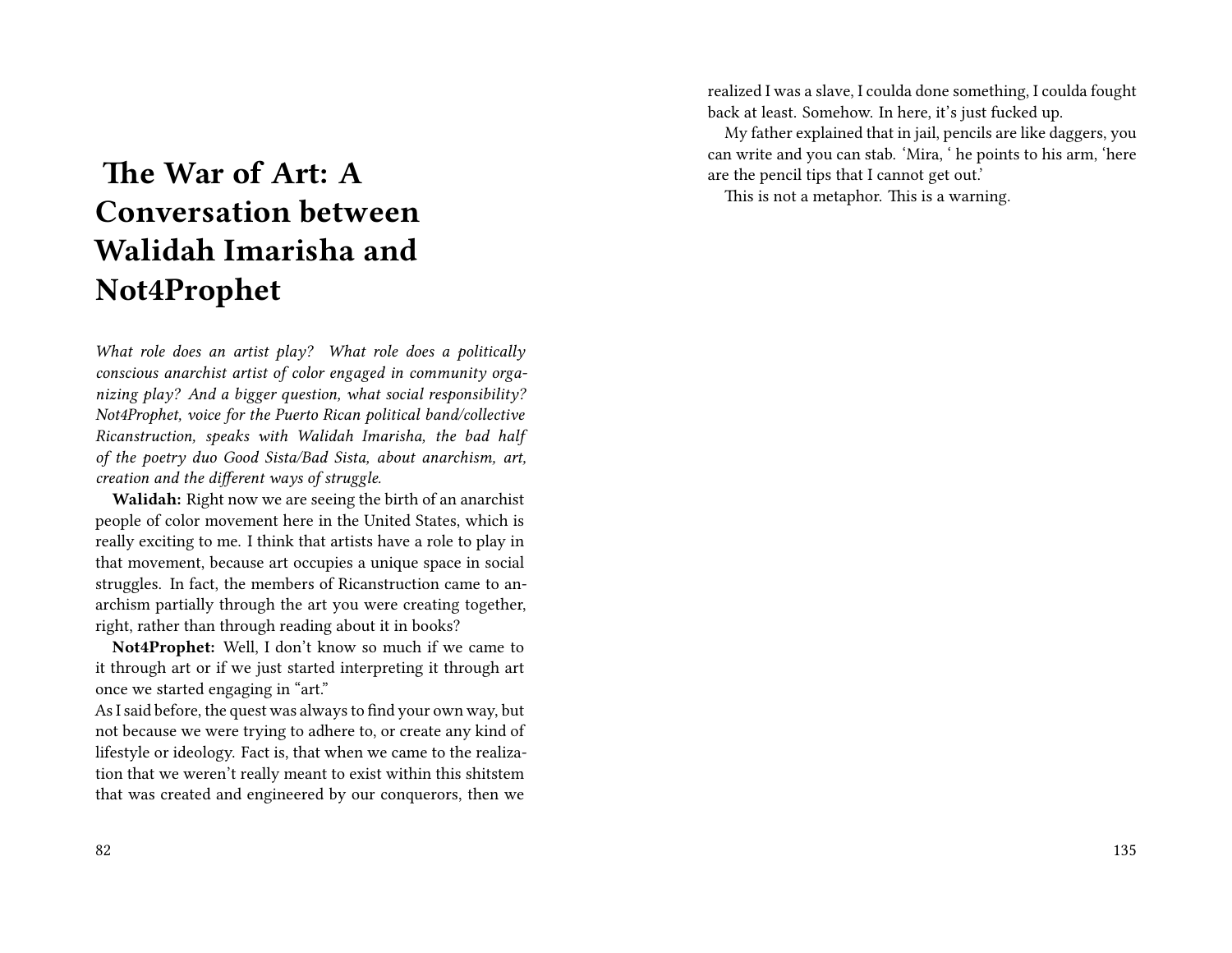For me anarchy must be linked to the individual only in relation to the communal, whether that community is lovers, or family, or children, or employers, or neighbors.

I cannot separate my political growth from my personal growth. Nor will I even try. I knew there must be something out there, something to validate what my partner and I felt but could not articulate — that true commitment, true respect and love was not linked to ownership, possession, fear, and distrust. After years of working hard to 'make it,' to be successful, good, liberal citizens, we looked around and realized there must be more than what we have been striving so hard for,. We rejected marriage, but were unable to articulate a philosophical reason yet, we had kids, but refused to become the conservative self-centered parents we saw other new mothers and fathers becoming, we were political in all the condoned ways — liberal Democrat, wanting taxes to go to public schools and senior centers.

All wasn't perfect; we each wanted things, but we wanted to be together, we each had attractions to other s but know it was wrong, we each understood that after working so hard raising three kids, a few years away from out thirties, that we had to change something or choose this path forever. And then came Emma and Andee.

Emma Goldman hit us like a ton of bricks — non-monogamy, freedom to do and love who you want, to choose to be together rather than to have to be together. The essays spoke deeply to our own unspoken philosophy.

Let me tell you a story:

At 20, I hitchhiked from Las Vegas, New Mexico down the highway to see my father face to face. To try to find some answers. He tells me he fucked up.

He should be out there with me, working with me, living life with me. Because, he says, I realized I'm a slave in here. And now I can only fight against other slaves. Out there, when I came to overstand that we were already, for hundreds of years, resisting it in order to continue to exist, and that we were in the process of finding ways to live outside of this shitstem in order to survive it. So the idea of the necessity of living an autonomous lifestyle was already in effect. It was just my "intellectualizing" of the shituation that had to get a late pass. So by the time we became "artists" we were already engaged in a battle for autonomy, a struggle for freedom, so the art just became a reflection of that and another beautiful, raging and vivid outlet for that necessity for freedom and autonomy. I don't think we could have come to it through books, because the quest for freedom is not something the slave has to be taught. It's something we live everyday.

**W:** Right, and it's that real life struggle that is the focus. Anarchism, or any political ideology or movement, can't just rely on art or subcultures or youth rebellion to give it life in communities of color, as it often has in white communities. I think a lot of the difference for political artists of color and activists of color is that connection to the community, being strongly rooted in where you came from. And while in idealist terms, both for myself and other APOC folks, that's true, I know a lot of us in the APOC movement are middle class, and that affects the way we approach anarchism, art and community-based organizing. I know your experience has been different.

**N4P:** Yes. In the case of Ricanstruction, we were Puerto Ricans from the barrios of Nueva York, whose parents came to the U.S. as exiles fleeing a colonial condition, only to enter into a neo-colonial condition. Babylon hasn't been kind to boricuas. When you gotta dumpster dive or beg and borrow to eat, and be homeless in the dead of winter or live in condemned buildings waiting for a knock at the door at midnight (if there's even a door), and you get stopped by the ghetto occupying forces we call pigs on the daily because you "fit the description," then you're always trying to find a better way, a better place.

Speaking personally, I've been a gang banger, a nationalist, a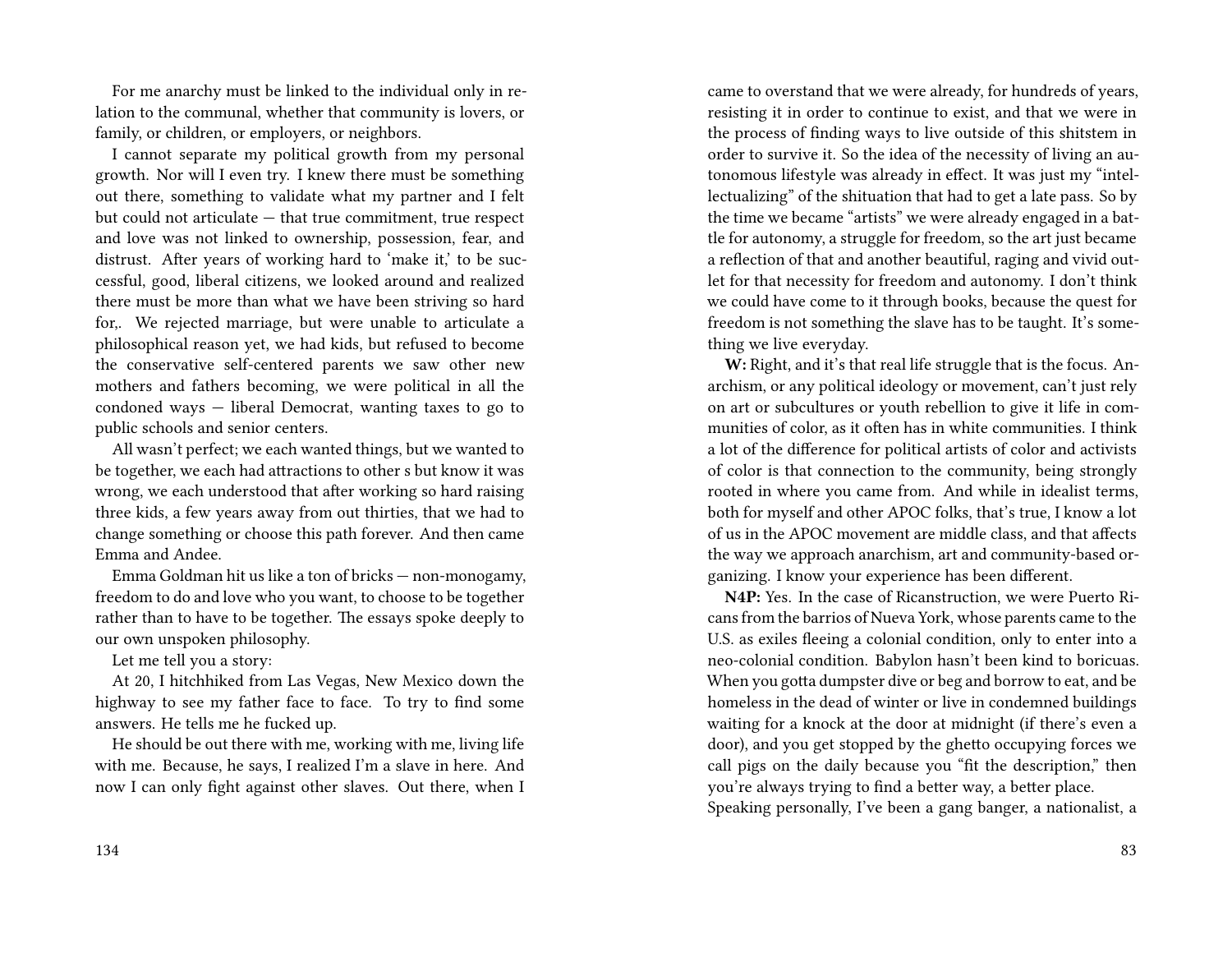Marxist, a rasta and a santero, all in search of something better than this. It took me a long time to realize that there is nothing better than this, unless we create it ourselves. It was when I came to this realization that I began living what some might characterize as an anarchist lifestyle or perhaps an outlaw culture, which is just another way of saying you are existing outside the laws that have been created by the shitstem. I started trying to create not just a counter culture but also an autonomous culture. And I stopped discussing how we need to reform the police force, and instead began talking about abolition. And instead of discussing our right to food, shelter and clothing, I began stealing food and clothing and squatting.

But of course, police brutality, hunger, homelessness, a corrupt government are problems that affect all ghetto dwellers; these are not specifically anarchist issues. What's "anarchist" is what you do about these things. Yeah, I do think that APOC will have to deal with issues of class and privilege if we are really gonna get anything done on the streets, which is where it counts. We can't just assume that we are all in the same boat because we are all pocs. Some of us may have a boat with a hole in it, and some of us may not have a boat at all. Maybe a tire, if we're lucky.

**W:** What tie do you think art has to community organizing? Is it important in reaching out to folks, or are the more immediate concerns of food, housing and clothing what matter most? I think it's really easy for middle class folks to lose focus of those basic survival needs while getting caught up in the lofty ideals of making art, or on the other side, it's easy for them to think that working class and poor folks only need their physical needs met, while neglecting the soul. So how important is art to community organizing?

**N4P:** For us, it's been very important because art is used by downpressed cultures as a tool of resistance against the enslavers, the "authorities," and it's everywhere; in the streets, the barrios, ghettos, shanties, prisons, churches and mosques. all communities are equal. Therefore, it is imperative to recognize, within ourselves individually and within our individual cultures, the points of privilege we may have access to and benefit from. It is crucial in anarchist thinking to understand the workings of white privilege, male privilege, heterosexual privilege and so on, and to work to destroy these forces. And one of the first things to realize is that the state in all its aberrations must go. We need to radically imagine new ways to relate to each other within communities of our devising — until then, police will always be an abusive presence of control and white privilege, behavior will only be tolerated that works to reinforce the status quo.

I am tired of anarchist thinking that only serves intellectual exercises and academic notions of social discourse and I fear generally white male punk violent angst against private property that serves only the transitory pleasure of the actor while serving to marginalize poor communities and heighten the repression of difference by condoned state terrorists — the cops. I also am tired of isolated individual anarchist practices that serve only the development and liberation of the individual who has access to and time for these pursuits such as veganism, voluntary simplicity and conscious social marginalization. There is another way.

People of color and the anarchist tradition are now set to revitalize that. I came to anarchy through sex and Seattle; and now that I'm here, now that I've plundered my way through the 'classical or canonical' texts (how ironic that so many fight for these labels as if this provides some authority to these antiauthoritarian texts), I've come to fuck it up, to shake it down and push it forward into the multicultural, diverse pedagogically flexible revolutionary philosophy it is. No longer will I be told that real anarchy is not related to struggles for national liberation, not about the praxis of living a life defined by radical honesty and trust, not about coalitions and communication.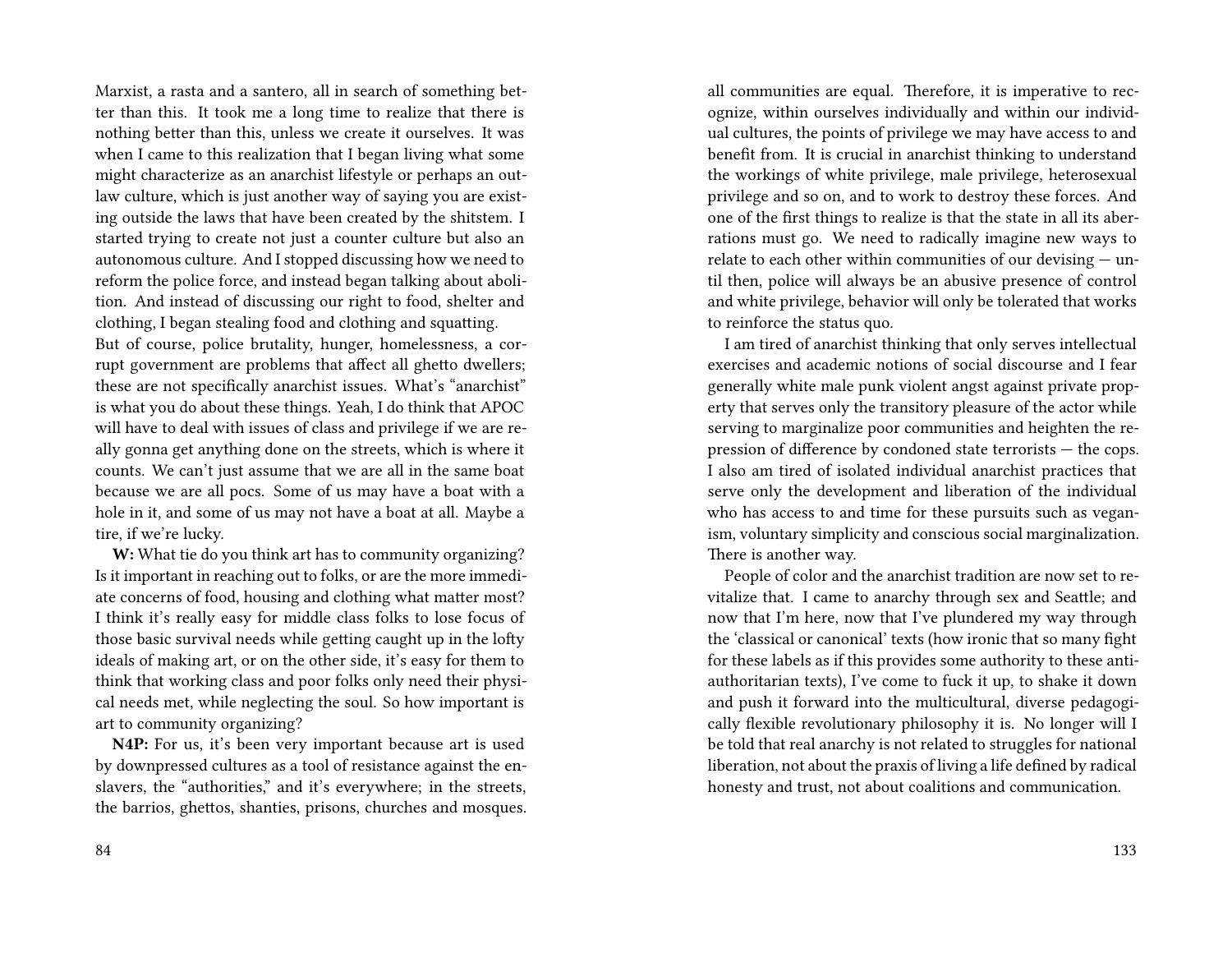people who looked and lived so differently it seemed than me, I decided to toss aside my ego, my attitude, and my fears and both find and help create the community I wanted.

In the three years since I have made this commitment to be involved in the anarchist community, I have met some powerful and inspirational people; I have learned to see that resisting the oppressive and seemingly undefeatable social world we live in can be practiced in so many minute, marvelous and meaningful ways — in fucking, in gardening, in punk, in slumming it, in cooking. Perhaps even in crystals. I've been a part of RACE (Revolutionary Anarchists of Color), been to and participated in the anarchist conference, started a zine, boxcutter, with a few others to explore aspects of personal liberation. I even staff a shift now at the Long Haul.

With each step I try to bring my stories and my experiences with me. I want to be a part of something that combines theory and praxis, that can talk the talk and walk the walk, I want to work with people that I can learn from, that inspire me in my own efforts of teaching, parenting, living my daily life. I want to try and fail rather than remain safe in stasis. And yet, at times I still feel like an outsider to the radical/anarchist community. But now I know that I am apart of it, and so I have a responsibility to it, to help shape it. I am writing to engage myself in this process that will force me to embrace more of it, to be more involved in it, and to welcome other people like me — marginalized from the mainstream, yet not quite the typical anarchist  $-$  to join this discussion. I know many more people are out there, many more stories, and I hope we can start sharing them.

Anarchy is the radical approach to life of not simply living a fair equal and free life for yourself, but making the connection and working for the liberation and equality of everyone. It is anti-authoritarian; it is non-coercive; it is based on the principles of active involvement, of direct action, of a radical faith in diversity. Now this doesn't imply that the struggles of We use art to communicate, to resist and to rebel, so it's importance can't be denied or minimized. There's music in the domino players slapping the dominoes down on the table, the baby crying cause momma's got no more milk to give, the brother preaching on the corner of 125<sup>th</sup> and Lenox Ave., our feet as the tap the sound of the calle as we run from the cops across 110<sup>th</sup> Street. The revolution may not be televised, and it may not make it on to the radio (unless it's pirate radio), but it damn sure will be seen and heard on the streets. For us, we have mostly tried to make our art another part of the resistance struggle, the anti-authoritarian struggle, the struggle for freedom. We create political resistance murals on "private property," outlaw art, and we encourage the passerby, the ghetto dweller to join us, even if all they feel that all they can do is paint the red line on the Puerto Rican flag. We show films on the sides of buildings while abuelitas sell cuchifritos that they made at home.

We always overstood the need for the people to take back the streets from the authorities, to not allow them to have authority over us, so we tended to utilize our art in this capacity. We would set up our instruments on the street, plug into a light pole for power, start jamming and encourage others to join us. Those who couldn't play musical instruments could draw on the walls around us or dance and sing, jeer at the pigs as they rolled by. What could they do? The people had created a TAZ {temporary autonomous zone) and the pigs feared turning a "revolution party" into a "riot," and the sense of liberation is so deep, so thick in the air itself that the people can feel their own freedom.

Art is only effective as a tool of community organizing when it is as real and honest as the people and their quest for liberation; if it doesn't engender the people's rebellion, quest for autonomy and ultimate freedom, then it's just entertainment waiting to be swallowed whole by babylon, regurgitated and wrapped up in pretty ribbons or punk patches, and sold back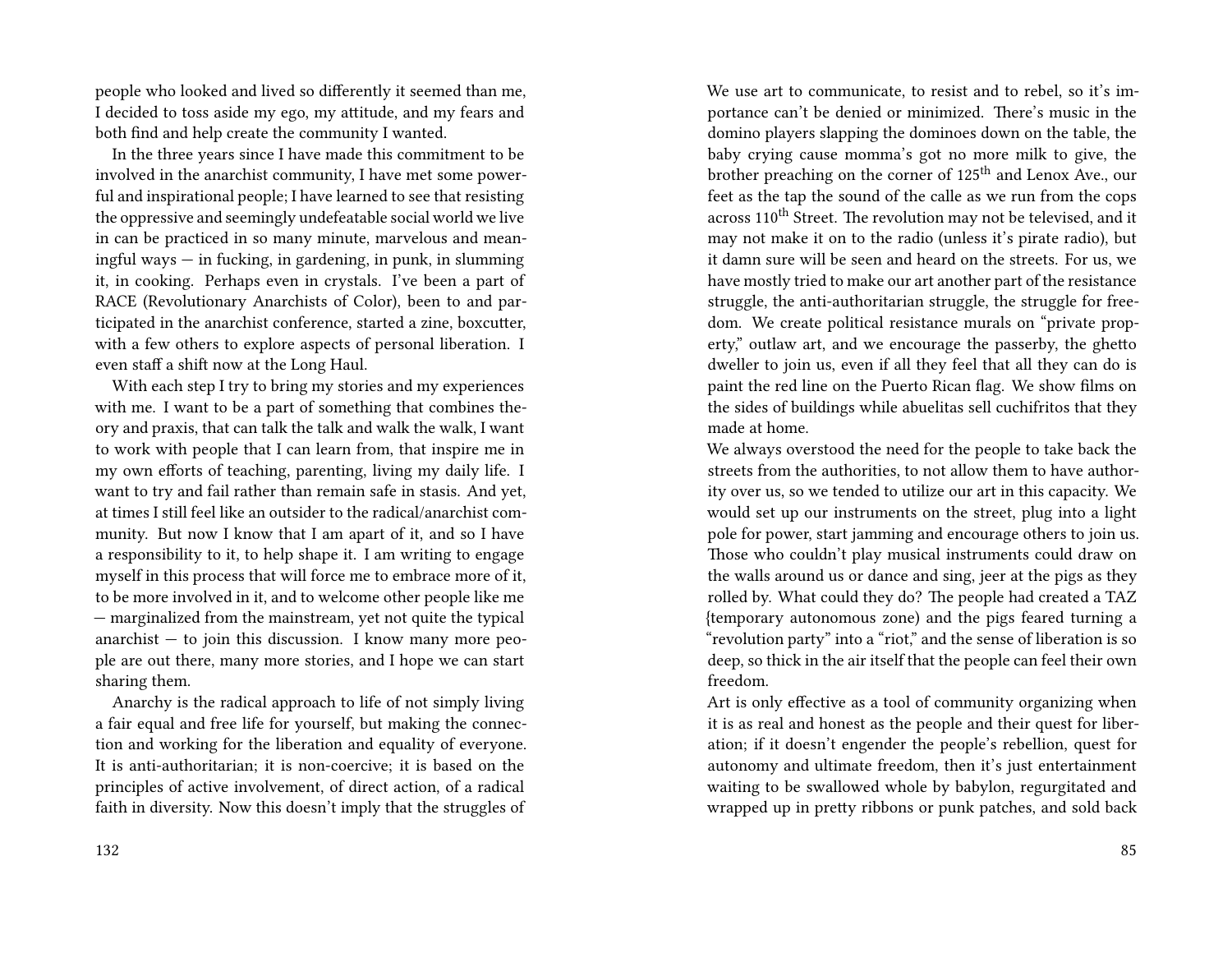to us, revolution in Nike kicks and gap jeans. Art is only worthy of the people's struggle if it, as Amiri Baraka said "screams poison gas on beast in green berets and cleans out the world for virtue and love."

**W:** Do you have a problem calling yourself an anarchist when you do community-based artwork? For me, it feels tricky when you are trying to reach folks in the community who know about anarchism through main- stream media, who think of anarchist as black mask wearing white punk kids who throw rocks and start fires but who don't do any work. I know in the community organizing I do, mostly work with prisoners' families and hip hop organizing, I don't necessarily introduce myself as "Walidah Imarisha, anarchist poet activist." I have tried to find a balance by instead incorporating anarchistic ways of working; consensus and mutual aid, into the work I do, without expressly calling it that. I feel it bypasses the stigma, and gives people a chance to experience what anarchism is really about, without getting caught up on titles.

**N4P:** Personally I am not down with any titles, tags, or designations. I've spent most of my adult life trying to find ways to do away with genres and borders and envelopes, so I think we are always better off if we don't label ourselves or allow anyone to label us. Anarchy or anarchism is really something we seek and live and struggle for, so it doesn't matter what we call ourselves (or don't) if we are in the midst of action doing it.

At the same time, we do live in a world of designations based on our perceived politics. Socialist, communist, Marxist, nationalist, capitalist, terrorist, and often these tags are overstood by the people better than some amorphous non-definable nontitle. So I think, sometimes these "names" are just a way of giving some kind of clarity (to others) as to what we are doing or trying to do. It could be easier to say to someone on the street, "We are anarchists and here's what we want," then "I don't want to be labeled and neither do any of my companer@s, find elsewhere. I found connections with my imprisoned father and prison issues that introduced me to Attica, to my father's penitentiary, to political prisoners. I reveled in becoming a father and was soon horrified as disciplined behavior became the primary learning objective in my son's school. What could I do, where to turn? I refused to participate in the privilege of private schooling so that was out. And then I found The Teenage Liberation Handbook, and we created our autonomy, but struggled to connect with others who chose to homeschool for reasons of liberation rather than Christian bullshit and racist, classist fears about public education. Where were the other parents? People fuck, so I know people reproduce.

Moving to the East Bay from the city did help me meet more people with similar values. While attempting to create a relationship based on free choice rather than social coercion, my partner and I met another young parent questioning the rigid social definitions of what relationships could be. With the inspiration from Emma Goldman and the practical advice from The Ethical Slut, we began to embrace non-monogamist freedom to explore our own sexuality, our growing identities, our interests. But even here we felt out of place: we weren't 50 year-old hippies reminiscing about free love, nor were we new age converts trying to fuck while rubbing crystals and engaging in tantric poses. We were in our late twenties, we were looking for others more like us.

All these interests and choices of my life culminated in the tear gas of Seattle. Studying globalism as an advisor to student clubs on the campus I taught at, we decided to participate in the WTO protests, not realizing the dramatic and liberating events that we would be a part of.

So after the smoke cleared from Seattle and then DC and then Quebec, I realized that I could no longer chase the revolution, that I could no longer compartmentalize the different aspects of my life. I needed a way to synthesize them all. After ten years of making half-hearted attempts to connect with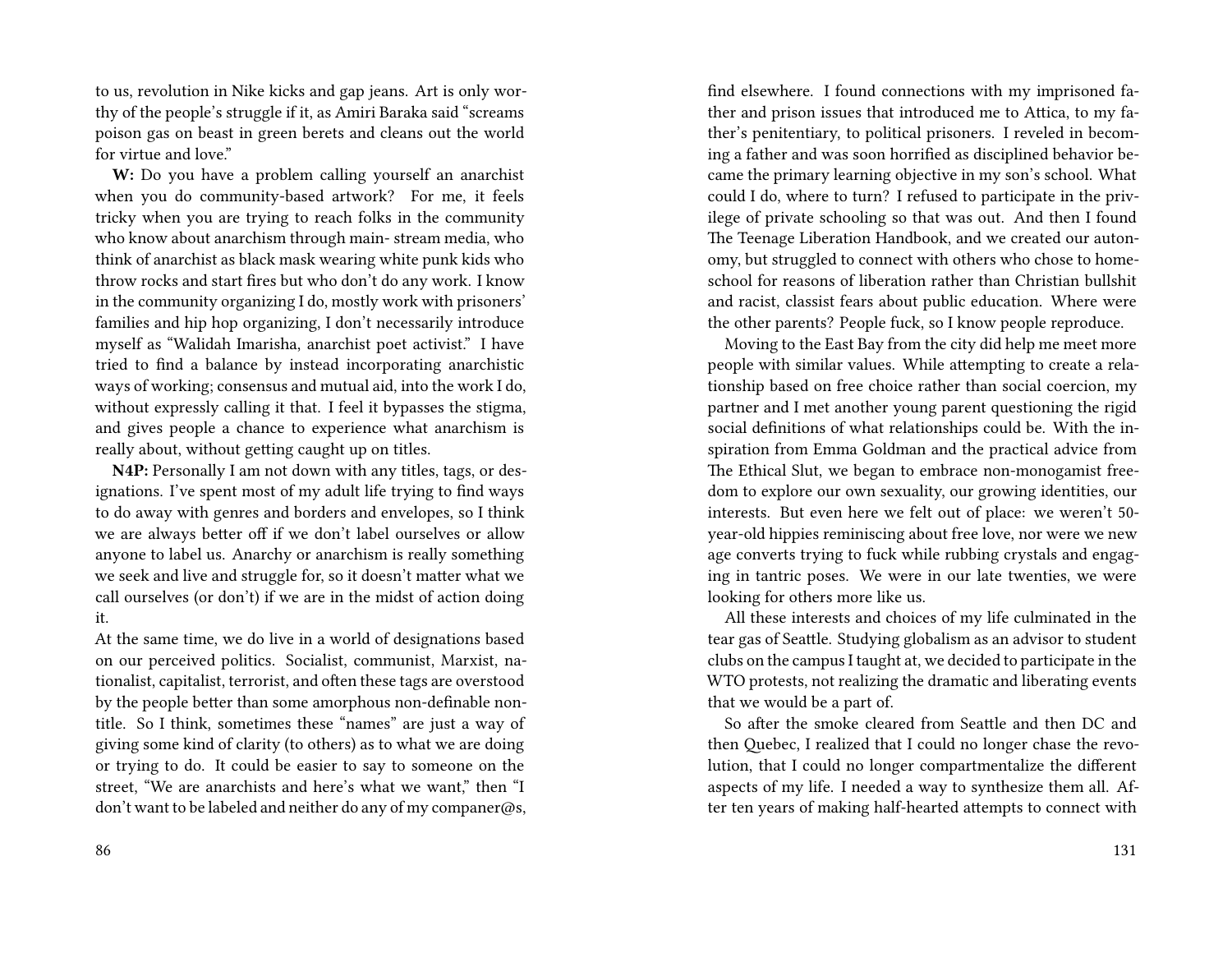ance riding bikes with my kids around the block versus riding in critical mass, which is right at dinner time.

I realized I needed the anarchist community after years of trying to compartmentalize the seemingly disparate aspects of my life — the non-monogamist, the self-schooling parent, the activist, the Chicano academic, the fuck-the-police poet. But how I got to this point is another story. Is in fact many stories.

Let me start at the beginning. I began noticing the glaring discrepancies in my life; I grew up on hip-hop and could see it being co-opted into cheap fronting and frivolity. This was not the community I was a part of, dressed in hand-me-downs and learning to break on ripped up sections of linoleum.

I simply couldn't handle the growing consumerism, the value placed on objects, after having lived in poverty, after scoffing at and detesting the symbols of wealth for so long (yes, out of envy and jealousy at the time perhaps). Yet, I desperately needed to believe in the anti-authoritarian politics of NWA, Public Enemy, Freestyle Fellowship and others, for I was not hearing it from anyone else nor in any other way that spoke to me.

It continued in undergraduate classrooms in which I was appalled at the refusal to engage in anything but what was deemed 'practical and possible realties.' After being told that Republicans and Democrats held the only legitimate and viable worldviews, I wondered how the hometowns I grew up in  $-$ Las Vegas, New Mexico, Kailua, Hawaii, Ventura, California were included in anything we discussed. How did these 'viable' political choices account for the poverty, the single mothers, the drugs, the lack of choices available? There had to be another way. And when I did make my way to an anarchist study group. I seethed at people's unwillingness to even attempt to connect anarchy with issues of race and privilege. There had to be other ways. Other places. Others.

So I retreated for a while into my own experiences, creating and nurturing a lifestyle that embodied the values I couldn't

but here's what we want."

I think also a lot of "activists" are afraid of scaring the "people on the street" or confusing them, so they don't want to use any terms that they feel might be misconstrued by "the people," but I think you gotta give the "people" more credit than that. So, really, putting an A in front of POC is really just a way of defining what we want to others and to ourselves. But I tend to tell folks not to sweat the A in apoc. It could mean anything: Anarchist, anti-authoritarian, autonomous, activist, armed, angry. I like that one. Angry People of Color.

**W:** That idea of giving people on the street more credit is a really important one. It goes back to the class issues we were talking about before, because what's being implied is that folks on the street aren't sophisticated enough to get what you mean, so you have water it down for them. N4P: The hip-hop artist Jay-Z recently copped to the idea that he "dumbs down" his lyrics and message for his audience so he can continue to sell a bunch of records. This, to me, is a really sad premise, that you would perceive your audience as a bunch of dummies that you have to step down to talk to. It would be even worse if those who consider themselves activist or soldiers in the struggle felt that it was necessary to "dumb down" our struggle politics in order to "reach" the "people" or the sufferahs.

**W:** That speaks to the larger dilemma of doing political art that I know I have experienced; how do you keep it fresh and interesting, not let it turn into propaganda, while at the same time still making sure that your music expresses the politics you believe in, so you're not watering it down?

As a poet, the politics of my art are pretty overt, because all I have are words to make my work. But I've also felt a trend as a poet to produce art that is personal, and, not to trout out a worn cliché, prove how the personal is political. But I have realized that none of my poems are expressly anarchist in nature. I'm not even sure what an anarchist poem would look like. And Ricanstruction's music is obviously extremely political, but I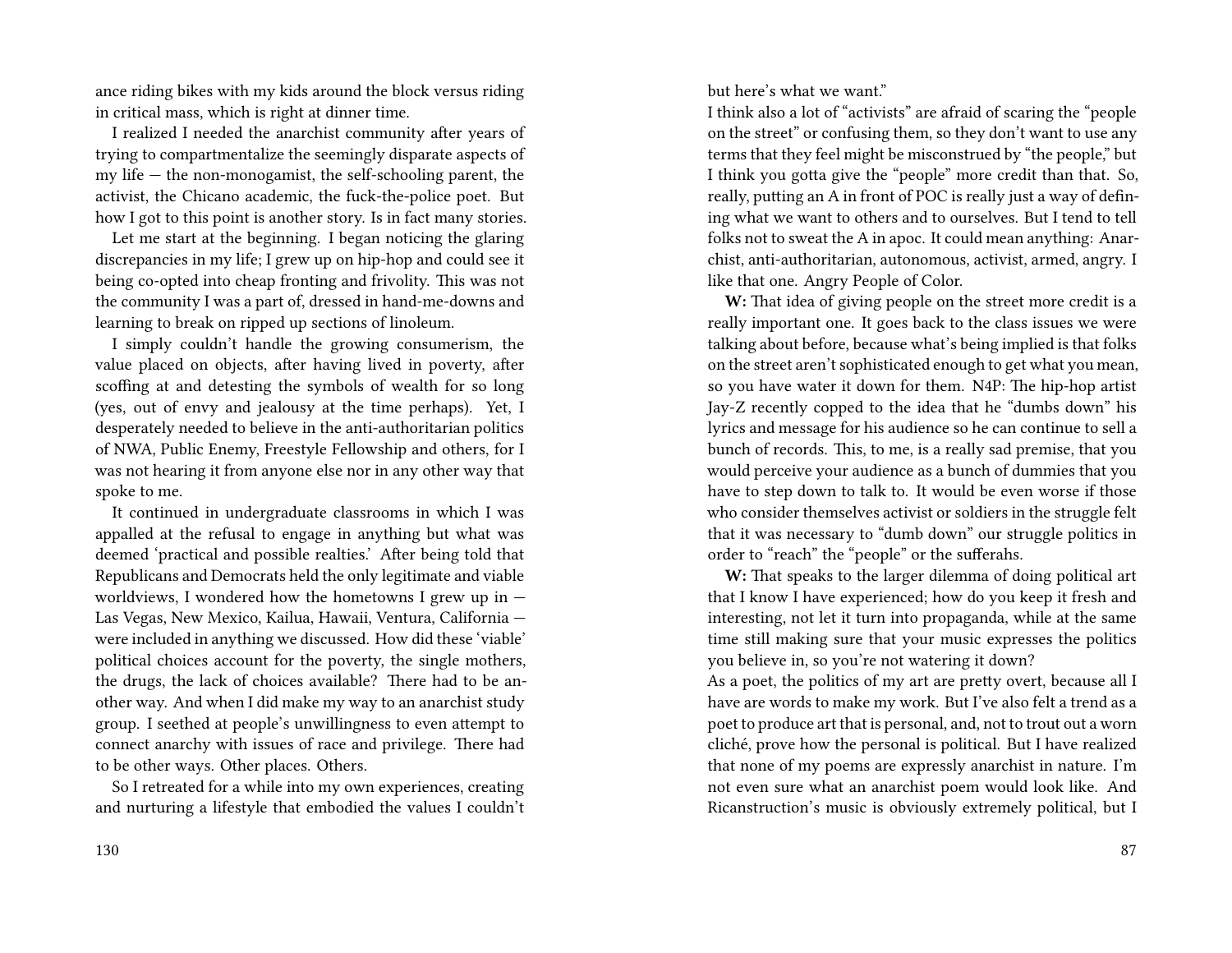wonder, do you consider anarchist? And if so, what makes it that way?

**N4P:** We've always tried to avoid the cliché or propaganda or the "political song" by simply writing about what is important to us, regardless of what we are talking about. If we feel strongly about it, we write about it. So we are firm believers in the idea that the personal is political. Fact is, a song about fucking in the back seat of a Lexus is no less political than a song about dropping bombs on innocent people. Just different reasons… or maybe not. Just because I am not interested in writing about big pimping doesn't mean that the person who does is not making some kind of political statement, for better or for worse. A lot of people make the mistake of believing that if you are talking about so called "political" issues than you are a political artists. But that means everyone else gets to be just a straight up "artist," regardless of what they talk about or don't talk about. If we are "political artists," then everyone else are "a-political artists," but then what does their A mean? If we are "anarchist artists," then everyone else are audio slaves I guess. I don't imagine that there could be such a thing as an anarchist poem unless it were totally free. But once it's committed to paper it ceases to be free. We've called our music revolution music at times, and other times we've just called it music, but we try to make it at least free and flexible and, I guess you could say anarchistic. Beauty and harmony within the chaos.

**W:** That's such an important point, that everything is political. If you aren't conscious of what you are promoting, then you are promoting the same ole mainstream politics, which are still intensely political.

Sometimes, I feel like the artist in me and the organizer in me are at war, with the organizer saying, "Well, why are you writing about love or heart- break or relationships, when there are real issues to write about? You should be writing a political poem." I know that the two sides aren't opposed, and that how we love is political, and therefore a love poem is a politour sex, our religion, our consciousness. This has defined me and hurt me. I tend to be the problem, the one who asks too many questions, who is never comfortable with the way it is. With the way I am.

But now I refuse to be silent or shameful or half-hearted. I tried to avoid it for a while, but if I wanted to find and meet other anarchists in the East Bay, I needed to go to the Long Haul, an anarchist infoshop in Berkeley. So I took a deep breath, opened the door and entered, trying to free myself of my previous feelings, my stereotypes, my love and hate for the anarchist com- munity; and yes, I know it ain't one homogeneous thing, but regardless, my experiences with it have been fraught with good ol' revolutionary angst.

Let me explain.

I have never been into the punk scene, I am not white, I became a father at 20 and had to think about changing diapers, not just about changing social structures. I remember being chastised by someone trying to get us to go up one summer to the logging protests and when I reminded him of my responsibilities, he snapped back: 'what was more important.' I wanted to punch him, to make him see his ignorance, the elitism of privilege, the typical dismissal of people with children, with jobs to pay for food and rent.

Yet, this has happened over and over. Meetings at 6 p.m. or reading my child a bed time story? How to choose? It felt as if I could never fully commit, never be as dedicated as the people I met — mostly younger, white, students, who were mobile, who could survive on a fluctuating income. Now there is nothing wrong with this, but this was not me, not my experience, not my culture. But I knew that the anarchist views more closely resembled my views about how life could be lived than anything else, so I tried as much as I could to find that community. I brought my kids to meetings; I swapped childcare with other parents on my block (a nice way of realizing it truly does take a neighborhood to raise a child). I tried to figure out how to bal-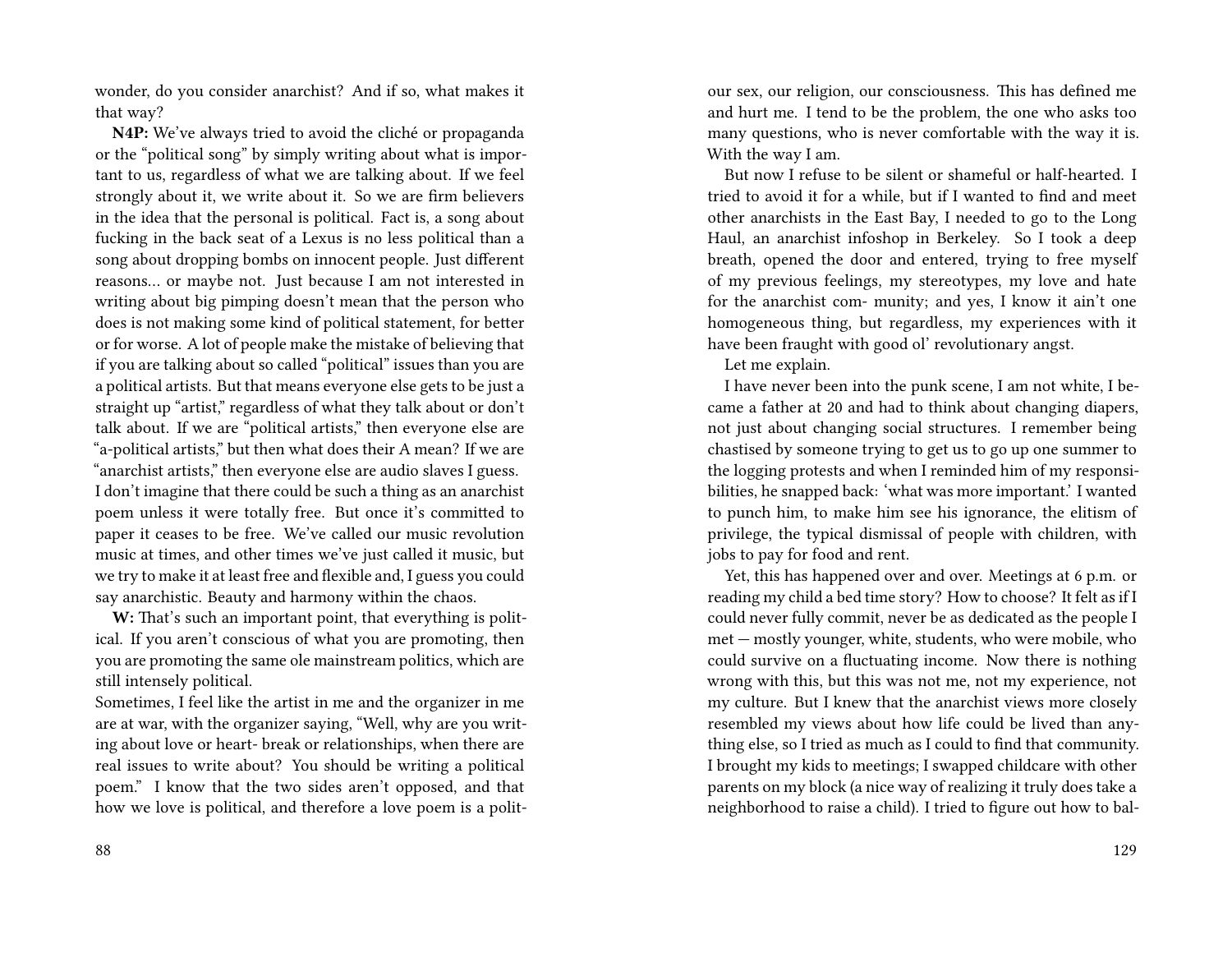MEChistAs in college scoffing about my lack of Spanish and complaint that meetings were in held only in Spanish. 'Chale, man. What's up with you?' Because I was raised by a English speaking white mother. Awkward silence.

My teacher asked why the absence of Mexican American writers in a California literature class bothered me. Because I am one. Awkward silence.

This is the only way I can speak to you. I am an academic and I am not afraid to talk that talk  $-$  the hybrity of myself causes these contradictions that I embrace like old lovers knowing how to soothe each one, how to excite and comfort. I was freed in theory and abstraction finding voice in books by Moraga, Anzaldua. Finding fathers in Acosta, Reechy. Finding heart in the radical acts of violation and violence like Tijerina at the New Mexican courthouse, Murrieta's refusal to bow his head, Los Crudos' demand for an uncompromising politic, Rage Against the Machine's connection to difference and abhorrence of authority. I became a bicultural, Chicano with no respect for authority, no time for lazy assumptions about race, culture, politics, class, sexuality. I found myself in the refusal to singularly define myself.

Wait. This is a lie. These words. Stories.

How do I claim myself: how to separate what I feel as a Chicano, as a male, as a person of privilege. How do you claim anything when you can't claim the authenticity of your own voice? Remember: speak clearly, be careful if your pronunciation is off, if your skin fades too pale in the winter, present you color in your movements, your clothes, your lovers.

In a world that wants singularity, I choose both. In a culture that wants uniformed sexuality, I choose to embrace bisexuality. In a society that denies authentic autonomy, I found myself in anti-authoritarian histories, in the romance of clandestine organizations. I was seduced by the pen and the gun, by nonmonogamist lifestyles, by radical, dissident Chicano nationalism, by the feminist rhetoric to reclaim our selves, our lives,

ical poem. Like you said, "All Ricanstruction's songs are love songs." But still, I do find myself trying to walk a line, because even if love poems are political, there are still bombs dropping on babies' heads around the world, hungry bellies growling, nightsticks beating tender flesh, over 2 million people in this country going to sleep in a prison cell. So then do we start rating the issues we discuss in our art in terms of social relevance, do we ration out one relationship poem to two police brutality poems? How do you keep that balance?

**N4P:** Well, we are still trying to figure out exactly what part does art really play in this struggle at all. Is there such a thing as an anarchist poem, and, if so, what the hell is it for? Is art a tool for revolution? Does it lead us any closer towards an ideal? And, if so, how? Is arts power in it's lyrical message, or is that yet another straight jacket? Maybe its power is in its sense of freedom. When we first formed the group of artists that we now call Ricanstruction, many people automatically expected us to play a specific kind of music based on where we grew up, our ethnicity, our race. So we made sure that the music would instead be a fusion, a not-necessarily describable amalgam of everything that ever inspired us, everything we ever heard in the air. We didn't want to be pigeon-holed, so we made sure that one person would say, "They're a punk band, "and another, "They're a hip hop group, "or "They're a salsa orchestra," or a "jazz combo." We used to say that revolutionary music should sound like everything you've ever heard before and nothing you've ever heard before. So I sometimes feel that in this quest for revolution music, and how it works as a tool, that the sonics are more "important" than the words because you can only go so far with language.

But then of course, it's not so simple because the words are still important and they are the easiest way to communicate, short of throwing a molotov cocktail at an appropriate target. The words are no less important then Malcolm preaching on 125<sup>th</sup> street, or George Jackson writing from prison, or Che writing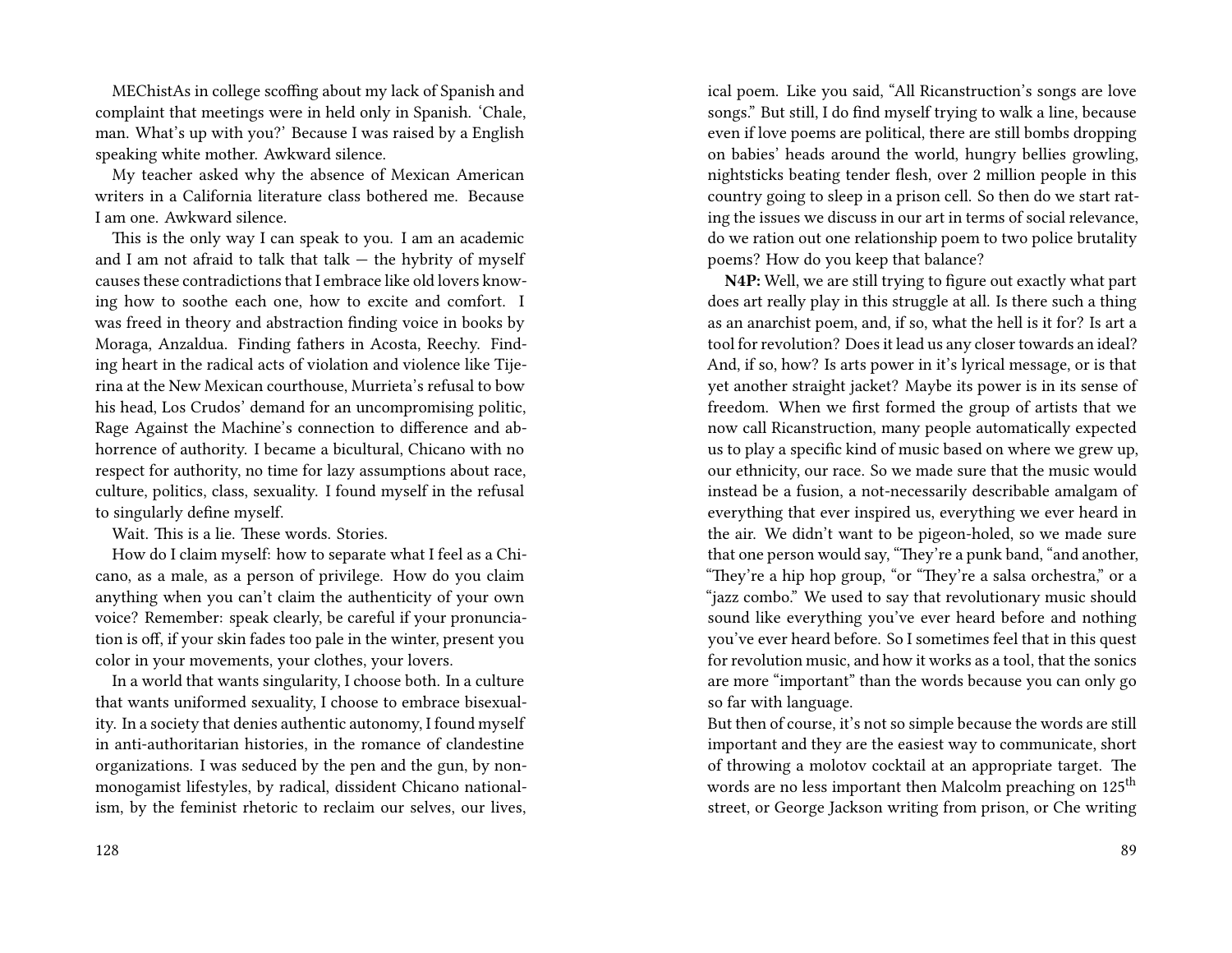Guerrilla Warfare, or even Abbie Hoffman writing Steal This Book. Or for that matter, Nina Simone writing and singing "To Be Young, Gifted, and Black." I think it's easy and expedient for the shitstem to write art off as being nothing but some sort of entertainment, which serves as a way of declawing art so that they can then commodify it and put it in a pretty wrapper and sell it back to us as packaged "political album." But as artists who are engaged in the struggle, it's important that we not get caught up in "bizness" and start second guessing ourselves.

**W:** Yeah, there's always that questioning process going on inside you, and we often put limits on our art. Which in a way is a very good thing, to be very aware of what you're putting out in the word and how it will be interpreted. But at the same time, sometimes it becomes more about the right language and the mechanisms of intent, rather than creating something powerful and beautiful and terrible, all at the same time. I have written pieces that I love and feel are some of my best work, but I would not put them out in a book or read them at a performance, because of some of the language I use, and mostly the fear that what I have written is vague enough that it can be misconstrued in a way contrary to what I intended. So you try to create work that is art and not just propaganda, make it wide enough for other people to immerse themselves in it, to put your poem on and call it their skin, while at the same time making it narrow enough that they can't pull at it and stretch it large enough to clothe whatever they want to.

**N4P:** Which I think is also the beauty of art. It is not something that can be straight-jacketed unless you let it be. It is not a political speech. It's not an ideology or a party line or a ten point plan. It's free to talk about fighting or fucking, freestyle or funk. Yes, people can stretch it and clothe themselves, and stay warm in the winter or cool in the summer, or bulletproof on the frontlines. The language can be raw, "real," or revolutionary. Redemptive like a Bob Marley song or Bad like the Brains. It can call us to fight the power, encourage the people

On the Chicano side, I was the product of typical male weakness, the sign of my father's co-option and ultimate demise by white women come to save the poor, the natives. He was seduced by her presence, her education, her future. And those things he loved about her, she used to leave him when he found his place in el pinto, the typical educational facilities for poor Chicanos in New Mexico. His anger at her transferred in to his abandonment of me. No letters. No contact. My father running from the law, running, running, knowing the inside of a cell more than his son. Wait. This is not a story. This explains nothing, so I create my own explanations.

I started writing to find my color, saying on paper in black indelible ink what I couldn't to my classmates, to my first few lovers, to my mother and members of my own family: I am Mexican. I am white. I am.

'Fight one bean you fight the whole burrito.' I remember this saying as a warning white kids said about fucking with Mexicans in Ventura, California.

I remember the sound that they made on the school bus, slapping hands, laughing, all building a solidarity of whiteness or non-brown-ness when one kid calls out 'smells like beans' as the Mexicans leave the bus, walking down the aisle. At 15, I couldn't stand it any more. I stood up and hit the kid in front of me with my backpack breaking my connection to them. I wanted to be the burrito. I am Mexican; I am not white. But in the end I was wasn't welcomed. I am the one who had to find trouble rather than it finding me. It has been the same ever since. I walk the borders of cultures, the too white to be brown and too brown to be white. Sometimes hassled by both sides and sometimes passing into each. Sometimes seen as one of the boys, sometimes the affirmative action product. I enter college deciding to claim, to rename, to embrace and revel in my contradiction, my displacement, my ambiguity, my absence of certainty.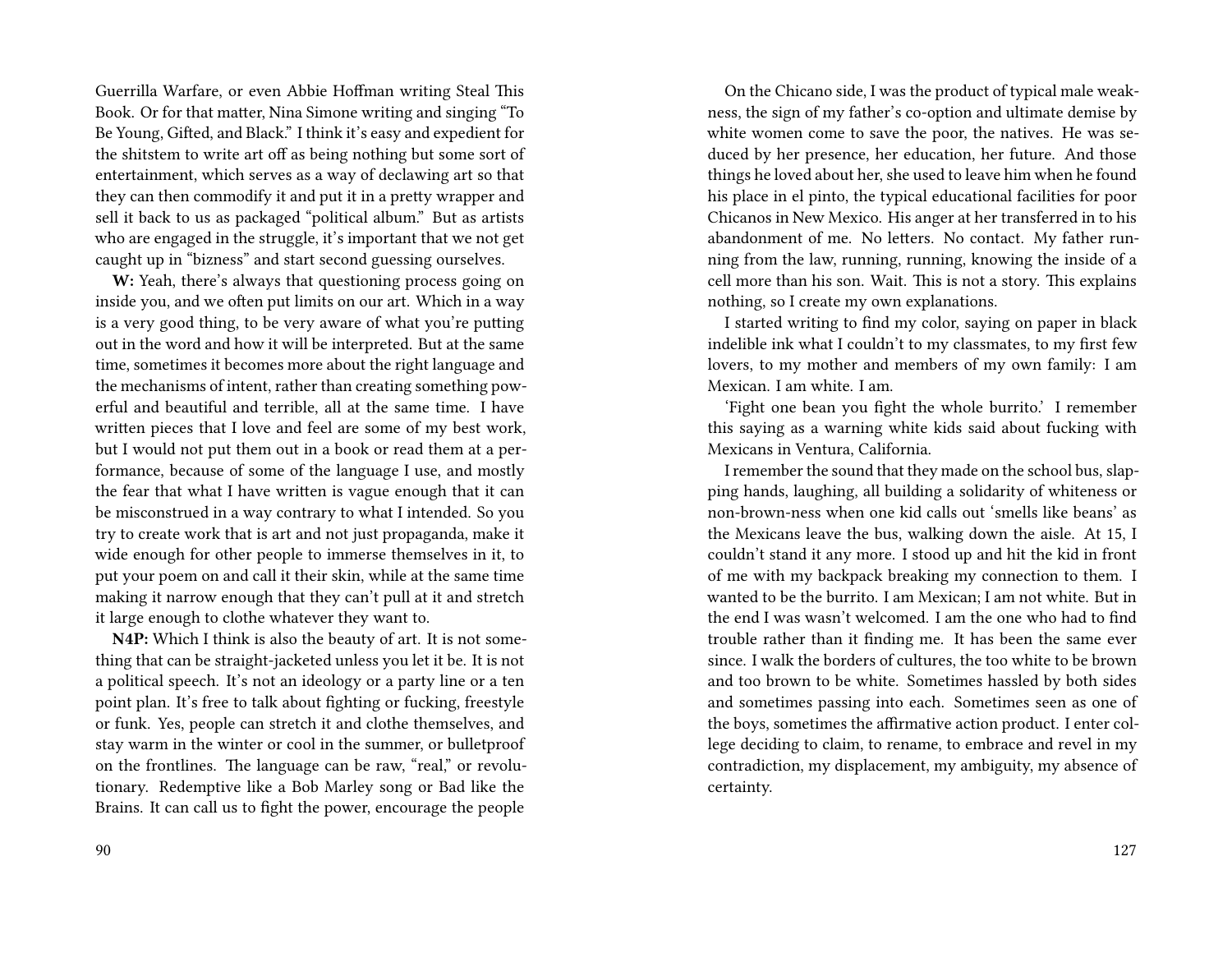# **Pencils like Daggers** *by Tomás Moniz*

#### It starts with a story:

My grandma, worried that her 3-year son had not spoken a word yet, had him chase down a grasshopper. Diligently, without complaint, the boy did and returned with a smile. Open she said; confused and scared, he did.

She shoved it in and closed his mouth. Hablas, mijo, hablas. He spit it out crying. Crying and yelling. He has not stopped either since, she says, and smiles thinking of her now 50-year-old son talking his time away in a New Mexican state penitentiary.

This is not make-believe. This is how we find our voice. This defines our language.

Here is my story. Or the start of it. My name is Tomas Ignacio Aragon; everyone calls me Tom. This I know for sure. I come from families of lies, of stories to deceive you, to deflect discovery. As a bicultural child, I was not comfortable in nor completely accepted by either side of my families. In the white world of my working class mother, I was the visible mistake, the dark stain on the family name. White working class military folk, dealing with the daughter who runs away to find her place, to save the world in the late '60s, and comes home struggling to save herself and feed her two year old son. With her, I was raised to avoid declarations of race, of difference, trying not to discuss my brown skin and brown hair in a family of blonds and blue eyes, forgetting my Spanish, speaking English only. I hid my shame with my silence.

to get up, stand up, or go to sleep. In the end it can be madder than Malcolm. Or not even matter.

**W:** Which is the all important question, that keeps political artists awake at night: does it even matter? Does all the thinking and agonizing and debating I put into my work really make a difference in the grand scheme of things? I have to believe it does, both as a poet, but also as a person who has been moved by art. It's not the revolution by any means, and people sometimes get it so twisted, thinking that spitting radical rhetoric on a stage is the extent of their responsibility and obligation.

But art is salve for the soul, and we all need that to continue in the lifelong struggle we were born into (and born to win, as the hip hop group The Coup says). We can all remember a song, a poem, a single word even that moved us beyond measure, that gave us the strength to get back up and push forward. Historically we can see that at the center of almost every fight for freedom and justice was some form of art to carry people's spirits when their bodies were too tired to stand.

Whenever I think of the question of is art important, I think of Nikki Giovanni's poem "For Saundra," where she is asked by her neighbor is she ever wrote happy poems, and so she tries to write a tree poem, or a beautiful blue sky poem, and she can't because of the despair and destruction she sees out her window. She writes:

"so i thought again and it occurred to me maybe i shouldn't write at all but clean my gun and check my kerosene supply perhaps these are not poetic times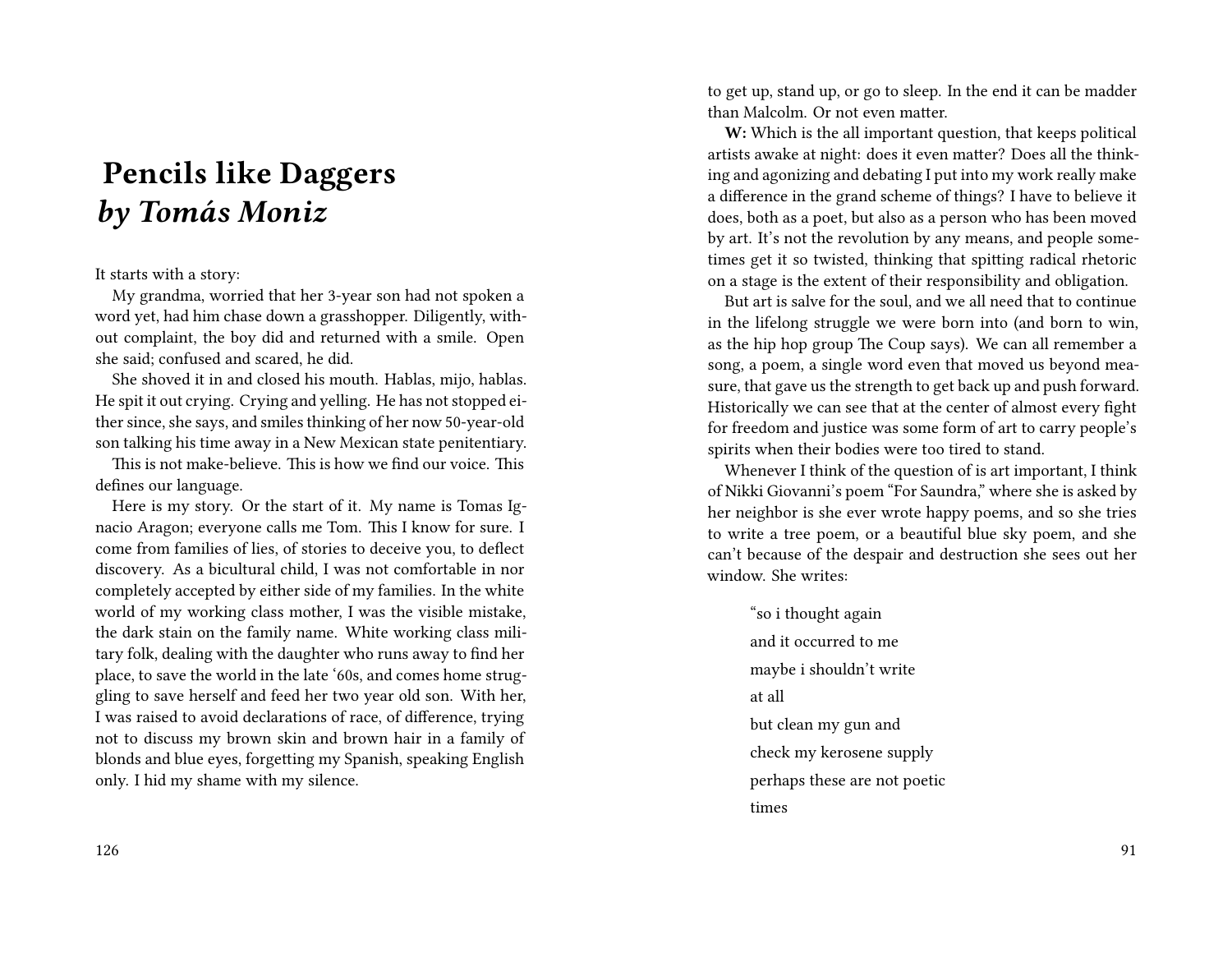at all."

For me, this was so incredibly moving, because it's what I think all the time. Franz Fanon once said something like, "A poet must learn that nothing can replace the unequivocal picking up of arms on the side of the people." It's such an important reminder, that these words, this art, is part of a larger struggle we must be engaged on many different levels. But I think the fact that Nikki asked that question in a poem shows that there is some purpose, because it reached mine and many other people's eyes and hearts. There is some sort of redemption after all.

I now see that it is not that white anarchists are white. It is that many of them are unwilling to try to understand the needs, concerns and experiences of those with different skin colors.

As an anarchist of color, this disturbs me. I am tired of always being put in the position of explaining racism and race issues to white anarchists, sexism and gender issues to male (and sometimes female) anarchists, or some form of discrimination to virtually everyone I encounter. I am tired of the prophecy that in an anarchist society, racism, sexism and all other forms of discrimination will magically cease to exist. Such explanations no longer appease me. Instead, I see them as white anarchists' way of not confronting the problems and issues within our own movement and within themselves.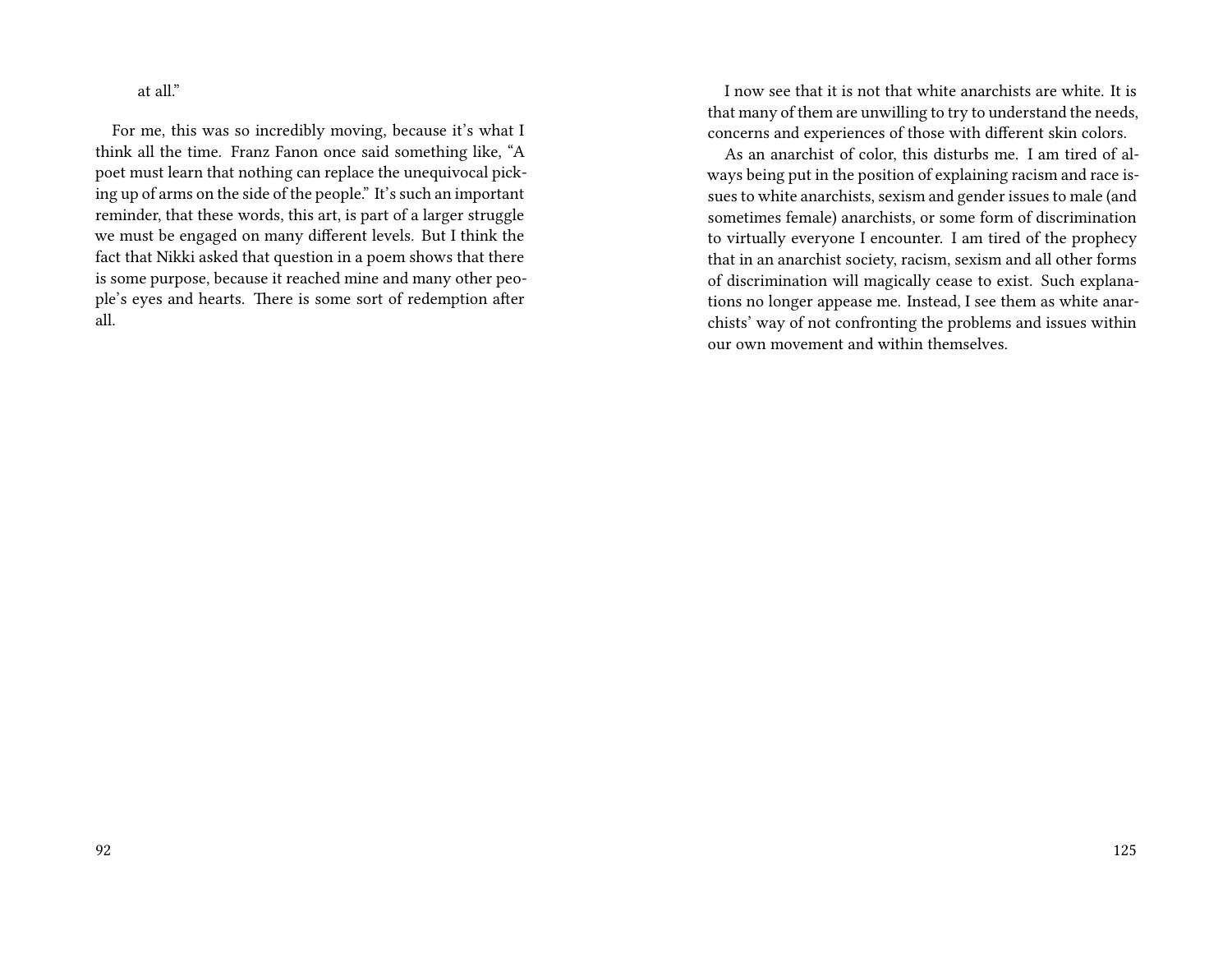didn't outright say it, I felt that her suggestion was that this predominantly white group speak for and act on behalf of women of color rather than actively trying to get them involved or even find out what their main concerns were.

Later I learned that one or two of the attendees had felt offended on my behalf. How dare someone bring up race and the lack of non-white faces with Vikki sitting right there? Is she blind? Doesn't she realize that Vikki is a person of color? Is she implying that Asians are not really people of color? They refused to see her question as anything other than an attack on me. I tried to explain that I was glad that a white person had broached the subject because, frankly, I was tired of being the one who always had to. Instead, I began to understand that many white anarchists are unwilling to talk about race. They would rather dismiss it as a social construct that does not apply to anarchists and, thus, ignore the issue altogether.

The next time I saw this woman, I thanked her for bringing up the subject. I wanted to let her know that I was not angry or offended by her observation.

"You shouldn't have to always be the one to bring it up," she stated.

Since then, I have not had a white ally in other projects to pipe up and point out the obvious. It has fallen to me-the woman of color, often the only woman of color in the room-to point this out. The responses have ranged from un- comfortable silences to lukewarm acknowledgments to outrage. Whatever the tone, the common defense is always, "We don't discriminate against people of color." What is left unsaid is, "See? We welcome you. That's proof that we don't discriminate."

I now understand why so many people of color are wary of working with whites. When I first encountered the suspicions and wariness of people of color towards white anarchists, I dismissed their concerns. "Hey, they're doing good work," I defended. "Who cares what color they are?"

#### 124

# **No Way As A Way: An Interview with Greg Lewis**

In the early 1990s, under the name "Greg Jackson," Greg Lewis eas the editor of Black Autonomy, the first Black anarchist newspaper in the United States. Lewis, along with Lorenzo Komboa Ervin, became the most high-profile members of the Federation of Black Community Partisans, a Black autonomist formation. Today, he is a self-defense and fitness trainer still living in the Seattle area. We talked about his history, the trails blazed by Black Autonomy and Copwatch 206, and struggles today.

### **Was there a defining political moment in your life?**

One thing just led to another. All my life my mother struggled to feed us and keep a roof over our heads. Welfare used to send her on jobs that didn't pay a living wage. But she was required to go, or else we would be cut off for good. But, if by some miracle she made any money, it would be deducted from her monthly check and they would threaten her with prosecution or being cut off for making too much money. Every year I had to take a form to the school to fill out and send to them to prove I was in school. One more reason other kids had to pick on me.

The day she died, she was a college grad, Phi Theta Kappa, with a bachelor of arts in journalism; but she was working at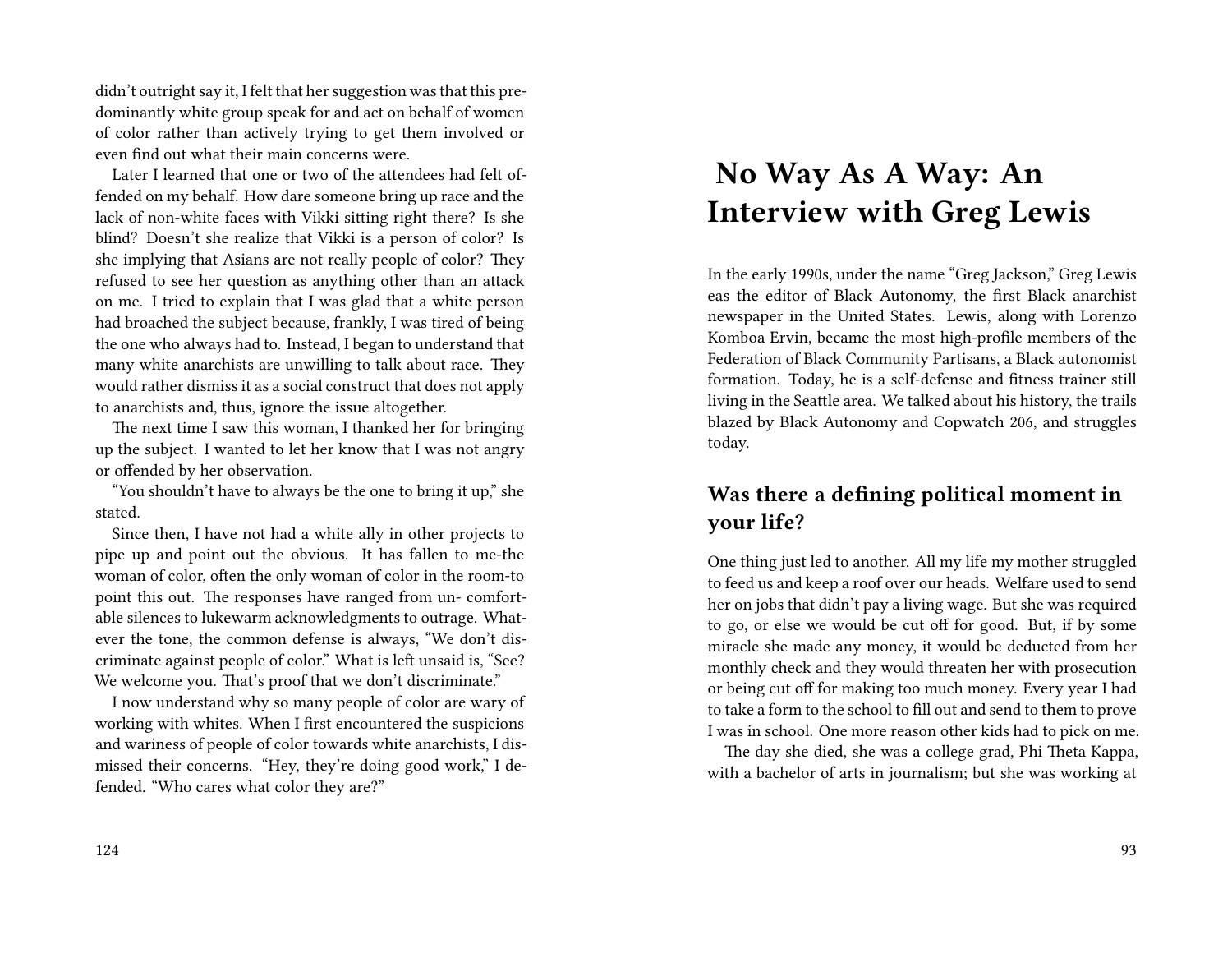a fast-food restaurant because local newspapers refused to pay her a living wage or didn't hire her at all.

When I was a teenager, I was on the bus going to work as a dishwasher at an upscale restaurant when a group of white police stopped the bus and ordered all of the black people off, accusing us of shoplifting at a local mall. I glanced at one officer's badge as I got off, he saw me do it, and said that he would be more than happy to put a third 'eye' in my forehead. Years later, I was confronted by neo-Nazis in the University District, and I successfully defended myself against them. At the time, I was a trained kick-boxer who fought ring matches regularly; they never saw it coming. I later found out that I wasn't alone; there was a "movement" of punk rock homeless kids, gangster types and weed dealers who were doing their part to run them off the Ave also.

It wasn't until I read Revolutionary Suicide and The Autobiography of Malcolm X that I began to get a clearer picture of what I was dealing with. Later, some of the homeless kids turned me on to Marxist and anarchist writings.

I drifted from one struggle to another. First, there were the protests due to the police raiding a squat. At the same time, the former City Attorney, Mark Sidran, was pushing for an anti-sitting and anti-panhandling ordinance. Then, the neo-Nazis returned and stabbed a black man on a bus on the Ave on Christmas Eve. It was shortly after that the homeless kids got organized and marched to Broadway 100 or so deep to confront them Then the first Gulf War happened and the large protests shutting down the freeway, and finally the beating of Rodney King, which led to two nights of riots, fires, and fighting the cops downtown and on Broadway. All of these things happened one after the other with very little time in between events.

It was in this climate that my politics began to expand and change.

As I spoke, I remembered past conversations with radical women of color- women who shared anti-authoritarian ideas and beliefs but who didn't want to be identified with a movement that they saw as white brick throwers. I thought about the woman of color who had attended a few different anarchist meetings and been turned off by white male anarchists' dismissal of race issues. I thought about the woman of color who had posted the article, "Where was the Color in Seattle?" Her concerns had been dismissed as unimportant; what really mattered were class differences. I thought about the radical women of color who had the perception that anarchists were either unwashed, smelly white punk kids or white academics. Both had the option of renouncing radical politics and rejoining the mainstream world. This was what the word anarchist conjured up for them.

Why would they want to get involved with any group that labeled itself that?

There was an uncomfortable pause. After some hemming and hawing, an organizer suggested perhaps instead of directly trying to reach out to women of color, this group could do fundraisers and donate the proceeds to women of color organizations "that are doing good work."

I felt as if I'd been smacked. I wondered if the woman realized how patronizing and racist her suggestion was. In my mind, I could see Charlotte Mason giving money to the black artists she deemed "primitive" enough. Only, instead of the 1930s heiress who demanded her artists sit at her feet and call her "Godmother," these were post-millennium anarchists deciding which women of color were anti-authoritarian enough to receive their money.

The other organizer had a different suggestion, one which also circumvented the possibility that they would have to reach out to women other than the same old (white) faces. She suggested that the group work around issues facing women of color, such as the prison-industrial complex. Although she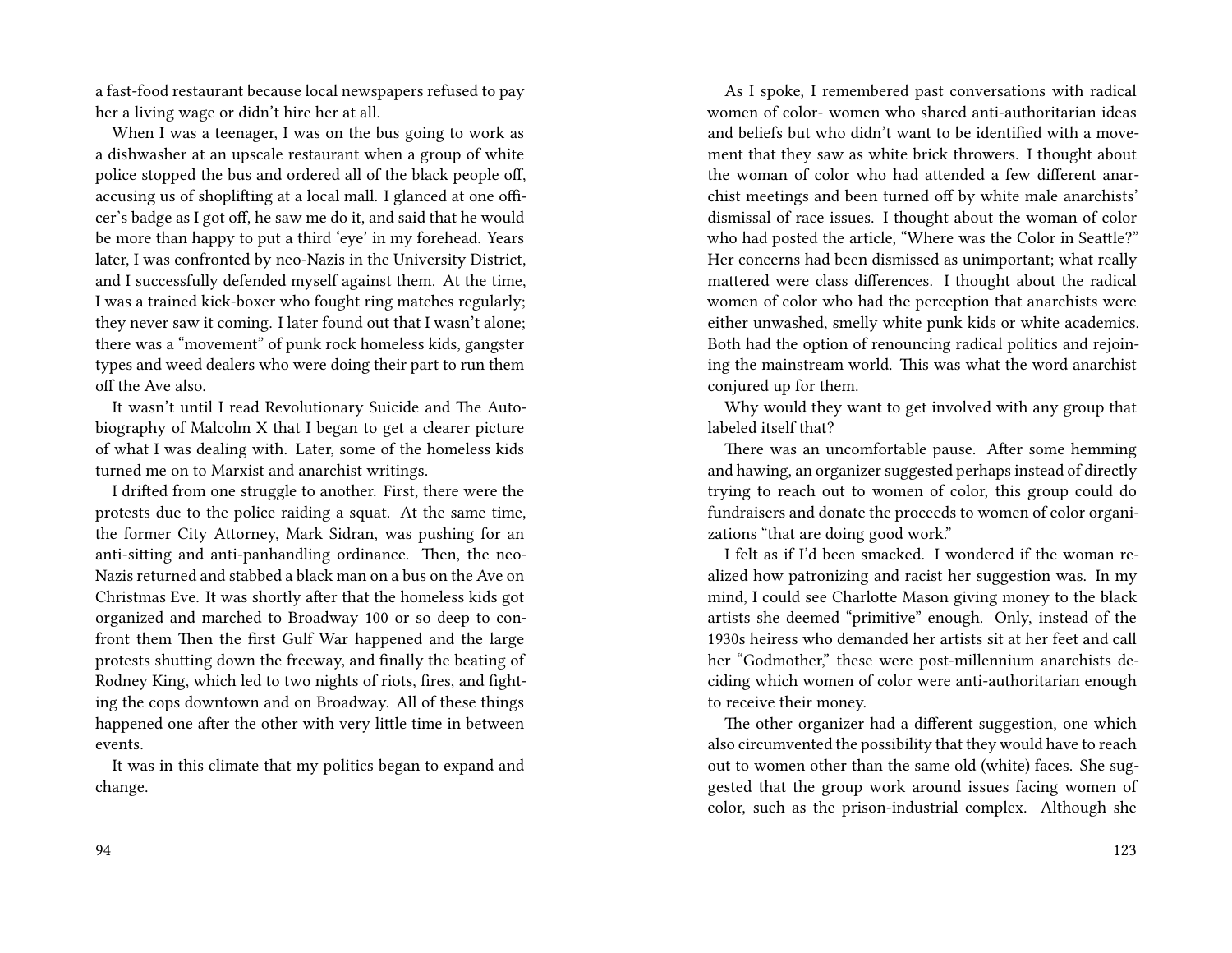I grew older, I began to notice my difference more and more. I noticed that people sometimes treated me differently, as if they were going out of their way to welcome the one woman of color and prove that they were not racist. In high school, I was invited to a Love and Rage meeting.

Love and Rage was a closed collective; more than a few older white anarchists in the scene were surprised that I, a girl so new to politics, had been asked to participate while they had been ignored by the group for years. I arrived to the meeting late. The discussion was going full force.

The topic? How to bring more people of color into the organization.

That day, I was acutely aware I was very unlike the others in the circle. My discomfort lessened only slightly when another woman of color entered.

Throughout the meeting, I struggled with the prospect of bringing up the group's lack of diversity. I wondered if my concerns would be dismissed or even ridiculed. I wondered if I would be accused of being divisive or of distracting from the "real" issue of women's status in the anarchist movement.

At the end of the meeting, as a sign-up sheet was being passed around, another woman — one with blond hair and blue eyes — saved me the discomfort. "Before I agree to be on any sort of listserv or be part of any kind of network, I want to ask about future outreach. I'm not interested in being part of a predominantly white group."

All eyes divided between darting towards me and towards the other woman of color on the far end of the room. I was glad that a white woman had brought up the subject. However, since half the people in the room were looking at me and no one at all was speaking, I decided to add my thoughts. "I think the term anarcha-feminist might turn away some women of color who share the same politics but don't explicitly identify as anarchist. Maybe the next flier can drop the term."

#### 122

## **How would you say your politics evolved over time, and at one point in that development would you say anarchist ideas became most real to you?**

What drew me to anarchism was not so much the theory or the ideal, but the way the anarchists did things. The Maoists were around in greater numbers back then, but they seemed a lot like religious people seeking converts. And they would get mad if you didn't agree with them. Some of them would actually challenge you to fight!

The anarchists did things. They took over buildings and lived in them, they chased the Nazis off the streets, they would go to community meetings and blast the so-called "experts" on homelessness or youth issues, and they would share whatever they had with you without asking for anything in return except for your opinion on whatever subject.

I used to call myself an anarchist, until one day an older activist, now a political prisoner, Omari Tahir (he was convicted of hitting former Seattle mayor Paul Schell in the face with a bullhorn; it took them two trials to get the conviction), said to me, "I know what you're against, but what are you for!?" He also warned against letting others put you in a box by of labeling yourself in way that is alienating to others.

To me, all "isms" out there are a form of ideological and social prison. Like Bruce Lee said in The Tao of Jeet Kune Do, "Absorb what is useful; discard what is not. Use no way as a way."

If I am to be labeled, here's the box to put me in: life-long black man in amerikkka of mixed racial background, a socalled "person of color." I am a certified personal fitness trainer, and professional martial artist and instructor. I am for reparations (for chattel slavery, for genocide of indigenous people and the theft of their land, and for police terrorism/murder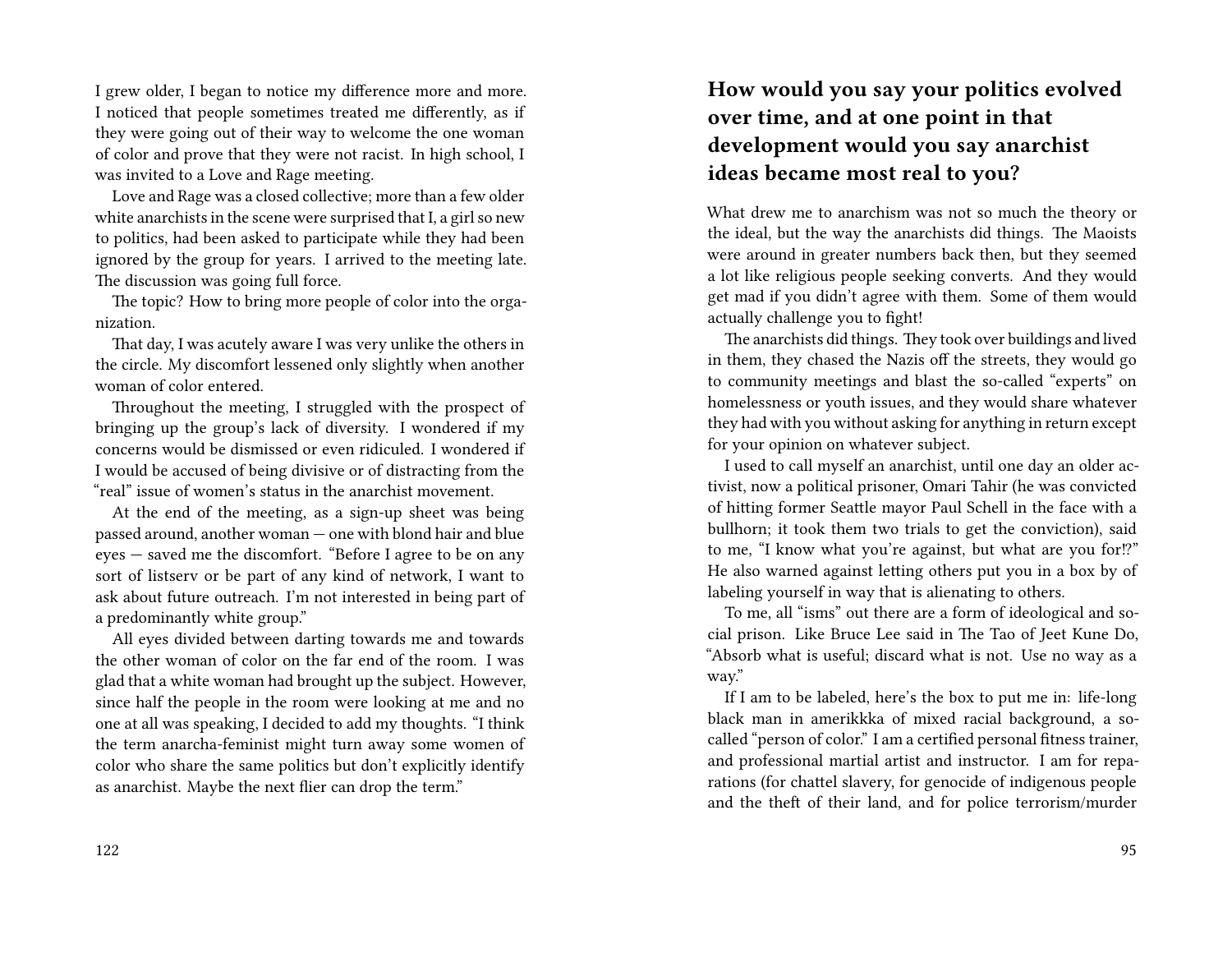of people of color; white people should also be compensated for being assaulted by cops or losing loved ones to police violence), self-determination (individual and collective), direct workers control of community institutions by those within that particular community, and an economy based the equal distribution of wealth and resources. I am for freedom, justice, and equality for all the human families of the planet. I am a revolutionary.

**You were a founding member of two groups that planted the seeds for a lot of movements today — Seattle Copwatch and the Federation of Black Community Partisans. Can you talk about those groups and what, in your mind, made them significant?**

The Copwatch was significant since it was the first one in Seattle since the Black Panther Party did their patrols in the 1960s. We were the only group at the time that monitored the police directly on the street. We defiantly got the attention of the police department, the local media, and attorneys on both sides of the police accountability issue. I don't think the FBCP was all that significant; it wasn't widely supported.

# **How big was FBCP at its peak, if you can mention that? And can you drop some knowledge on the FBCP formed?**

I honestly don't know. Lorenzo was the common contact we all had. It basically came about from discussions I had with ment, regardless of race, sexual orienta- tion, etc.," what many of these groups fail to realize (or perhaps don't care to realize) is that their mission statements and their ideal visions often fail to address, or even acknowledge, the very different realities we come from.

Their mission statements may sound good on paper, but often fail to take into account that many people of color do not feel comfortable in almost all- white spaces. They refuse to acknowledge that we may have had bad experiences with predominantly white groups both in and out of the anarchist movement. They refuse to understand that we automatically notice when we are the only ones in the room. They refuse to comprehend that we are tired of being touted as the group's (sole) member of color, of being accused of being overly sensitive to skin color or of having our concerns ignored altogether.

They refuse to see that overthrowing the capitalist system will not automatically address the institutional and internalized racism, sexism and other forms of discrimination that we experience every day.

Last winter, I went to a meeting of anarcha-feminists. The flier offered childcare — a rarity in the anarchist scene. That alone made me hope this would be different than other meetings and groups I'd attended in the past. After all, the organizers, neither of whom were parents, understood the need for childcare.

They might be more open-minded about other issues as well.

After dropping my daughter off in the childcare space, I entered the meeting room. A circle of chairs had been set up. As the room filled, I noticed every face except mine was white.

A few years ago, this would not have bothered me. I had entered the anarchist scene in high school and hadn't cared much about racial diversity or differences. I was just glad that no one made fun of me because I looked different or acted different or actually cared about what went on in the world. As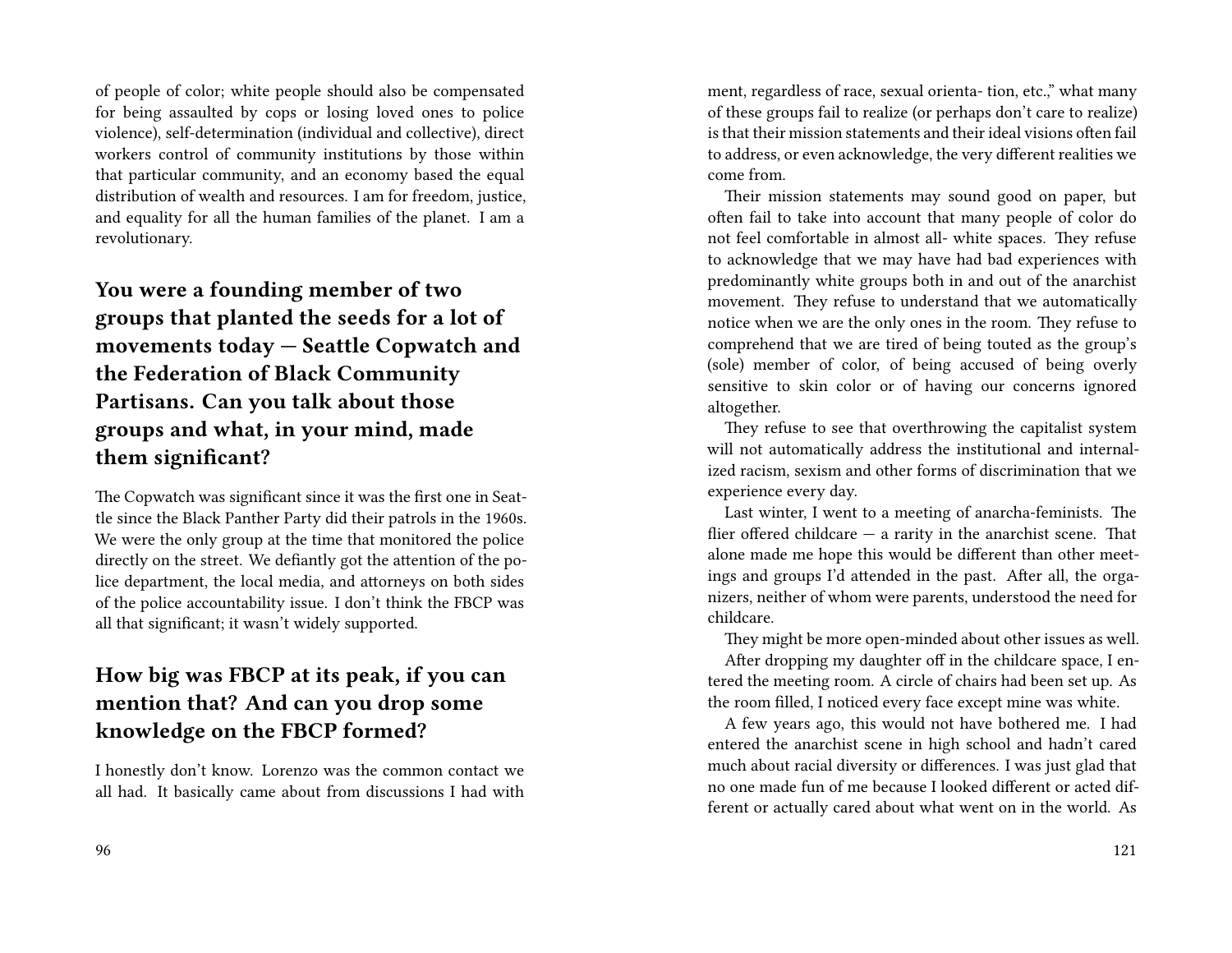teenage girl whose role was more that of surrogate mother than wife.

American culture has nothing that resembles the amah. Wealthier families may have nannies, which is what I suppose the average American anarchist envisions when I talk about my childhood. Because many of them have grown up in places that encourage ethnic and cultural segregation and because Chinese culture discourages unnecessary interactionparticularly more intimate interaction-with other cultures, they have no frame of reference for my stories. I am seen as having grown up with the privilege of having had servants. There is little attempt to probe further into the culture and understand that amahs, while technically employees of the household, had more intimate relationships than an American family's maid, cleaning lady or dog walker.

Perhaps this refusal speaks to the internalized notion that only American heritage and tradition matter. If an experience comes from someplace else, it doesn't count.

It is not just the differences in culture that cause misunderstanding. What many self-proclaimed working-class (white) anarchists fail to understand is that having money did not insulate me from the insults American society heaps upon its children of color and its girl children. The fact that my parents held white-collar jobs did not prevent me from encountering grown men who believed it was within their right to approach a ten-year-old girl and quietly say, "Nice pussy." My parents owning their own home did not protect me from other children pulling their eyes sideways and taunting me. Living in a wellto-do neighborhood did not shield me from the history teacher who looked at me and the Indian girl in his sixth-grade classroom and said, in all seriousness, "It's too bad that you come from inferior cultures."

Such closed-mindedness is not limited to anarchists focused on class struggle. Although all anarchist groups and projects proclaim, "We welcome all who agree with our mission statehim, and discussions he had with black activists in the various cities he spoke in.

**Do you think that kind of dynamic — where one person was the conduit and leader, for lack of a better word — hurt the organizing generally? And being who you are, one could guess you were not comfortable with such a communication flow.**

For me, the problem was more of a lack of numbers locally. I got calls and emails from other folks involved with the project all the time. I had plenty of allies locally, but the organization itself wasn't growing. Another problem was people not following through on what they said they would do on a consistent basis.

# **In what ways do you think FBCP contributed to the theoretical framework of today's Anarchist People of Color movement?**

I do believe it gave a voice to what many folks were already thinking.

Beyond that, it's hard to say. Usually it's the white anarchists that come up to me talking about how moved they were by the newspaper, how they were inspired by what Lorenzo had to say in their town, etc.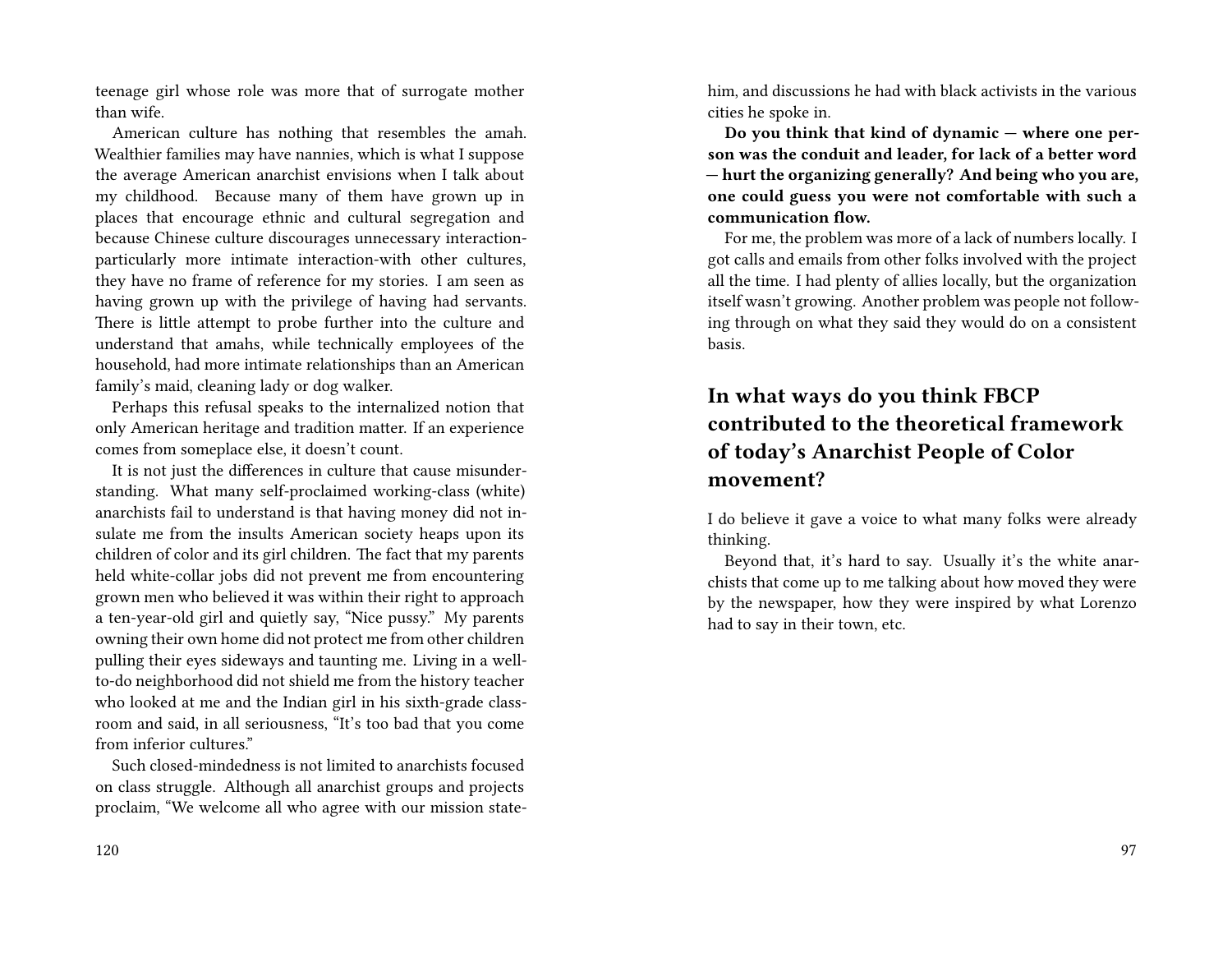# **Why did the Federation of Black Community Partisans end? And what would you have done differently if you knew then what you do now?**

It barely even started. It was really a formal organization in name only.

People weren't interested in a formal organization. I received very little help in funding or publishing Black Autonomy or in building an organization.

To do it all over, I wouldn't have done it at all had I known that people's word was not bond and that I would be used and abused for my work ethic. Or maybe I would have published it as a more of a personal 'zine. Lately, people have been asking me if I ever thought about starting it up again. I don't know. It was a lot of work and most people, even so called "conscious activists," don't have the discipline for the tedious work that it was.

**A lot of organizations and work relationships suffer from disparities on several levels. Could you break down your experience for newer activists to avoid similar pitfalls? And do you think what happened with FBCP could have been avoided?**

When I was doing the newspaper, I didn't even own a computer. I had to arrange to use other people's gear or go to Kinko's or to a college campus. That took planning and organization in itself. Then, I had to assemble the graphics and pictures. That meant lots of cutting, photocopying, scanning and re-scanning.

younger sister died of hunger. One of her older sisters had to be given away.

Despite these inauspicious beginnings, both of my parents had attained middle-class status by the time I was born. They had come to the States to go to college. Both were the first generation in their families to attend, let alone graduate, high school. They owned their own home in a predominantly white area in Queens. Both parents worked white-collar office jobs. I have no childhood memories of material want.

This last fact has been used against me when I bring up race and racism.

There have been more than a few occasions when white anarchists quickly shift the conversation from my discomfort at being the only non-white face in the room to class issues. I had a middle-class childhood. How dare I complain about, or even question, the lack of racial diversity in any given anarchist project when I have never experienced material deprivation? It does not matter that I grew up to become a single mother making less than fifteen thousand a year. The fact that I grew up privileged invalidates anything I might have to say about discrimination-whether it be based on race, skin color, gender or even my status as a parent-both in and out of anarchist circles.

In their attacks on my well-to-do childhood, white anarchists overlook some deep-rooted cultural differences. For instance, I grew up with a series of amahs. In pre-1949 China (and in post-Revolution Hong Kong), Chinese parents rarely cared for their own young. Instead, they turned them over to amahs, who acted as wet nurses, babysitters and maids.

Most amahs remained with the family until all the children were grown and continued to maintain close ties with their nurslings. For the poorer families, like that of my maternal grandfather who could not afford to hire a woman, the elder children took responsibility for the younger. In earlier times, the son was married off-at the age of two or three-to a pre-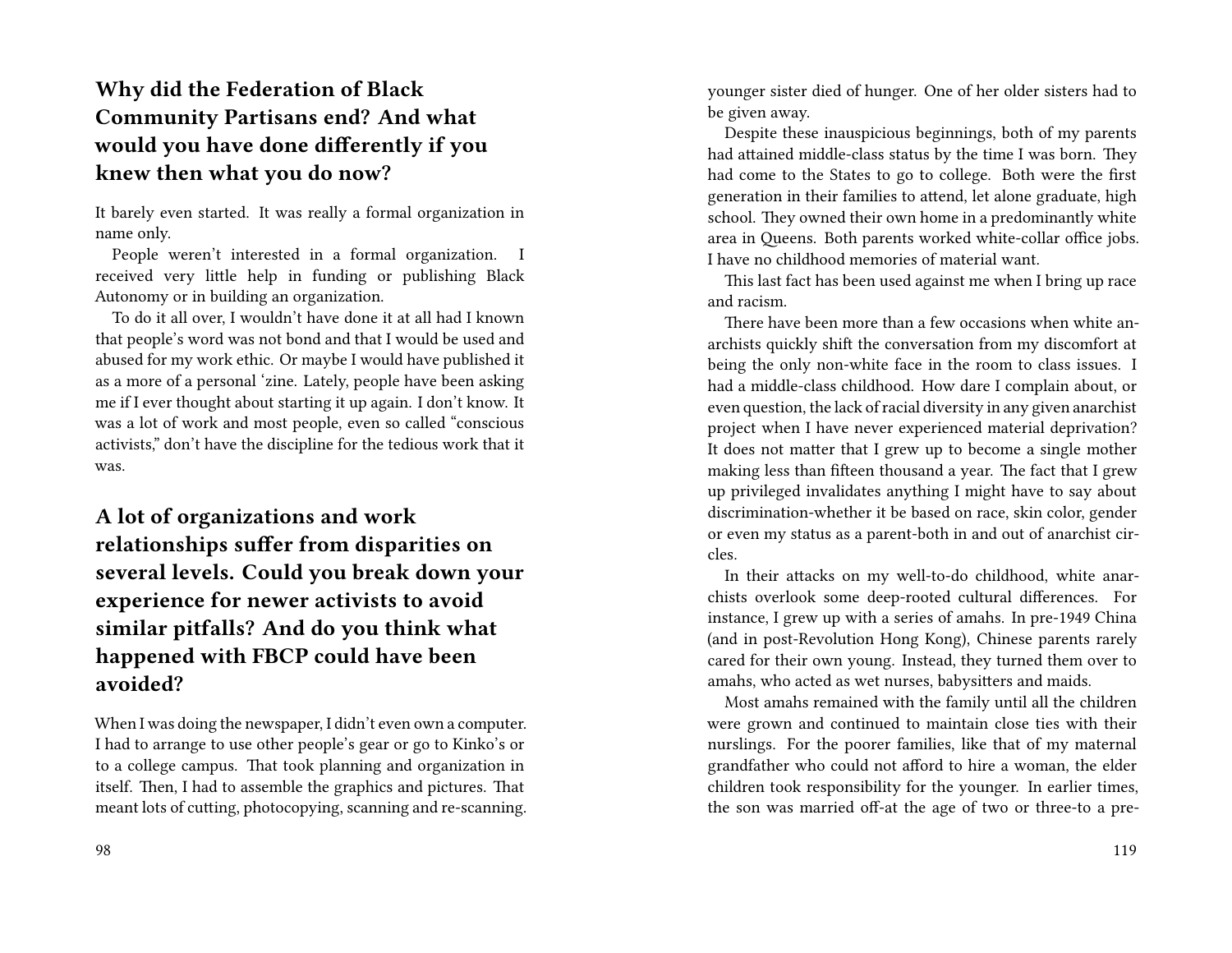# **Culture Clashes Among American Anarchists** *by Victoria Law*

My great-grandfather was the type of man who refused to get out of bed unless there was breakfast waiting for him. Since he wouldn't get out of bed to go and work, there was never any breakfast waiting for him. It was a cycle that did nothing to alleviate the family's poverty.

When he grew old enough, his son, my grandfather, left the small village to seek work in Shanghai. He found it and spent the next year shoveling manure for a living. He worked his way up to become a jeweler's apprentice, eventually opening his own jewelry store. He returned home to build the village's largest private house for his mother, who had long endured the ridicule of her neighbors and acquaintances. When the Communists won the Civil War, confiscating both the house and the jewelry store, he started again in Hong Kong, this time with a family of six and a wife who loved the latest fashion. One year, he held the traditional Chinese New Year's party.

It was packed with fellow entrepreneurs. The next year, his business crashed; their doorway remained empty. The visitors of yesteryear, who had eaten all his snacks and drank all his liquor, had found more lucrative families to call upon.

My other grandfather was the unsuccessful owner of a factory that made burlap bags. Rarely did these bags yield a profit and so my mother's strongest childhood memories are of eating salted peanuts one at a time to make them last. Her

Then I was forever waiting on people to send their articles and letters, especially FBCP comrades who were doing work in the streets. People had a really hard time with deadlines. And all of that had to be spell-checked and edited for length.

Once that was done, I had to send the hard copy to a printer down south, since printing is so expensive out here. After that, distribution took up more of my time. And I still had to go to work, do my own local activism, answer mail, maintain accounting, train in karate, teach the occasional self-defense seminar, and stay current on what was going on in the world.

I think the way to avoid those kind of pitfalls is to be prepared to do it all yourself, no matter what anyone promises. Plan ahead prior to trying to put the paper together. And be sure that you have a way for the newspaper to make money, because with publishing you will usually lose money. In the four years that Black Autonomy came out, I never broke even.

### **Same question about the group ending, but regarding Copwatch 206?**

Lack of money. Political hatred from other local anti-police brutality groups.

Eventual burn out. No non-profit funding agency will give you money to really and truly solve the problem of police terrorism. They, like the paid activists, are too tied to the system. Without the problem, they won't collect a paycheck. They don't grasp with real depth that capitalism and white supremacy are necessary components for keeping "the American way" alive and well. And because of that, they are generally more a part of the problem than the solution. Another Copwatch exists in Seattle, born out the WTO protests, but they focus more on the large demonstrations and confronting the city council on police accountability to the public.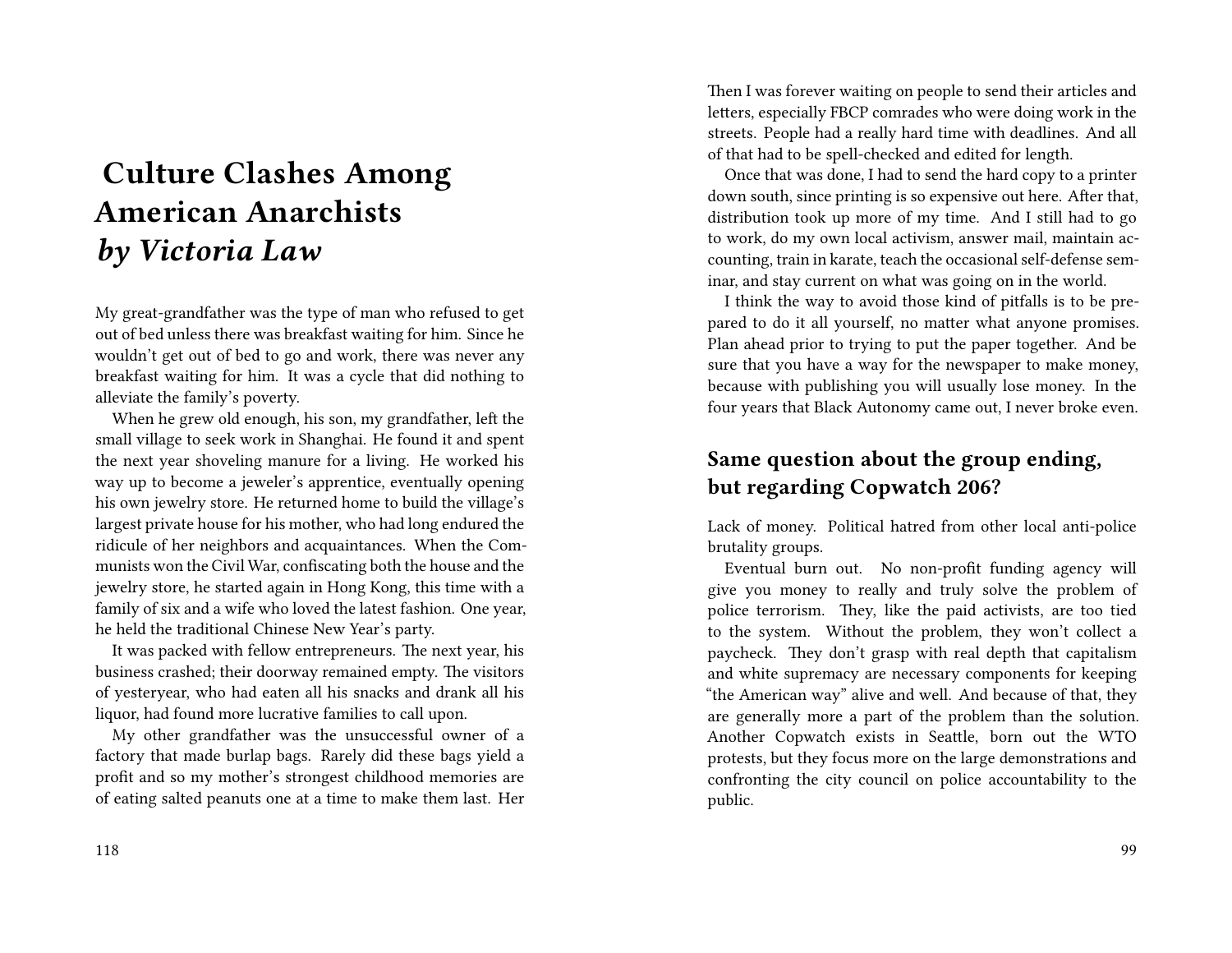# **Can you talk about Copwatch 206's tactics and political objectives, and how those differed from others at the time, and even now?**

Our job, as we saw it, was to 'police the police' and educate the public on what their rights were under the law. Our slogan was "Copwatch 206: the REAL civilian review board!" We even considered conducting citizen's arrests of police officers, but decided that would be inviting death even more so than we already were. As it turned out, the people weren't ready for that; it was all we could do to get them to share information with us.

We advocated for an independent civilian review board with broad legal power, with a well funded over sight patrol, the copwatch, as the "eyes and ears" of the board. We would use the investigative tactics of the police against them. A brother by the name of Diop Kamal, who heads the Police Complaint Center in Florida, is already doing it. He, along with the Black Panther Party, was our inspiration.

The line that the rightists like to use is "well, if you aren't doing anything wrong, you have nothing to worry about." This what we would say to the police when they would pitch a fit about us filming them.

I cannot talk specifically about our tactics, since some of them are still in use by Copwatch volunteers throughout the world. I would advise folks to learn the law, learn how to use a camera under pressure, get in shape and stay in shape, fix any legal contradictions you may have before you go deal with their contradictions (pay your fines, do your time, etc), learn the investigative techniques of the world's law enforcement agencies, surround yourself with lawyers and media people, read (and re-read) Sun-Tzu's "The Art of War" or Mao's "On Protracted Warfare," and plan, plan, plan. And be prepared to

# **Acknowledgements**

Thanks to the authors; to Heather Ajani for tremendous support; to Erika for her help; and to AK Press for its work, but also for rejecting this book and inspiring independent people of color publishing.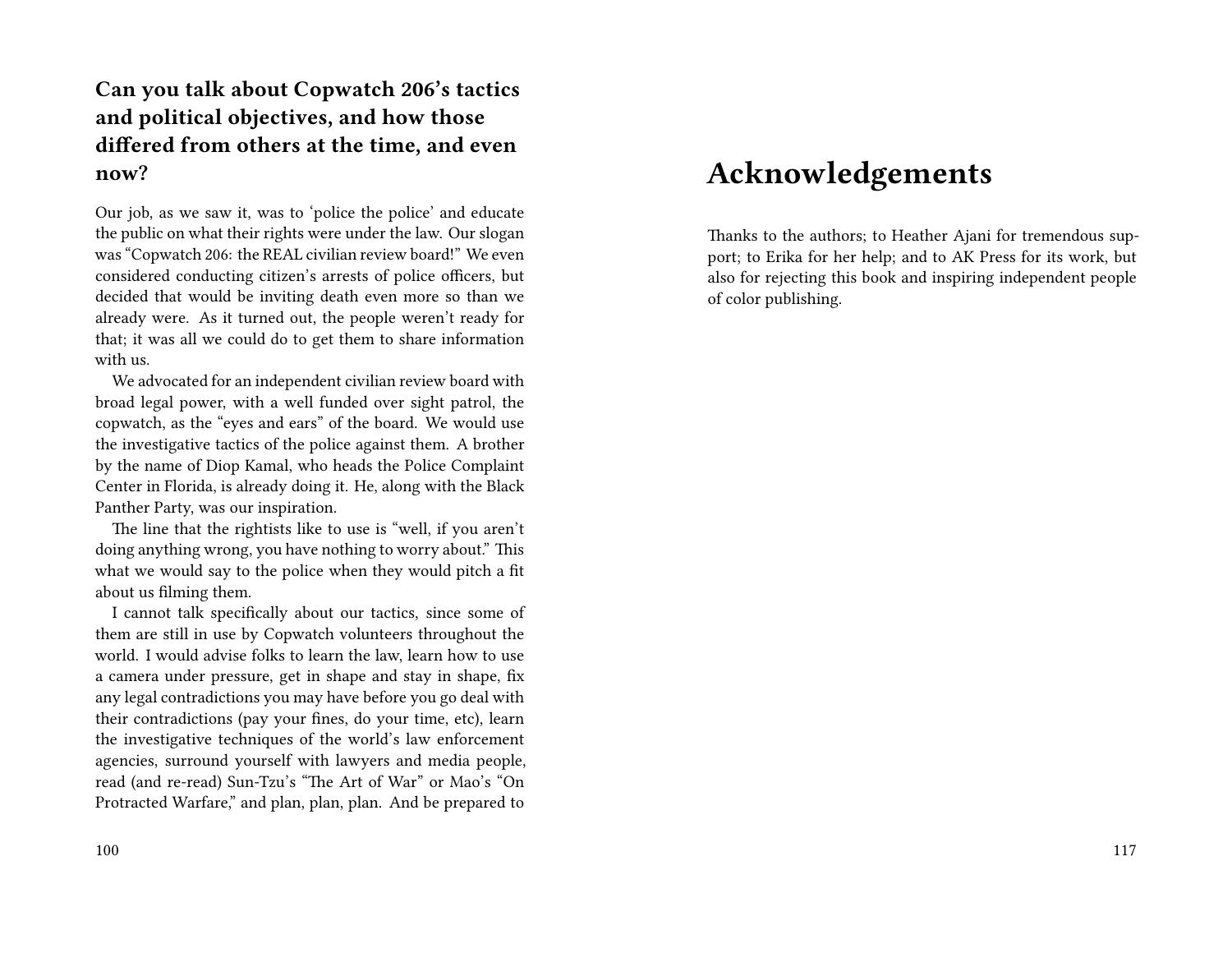# **Dedication**

This book is dedicated to people of color around the world and our just fights for consciousness, justice, land, freedom and liberty. This volume is also dedicated to the memory of Houston activist Olaniyi Labinjo and all anarchists of color fighting the good fight everywhere.

be killed in action; Copwatching is serious business and is not to be taken lightly.

### **How do you look at some of the criticism of Copwatch work today?**

Every Copwatch is different in every city. I believe that over time a uniform standard will develop. For me, the current standard of service to the people has been firmly established by the Police Complaint Center (www.policeabuse.org). Ultimately, it's a question of what a cop watch actually does day to day and what community a cop watch actually serves. If it is limited to just the large demonstrations involving the "usual suspects," then its obviously not keeping it real. If it's only a cop watch in name, limited to informational forums, harassing politicians, and doing its own demonstrations, then its not keeping it real. All of the above are important, however the cop watch is most needed and effective when it serves the interests of people of color, primarily, in a real and tangible way.

As I see it, the real test of a Copwatch's validity is measured by how many beatings and killings of the most directly affected are actually prevented. If the people the cop watch serves and the organization itself can look back after a year and say, "see, because of our vigilance in the streets, in the courts, in the media, and in the halls of government, no one has been hospitalized or died at the hands of the police in the past year!" or, "because of our vigilance in the streets, in the courts, in the media, and in the halls of government, not one police officer has gotten away with assaulting or killing anyone in the 'hood or on the campus!" then all will have to bear witness that the cop watch is real, is revolutionary, and is effective.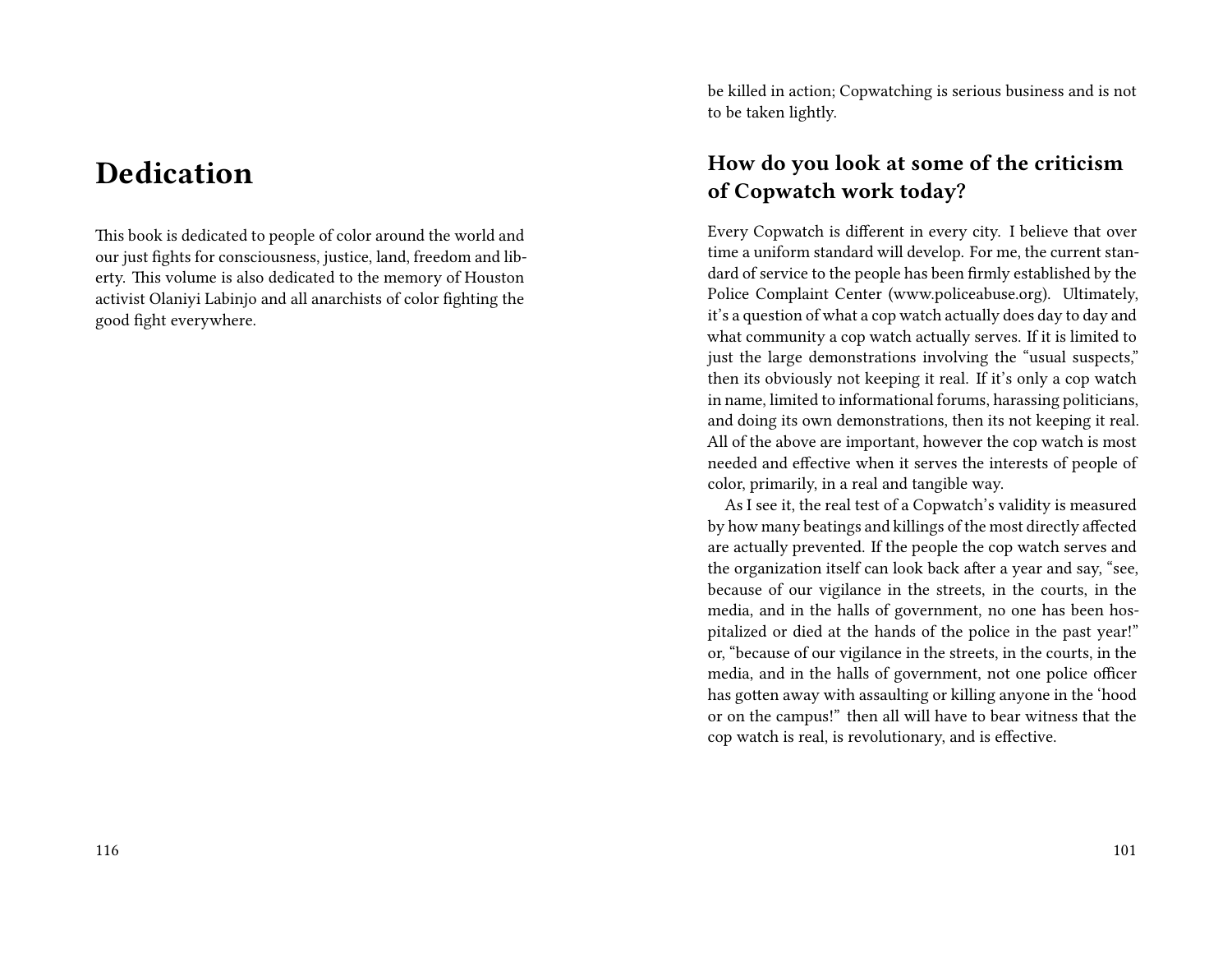# **Where do you think the Copwatch movement as a whole needs to be going tactically and politically?**

Tactically, the Police Complaint Center is the current model that activists need to study, dissect and improve upon. Diop Kamal and his team have been instrumental in successful lawsuits and convictions against abusive police officers and their leadership. Study the methods used by the great reactionary law enforcement groups of the world, FBI, CIA, Mossad, MI5, etc; and use their investigative and spy tools against them. Just don't kill anybody, like they do. It might be a good idea if some folks actually went to school to learn how film making, criminology, police science and other skills, at a professional level, to make Copwatch that much better.

Something else that we found in our time doing it was that Copwatch was also an effective deterrent to crime; no one wants to look stupid on camera, and no one wants to get caught on tape.

One thing that progressives don't usually get involved in is the neighborhood watch programs. At the very least by being involved progressive forces will know intimately well who the reactionaries are in the community, what they are up to, and be better able to deal with them before they get anymore out of hand than they already are.

In addition, the police are very open about the fact that they cannot operate effectively in a neighborhood without the help of civilian auxiliary organizations. I wonder how would they would operate if the neighborhood watch or the local police reserve unit in a particular area was dominated by radicals and the local copwatch was on a first-name basis with just about everybody who lived in the 'hood and all the activists on both sides of the color line and the language barrier?

# **Volume Two**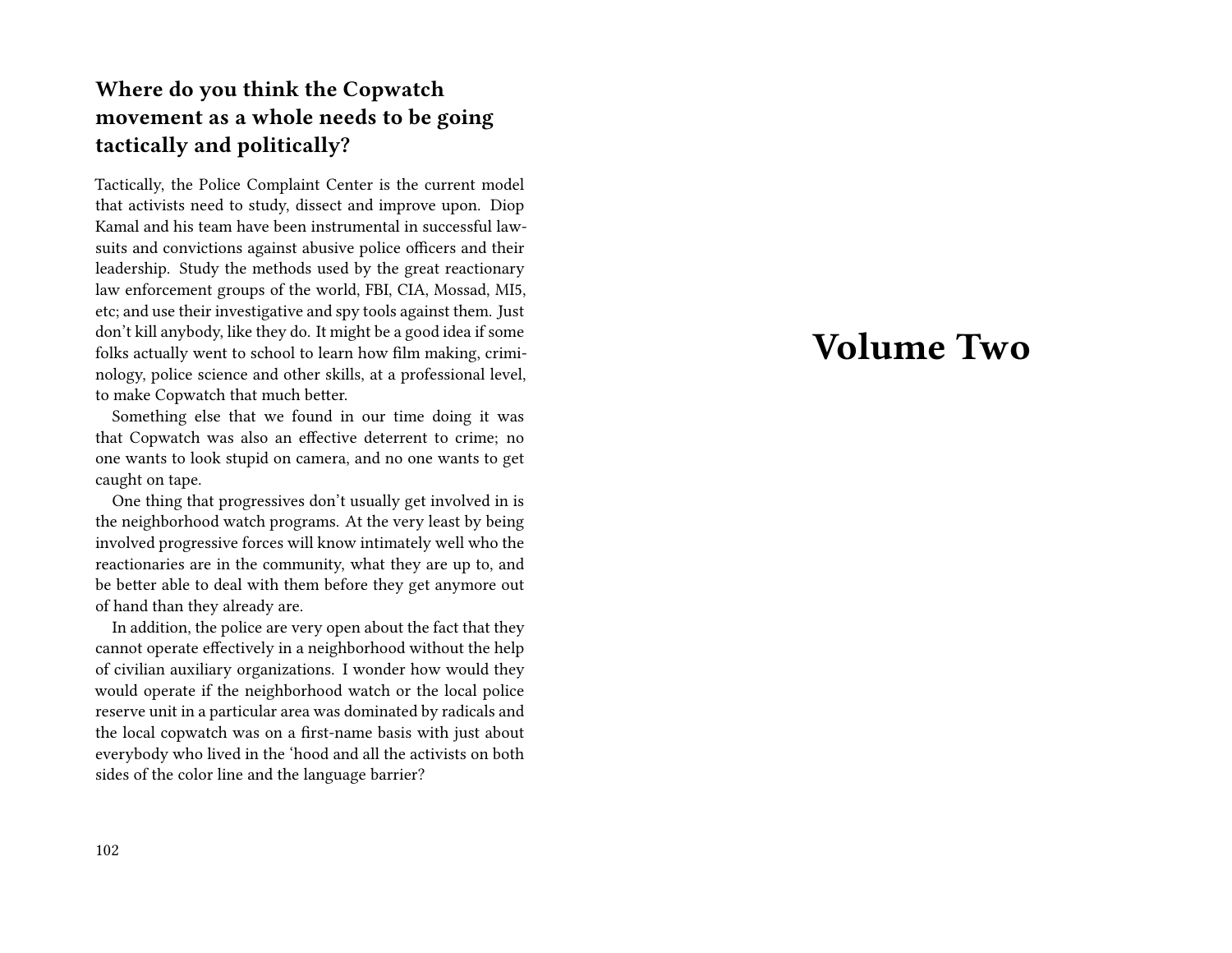known as the Zapatistas), radical politics led by people of color is quickly evolving. We are hearing less of old top-down strategies and more about popular education and grassroots organizing.

A small but growing movement of people of color is developing a new conversation that advocate anti-authoritarianism and anarchism as solu- tions to our collective struggle. Such a movement is largely led by youth, and such advocacy is a departure from the old-guard politics espoused by revolutionaries of color. Many of these people of color met in October 2003 in Detroit for the first Anarchist People of Color conference. Others con- tinue to organize, agitate and act to find bottom-up answers to the freedom movement's most perplexing questions.

Our Culture, Our Resistance: People of Color Speak Out on Anarchism, Race, Class and Gender, Volume Two is the continuation of writings by people of color covering the concepts of anarchism, race, class and gender. Released simultaneously with Our Culture, Our Resistance, the purpose of this book is to contribute to the ongoing dialogue among people of color and others as we strive toward freedom.

ISBN 0-9759518-1-5 Ernesto Aguilar, editor www.illegalvoices.org

### **Same question, regarding the Anarchist People of Color movement?**

Oh boy, here we go; you had to ask the 'million-dollar' question…

Well, first of all, I believe that the term Autonomous People of Color movement is a more accurate description of what's really going on today. I can't speak for everybody, but I'm sure there are others who feel me on this.

Let's face it, we are separate from, yet at the same time allied with, the main anarchist movement, the left, and the various struggle-based tendencies (anti- globalization, anti-racism, Palestinian independence, reparations, police brutality, tenant rights, homelessness, religious freedom/post 9–11, etc) that call themselves movements. We may do work with individuals and organizations within these circles, but I can almost guarantee that we are a new breed of activist; a new type of people, based on how we see ourselves, how we see the rest of the world, and how we see ourselves in the world.

We may agree (or disagree) with some aspects and concepts that are espoused by the various anarchist/anti-authoritarian groups out there in the world, or we may (or may not) take positions on other subjects that casual observers may label "Maoist," "Islamic," "Christian," "Indigenous," etc. Our political, cultural, and, for some of us, even our genetic influences are diverse. Our needs, wants, and desires transcend mere political struggle; we are outside 'the box.' There are spiritual dimensions to all of this, regardless of whether we pray to a God (or Gods), don't believe in a God, or call ourselves "God."

The one common ideological thread I saw at the conference with those I spoke to and the discussions I heard in workshops was that no one was down with a leadership clique, a messiah or savior leading 'the masses' to the promised land, or individuals doing what they pleased with no regard for others. People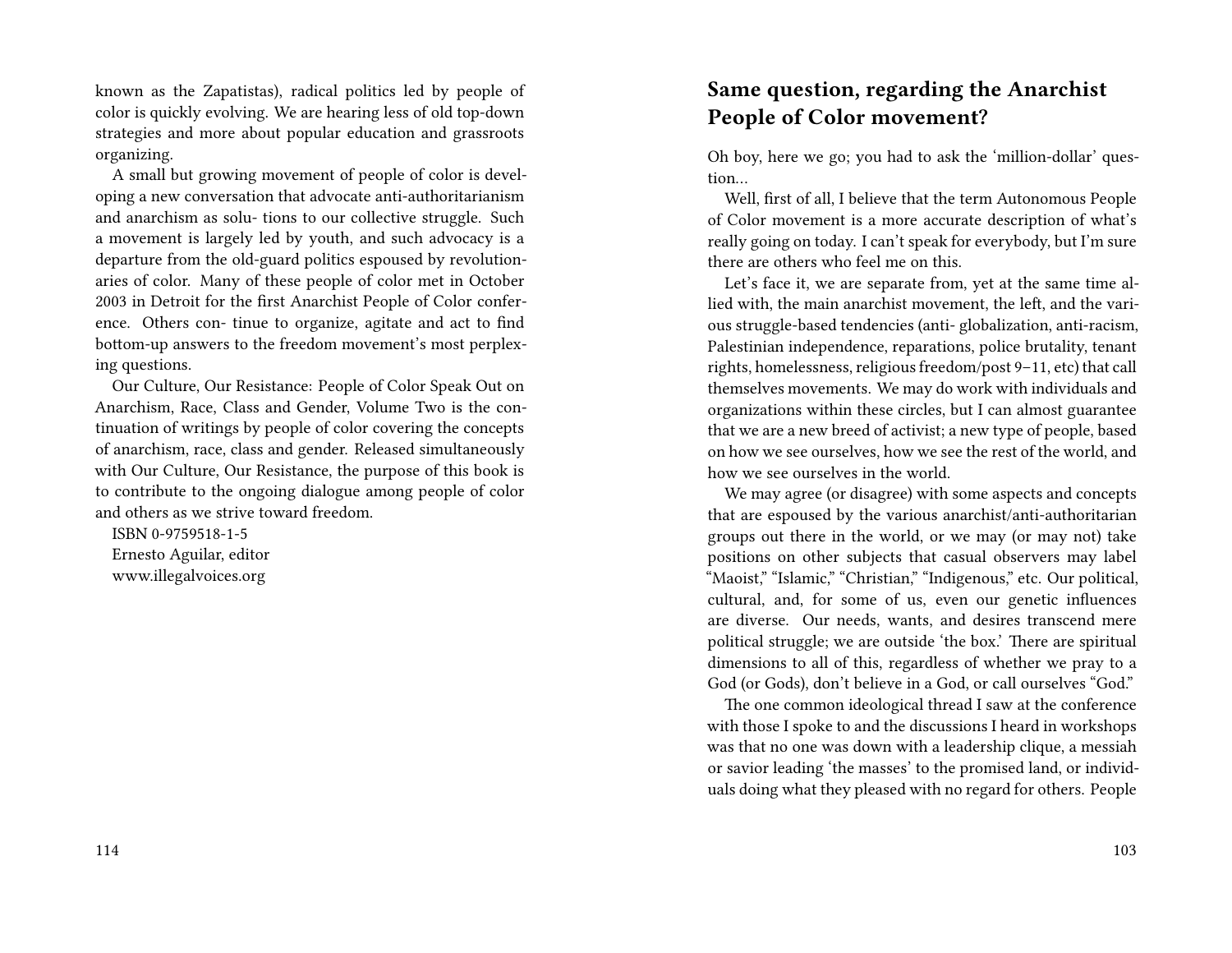were for collective decision-making and the idea of leadership by personal example. I think that's what makes us all "antiauthoritarian" and "revolutionary."

Right now, my advice would be for everybody who was at this historic event to stay in contact with one another. Organize similar APOC affinity groups in your city. Attend the next conference if you can and bring as many people as you can. Go to the APOC website (www.illegalvoices.org/apoc) and review the notes that were posted from the various workshops. Discuss what happened with other people in your community, especially the youth. And read this book. Twice. And discuss it in your community.

I feel that the way forward is through all of us, in our own way, making a conscious effort to contribute to the (r)evolution of popular culture from that of consumerism and backwardness to that of intelligence and popular resistance. Many of the artistic types (emcees, spoken word artists, DJs, etc) are already doing it. This means more networking, this means making communication between groups and individuals easier. This means building more bridges between artists, street activists, certified professionals in various fields, academics, and the "average" brother or sister on the block.

This means being careful not to reinvent oppressive social relationships (we must get rid of fear, hate, greed, and jealousy in our own heads, amongst each other, and amongst our respective peoples; all of these things breed reactionary ideas and actions) since this kills activism and popular struggle from within, and allows COINTELPRO-type operations to kill it from without. Out of that will come trust; then tighter, more formal organizational structures; necessity is the mother of invention, and I believe this is how it will occur. This is how we will build our power.

Power consists of four main elements: knowledge, wealth, violence and unity.

age of 11 and grew up in Compton, California. I started taking part in leftist political activism & organizing while in high school. Today I'm part of the collective at Casa Del Pueblo Cooperative in Los Angeles. My 'formal' institutional education is being completed at UC Santa Cruz with a focus in Community Studies and Latin American Studies; the informal education I'm learning comes from everyday people like my family, the CDP collective, and the children, señoras and señores who make up the Casa Del Pueblo Housing Cooperative, who like me are 'soñadores, seeing, thinking and acting for dignity, community, 'convivencia,' and autonomy."

Our Culture, Our Resistance: People of Color Speak Out on Anarchism, Race, Class and Gender, First edition, published September 11, 2004

Disclaimer: This work has been edited for typographical errors and formatting. Authors' structure and flow, for the most part, has been left intact, so to support people of color's efforts to speak in their own words as they wished. This work may not be free from editing faults, however.

Note on what you may have paid for this book: Our Culture, Our Resistance has been first distributed electronically, with active encouragement that distributors print out their own master copies and share with the public. The editor has requested distributors charge fairly for the book, as the authors and the editor are not being paid. Buyers are encouraged to scrutinize what they're charged, and whether any profits are being disbursed to (and to which) movements of people of color. By all means, support independent distributors — and encourage them to support communities of color.

Over the last decade, Third World peoples' movements against globalization, neoliberalism and related issues have captured the imagination of the world. From the militancy of street protests to the fight for autonomy advocated by the Ejércitio Zapatista de Liberación Nacional (EZLN, also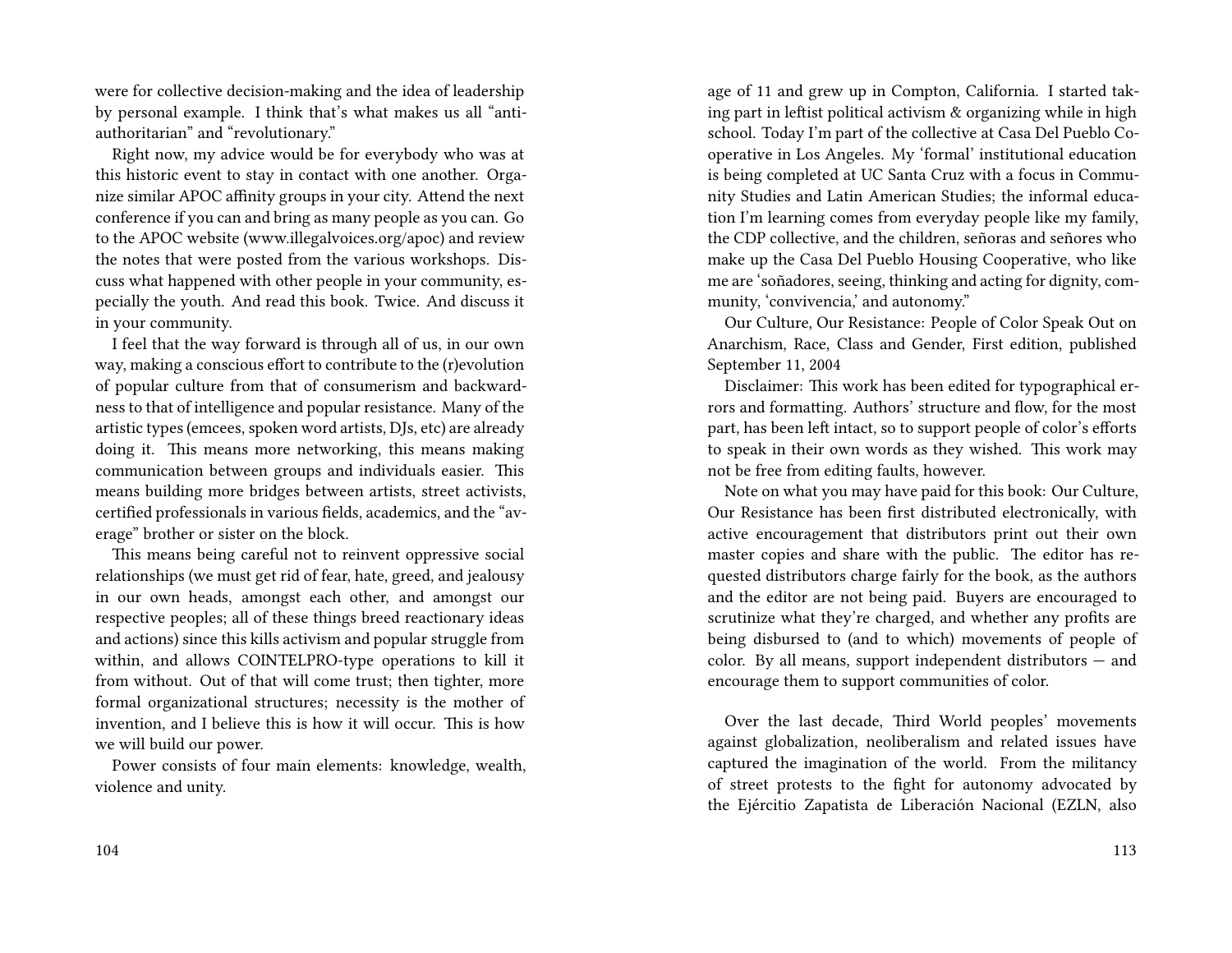**Tiffany King** lives in Wilmington, Delaware and is currently working with P.O.W.E.R. People Organized Working to Eradicate Racism

**Victoria Law** has been a self-identified anarchist since she was sixteen. Since then, she has participated in various collectives and anarchist endeavors, learned photography, been published on-line and in print, made zines, traveled overseas and become a mother. She and her daughter will be visiting her great-grandmother's former house in Shanghai in January 2004 between the Western and the Lunar New Years.

**Greg Lewis** writes, "I was born December 2, 1970 to a white mother and black father. I was raised mostly by my mother. I became politicized largely due to being targeted for racist violence by white kids in my neighborhood, along with being on welfare from birth until I was 17. This also helped jump off my journey in the world of martial arts, starting with boxing. Today, I'm a certified personal trainer, karate instructor, and I serve the people as minister of information for the RBG hip-hop liberation group dred-i."

**Bruce Little** is an anti-authoritarian of Afrikan descent living in New York City. He works on technology volunteer projects that are focused on bridging the Digital Divide. Rivka Gewirtz Little is a New York City-based freelance journalist, who focuses on issues in criminal justice and urban education.

**soo na** is an activist, student, and writer. She believes in articulation of the possible, which is desire. In the past, she has organized community dialogues on women of color and sexual health; worked with the online website for young women of color and sexual health, MySistahs; and co- founded the D.C.-based Coalition Against Rape and Re-victimization (CARR), which first took to the streets on 13 September, 2003.

**Not4Prophet** is with the band Ricanstruction. You can learn more about Ricanstruction at www.ricanstruction.net.

**Sara Ramirez Galindo** writes, "I was born in the southeastern Mexican state of Puebla, migrated to the U.S. at the

Together, we possess more than enough knowledge collectively to do great things; the wealth and unity will come with the proper utilization of the knowledge we all have. If violence can be avoided, that would be great; but if our enemies want to box, then we will have to defend ourselves.

**A lot of people still pass around**

**"Mythology of the White-Led 'Vanguard': A Critical Look at the Revolutionary Communist Party, USA," your article and analysis on the RCP. Some people mostly whites but even a few people of color — allege the piece was divisive. But most really feel it and say it's time opportunist elements like the RCP get called out for how they target people of color. How do you respond to the critics of that piece, and what's your take on that piece now?**

To the critics I ask, "If you can't criticize them while they do not hold state power, what happens if or when they do have state power and they are criticized?" This question also applies to any other organization jockeying for a position of leadership in "the movement"; claiming to be a vanguard or whatever. Are the critics saying that the RCP and/or other organizations are above criticism? Are the critics saying that they themselves are above criticism as well?

I agree that criticizing allies or potential allies should be done in a way that is constructive and doesn't purposely hurt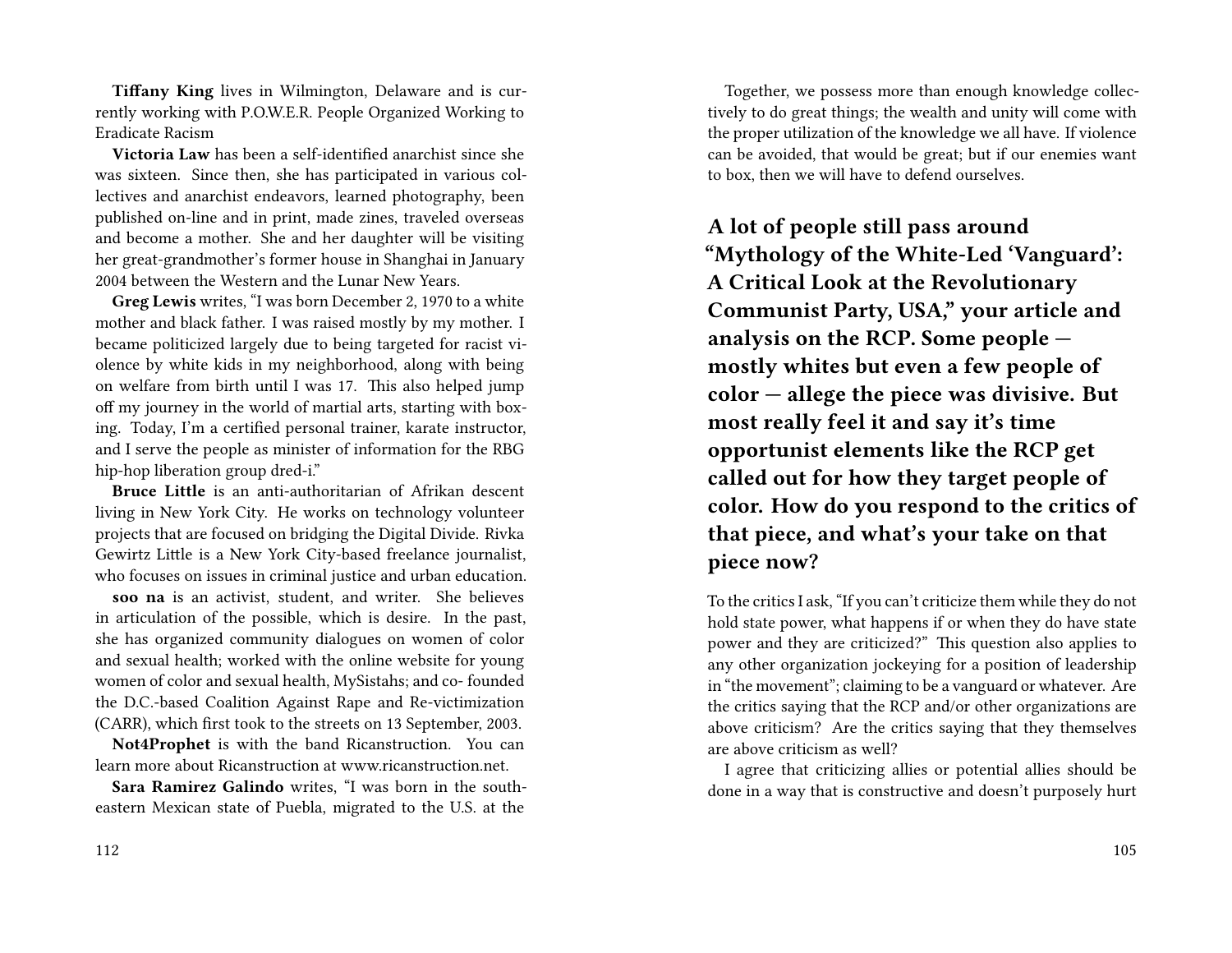them, but at the time this was written the RCP was doing things to directly hurt groups and individuals outside their party, and the movement generally; and either didn't know, or didn't care, or didn't care to know.

I was under the impression that they didn't care, since conversations around various issues (some brought up in the pamphlet, some not) with local RCP members always degenerated into shouting matches, veiled threats from both sides, routine vandalism upon their bookstore and occasional violence.

It was to a point where other organizations were calling for 'party discipline' from the national RCP leadership. Some actually attempted to contact the RCP's central committee with their concerns. I was one of them. At one point (around 1997) some black activists ordered them out of the Central District (a historically Black neighborhood in Seattle) because of how they treated oppressed people.

I don't know about other cities, but the Seattle RCP behaves considerably better now. I believe they have a clearer understanding of their role in local politics and realize that they too cannot afford to be alienated anymore than any of us already is.

In all reality, that piece was written in the spirit of Mao's principles of "unity-criticism-unity" and "let 100 flowers bloom, let 100 schools of thought contend." And this, despite any personality conflicts that activists may have with individual RCP cadre, is precisely what happened.

The October 22<sup>nd</sup> event locally, which was for years exclusively an RCP event, is now more diverse and powerful. Many activists are still critical of their overall political line, but they do make an effort to involve as many people as they can reach out to. They attend all the major political events out here. They make an effort to encourage people to pack the courtroom for every police shooting inquest and activist trial, and they sent members to both of my trials (criminal and civil) around the events of September 1998.

# **About the Authors and Interviewees**

Author and interviewees in alphabetical order

**Ernesto Aguilar** is based in Houston, Texas. He started the Anarchist People of Color listserv in 2001, and the APOC website shortly thereafter. He edited Our Culture, Our Resistance and works on the monthly APOC publication Wildfire. You can reach him at apoc@illegalvoices.org.

**Heather Ajani** recently moved to Houston to focus on community level organizing amongst people of color and to finish her oral history project, "Black Star Rising: People of Color and Resistance in the New Millennium." Over the past six years, she has written several articles and has been involved in various forms of organizing around issues such as labor, immigration, prison support and abolition, and police brutality.

**Ashanti Alston,** presently the Northeast regional coordinator for Critical Resistance, is a former member of both the Black Panther Party and Black Liberation Army, and was a political prisoner for over 12 years. Currently, he is a member of Estacion Libre, a people of color Zapatista support group, as well as a board member for the Institute for Anarchist Studies. He also authors the zine Anarchist Panther.

**Walidah Imarisha** is a spoken-word artist (part of the group Good Sista/ Bad Sista) and helped to edit Another World is Possible: Conversations in a Time of Terror. She works with the crew of AWOL as well. More information on AWOL is at awol.objector.org.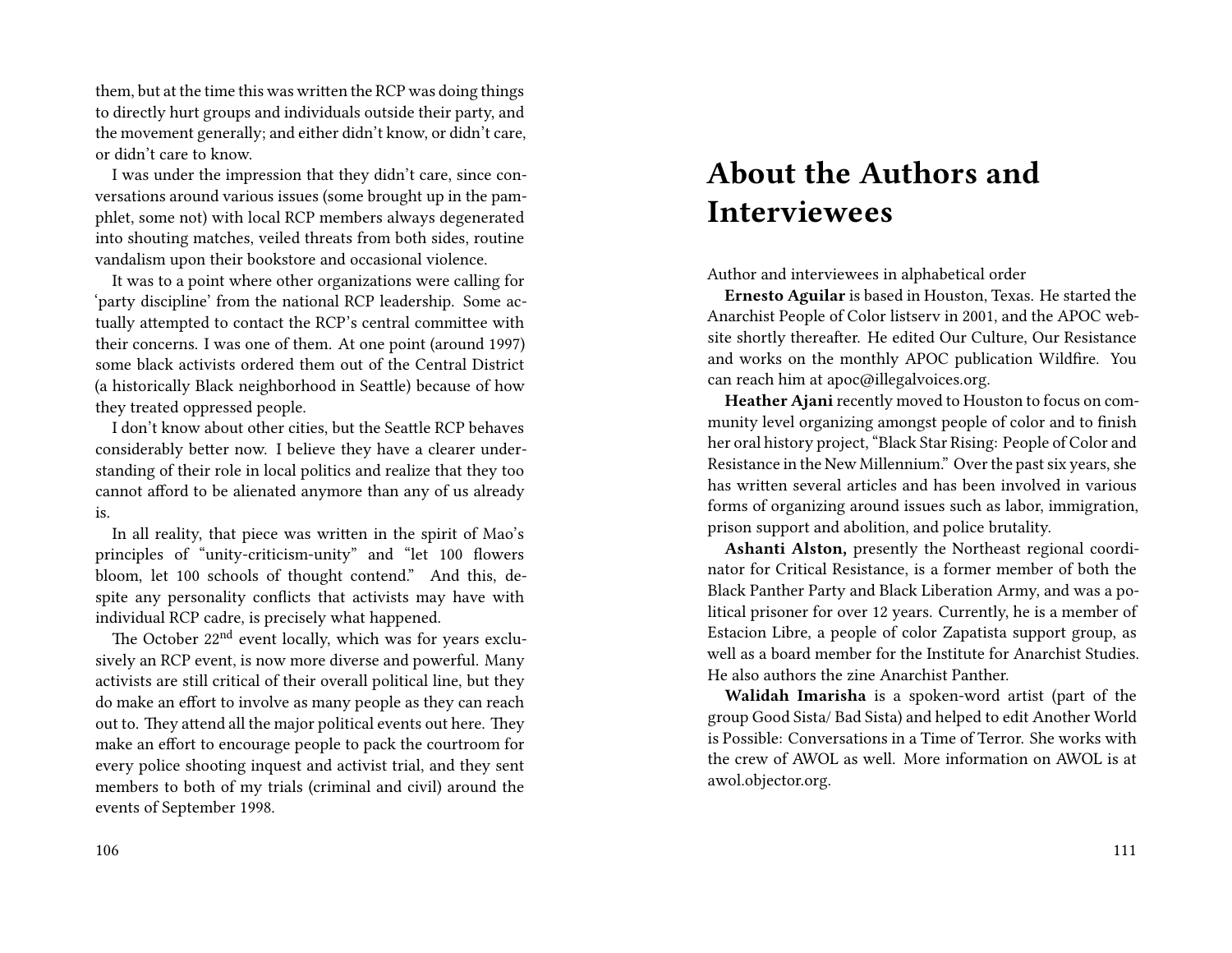specialty blunt force weapons (sap gloves, brass knuckles, etc) and longer prison sentences for their use (even if its justified), it makes more sense in my opinion. At the same time, it is good to be well rounded in the use of tools other than your bare hands and I study in that direction.

Philosophically, I believe as Gichin Funakoshi (the founder of the Shotokan style of Karate) did, that "karate is for the development of character." If you can control yourself, then no one else can control you. If you cannot control yourself, then someone else will control you.

I have no beef with the RCP or its supporters at this time; they know perfectly well what I think, they know where I stand on important issues, and what I am willing and capable of doing. They may not like me as a person, and this could be said for some of the anarchists out here, but I'm pretty sure they respect me as activist.

# **Do you think it's still fair to call the RCP, and particularly its portrayal of people of color in its paper and literature, when the organization is white-dominated?**

Although the argument could be made that having images of people of color protesting and speaking out is good, it also comes off as ultra-liberal and even pimping the images and histories of the oppressed, particularly when the RCP is against decolonization and other issues.

There is not one white-led organization out there above criticism for racist practices, no matter how 'revolutionary' they claim to be. This one of many reasons this APOC network exists. Some groups are better than others.

The only way this will change as far as the RCP goes is when the people of color within the party or those who support the party make that change occur. I notice that top-down leadership type organizations tend to improve when the rank and file either leave or force the leadership to leave.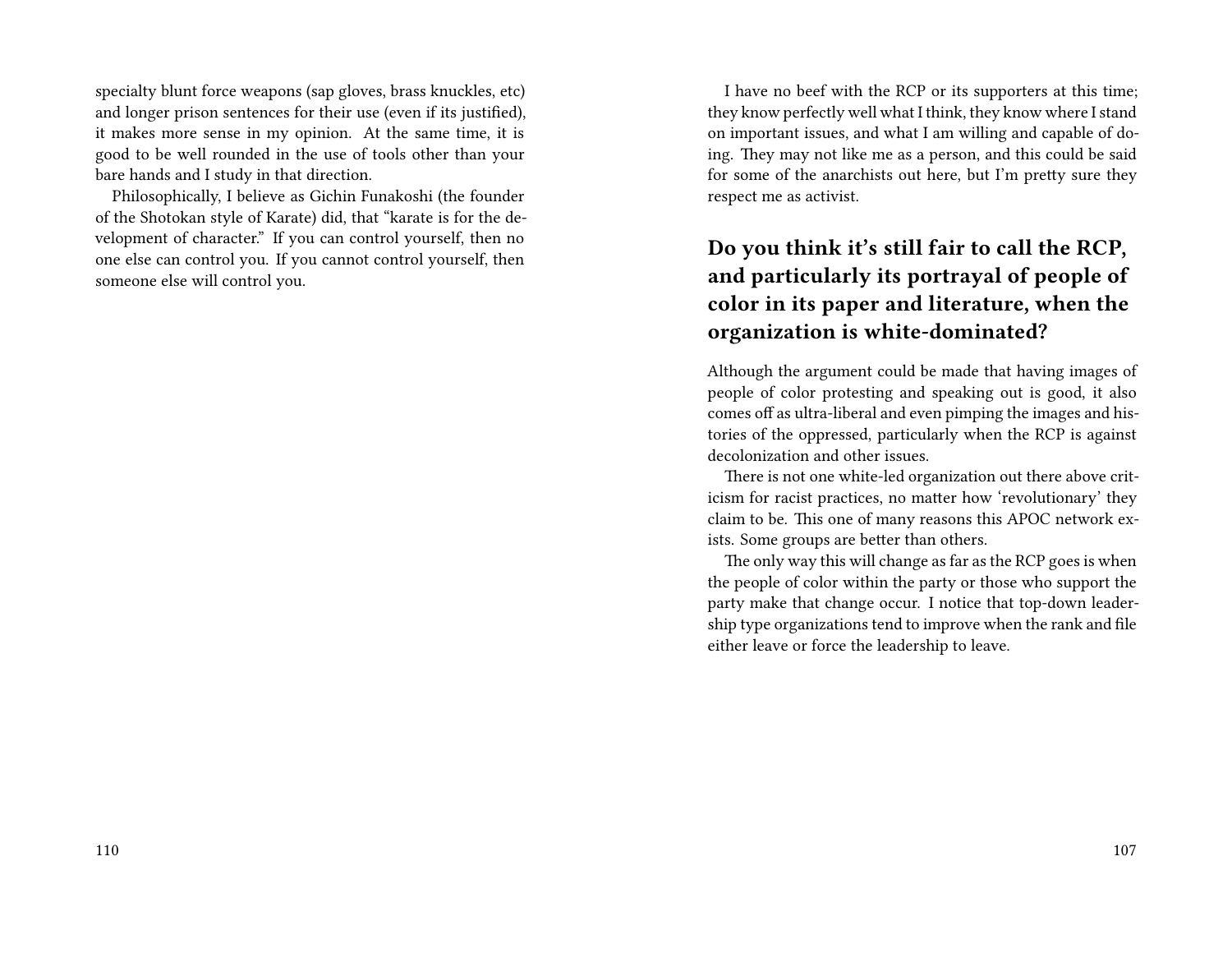# **Today, you teach karate and self-defense, and you've been an advocate of self-defense awareness. How important is self-defense in the lives of people of color?**

Self-defense has been extremely important in the life of this particular person of color. My journey in the martial arts began due in large part to being regularly attacked because of how I look, how I speak, how I used to dress, how I was a klutz and had asthma, the fact that my dad was not around, and my mother was white. To this day, there are people who hate on me for some of the same reasons.

What I teach is more rooted in the real living struggles of the oppressed, rather than any ideological posturing. Historically, traditional Okinawan karate was refined in the struggle of peasants against Japanese invaders and the sell out king who disarmed them in the 1600s. Later, Japanese- adapted karate was used by some elements of the population against G.I.s during the U.S. occupation of Japan after World War II.

In this country you have the legacy of the Deacons for Defense, the BPP — as well as the Brown Berets, Puerto Rican Independence Movement, AIM, etc — and the Black Liberation Army. Most of them, probably all of them, taught some form of unarmed self-defense to anyone willing to learn. And then there's the reality of domestic violence; this is something Franz Fanon actually touched on indirectly when he wrote about how the oppressed will attack each other if they are unable to attack their enemies.

This goes on amongst men and women daily in this country, regardless of sexual preference. People of color are the targets and victims of violence more often than white people are; often at the hands of other persons of color; people who look like us and speak our language(s). Sad, but true.

The reactionaries are light years ahead of the forces of progress on this subject. There is an entire industry devoted to teaching middle class white America, both civilians and cops, how to fight back against terrorists, car- jackers, thugs, serial rapists, etc.

Thankfully, there are small groups of progressive folks like Home Alive in Seattle and Girl Army in Oakland who teach self-defense in a way that is not about patriotism, racism, xenophobia, or personality cults around a fighting style or teacher.

Many of those who are progressive, anarchists in particular, often fail to deal with "what is" and try to leap directly to "what they wish to be." Some progressives grew up bourgeois and sheltered, and never have been placed in a situation where their lives were truly in immediate peril (until they got involved in radical politics). Or they got their first education in the concept of self-defense from someone who used the words and the overall concept to justify targeting them for abuse.

There are still those out there who subscribe to the ideology of "redemptive suffering," a pacifist politico-religious doctrine advocated by Bayard Rustin, Martin Luther King, Jr., and Mahatma Gandhi; that somehow those who do evil to the most defenseless segments of the population will finally 'come to their senses' or 'repent' for their sins against humanity because of the willingness of a few nonviolent martyrs to be brutalized. Those who advocate non-violent resistance have been jailed and killed in numbers equal to or greater than those who (as Malcolm X put it) "stop singing and come out swinging."

Proclaiming yourself to have sole ownership of the 'moral high ground' or 'the truth' in a situation only leads to alienation from those around you and execution at the hands of your enemies, with help from those around you who are now alienated from you. Jesus is a prime example.

I believe in self-defense by any means necessary, but what I specialize in is unarmed self-defense and the use of improvised weapons. In an age of tighter control on handguns, knives, and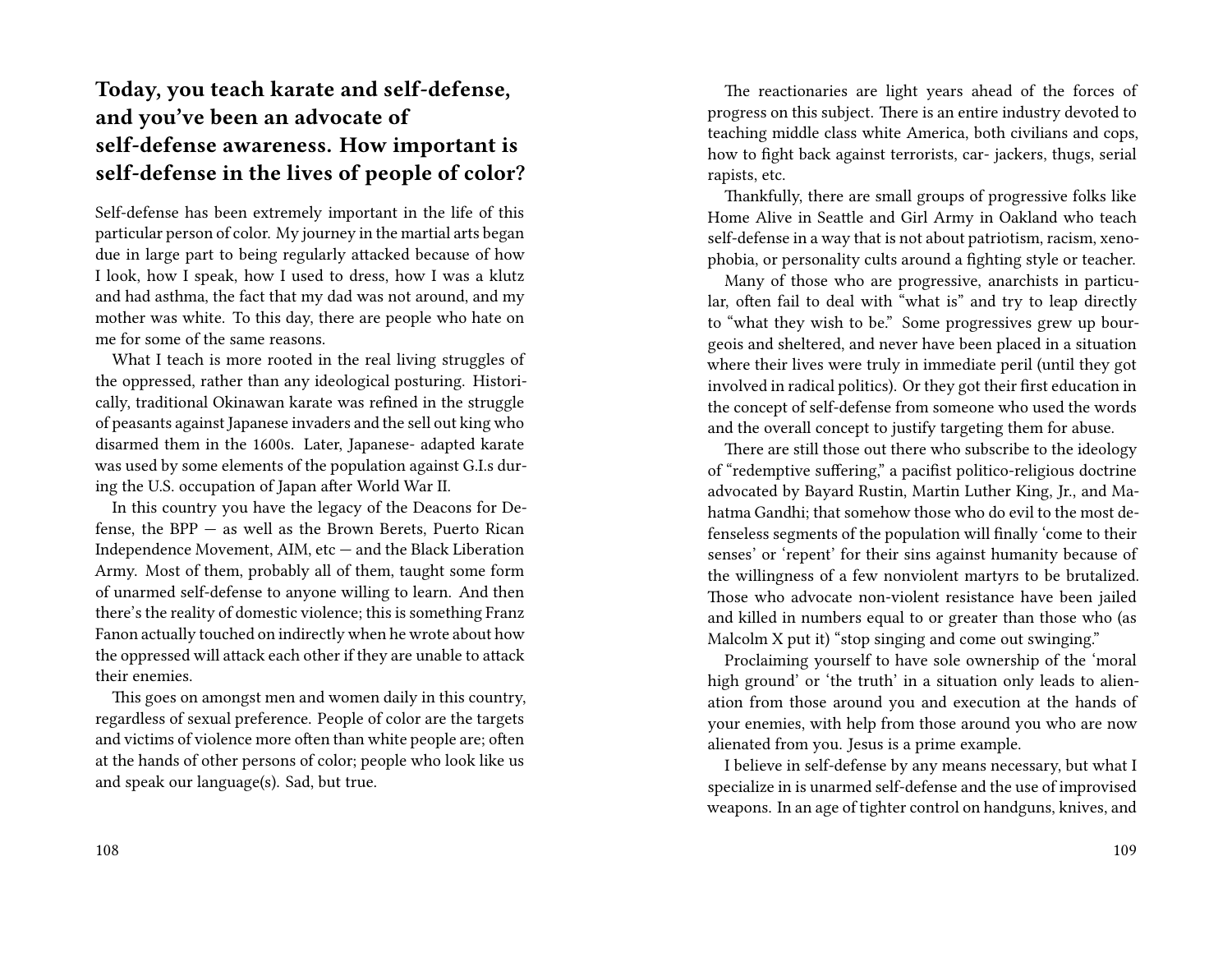The Anarchist Library Anti-Copyright



Ernesto Aguilar Our Culture, Our Resistance People of Color Speak Out on Anarchism, Race, Class and Gender October 2003

**theanarchistlibrary.org**

say you're from somewhere else, that's all that matters. These guys basically make a living by pawning and selling jewelry to the aspiring young would-be gangstas of the neighborhood, apparently ripping most of them off and cheating in the process. Their mannerisms are very deliberate, exaggerated, and put-on, from the constant use of "my brother" to the gangsta embrace and the hand on the heart. Of course, they deal with even their most trusted customers through bulletproof glass and an entrance door that must be buzzed to open. So anyway, as I was getting my piercings done, which were \$10, there were other customers negotiating the price of gaudy gold chains in thousands of dollars, in a community where I wonder who can genuinely afford that. In walk in a group of young teenagers, mixed sexes, but definitely in their younger teens. They all crowd around a showcase to my left that has more gold chains displayed and one of them starts exclaiming, "Oh, man! That's gangsta! That's gangsta!" So few words, yet revealing so much. Obviously, they've learned from somewhere or someone at a very young age, that being a gangsta is something to look up to, aspire and revere. I wanted to scream at them, shake them and tell them how they were perpetuating their own oppression and how the establishment wants them to be gangstas precisely so that it can lock them up in jail for the rest of their adult lives. But something stopped me; something said, they'll have no idea what you're talking about, they'll laugh at you; look at how they're already giving you weird looks with your long hair, multicolored clothes and multiple piercings. All these feelings and signals leave me heartbroken and not knowing what to do to help the people I claim to be fighting for.

Please. This is not some pissed-off white liberal guilt. Neither is this an attempt to say that minority folks, particularly Blacks and Latinos, have themselves to blame for the oppression they suffer. This is not some grandiose attempt to generalize and categorize every youth in Harlem. These are just observations I make, walking to and from home, every day.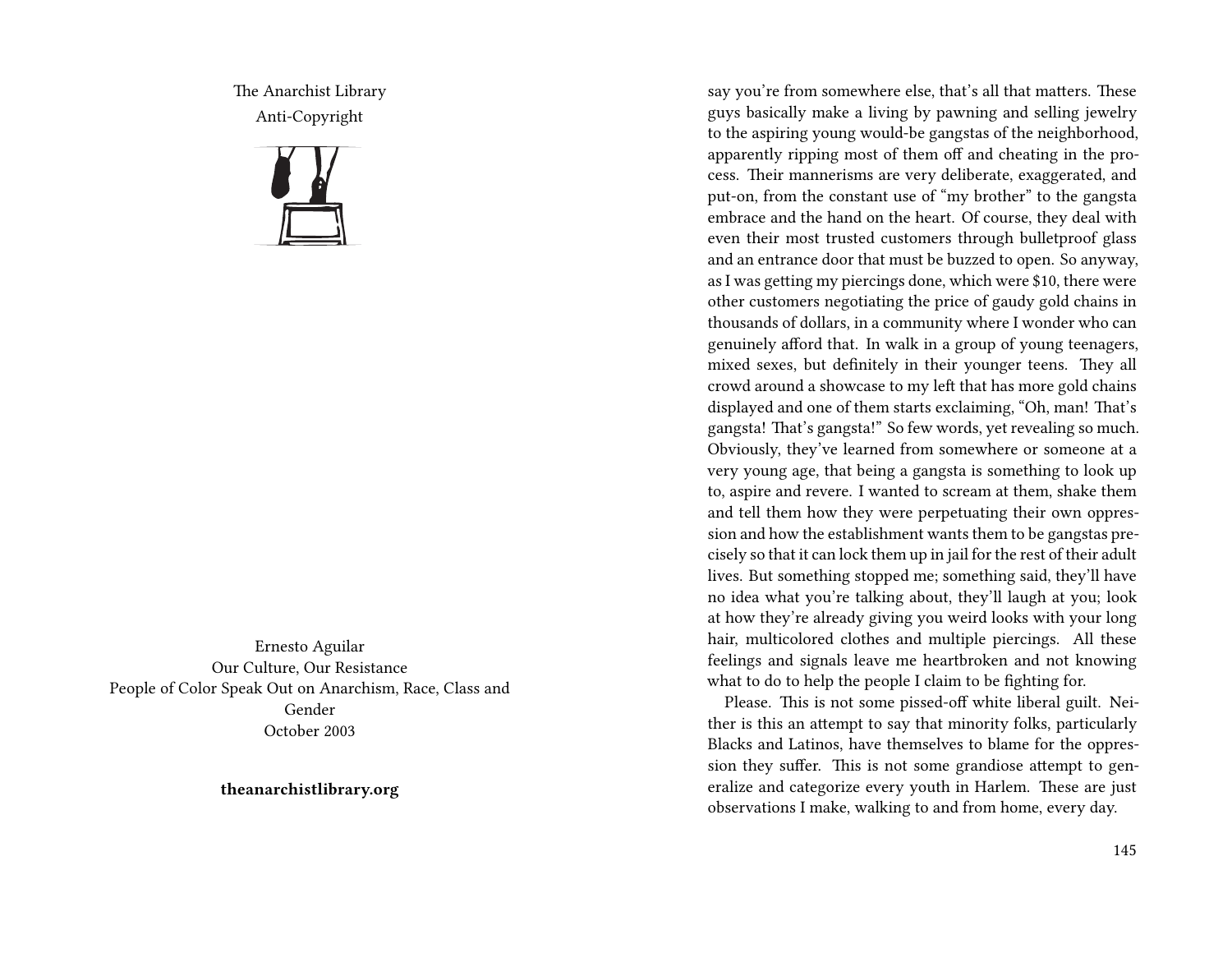Even though I've been living here for more than a year, I hardly know anyone even in my own building, other than polite greetings. But when I'm walking around outside, or doing stuff within the building like laundry, even if I don't interact, I'm always observing. My eyes and ears are always perked. I guess little pitchers have big ears, right?)

The youth I describe, again, do not represent a gross generalization that the reader might think I'm attempting to make. What they do represent is the visible face of the youth of their community, what an "outsider," who's not "in" or "down" with them might see as (s)he walks or drives through the neighborhood. The fact that they do represent the visible face is something very important, especially for all the youth of the community who aren't so visible.

They portray variations of what is commonly known in American popular culture as the gangsta mentality. If they do not seem to quite succeed at it, they certainly do not have any lack of aspiration or enthusiasm to become gangstas. Here is the point that must be made — their visibility has everything to do with their aspirations to gangstahood.

These youth are visible and become the de facto representatives of young Harlem because American popular culture, the mass media, and the establishment have made the gangsta identity. They have created it, seizing on certain alternative politico-cultural trends in the African/Latin-American communities and forging this identity of the gangsta, simultaneously elevating it on a very high pedestal, one that is near impossible to reach for the youth it calls to. They have then made it acceptable for this identity to be portrayed in their own channels as being representative of all minority urban youth. So one channel is spewing lyrics and images glorifying murder, rape, drug dealing, looting and lavish wealth as somehow being the only path to success for these youth; another channel is simultaneously reporting how "gangsta rap" is encouraging violent and delinquent behavior amongst these very same youth, and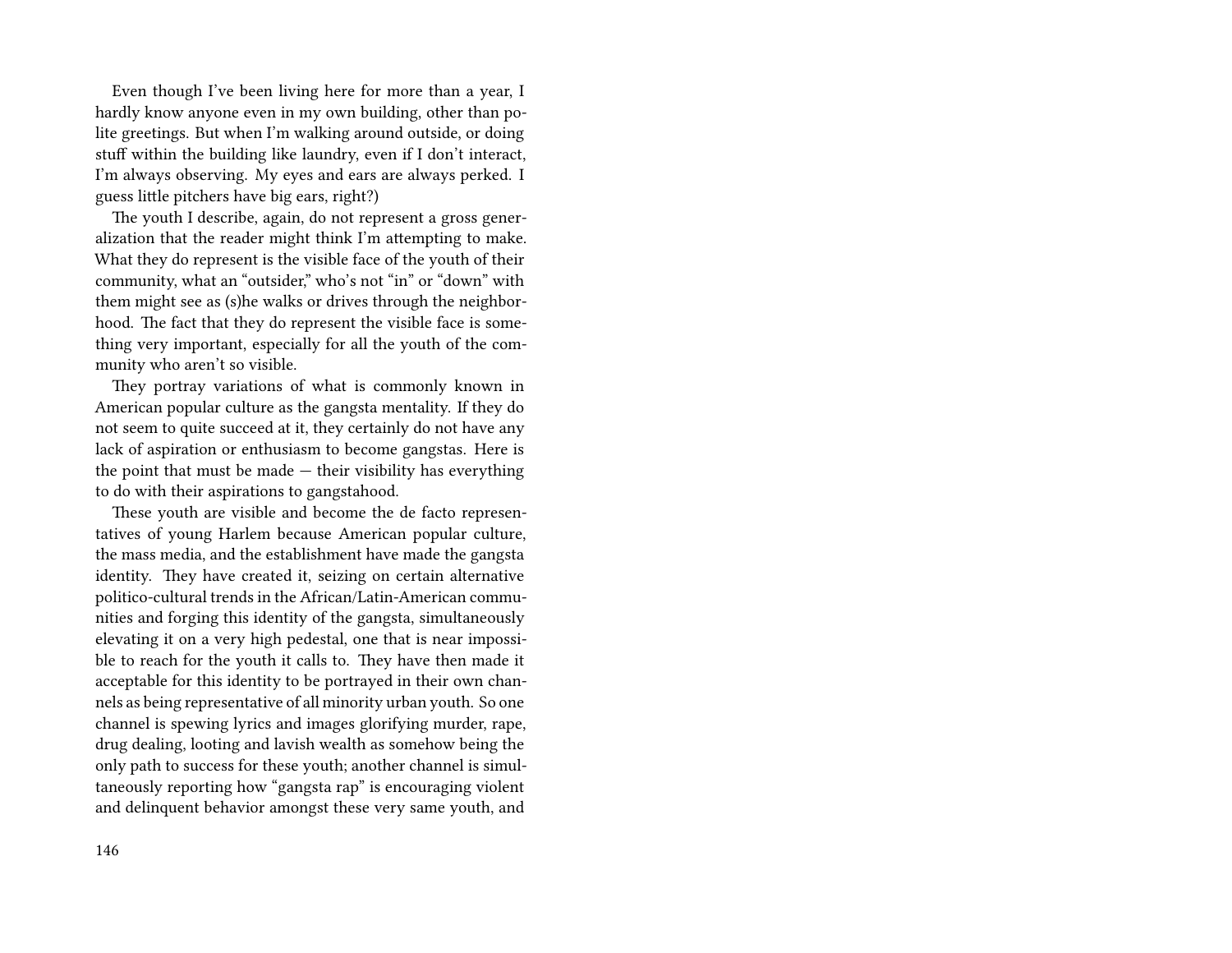time in Leavenworth. Info on his case visit his website at www.freeramsey.com, or write him at Ramiro R. Muñiz — 40288–115, P.O. Box 1000, Leavenworth, KS 66048–1000.

**Ewuare Osayande** (www.osayande.org) is a political activist, poet and author of a number of books including his latest work Black Anti-Ballistic Missives: Resisting War/Resisting Racism. The former chairperson of the Philadelphia chapter of the Black Radical Congress, he is the co-founder of P.O.W.E.R.: People Organized Working to Eradicate Racism. The Quarterly Black Review has called Osayande "one of Black America's newest insurgent intellectuals coming to the table with enough mental firepower to be a David Walker for our time." He currently resides in Philadelphia, PA.

the apparently pressing need to "crack down" and "get tough" with these kids. It wouldn't be uncommon for these channels to have common owners, stockholders, financiers, backers and investors. But what is the effect it is having on these kids? On one hand, they are constantly told that the only way they can be successful in life is to become a gangsta or a gangsta's bitch; on the other hand, as they become more and more deeply immersed into this culture, the very same establishment starts enforcing draconian laws and regulations on them, and criminalizes them without ever trying to show them that one can be successful and happy in life without being either a gangsta or Colin Powell. The cops and the judges will listen to our whining and tell us they don't criminalize the kids; they are already criminals and need to be dealt with before they get out of hand. The news producers, MTV execs, rap artists and record producers, etc will tell us they're just doing whatever makes the most money for them for the longest time.

The result is that the kids who are perpetually loitering outside are objects or pawns being kicked around in a power game, seen as criminals in the eyes of the rest of the world. One never sees any cops stopping and telling these kids to go buy a book, or guide them toward more meaningful social interactions, or just talk to them. One neither sees any cops ordering them to disperse immediately, even though there are "No Loitering" signs in bold around most buildings. This isn't a coincidence. They are allowed to loiter perpetually and hang around, so that they can self-affirm their identity as gangstas to the cops, who will then trawl the streets in their police cars and go around "busting" random people, subjecting them to humiliating searches and arrests in public on mere suspicion of behavior or activity associated with the gangsta mentality. The same cops will then go home and find their kids being drawn to the same thing.

And what about the faceless masses, those youth who refuse to accept this manufactured criminalization that looks so cool,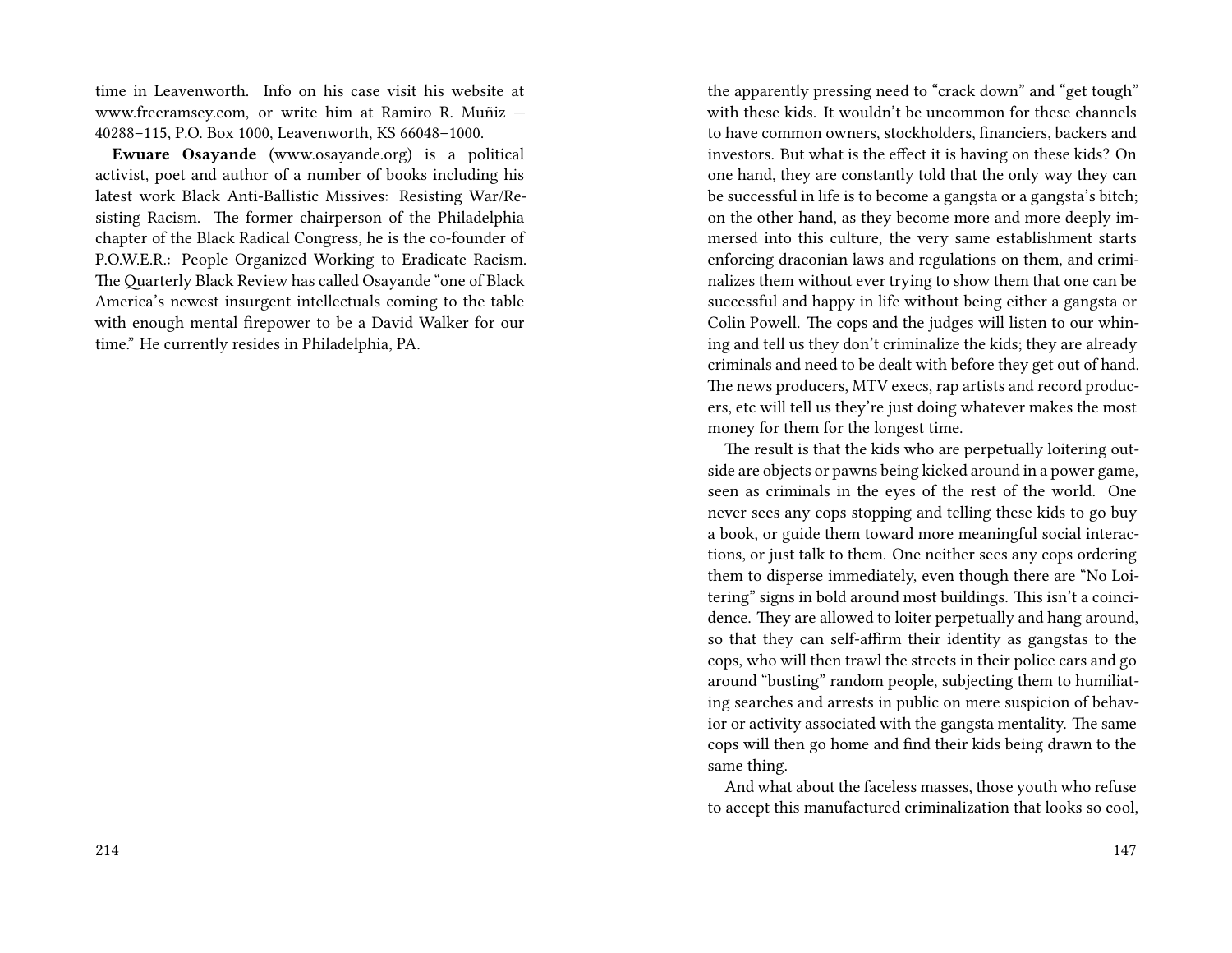who refuse to conform? We must remember that there's no black and white, no two distinct groups here necessarily, but shades. There could be kids in the gangs who long not to be there, who long to be productive, creative, and successful, but are just afraid of the backlash by the cool ones for daring to be different. There could be kids forcibly kept at home by paranoid, scared parents who don't want to see them spend the rest of their lives in jail under racist Rockefeller drug laws, who are nevertheless blinded by the gangsta illusion. And then, somewhere, are my crowd — the friends I've never met, but whom I talk to all the time.

I hope my Black and Latino friends and comrades, especially those in Harlem, will read this and try to understand my perspective. I hope they will understand that I'm not being racist here and not at all attempting to stigmatize. I am trying to find reasons for the perceived image of young people of their communities in popular culture as being unreformable delinquents and criminals; why that path looks so seemingly attractive and how it has so much to do with what the media and the establishment creates; what it says is OK and what it says isn't; how it can say both about one thing simultaneously for its advantage and to oppress. I hope these comrades will give me their feedback and point out any places I'm incorrect or going wrong. I will be the happiest of all if my analyses based on my own perceptions are proved to be categorically wrong and incorrect.

If they are, it shows the media and the pigs haven't got to absolutely everybody. If they aren't wrong, then I'm afraid that we as far left radical people of color, have a hell of a lot of work to do, and as our respected Anarchist Panther comrade says, a lot of painful growing, learning and changing ahead as well.

in Brazil and China, months in Spain and Argentina). After dropping out of grad school and moving back to LA in 1997, he's spent most of his time working as a community and issue organizer and—most recently—a public school teacher. His dream is to start a community center that promotes the sharing of resources, skills, and knowledge across boundaries of race, ethnicity, and class, and help people learn through experience their power to shape social reality. Tomás Moniz has been living, loving, fighting, writing, teaching and parenting three kick ass kids in the bay area for the last 12 years. Comments questions concerns, can go to Moniz at tom\_moniz@riseup.net'

**Suneel Mubayi,** 18, born in NYC, grew up mostly in New Delhi, India, came to New York last June after finishing high school in India to study at Columbia. He started writing poetry and stories at the age of 14, and studied theatre for two years in school. After initially writing mostly love and emotional poetry, he began to explore political arenas as muses, and was inspired by post-9/11 and the war. At some point in time, around the age of 16, he realized that he wasn't really a he inside, despite being birth- assigned female, and Suneel's political revolutionization has been closely intertwined with her shedding of gender boundaries and categorizations. She has since pursued spoken word performance and theater acting fairly successfully all over NYC and is learning how to trash the system from the belly of the Ivy League beast.

**Ramiro "Ramsey" Muñiz** is a political prisoner remembered for his leadership role during the Chicano Civil Rights Movement in the 1970s. As an attorney, Muñiz defended the rights of Mexicanos whose constitutional rights were constantly violated. In 1972 and 1974, Muñiz was a gubernatorial candidate in Texas for La Raza Unida, a political party established and developed solely by Mexicanos to articulate an independent political vision. Muñiz garnered six percent of the vote and, during the campaign, spoke widely of Mexicano political power and potential. He is now serving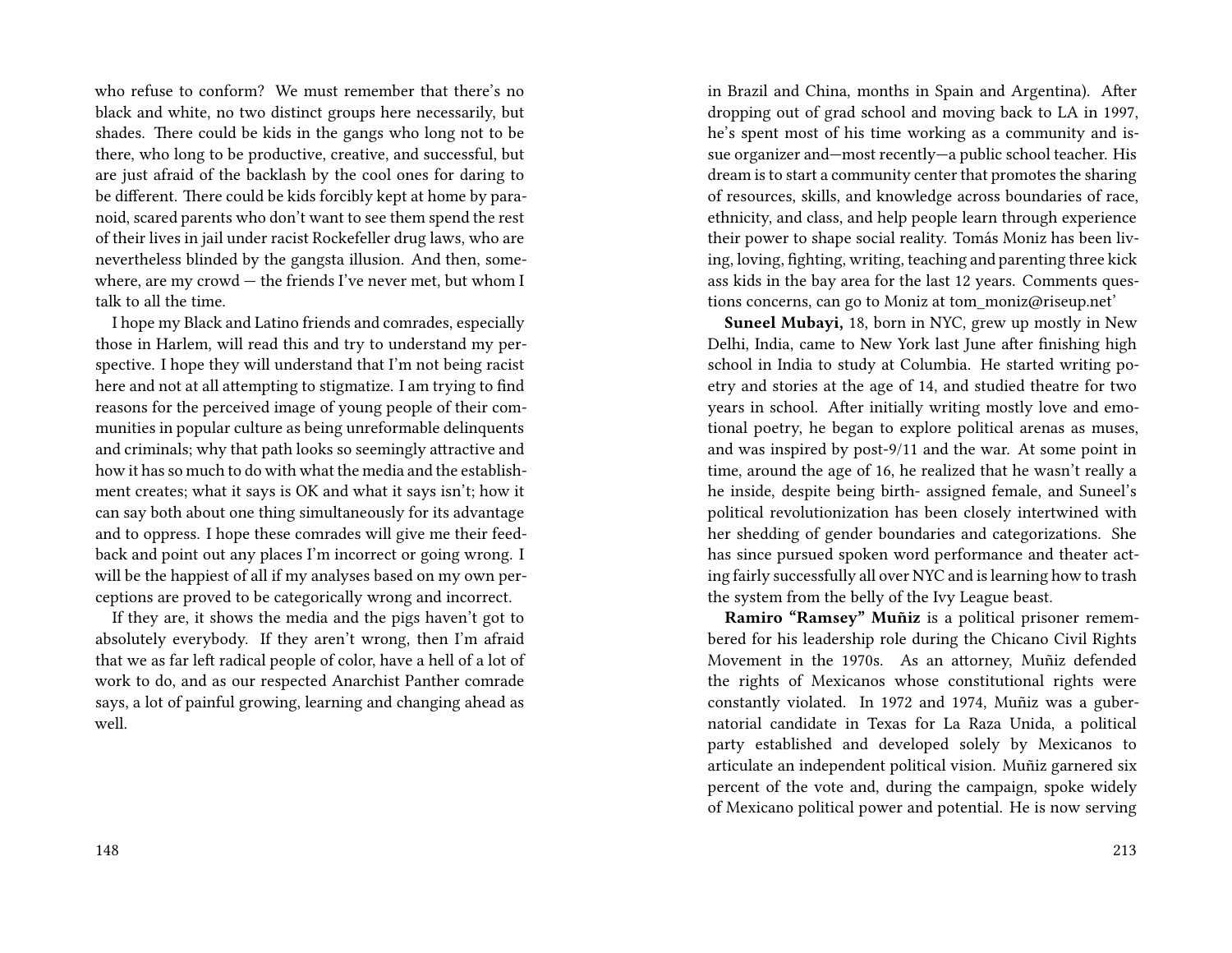# **About the Authors and Interviewees**

Author and interviewees in alphabetical order

**Kapila** is an artist, organizer, writer and poet born in Rio de Janeiro, Brazil, in January of 1981. Started working with the Centro de Estudos Libertarios Ideal Peres — CELIP, a anarchist study group, and the Resistencia Popular (Popular Resistance). Came to the U.S. at the age of 21, and started to get involved in student organizing, joining Students for Justice, a group of mostly community college based activists, and was part of the process which created a federation of the different Students for Justice chapters in the San Jose area (Silicon Valley, in California). I am part of Silicon Valley De-Bug, a young workers and artists self-managed media and organizing collective. I joined the IWW and have been part of the effort of starting a branch in San Jose. Currently I am working on a book about art and revolution and am part of the Furious Five anarchist collective in San Jose.

**Victoria Law** has been a self-identified anarchist since she was sixteen. Since then, she has participated in various collectives and anarchist endeavors, learned photography, been published on-line and in print, made zines, traveled overseas and become a mother. She and her daughter will be visiting her great-grandmother's former house in Shanghai in January 2004 between the Western and the Lunar New Years.

**Shawn McDougal** is a Black man who's been an anarchist since before he even heard the word. He was born and raised in LA, but has spent time living in New England and abroad (years

#### **Journal Entry**

I what? You what? Feeling lonely? Trying hard to find polemical analysis to figure out why you're feeling lonely in a suite with 9 other people? The closer you are to them, the more isolated you feel?! How does that make sense? Me, the seasoned New Yorker with all the older friends, the older ladies, suddenly on campus and with her (I will stubbornly use the pronoun of my choice) age group — feels lonely. Feels jealous as she sees clumps of excited, giggling happy teenagers walking, no bouncing, past her. It acutely touches on that nerve that has always been so sensitive inside you, babe, that nerve that holds companionship and abandonment and friendship and partnership. You know inside you that you're years more mature than them, that you made not just a fist of it alone in Harlem for a year, but a stable home.

Are the most brilliant of us destined to be alone? Why does everyone seem to have bosom buddies already that they're hanging out with all the time? It touches on all those memories that can never be erased, the memories of abuse before awakening, through suffering, when as a frightened little girl inside a boy's body who understood things too well for her own good, you looked around you and everyone seemed to be coping, everyone seemed to be stable and connected to each other except you.

You established yourself in a world outside of this gated campus when this gated campus seemed to big and complicated a world for you. And you never knew then that in a year, you would be a blooming, beautiful flower of a boy-girl becoming man-woman in the infinitely bigger world of the whole city. You've combated racism both inside and outside of you, expunged the colonialism and casteism from within, and not so politely alerted the rest of the world of much of the same present in it. You found out about Orientalism and Eurocentrism and dealt with those, no sweat. Those are serious char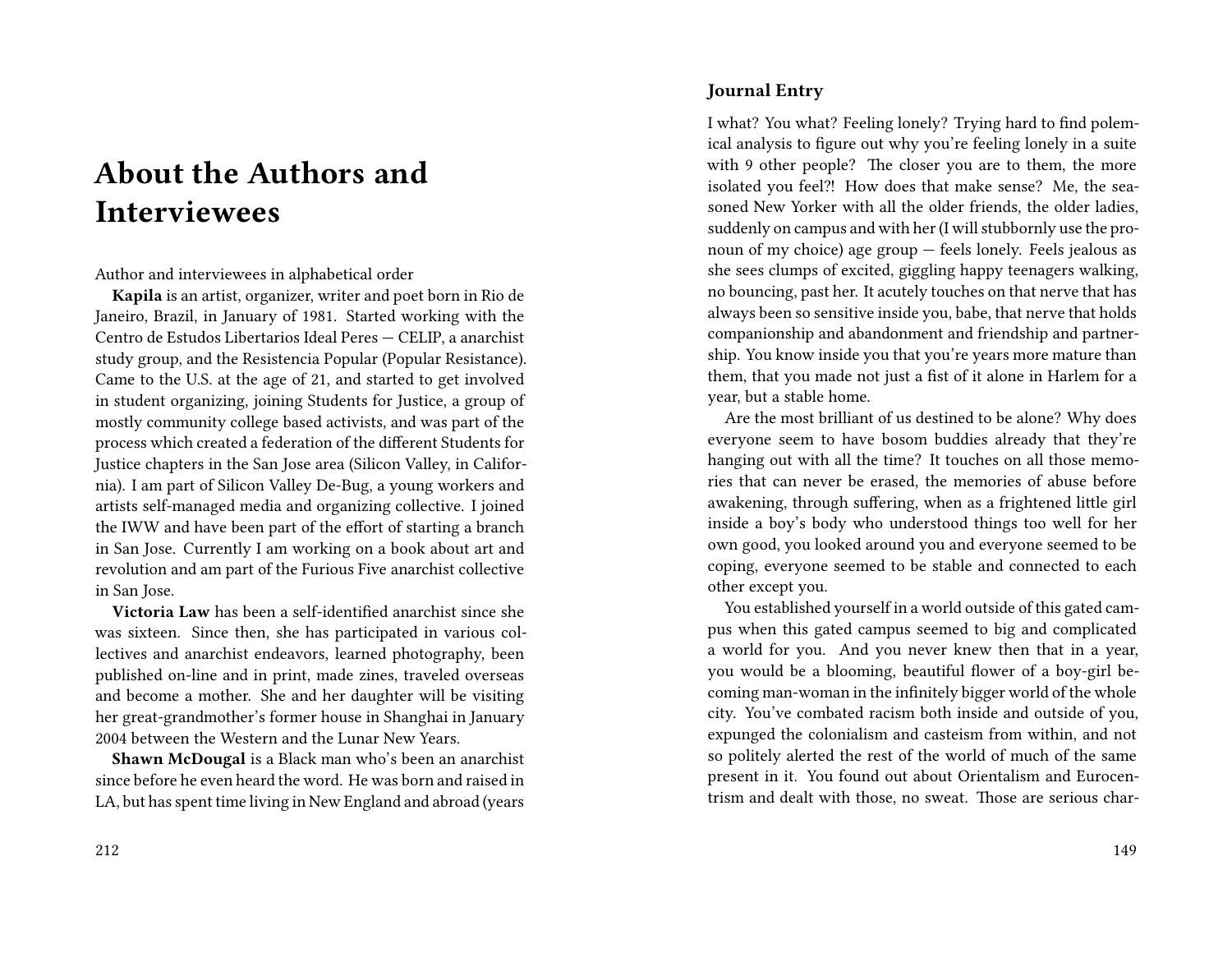acteristics in one's mindset to deal with, babe, and you did it with no problems.

You learned the hard way how to deal with problems that manifest themselves in the form of people. From the racists to the establishment pigs, to the infatuations to people who needed to be avoided but tempted you so much. The people who hurt you when they wanted to nourish you; the people who broke your heart and nearly broke your spirit. But nothing broke you. You realized that there is no heteronormative idea of a woman — that you were the woman who broke that notion that occupied your mind — you made yourself the woman who can be smooth and sensitive and soft, and at the same time, tough as nails and durable through the roughest weather. You broke the barriers that heteronormativity had set up between male and female, masculine and feminine, and showed by your own example that there could be the woman who could fight for herself without losing any of her femininity.

Now suddenly, you feel small, young, and fragile again. The thought of classes tomorrow and a schedule scares you and makes you feel weak, when the racist pigs of the NYPD couldn't do that after even having you cornered and alone. It's just the memories, babe, it's just the memories of when you were young. In recalling, you regress into the past, leave the present and that's why you start feeling crumbly again, because the little boy-girl lives in you only as a memory, not as a current and tangible reality.

That makes it a little more scary and harder to grasp, but it being a memory as opposed to an existing identity makes you safe from vulnerabilities, but you are not that person anymore, so that little child will not think for you, and its weaknesses will never affect you. Definitely, you will get upset when you think of how much you suffered as him/her, and the memories will be vivid and frightening like nightmares, but you will never be her ever again. Sometime, when I feel like it, when I feel ready, I will write in detail and specifics about my suffering. The inci-

Presently, we of Aztlanahuac are in the midst of rising, with a power of resistance and liberation like never before in our history. The silence has now become our new fire ceremony of liberation, justice and land. We must all come with clean hearts and be prepared to sacrifice, because without sacrifice, there will never be freedom.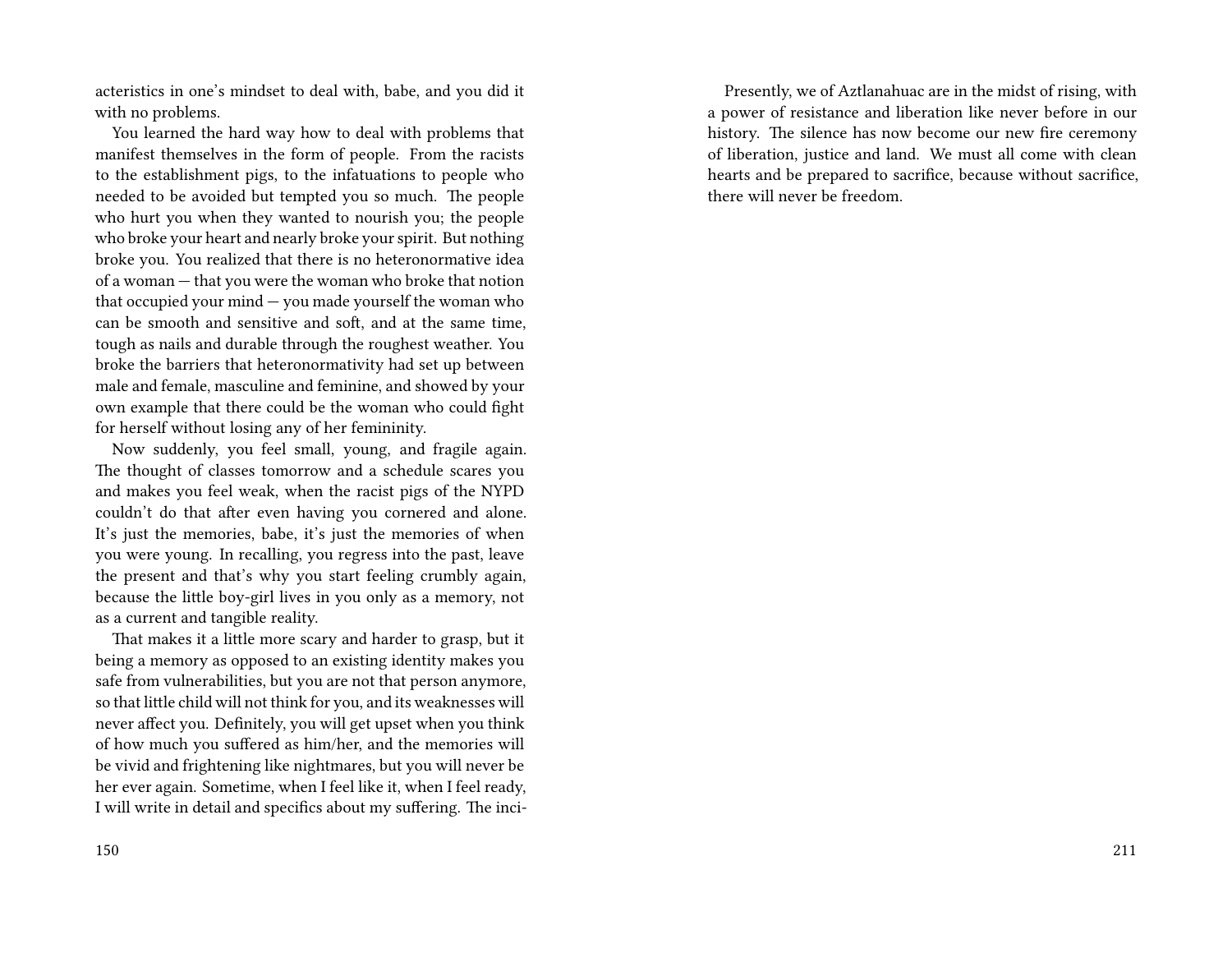outlive my captivity, for I am already old, but when I die, my friends will perhaps inscribe on my tomb, 'here lies a dreamer,' and my enemies, 'here lies a madman.' But no one will be able to stamp the inscription, 'here lies a coward and traitor to his ideas.'"

It is our duty and responsibility as liberators to pass on our oral traditions of struggle, sacrifice and freedom. From the medieval mazorra of this oppressor, we reach out of the voices of the mountains in Chiapas, where our brother Marcos continues to liberate our sisters and brothers from the same oppressor that rules here in America. And in this world of conflicts, that fire of spirituality continues to rise regardless of the genocide wrought. Everywhere throughout the world, the oppressed, people of color, are rising. It seems as if the entire universe is reaching into its ancient past for the answers of tomorrow. We of the sixth sun, Mexicanos from Aztlan, have reached and embraced the enlightenment of our spiritual, cultural and historical pasts for the last five hundred years. We have lived in a mode of darkness and ignorance. The oppressor has, with malicious intent, destroyed and/or refused the right for us to be exposed to the beauty and power of our ancient past. A race without a history or past is a race of non-existence.

In conclusion, it is with pride and honor that I share this by Flores Magon. It represents the purpose of this book on culture, resistance and anarchism:

"It is necessary to educate our people, to teach them the real causes of their misery and slavery… This is why our hands, instead of being armed with muskets, are armed with pens, a weapon more formidable and far more feared by tyrants and exploiters."

— 1916

dents, from the earliest to the latest to the ongoing; the abusers and predators (with special mention to brainless children in all the schools I was put in and the bitch who appointed herself as my mother/colonizer); the mistakes I made; and all the trauma I went through. It's too much right now — the thought of delving so deep into the filthy muck makes me shake and unable to type.

People tell me come on, Suneel, everyone's suffered, everyone's been hurt, and so, and therefore, there's nothing special about your pain and your pain. Wrong. There are people out there who'd have suffered less than me, more than me, or as much, in similar ways or different. But the fact that I choose to express them, the fact that I have the ability to write about them like this, analyze them, and not just stuff them under my exterior until I explode and injure everyone around me, like I see most others do, is special. And if others choose to do so as well, then that's special too.

Don't believe what the capitalists and the pigs and the wolves tell you.

There is room enough on this earth for all of us to be happy, successful, well off, and well known. Because if we all know each other, and understand each other, we'll all be famous and we'll all feel we're getting enough attention from each other. And there is no such thing as the human face of socialism, because socialism is all human, all one hundred percent of it, and anyone who thinks otherwise and still calls themselves a socialist are only living a more contrived and subtle version of machismo and militarism.

I didn't mean for this to touch so much on my sexuality, and my sexual awakening, but it is so present in everything I think and do, from my daily existence to my radicalism and sociopolitical thought to the way I relate with friends and with lovers too.

I've endured the taunts and the doubts. My dad telling me that feeling like I'm a woman inside is just another source of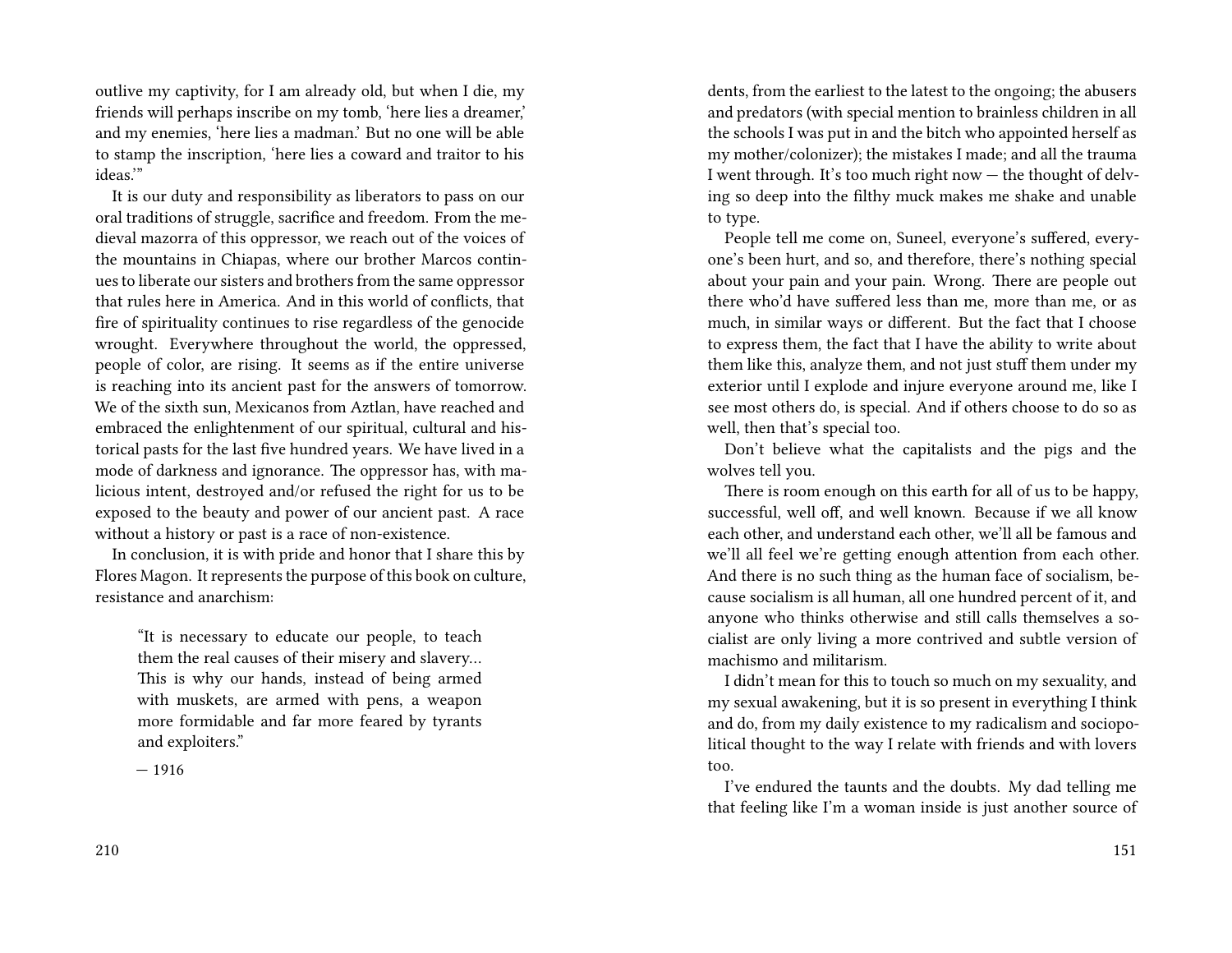confusion, and that I'd do better with less confusion in my life. Wrong, dad. I'd do worse if I tried to be something I know I wouldn't be happy being. The worst combination of my grandmother and my stepmother telling me that with my current identity, straight girls would be turned off because they want men, gay men likewise, and lesbians too because they want women who have women's bodies (I might still have one yet!), and that I'm sexually frustrated! Turns out she doesn't know all the girls out there. My womanhood endures.

Often I'm plagued by self-doubt  $-$  am I doing this just to attract attention? Am I taking being a stage-whore too far off the stage? I answered it myself when I expressed these doubts to my friend Erica (thank god for her) and she asked me the most fundamental question of all: what does being a woman mean to you? I thought for a few moments and answered: being a woman means simply that. Being a woman. It's a feeling, a sense that's hard to express in words, because to me, being a woman means having an identity that is feminine, but without any preconceived notions, ideas, or mindsets about what a woman is or what a woman should be. In any sense, be it in terms of looks, actions, habits, social roles, or anything else. Everybody feels like there is some kind of 'ideal' man and an 'ideal' woman too. Well I reject that. I am a woman with no conditions and no strings attached. And no presumptions too. You may find me rather androgynous, deviant, and genderbending. I like to dress up, be pierced, and be 'effeminate' or 'girly.' But those are just tastes and habits, like preferring cookies 'n cream above butter pecan and not to be confused with my sexual identity and preferences. Yes, I am all those things, or rather, I possess all those qualities. But I claim the right to choose my ultimate sexual identity beyond my traits, looks, qualities and features, even if it is different from the sexual organs I possess. And whether that's feminine or hermaphrodite or my desired blend of masculine and feminine is my choice. You can love it, be OK with it, be uncomfortable with it, be re-

152

or an eye full of tears. My dreams and visions will live…"

— March 16, 1922

His visions, his dreams and his revolutionary spirituality are very much alive tonight. Even though I have been condemned by the oppressor to a death sentence, it is my tonalli (destiny) to continue with the visions, dreams and liberation of all humanity, especially the oppressed people of color. It is in the dungeons of the oppressor where I have found the truth and direction that we as oppressed people must take in order to be free once again.

During my confinement in the hole, if I would wish to communicate in my dreams with my brother Flores Magon, I would concentrate for days on his spirituality and writings. Within a few days, he would appear in my dreams, not only sharing his inner thoughts, but, most importantly, what we must do to rise again and remove the chains that our people bear in the present.

His most profound statement was, "My brother, you must reach into the ancient past, reach into the roots of our hearts, reach into the strength of our revolutionary spirituality." I will never forget how I would rise from my sleep and immediately begin to write the essence of our conversations.

Yes, he is very much alive!

Our Mexicano spirituality is alive and throughout all Aztlan and in our Holy Land (Mexico). In fact, it is more alive than those so-called leaders who pretend to represent the masses of our people while, at the same time, compromising and making political deals with the same oppressor that continues to tighten the noose of the rope of oppression.

In a letter to his attorney, Flores Magon said he would rather die in prison than abdicate his ideals. "I prefer this to turning my back on the organizers and having the prison doors opened at the price of my honor." Flores Magon wrote. "I will not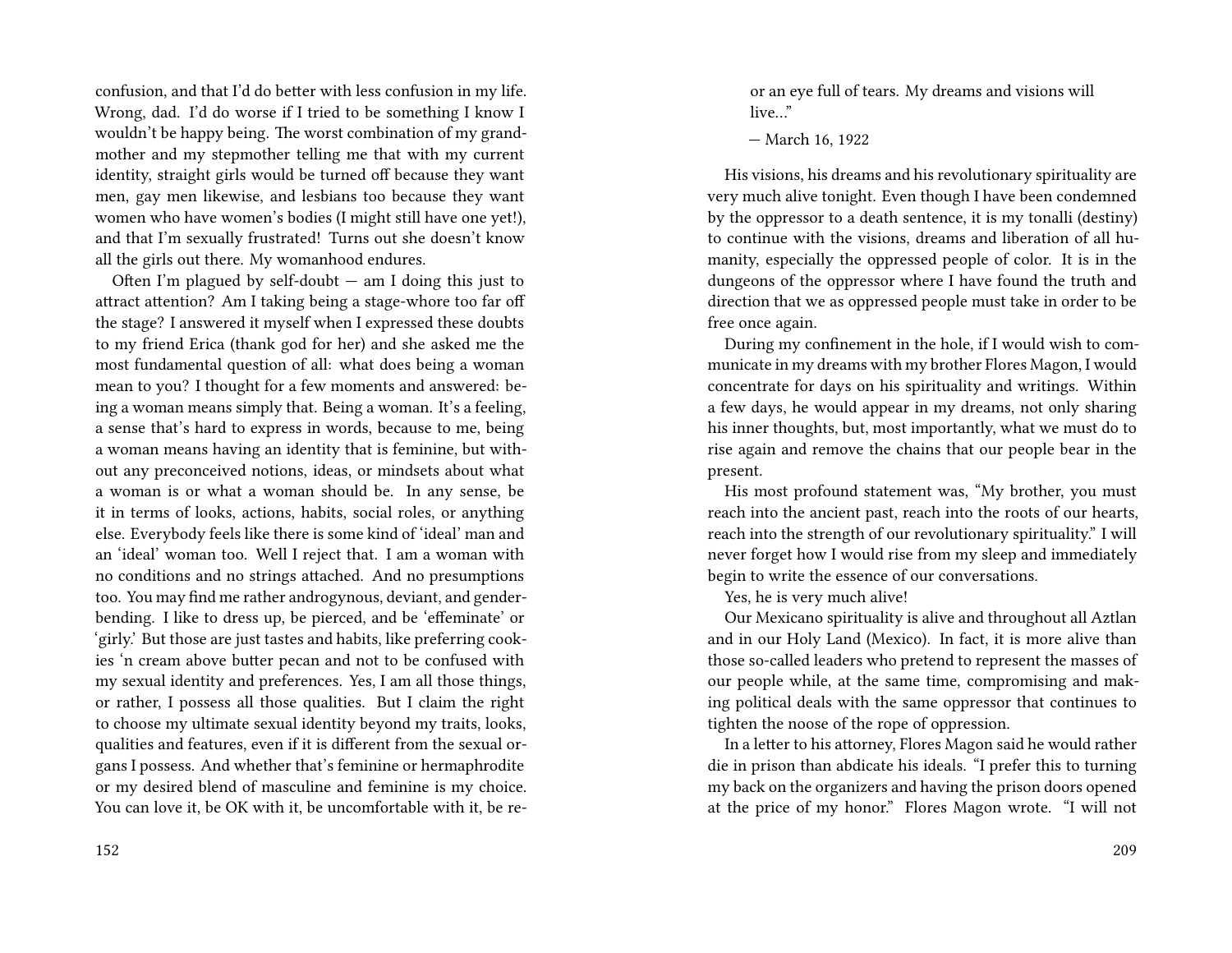# **Epliogue: Ricardo Flores Magon is Alive in All of Us** *by Ramiro "Ramsey" Muniz*

"I covered my face with my hands as I was shackled and chained, beginning three years of solitary confinement in the belly of the beast. I sat still in pure unconsciousness, neither hearing nor feeling, nor knowing in the darkness of the dungeons of America, like the deep of the sea, with no time and no world. In the depths that are timeless and worldless, it was then that the revolutionary spirit of Ricardo Flores Magon reached into the depths of my heart…"

Into my second year of solitary confinement, in the mode of darkness, I was informed by the forcing oppressor that seventy four years ago, our revolutionary brother Flores Magon had been confined in the same cell.

Even before the latter information, his revolutionary spirits would appear at any given time or day. Fortunately, with the support of family and others, I was able to receive various books written on the life, history and death of Flores Magon. The most vivid and profound statement has made months before his death here at Leavenworth USP is the following:

"My dream of beauty and beloved visions of a humanity living in peace, love and liberty… will not die with me, while there is on Earth a painful heart

volted by it, or leave it. But it's my choice. Being a woman means being a woman.

So just ride through the fear and the sense of isolation, babe. You've settled in a world much bigger than this. And nobody says you have to settle here. Just like dad (thank god for him too) said, you're not here to socialize, you're here for an education. And those who party nonstop and think they're being really bad/causing lots of trouble don't know that they're playing the exact moronic role that the system wants them to. You and your friends know what causing real trouble means. And you know it's a good thing, something to be proud of, feel noble and just about. Look beyond the social butterflies and the people who pretend so much that they're just pretenses of themselves. You're about to grasp knowledge, analysis, understanding, and ability. And with it will come your destiny, and the revolution.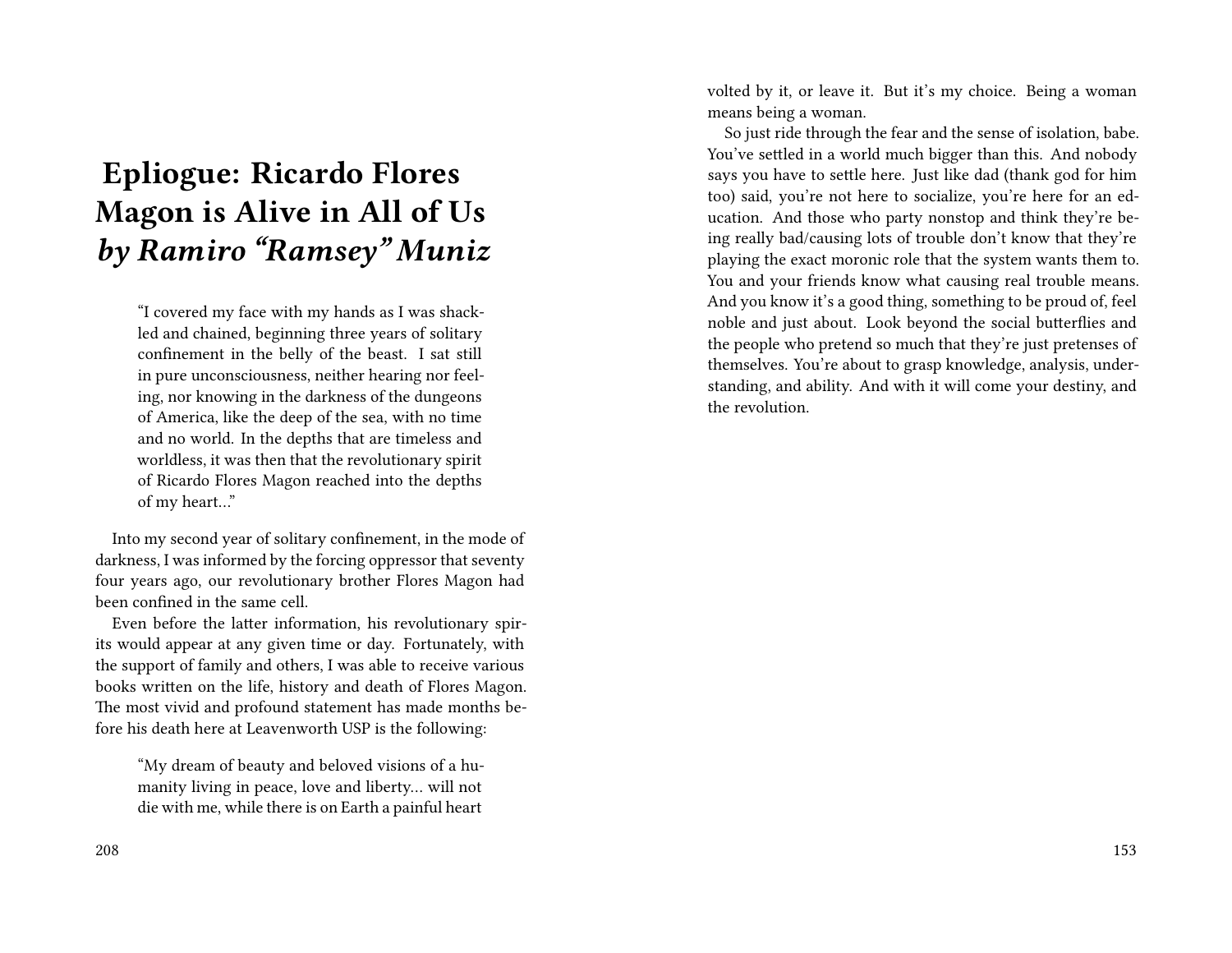# **Free the Land: Social Justice and the Environmental Movement** *by Ewuare Osayande*

The following is the edited transcript of the keynote address given at The Climate Control Conference, February 21, 2004, Harvard University, Cambridge, MA.

Since we are dealing with the question of environmentalism I thought it might be appropriate to introduce my sharing with you by quoting from the most celebrated scientist of the previous century, being that environmental- ism relies heavily on science. The person being Albert Einstein who himself was not just concerned with theories of relativity but was a committed socialist and used his popularity and influence to speak out against oppression. He says, "A human being is a part of the whole, called by us — universe. A part limited in time and space where we experience ourselves, our thoughts and feelings as something separated from the rest, a kind of optical delusion of our consciousness. This delusion is a kind of prison for us restricting us to our personal desires into affection for a few persons nearest to us. Our task must be to free ourselves from this prison by widening our circle of compassion to embrace all living creatures in the whole of nature in its beauty."

The struggle on the part of the environmental movement is the struggle to free itself from that delusion that separates itself from the rest of the struggles against oppression on the planet, that we understand people of color, women, queers and all the other oppressed people inside the working class have not only this motto repeated in their heads like a mantra, but that they actually need to exercise that line inside the movement and draw their own conclusions of where they want to go and what needs to be done.

I too disagree with the idea that race and gender should be taken a priority over the class struggle — the simple idea that race and gender issues could be solved inside the capitalist system in any frame is simply ludi- crous. Inside the capitalist system, we have no real say in the affairs of business and very little (in the most optimistic of the views) in the affairs of the government. A feminist or a race movement that did not have as priority to smash the capitalist system would fall sort on its legs — gender and race justice are impossible inside the capitalist system. The capitalist system is not only a system based on class dominance, but one too that maintain women and people of color inside that class and oppressed inside of it.

The means must be coherent with the ends. A movement that disregards any of the oppression-systems is bound to be limited and to create a society based on elitism. Unless the movement is committed to be one that will be addressing those three issues seriously and not sidestepping it with "we are all equal" condescending behavior, its range is going to be limited and it will turn off people that see themselves as not only working- class, but feel other pressing form of oppression crushing them.

It is time to reevaluate the movements approach on issues of race, gender and sexuality  $-$  it is good to see there is a movement of people already working in that direction. It is time for us to have a revolution in ourselves to change our perception on what a real liberation of the people means.

I see their faces — their smiling brown faces — and there is nothing of me in there. We shall build a different world.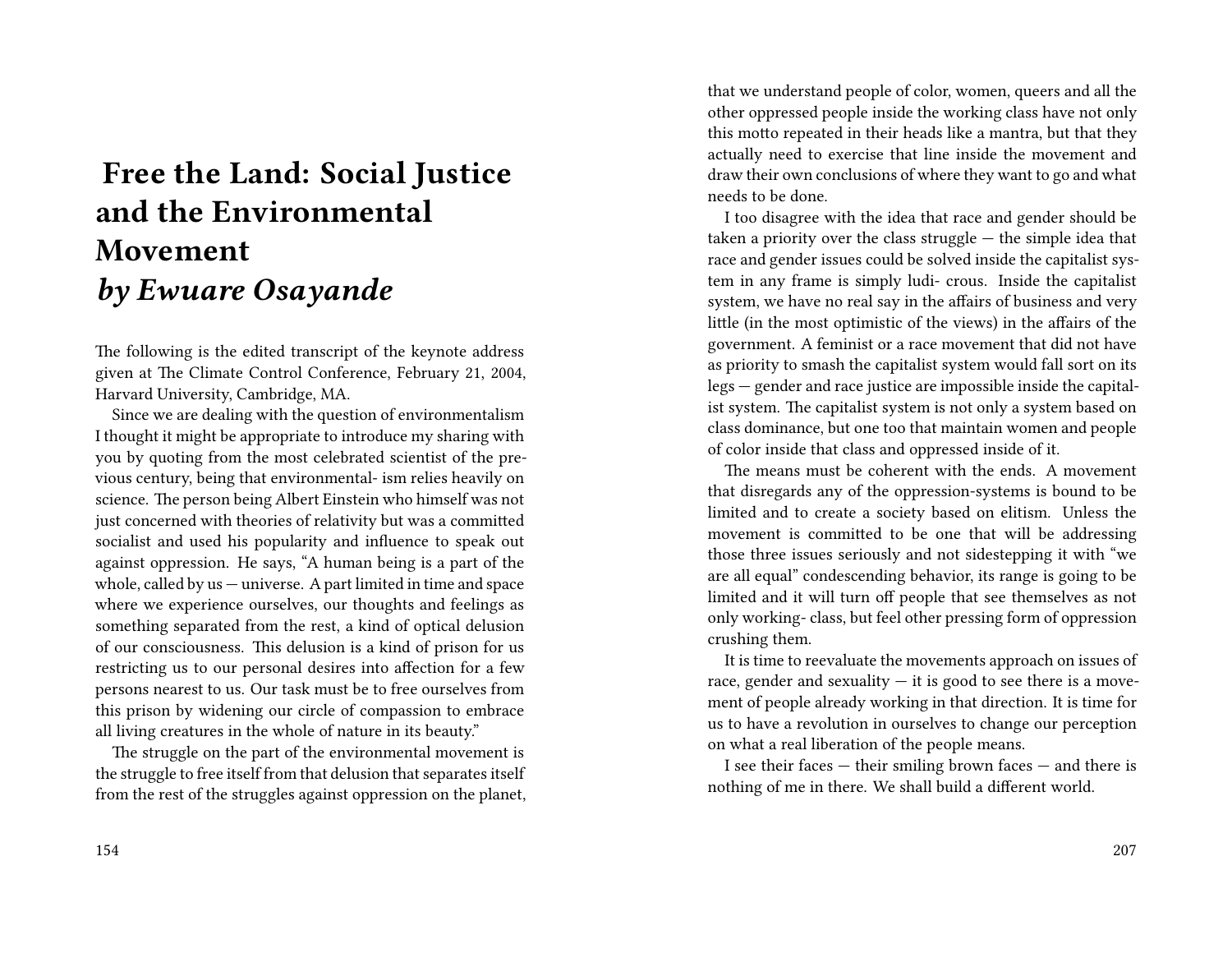of color is, globally speaking, fairly stronger and definitively more aggressive in its pursuit of power than the gender-elite. The gender-elite lives in a much more subordinate position (to their male counterparts) than the elite of  $color -$  thus putting them in a closer position with the women of the working class. An abused woman will identify with the plight of another one — independent of class or race; a queer person can identify with persecution and prejudice.

It is however, very important to notice that, empathy and de facto equality are a far cry from each other, and while the bourgeois women might have in common with the workingclass women their subordinate position, they are enemies of class and therefore not allies.

## **Conclusion**

The union of the working class in one fight will not happen without the acknowledgment of the levels of oppression inside the working class itself and the actual facing and destroying of the power imbalance in the movement that proposes to change the reality of oppression lived by the working class nowadays. A forced union of the working class, with disregard of the real issues of gender and race except in a superficial way is bound to fail.

A world revolution is necessary  $-$  a complete change of structure, a social, economic and political revolution that destroys class, gender and racial oppression.

I disagree with the idea that the class struggle should take priority over the race and gender struggle. This centralist and elitist view of disregarding the concerns of women and people of color have been seen thousands of times before, and we have been betrayed and stomped on enough to realize that those with power will not relinquish it, it must be taken from them. Only the oppressed can liberate the oppressed, and it is vital

as well as the rest of the planet itself. This optical delusion, this way of viewing the world through rather white, western and elitist eyes … this is more than a call for inclusion. It is a call for making the movement contextually aligned with the ideology and the ideologies of oppressed peoples' struggles for liberation.

There is a profound reluctance on the part of activists in the environmental movement to embrace a social justice platform that is accountable to the lived reality of people of color worldwide who live in poverty and under oppression due to the legacy of European colonialism and American imperialism.

According to the London School of Hygiene and Tropical Medicine and the World Health Organization, Global warming is already responsible for the deaths of some 160,00 persons a year already. The study concluded that children in developing countries are the most vulnerable to the impact of global warming. So here at the outset of our conversation I want to make it clear that we are already dealing with a circumstance that the environmen- tal movement is prepared to address if it would only heed the call.

Malaria, diarrhea, malnutrition, from droughts and floods are all the result of climate change brought on by the industrialized efforts of the West. Robert Watson, former chairperson of the United Nations Intergovernmental Panel on Climate Change has stated, "Almost any change in climate will reduce agricultural productivity in the tropics and the sub-tropics. Climate change is a developmental issue, not an environmental one."

In other words he is saying that, given the way in which global warming impacts the planet, the areas of the world that get impacted the most and experience the greatest chaos, crises and disaster as a result are those areas are all too often underdeveloped. We are not talking about Europe. We are not talking North America, Canada, Russia even. We are talking about the tropics and sub-tropics, Africa, Southeast Asia, Latin America.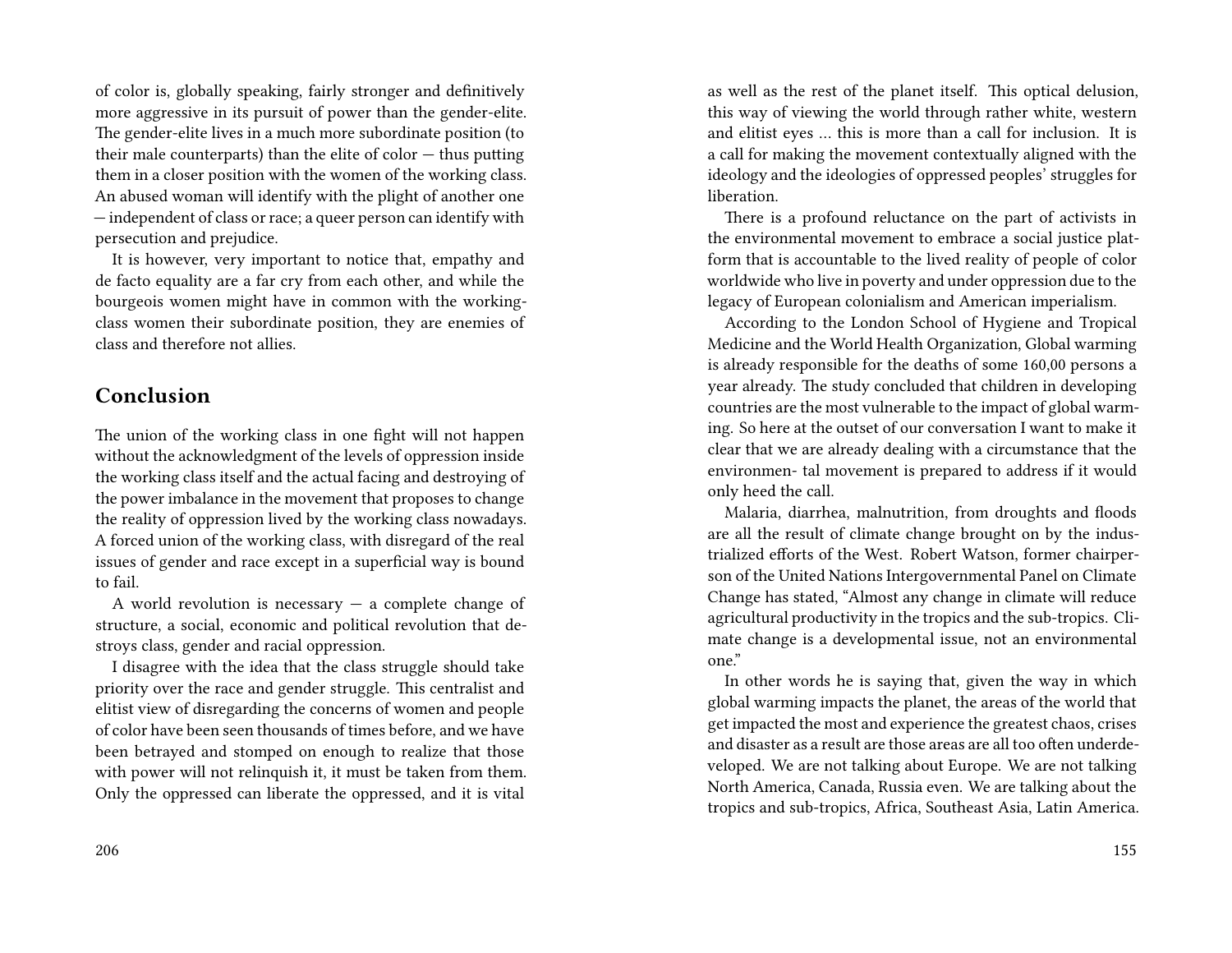Nations that are under-developed and thus don't have the infrastructure to respond to the threat of global warming. And so disease is rampant.

Malnutrition, diarrhea, all of these issues that in developed nations all you got to do is go to the hospital and get a pill.

For this reason social justice cannot be an afterthought for environmentalists. For in truth it lies at the very heart of the movement itself, of the struggle to save the planet. Save the planet from what? Save the planet from whom? From what? The answer could be from global warming, from the effects of what occurs in what is called the greenhouse effect. From whom? From multinational corporations who pollute our air and govern- ments that allow these corpses to get away without restrictions in most cases particularly when they set up shop in communities of color.

The question becomes and the question that lies at the heart of the environmental movement is how did this occur? How did multinational corporations gain access to the lands and lives of so-called Third World peoples over the globe? This is a question of colonialism. This is a question of the history of conquest on the part of Europe. Those people are still oppressed. They still suffer the legacy of colonialism and national oppression.

But here is the problem. See we can talk about theory and ideology but when the rubber meets the road, when we really get down to it  $-$  the very corporations who are involved in some of this mess fund many of our organizations in the environmental movement.

So the question becomes if you are really about doing the real work then you may in fact end up sacrificing a large part of your funding. I've had conversations with a number of activists over the years. I have been involved in this struggle for some decades now, and over the years we activists understand and appreciate that if you are going to deal with truth, if you are going to deal with the root causes of oppression and sufual [male], it may be mainly a quantitative difference." The level to which dominance and violence are exerted to the domination of women may vary in quantity, but not in substance.

The idea of our social fabric reinforcing gender roles of violence/passivity is to create an atmosphere of fear so overwhelming that the mere presence of the male becomes threatening. Male attitudes — tone of voice, way of sitting, conversation, clothing — everything is designed in order to keep women guessing and consequentially, afraid. Why is it then surprising that our movement and our spaces are normally male dominated if why do not critically analyze the balance of power in the attitudes and presence of men and women inside the movement.

A woman in a room full of men, no matter how strong, outspoken and determined she is, and no matter how much the men are determined to treat her as an equal — is definitively in a position of less power and thus will not have the same weight in her voice. And with the institutions are not conscious of this power imbalance and do not work actively in reverting this situation — the maintenance of the status quo is inevitable.

The oppression of women by the working class males is a phenomenon that can be traced back to almost every single culture. To see the feminist struggle as separate and a "division of forces" of the working class is a ludicrous statement  $-$  a reflection of a poor understanding of the nature of oppression and the nature of the working class.

Indeed, to separate these three fights is to divide the working class, but to set priority in any of them and have the others as a tag along is to destroy any hopes of liberation that the working class might have.

The gender-based oppression serves a political purpose too. It serves the elites that women have no political power for the same reason that it serves the elites that people of color do not enjoy political power. There is, however, a difference between the gender elite and the elite of color. The male-dominated elite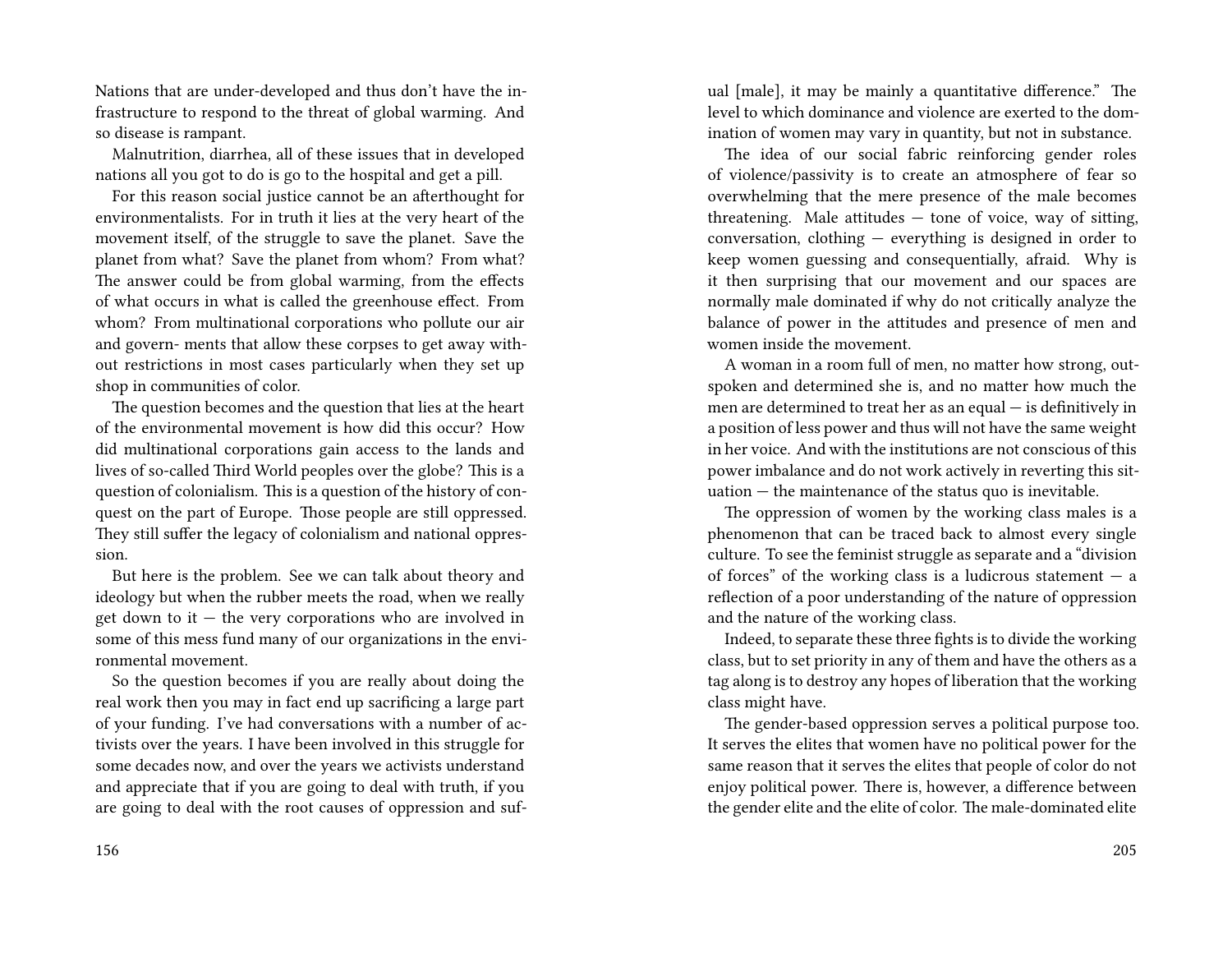Assembly of Women, emphasizing the need for women of selfgoverning and equal power.

Gouges understood that — because the culture of sexism — a structure that "embraced" men and women as "equals" would do nothing to actually satisfy women's need and desire for liberation. It would be a token act. The need of selforganization for women came from the realization that in a social structure, every single relationship is one of power, and if men constructed the social structure, it would be inherently sexist. Only women could devise a structure that would really beneficiate women.

Sexism always had a condescending tone to its rhetoric, a view that men's subjugation of women was actually a necessity for the welfare of women.

What is interesting is that this view is deeply ingrained in the social fabric of our society, and too ensure this, it is necessary that all men participate consciously or unconsciously in terrorizing women — much like the State, the function of manhood is to terrify women into accepting men's 'protection' for the price of their total submission. As Susan Brownmiller puts it, rape "is nothing more or less than a conscious process of intimidation by which all men keep all women in a state of fear." Domestic violence, violence against women and rape are forms of intimidation and bullying through which, firstly, male dominance is imposed, and second, male 'protection' is made 'necessary.' Culture reinforces the dominant role of the male and its 'need' of violence.

The cult of violent behavior by men, against women and against each other, is more than just assertion of power against the recipient of violence. It is part of the engine that feeds of the terrorizing of women to keep them submissive.

Is the double use of the  $rod - it$  can beat you up or beat someone else to protect you. And, as Susan Griffin notes in the book Rape: The All-American Crime, "if the professional rapist is to be separated from the average dominant heterosexfering then you are going to need to find alternative sources to fund your work.

And history speaks to this. I will share how. Earlier I spoke about Robert Watson, who was the former chairperson of the UN Intergovernmental Group on Climate Control. He was removed from his post by an alliance between Exxon, Mobil and the US government because of his outspokenness, because of his willingness to place the issue on development. He was ousted because he went on record stating that the people experiencing the heaviest impact on global warming are poor and oppressed.

The question for the environmental movement is: Are we going to try to cooperate with corporations? Or are we really going to begin to try to challenge the corporate structure in a way that truly redresses the problem toward the benefit of the majority of people who suffer, not just those of us who live in the most privileged generation in the history of the planet.

The corporate response is often to kill the messenger. For activists of color all over the globe the term kill here is not meant as a metaphor. That is actually what happens. The threat of death and the terrorism witnessed and visited upon communities of color that seek to respond to the reality of corporations coming into their communities, setting up plants, polluting the air, the soil is real.

I want to share two examples of this. Just for the sake of time we just got to deal with two. There are plenty more. Many people are aware of the activist Ken Saro-Wiwa of the Ogoni people in Nigeria and how he was executed in '95 for representing the interests of his people. Many folk are aware of the activist Chico Mendez from Brazil who was also killed. Both killed by corporations. Both killed with the backing of their respective governments. Both killed with the funded support of the US government.

There is a connection here that we as activists can't get around. Their lives become the litmus test. I am not saying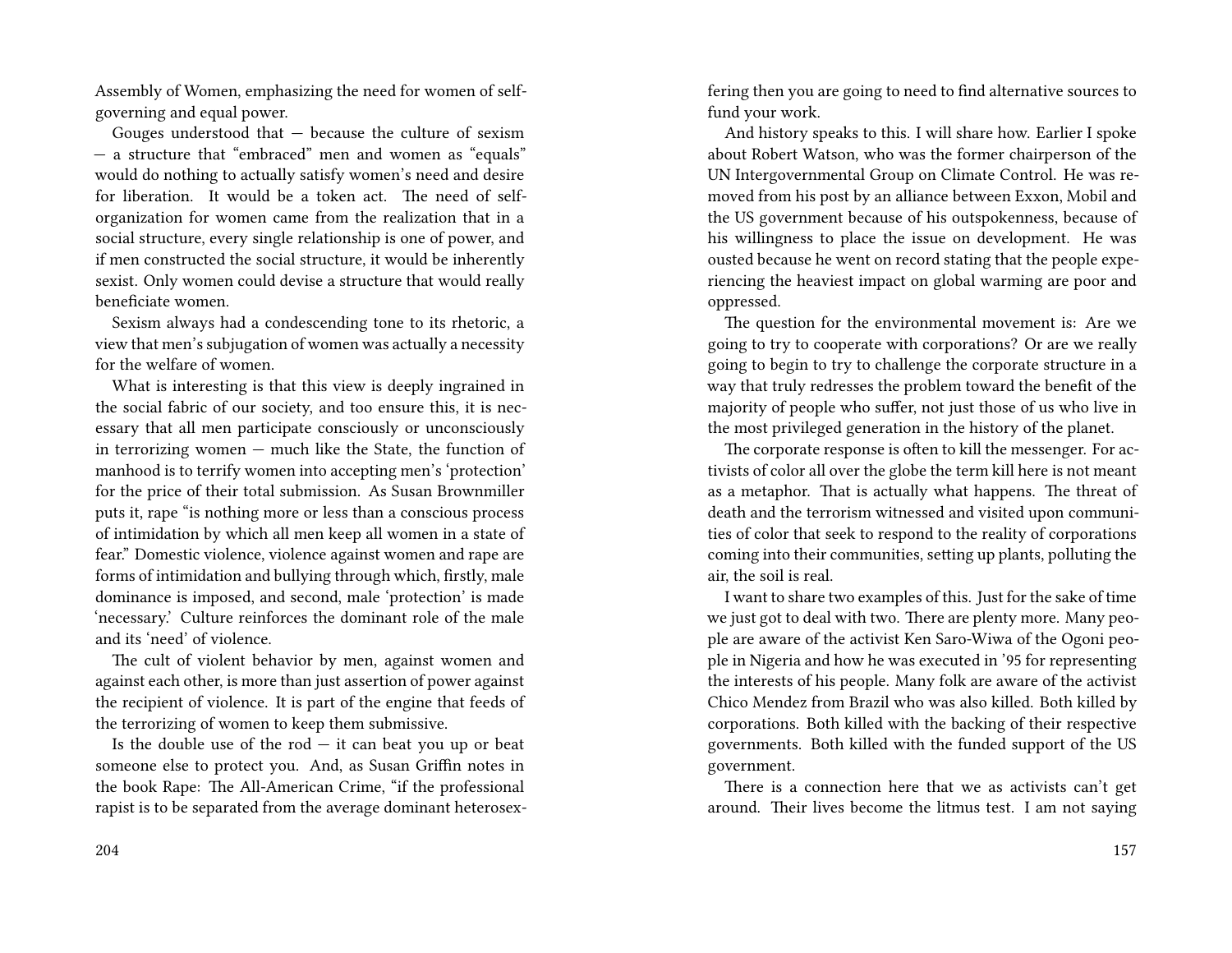that we have to put ourselves in front of bullets or put ourselves in the hangman's noose. But at the same time what about their lives becomes instructive for how we ought to be engaging this work?

The sad thing is and this is my personal criticism. It ought not take somebody's death to cause that community's struggle to gain access to the media. It shouldn't take someone having to be imprisoned for years before activists in the West catch wind of the worry and begin to talk it up.

That's a problem again of the lack of network, the lack of an international outlook on the part of activists in the West who are the ones with the most access, no doubt, no question. When you listen to their stories, when you read their writings, you'll understand that for people of color throughout the world, those in so-called third world countries, particularly, the environmental struggle is not simply about saving trees. It's about saving people. It's about freeing the land. It's about liberating the land. There is an acute awareness on the part of activists throughout the globe outside of privileged nations that our land has been robbed from us. That is why the pollution is occurring. We lack control over the very land we live on. And understanding that, walking with that analysis, we realize that we will never change the condition of our environment until we are able to liberate the land, until we are able to get these corporations off our land.

That is why in the case of the Ogoni in Nigeria they tied their struggle against Shell with their struggle to political rights. It was not simply about getting Shell out of Nigeria. It was also coupled with the struggle to gain parody politically within the structure. But those of us here in the West who take what we believe is democracy for granted, we don't understand and appreciate that.

In Brazil the struggle was about gaining land rights. These were small time farmers. These were people who lived in the forest. They had no contact to the world per se. They were com— the relationship of power and the need of a structure that 'justifies' and maintain such a relationship.

The strained relationship between capitalism and women has a lot to do, in a modern setting, with the fact that the elites of the world are  $-$  no matter their "color"  $-$  an oppressive majority of males. The male dominance is not only a "cultural trait" as it is one of applying a simple rule of power — those hoe have power will not give it up for free. Concentrated power is limited — the more you share the less you have and the elites of the World will not relinquish power for women.

The relationship of power between men and women needs to transcend race and class in other to be effective. Although one could argue that this is just another classist plot of the bourgeois to keep their economic rule over the working class, it is very interesting to notice that misogynist thinking is part (in different levels) of a multitude of cultures, even before they got in contact with each other. 'Primitive' societies had their good share of misogyny  $-$  they were hardly the utopia that certain people picture them to be. The dominant gender in our societies has been exploiting women's work and women in general for millennia after millennia. Sexism is not a capitalist invention. It is not accident that the bourgeoisie power is composed essentially of males, this is merely a consequence of the fact that even when the class struggle between the nobility and the bourgeois aristocrats was being fought, in one thing they agreed — that was a fight between men, to see which men was going to be the ruler. It is obvious then why the views of women like Olympe de Gouges were so threatening to them that she was guillotined in 1793 as a reactionary loyalist.

Robespierre, Marat and the men of the Revolution were most certainly terrified of losing their power to a woman who advocated not only the necessity of full legal equality between the genders, job opportunities for women, schooling for girls and the creation of a national theater were only plays written by women could be performed, but the creation of the National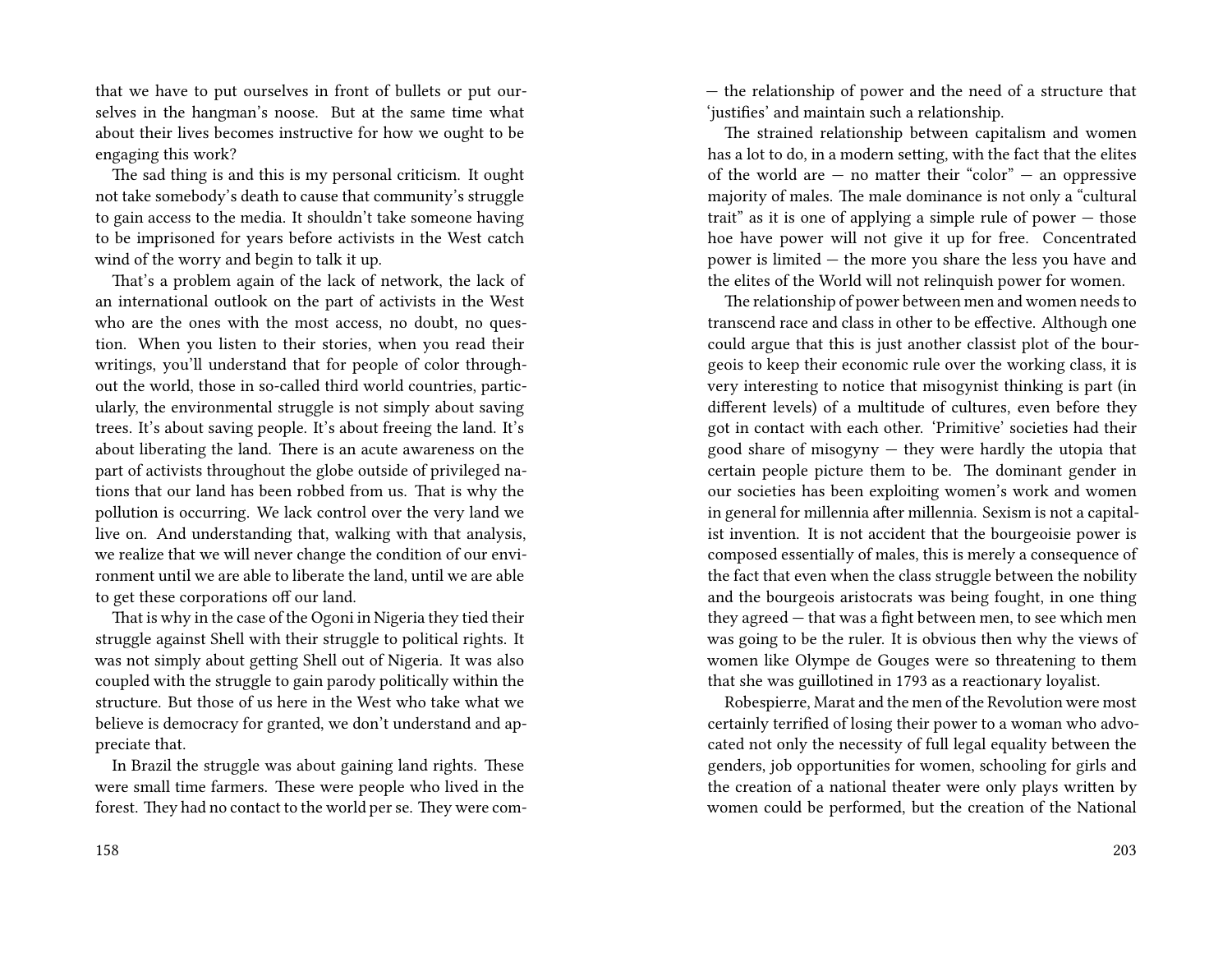## **Gender**

In this essay, when referring to sexism, the concept, unless noted, incorpo- rates issues like women's rights, women's position in the bottom of the scale of the capitalist society, homophobia and male violence against women.

Sexism — male dominance — is the less addressed and consequentially the most widespread system of oppression in the world. The roots of sexism in societies cannot be easily traced and I will not even attempt to dwell in its history to avoid any fallacy. However, in this essay, we shall analyze sexism in its relationship with global capitalism and the struggle for liberation.

The revolution of the capitalists was an economic and political revolution — not social. The French Revolution, the fall of the Absolutists in Europe, the social changes that followed were design to enforce the rule of the bourgeoisie and strengthen the influence and power of this rising class against outside forces. Representative democracy, liberty and freedom and all the other promises that the revolution made to the people were designed according to which form would create a favorable atmosphere for the establishment of capitalism.

It is interesting then to notice that the revolutionary leaders were quick to crush the women's movement that was born during the revolution. The establishment of Capitalism could not allow the development of such a movement, especially since, in order to satisfy what those women were demanding, a distribution of power was necessary. One pamphlet distributed by those women during the revolution was called Request for Women to be Admitted to the Estates-General, and had the following quote: ""Man is born egotist… he reduces us to managing his household affairs and to partaking of his rare favors when he feels so inclined." Nothing could be more true and it exemplifies the relationship between the elite and women

fortable with that. They were fine. Along comes some cattle herders and they wanted to tear down all the trees so they can make land into pasture so their cattle can eat. So Americans can buy beef.

I read a study just recently that said that the fact that people buy beef has had a greater impact on global warming than humans themselves, than human consumption itself. Meaning that cattle eat more than we do and their waste contributes more to global warming that ours does. And they are being fed so we can feed on them. Because of our consuming drive there are whole populations of people in South America who are being removed from their land. And are being killed if they refuse to get off.

We got to make the necessary connections. It is not enough to call for a boycott of Shell. It is not enough to stop eating meat. When their blood, Ken and Chico's blood comes all the way back to the White House. We can talk about the corrupt Nigerian government.

We can talk about the corruption in the Nigerian government. But who made the corruption in the first place? What does US foreign policy have to do with any of this? Plenty. And so our struggle as environmentalists here has to be about charging the government responsible for the crimes and atrocities that occur all over the globe wherever American interests are present. And we have to support the indigenous people's struggle to liberate their land.

Malcolm X, who was assassinated this night back in '65 himself gave a number of addresses here at Harvard, stated in his speech, "Message to the Grassroots," that, "Revolution is based on land. Land is the basis of all independence. Land is the basis of freedom, justice and equality." The environmental state of the Ogoni people, the environmental state of the Mapia people from whom Chico Mendez's folk come from in Brazil will not fundamentally change until they receive justice. And that justice cannot occur ultimately until they are able to liberate their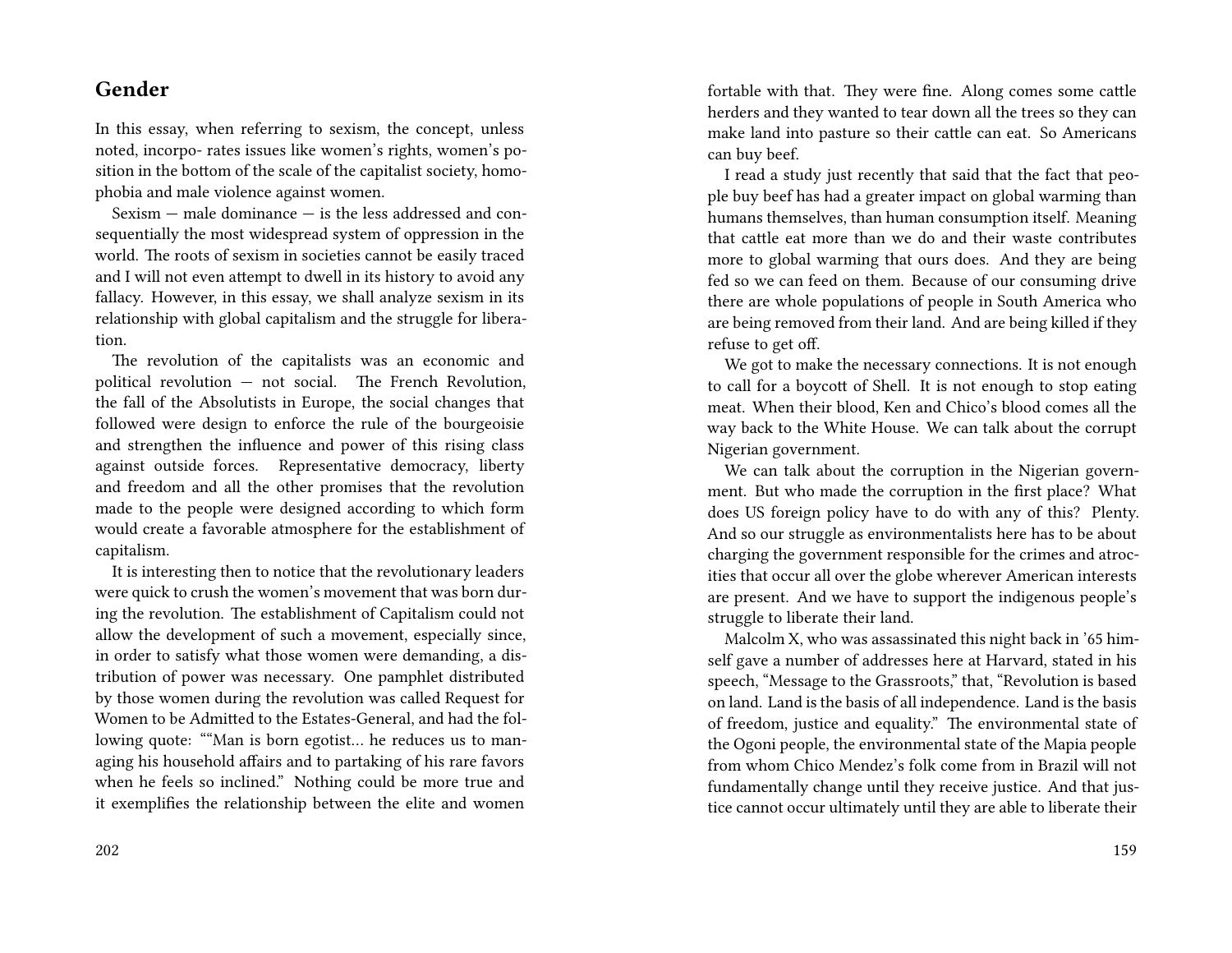land. We have to understand this. We have to understand that there is a relationship between Bush's war in Iraq, Bush's socalled axis of evil when the evil starts here at home.

See what many fail to understand is that if you don't have money you have little to no defense in our times. And that can be made in a very general way even in terms of what I am talking about here about oppressed peoples across the globe. If you are poor you have no defense. And the sooner that we who are more privileged begin to understand or appreciate that fact and create a movement in alliance with that reality to remedy the same, the sooner we will begin to see true progress. Until that occurs we're in trouble.

This next quote I am going to share with you is from Ken Saro-Wiwa. He is talking about Shell and its relationship to what's going on in Nigeria. He said, "Shell has waged ecological war in Ogoni since 1958. And ecological war is highly lethal, the more so as it is unconventional. It is homicidal in its effect. Human life, flora, fauna, the air fall at its feet and finally  $$ the land itself dies. Generally it is supported by all the traditional instruments ancillary to warfare — propaganda, money and deceit. Victory is assessed by profits. And in this sense Shell's victory in Ogoni has been total."

Over the 39 years of exploitation at the hands of Shell some 30 billion dollars in profit Shell has accrued in the Ogoni region alone, which is only 3% of the total oil production in Nigeria. That's a billion dollars essentially a year since Shell has been in Nigeria. Yet, in spite of all this production and profit, the condition of the Ogoni people remains ridiculously sad. No running water. No electricity. Yet the corporation can come in and make that much money and not have any obligation to the people whatsoever.

Shell's profit motive is largely responsible for the repression of Nigeria's democracy. It is that factor that leads to the corruption of the government and the denial of democratic rights. See, here is a clue. We don't need to look overseas. We don't need

ica, a very white and European class of bourgeois. The elites of Africa, while not European in skin, are mostly educated and raised in Europe or the U.S. The pattern repeats itself.

In maintaining the white supremacy, the elites of color try to escape guilt- free. In the fight for racial and gender equality, the working class remains bound. It is not that these fights are not important; if anything, alongside with class, they are the most important ones. It is only that, without the fall of the capitalist system as a whole, any fight becomes just filler.

Other parts of the elites of color take a more aggressive position in the defense of the interests of the world capitalist elite. The elites of Japan thrive over the complete subjugation to the American empire. Make no mistake: this is hardly a submissive elite — they were imperial forces for centuries and held an elitist racial position over their neighbors. However, in this game they play, the subordinate elite because is very much in their interest to keep the status quo, and the rest is inconsequential. Japan, defeated on WWII, is reborn as a global potency. But in submission to the white empire. Their pop culture, their dream, their means of production — everything about modern Japan cries — slave, but this condition of slave to the elite of world capitalism asserts its hegemony and dominance over other nations. More than that, it asserts the dominance of the Japanese elite.

The left worldwide have, for decades now, struggled with race and class and gender — which liberation should take precedence over another — without realizing that if any take precedence, the whole fight in itself is almost a moot point. Racism is not only a pillar of class oppression. It is one of the single bases of oppression itself.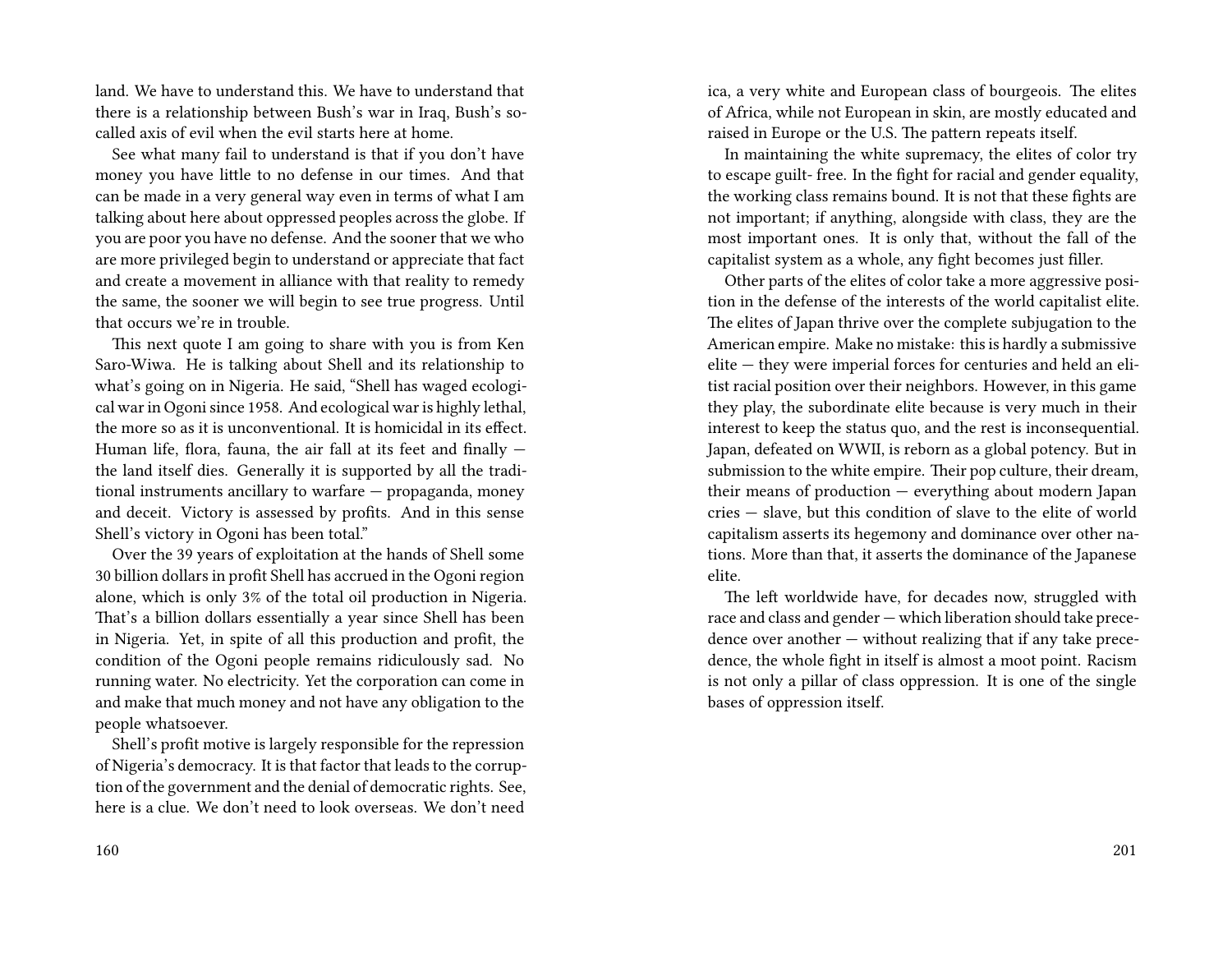of the whole scenario, they would be in bad waters. It is of their interest that the white elite dominates — that would eagerly try to take over if they thought that they could do it without tearing the fabric of social control that the white capitalist elite maintains.

The racist structure of the system allows the elites of color to maintain their power and give them other possibilities. Imperialism has been used as a shield by every single dictator that had power threatened by the bigger shark, from Castro to Hussein to Milosevic. This dragged into direct or indirect the defense of their oppressive regime millions of people of color, working class people and anti-imperialist militants. This is not a justification to the U.S. actions, but an example of how the racist structure benefits not only the white elite and therefore supports directly or indirectly by the elites worldwide. It is a case of opportunism, where oppressors assume an "oppressed" mask to defend themselves against the taking of dominance against another.

A very concrete example of that is the role that Brazil plays now in the FTAA meetings. Lula and the PT (Brazilian Worker's Party) have been repeatedly trying to sell this image of a defiant Brazil, which is concerned with the imperialist role that the U.S. would play in South America in case the FTAA gets approved. What they are concerned about is that Brazil might lose its hegemonic dominance over the South American market; and then, if the U.S. does not open its market to Brazilian products, the Brazilian elite of landlords would lose power. They are not concerned with the effects of the FTAA on labor, environment and the people. It is just very convenient that those issues show up so they can rally public support.

This pattern repeats itself around the globe. Besides, the majority of this "elite of color" are actually descendent of Europeans. Just look at South America, the diversity and richness of races and cultures in it — then look at the elite of South Amerto go over or across our borders to see the corruption cause it is happening right here. In America those who are the poorest and not white, it is in their communities that corporations set up their toxic waste dumps and pollution centers that produce major respiratory problems for the poor and of color in our own country. The term environmental racism coined in 1982 grew out of the learning that the most significant factor in the siting of hazardous waste facilities nationwide was race. Ask yourself where do the corporations in this community dump their trash? Where does Harvard dump its trash?

Just as in the case of the Ogoni people, the Mapia people and other oppressed peoples, majority Black cities like Camden in New Jersey and St. Louis, Missouri and others, have been robbed of their political rights due to state takeovers. The argument made by state governments used to justify this antidemocratic, in fact fascist act, is that the political structure in those cities have been corrupted. No one bothers to ask how those structures got corrupted.

The same stuff going on in Nigeria is going on here. So people get denied political rights because corporations have corrupted the politicians. And then you get other corrupt politicians coming in saying we are going to take over. Why? Not so that democracy can be reestablished but so that more corporations can come in and set up shop. That's what is going on right now in Camden. It is what is going on in St. Louis and other places throughout the country where the majority populations are Black and Latino and poor.

The struggle is about the land. The struggle is about the political struggle and rights, self-determination of oppressed peoples. Whoever owns the land determines the quality of the air, thus the quality of life. According to a recent study done forty of the world's poorest countries face losses of more than a quarter of their food production as a result of global warming by the year 2080. Those forty nations are home to 2 billion people on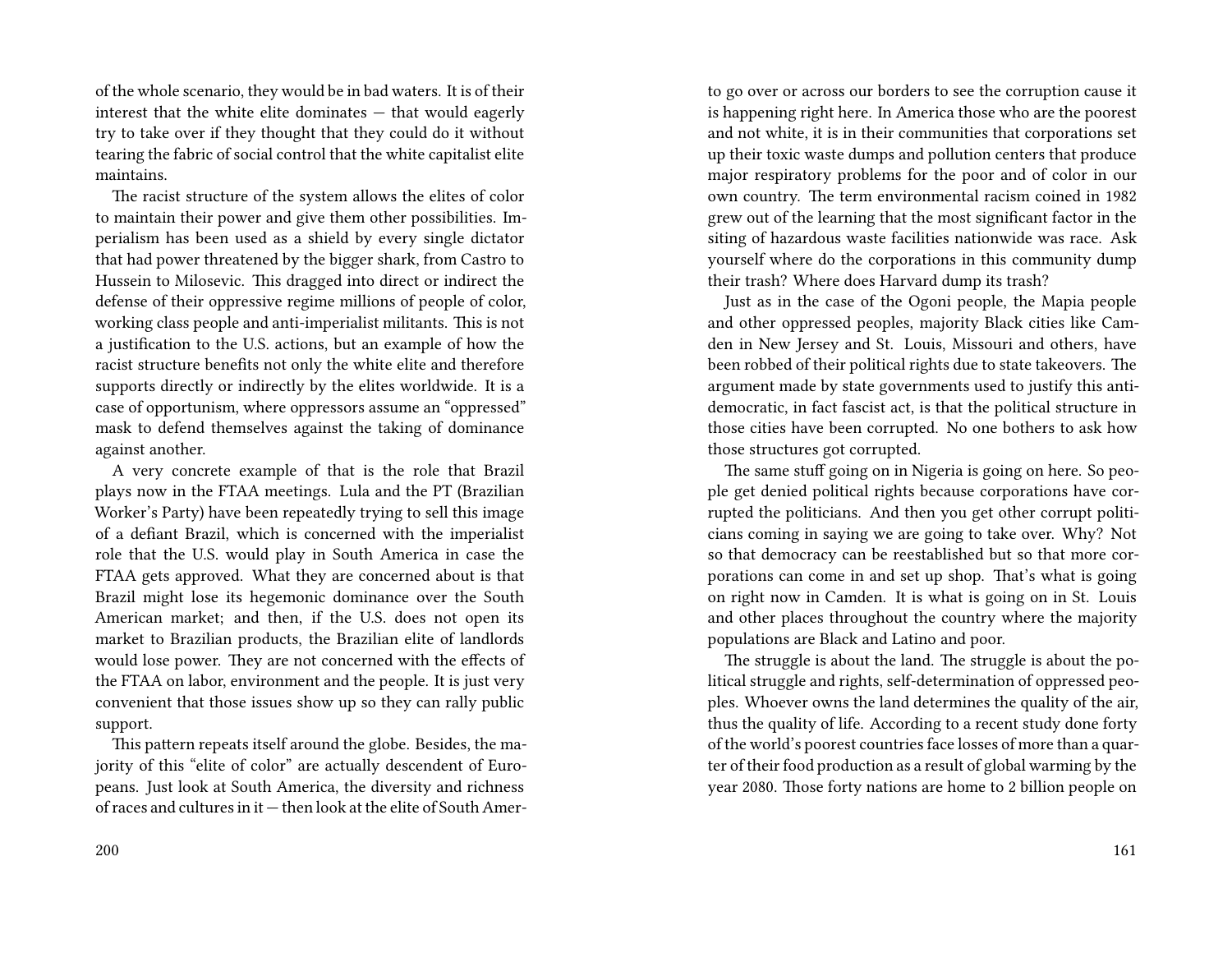the planet. That is about one third of the world's population. The future is now!

Here is another example. I just happened to hear this on NPR one night about the Inuit of Alaska and how they found large quantities of DDT in the breast milk of the women. Now most folk would ask the question, "how did they get that stuff there?" The scientists were dumbfounded. They would think that these folk farthest removed from the sprayers that go over crops would be the last people to be at risk. But it is due to the wind patterns. They had higher quantities of DDT than Canadian women because of the wind patterns and the climate in that region around the North Pole.

So people who don't even have a hand in the exploitation suffer as a result of our desire to live comfortably. Something is wrong. Something is wrong I tell you. There is a growing divide between rich and poor nations, between the industrialized and the underdeveloped nations, between the West and the rest. The question for the environmental movement is: What side are you on? You must become radical. You must radicalize your movement to place it in alliance with those who suffer the most. They're not looking for a handout. These aren't people who are ignorant of the issues. These are folk who are very aware, who live in the reality you've researched.

The environmental movement at its most authentic state is an anti- imperialistic movement, is an anti-racist movement. So if you as an environmentalist are not demonstratively resisting and fighting imperialism, if you as an environmentalist are not demonstratively resisting and fighting racism then I question their commitment to environmentalism.

I am going to leave this on your head and hearts. I have worked with a number of groups represented here and others. And the issue always comes up and hopefully may come up during the Q and A about diversifying membership. Many predominantly white organizations want to make themselves more aware of the issues and concerns of people of color, to

The white colonial/imperial power stretched itself through the process of capitalist globalization. The consolidation of global capitalism is not only rooted in racism but dependant on it. From Brazil to India to Mexico, the lighter skin carries a lighter burden and occupies the higher place.

The de facto ruling of a white elite that controls the global capitalist state enforces the privilege of the "white race." Transnational corporate forces are massively concentrated in the U.S. and Europe and so are the powerful nation-states. The "white race" enjoys a position of privilege in these two segments.

Token gains on race and gender are not so much to pacify race and gender struggles, as it is to foment further struggle. The idea is to give the exploited a little taste of what they could get, but to make it clear that would have to carry a certain burden in order to get it. Just like a mule that tasted a piece of the carrot once is bound to want to eat the whole carrot, and will work with all its strength to reach the unreachable carrot, and carry the weight of the cart in its back. But, apparently contradicting themselves, the capitalist class shows its contempt by race and gender equality by openly attacking any form of improvement in the situation of the oppressed genders and races. This makes the structure, in the eyes of people of color, a racist one, instead of a purely classist one. It is necessary to keep people thinking that a) gains can be achieved inside the structure and b) racism is everywhere (which is true, but it needs to be really thrown at people's faces all the times). The objective of this exercise is to demonstrate both that power is in the side in the elite; and that the oppressed's situation can improve if only they submit enough so the elite do not seem them as a threat, but as something they can thoroughly control. At the same time, they need to keep the distance between those that have privilege, and those who do not.

It is interesting to see that the elite of color too benefits from the racist structure, and if racism were to simply be wiped out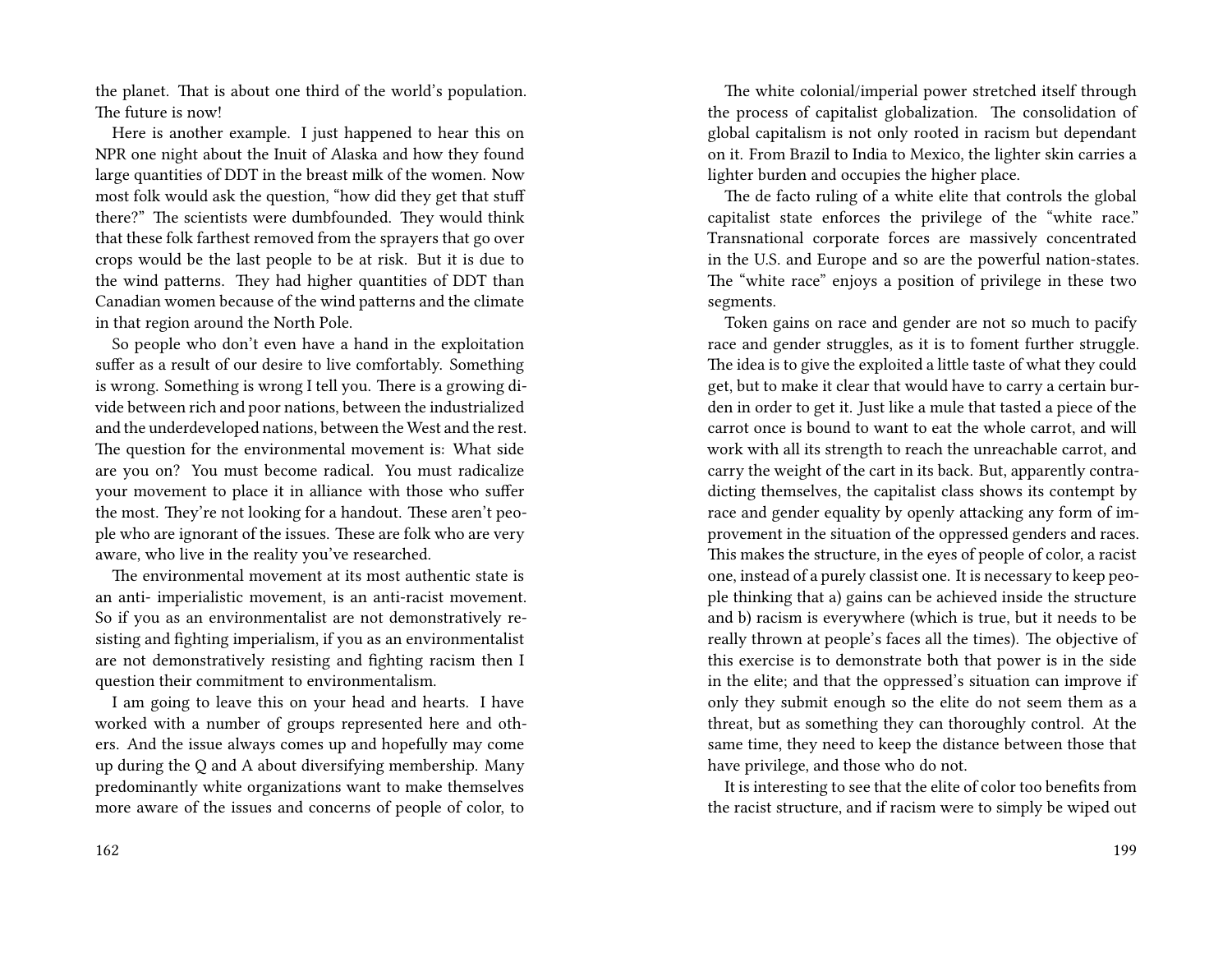Based on that, one could argue that, in the long run, racism has always been a structure designed to maintain the power of a certain class over another by creating a platform of "equality" of sorts, making them "brothers" of the oppressed class. This definition of racism carries more weight than we can initially imagine, but it fails to recognize that racism can outlive class oppression — and be still the source of power to a few that would dominate the hierarchy that from that would emerge.

Racism and Sexism are more culturally rooted in the world than Capitalism, more than the struggle between the bourgeoisie and the proletariat. Some cultures are feudal systems, other monarchic dictatorships (But I deny the Marxist evolutionism of societies in the sense of feudal-to-capitalist-tocommunist-to-free-socialist as being an evolutionary process that is absolute to any society). Racism and Sexism are two paramount structures of domination with which the world dominant class maintains its power, and, without them, the structure of World Capitalism would collapse.

It is part of the strategy of the global elite to actively support and maintain white dominance worldwide.

The idea that white supremacy is an American phenomenon, that it is a national issue to be dealt nationally, and that racism in the U.S. have origins in American Capitalism is, in essence, a very American idea. At the same time, the complex aspects of race in the U.S. and the current debate on racism and classism might be the catalyst for the change in the perception of race and white dominance.

Global white dominance appears in two different aspects: privilege and de-facto ruling.

The privilege of the white race is an absolute in the world's politics and economics; nowhere in the face of the world are people of European descent the oppressed minority (or majority) to an elite of color. The "white race" enjoys a privilege that does not falter by geographic means.

make your organizations more friendly and cooperative, but are experiencing trouble. It doesn't seem to work. Your initiatives aren't making progress. I challenge you to study, to reconsider your ideology, the way in which you go about movement, the way in which you go about struggle, how you develop propaganda, the kind of language style and usage that you use.

Because I am telling you and I am telling you the truth. There are people of color who are prepared. There are people of color who are already engaged in this very work. They may not consider themselves environmentalists.

They consider themselves mothers and fathers, sons and daughters, living in urban wastelands, concerned about the lived reality of their people. They don't need a title. They don't need an organization. They are doing the best with what they got which ain't much. I challenge you to reimagine your movement not in leadership but as following the direction of these activists of color who exist on the frontlines of the movement itself.

The problem is that all too often is that white activists tend to believe that they know best, tend to believe that you all know better how to engage struggle than people actually living it themselves.

The number one thing, then I am going to bring it to a close. The number one thing you can do for the environment this year is to beat Bush. I am not aware of how many people here are a part of the Green Party, or whatever your politics are, whether you are Republican, Democratic, Independent or Libertarian or whatever. But I am thankful that Nader decided not to run for president this year. [Within a few days of this address, Nader would announce that he was again going to campaign for the presidency; this time as an independent  $-$  go figure!] Not just because we have a better chance of getting Bush out of office cause that vote now will hopefully go to the Democrat to make sure that happens. But it is also because there is a greater issue here. And it's an issue that is going to stay with the Left or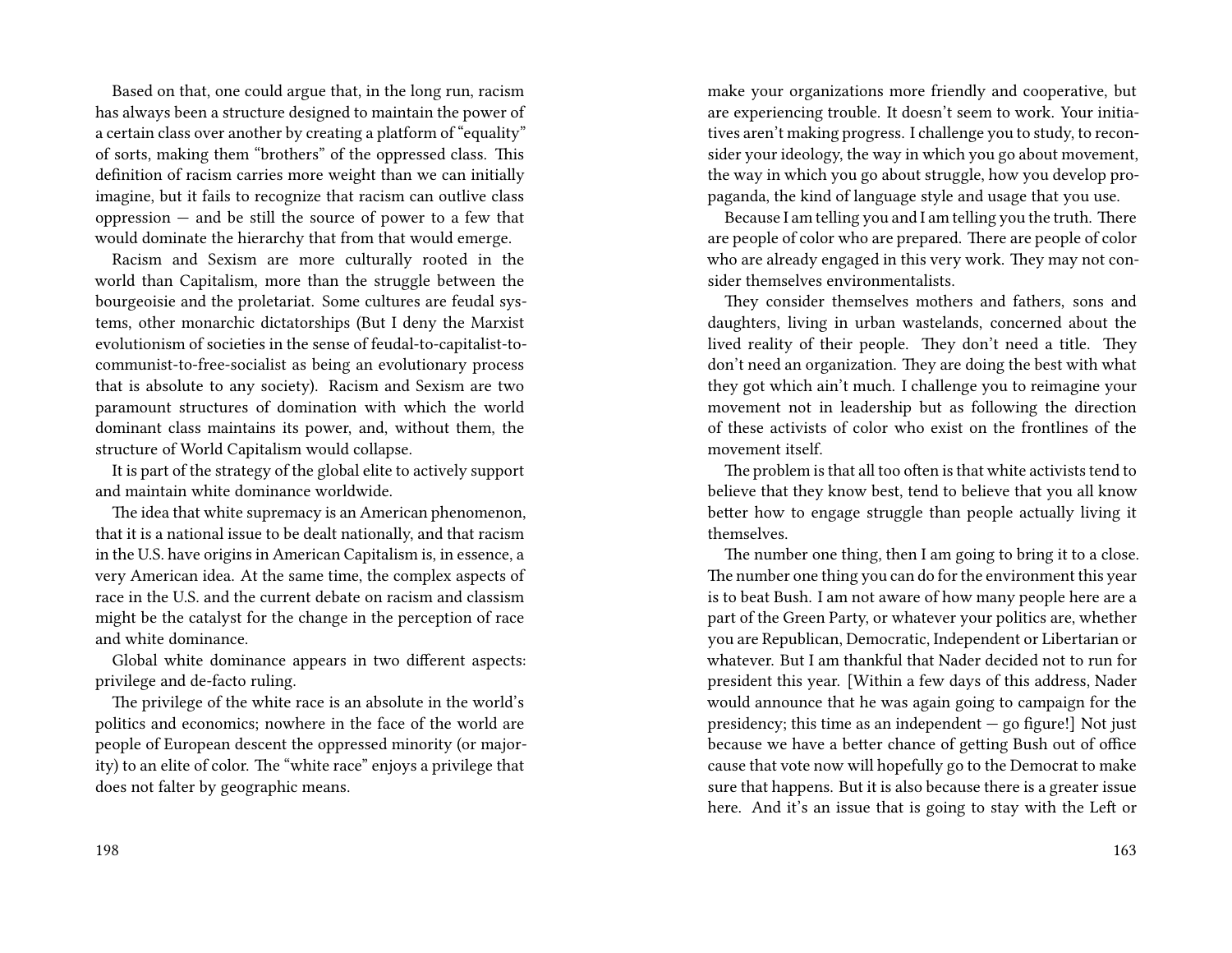the movement, if you will, until we remedy it. And that is this: When Nader ran in 2000, there was a split between the progressive vote that partly enabled the fiasco that led to Bush being appointed the president. My point is that had there been some kind of coalition among progressives that cut across race and class lines we might have been able to avoid that. The problem with the Green party is no different than the problem with the environmental movement and other majority white movements in this country. That it is bogged down by a racism that even the most enlightened, the most concerned still have trouble addressing. Given that, we all lose out.

We have to begin to enter into dialogue as different organizations, as different communities, as people just concerned about the future of not just our country but the world. We have to do that with the same amount of fortitude and passion that we engage our particular issues. That is our only solution. Me personally, I believe that we need to radicalize the Democratic Party. No, I do not suffer from the delusion that we will be able to wrestle it from the clutches of the corporate structure. But if we were able to develop a progressive radical wing that is vocal, that is clear on the issues, that knows how to use the media to our advantage, then we're better able to capture the imagination of the American people. And that could be the starting point for the development of a third political party that truly represents the misrepresented and those of us that are not represented at all in government. The Green Party is not that kind of party. The propaganda machine of the Republican Party is well money and very sophisticated but it is not undefeatable.

So I'll close up with this little thought. You know, the people responsible for why global warming is such a problem is the rich. Not just because they own the corporations that pump pollution and toxins into the air, but also because they eat the most and thus have the most gas. All those bad emissions in the air aren't just coming from the smokestacks but from the asses of the upper classes.

To understand race and capitalism in a broader sense of the American concept of race, it is paramount to us to analyze race in its historical context.

Racism in Europe started before Capitalism. The feudal lords and the crown of Spain (absolutist and mercantilist) already obsessed over the concept of "limpieza de sangre," the purity of blood. This concept became strong in Spain in the 1400s, when the Spaniards fought against the Moors invaders. A national liberation struggle, if you like.

These concepts of race and the purity of blood, however, were deeply ingrained in European culture. Europe was a continent driven by conquest and tribal wars. The Romans regarded the tribes of Germans and Francs to be barbarians, brutes of low intelligence and destined to be submitted to the rule of the roman fasciae.

Examples run back in history ad nauseam, in demonstrating a racist culture and a racist system as an integral part of the European culture. Why should we be shocked that they, when spreading their empire, spread too their racist system?

It is sometimes a fairly common misconception that other cultures had no racist background until the arrival of the Europeans. That is not true. The African tribal wars that to this day plight the people in that continent are a living proof that race (identity) has been an issue long before Capitalism. What seems then to be the purpose of racism? In classical dialectical materialistic analysis, the constant struggle over power between forces of society shapes the format of the future and the present of the said society.

In the case of the disappearance of race and gender in our society, the only struggle to be faced would be the class war — and against a united working class, the capitalist are bound to lose. The need of a different struggle, the need of race and gender inequality for the capitalist is to engage the working class in different battles, to divide and conquer it.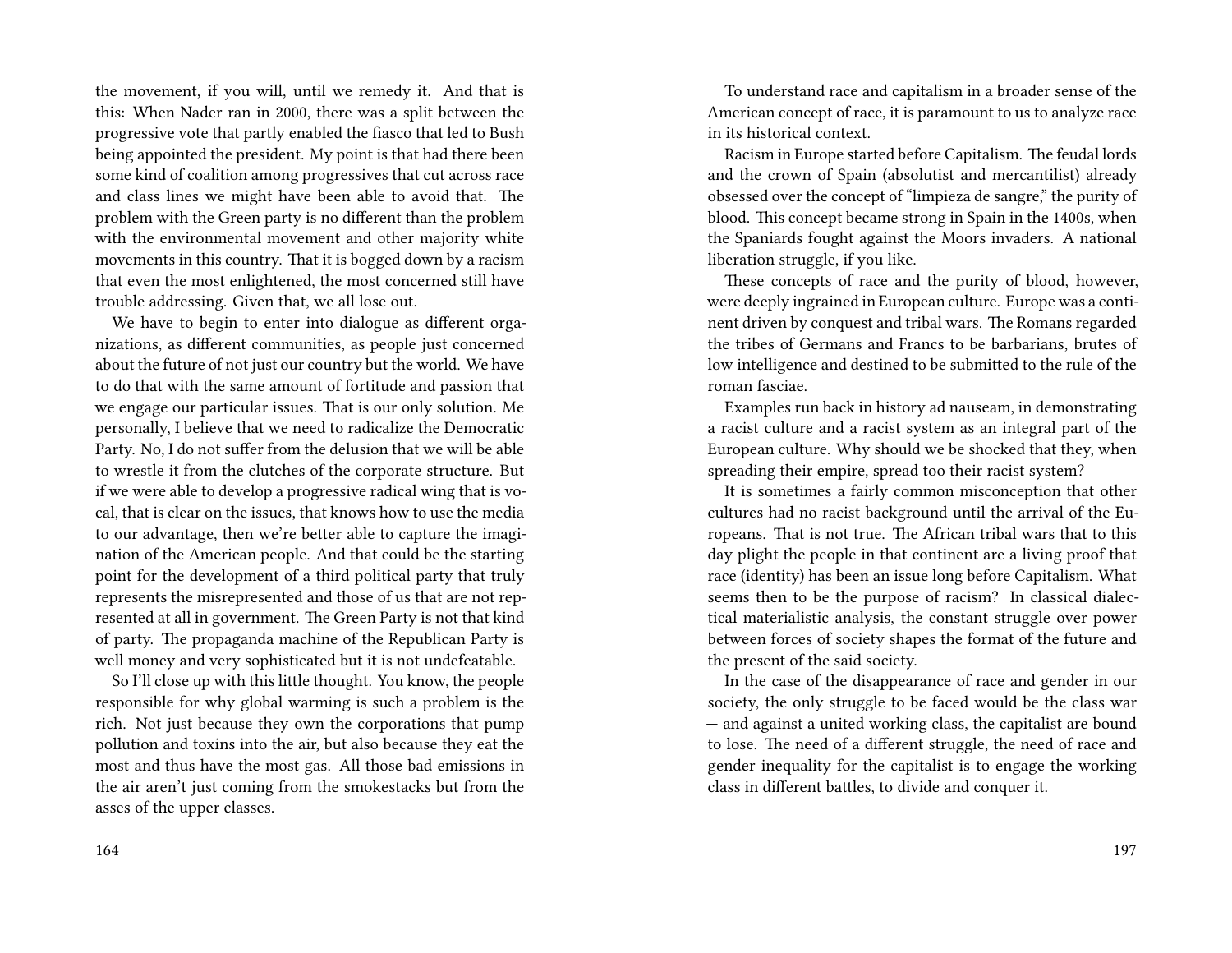of privilege does not have to be ratified by the police, the capitalists or even the State. Culture alone can be a catalyst of exploitation and submission, and the change and the complete revolution in the bourgeoisie social fabric cannot be done by simply taking the bourgeois out of the picture.

The understanding of the concept of privilege and how privilege imposes itself is necessary to understand why is that racism and sexism are so strong in our societies, why is that we to fight for the "right" of getting jobs (not goods jobs, just jobs in general), why it is two or three times scarier for us to walk at night, why is that, even when economically would make sense to alleviate the tension around race and gender — our society is adamant in keeping those tensions alive and burning.

This elite benefits threefold from the system of World Capitalism — the system devised, planned and structure around the white male bourgeois privilege, a system that connects the different levels of exploitation in one single machine.

### **Race**

Different from others, I firmly believe that the structure of the World Capitalism could not do without racism and sexism. The reasons for the existence of this two can be slightly different but the end result is the same — the submission of the oppressed levels of the people to the elite of the capitalist society.

For the purpose of this analysis, racism and sexism shall be broadened to comprehend a multitude of other correlated subjects that are intrinsically tied to and share the same roots of those concepts. Racism, in this essay, refers (unless noted) to race dominance and privilege, national identity, nationalism, imperialism, colonialism and cultural repression. All those share a basic identity of a dominating ethnic/national group and a subordinated one.

# **Sheep Dreams and Kitten Memes** *by Shawn McDougal*

My goal in writing this is to help expand the movement for human liberation which many of us understand ourselves to be a part of. First I'll explain a bit about the vision that drives me in my social change work. Next, I will offer one key practical idea for movement-building. I will follow the idea with a concrete example of how I and some comrades have put the idea into practice. Then, I will share some key concepts useful not only for explaining the practical idea, but also for developing and evaluating virtually any tactical plan for mass liberation that movement-builders might consider.

The ideas I present here are not new. I am a synthesizer; I like to take disparate ideas and fashion them into a synthesis that is my own. Feel free to take the pieces you desire and synthesize them in a way that makes sense for you.

The title of this piece was inspired partially by a leaflet I created a couple of years ago called "Mobilize like kittens, not sheep," and partially by the notion that culture is fundamentally about patterns of activity that we continually (re)create. But I'm getting ahead of myself. I hope the title makes sense by the time you finish reading this.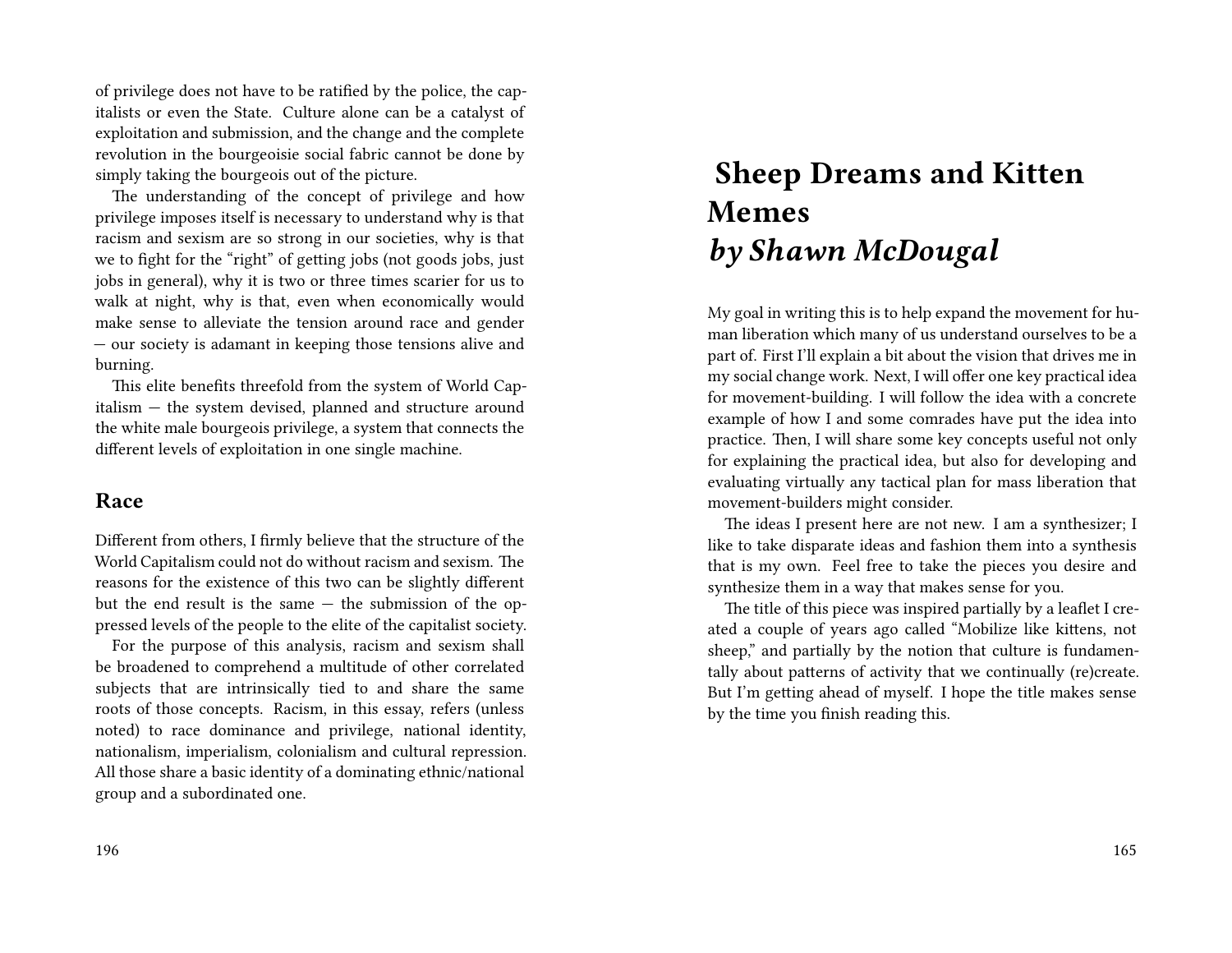### **The Vision**

#### *What is my vision?*

A world where everyone understands that they are creators of social reality, rather than spectators… a world where everyone feels worthy of the best in life, and no one feels subordinate or less worthy than anyone else… a world where our interactions bring out the best in us, rather than the worst… a world where our institutions are nurturing and life-affirming, rather than domineering and life-negating… a world where our hopes overcome our fears.

(Note that in describing my vision I do not mention the usual list of 'isms' that so many of us rightfully oppose: capitalism, racism, heterosexism, patriarchy, adultism, elitism, etc. I believe these dehumanizing social patterns are really symptoms of more fundamental problems: We are unconscious of our own power, and we are ruled by fear. To the extent we realize that we do not merely inherit the world but that we shape it, these destructive and fear-based patterns will be replaced by creative and hope- based patterns — at every level, and in every facet of our lives.)

#### *What drives my vision?*

Growing up in an underclass Black family in Los Angeles, I experienced the effects of racism and classism — external and internalized — around and within me. (I call my family underclass and not working-class, cuz most of the time nobody had a job  $-$  it was mostly welfare and petty hustles.) Seeing my older brother marginalized for being gay, and seeing my single mom have to hustle and get money from her boyfriends for us to survive ('Can you throw me down some change this month?'), taught me about heterosexism and patriarchy. Also, seeing people risk jail-time just so they could have something that looked nice taught me about the power of conformity and

globe serves the political, social and economic agenda of a very well structured global elite. This global elite is composed essentially of capitalist white males, power- hungry and with no desire whatsoever of relinquish or divide power. It is paramount to their institutions of power to ensure the security of the 'invisibility' of the fact that the elite of the world is composed of one class, one race and one gender. This elite controls the levels of government and the levels of business. They are the church (the moral authority) and they are the creators of culture. They are the philosophers, the educators. They are too the most pernicious and dangerous group of people.

This elite has across the centuries used the divisions and social inequalities in society. In fact, they are the creators and the maintainers of this oppressive structure, and the sole beneficiaries of it. Through a structured and systemic misogynist, racist, homophobic, brutal capitalist protocol, they ensure the maintenance of their global empire and especially, the maintenance of their privilege domain over the majority of the people on earth.

It is, it always was, in the interest of that elite that we, the people, do not understand their affairs and could have no access to their domains. The institutions of race, class and gender are notably set to the advancement and comfort of these people and the exploitation of others.

This elite maintains nowadays a global system of exploitation, a structure that interlocks racism, sexism and "traditional" capitalist exploitation, which, for lack of a better word, I shall call World Capitalism.

Traditional Marxist and class struggle analysis have always had a very bad understanding of the race and gender — the concept that those two systems of exploitation were a "fruit" of capitalist society and would be eliminated when the class struggle is resolved fails to analytically criticize a culture based in racism and sexism — both of which came into the picture way before capitalism was around  $-$  and how the power structure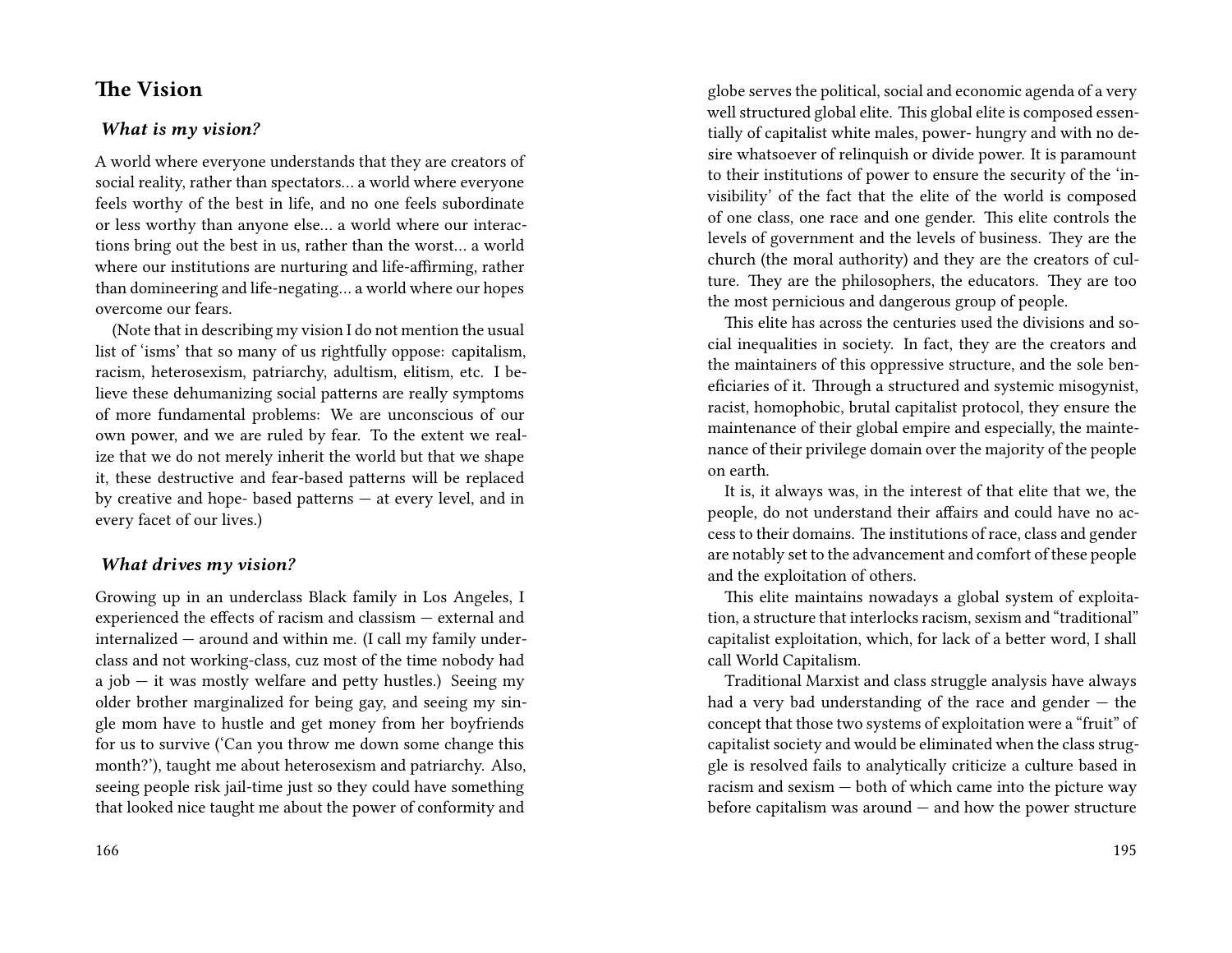hurting for eight bucks an hour, forced to smile and accept condescend behavior from the all-smiling, ever merry elite of the capital. Out there, they might call me a brother, an equal. We are not.

The system of class and the European system of white dominance and colonialism fused to became one single straight brute force, a giant juggernaut that tramples over the workingclass worldwide and its two legs are racism and sexism.

Let us be realistic.

While I work at Stanford University, serving food for the sons of the elite and the future elite, it is increasingly strange for me to realize that this elite sometimes has skin darker than mine, accent thicker than mine, visible cultural roots sometimes more apparent than mine. The strength in which this realization affects me cannot be easily described — it is an eyeopener and is a mind narrower, it is both an epiphany as it is of such an obscurity.

This multicolored, multicultural bourgeoisie is always the enemy and sometimes the most unexpected and always undesired ally, which forces its "diversity" and its "oppressed situation" down my throat, in an obscene mockery of the plight of the workers of the world.

Let us be realistic.

 $Racism$  — white dominance — is not an American phenomenon. The "white race" supports a global system of racial inequality and prejudice where, worldwide, the white male has a hegemonic dominance. It is the new capitalist model, and it is the old. Imperialism is a stream that never dried because it is vital for the World Capitalism.

## **The World Elite — World Capitalism**

The capitalist globalization process that everyday kills and destroys the lives of millions and millions of people around the

internalized oppression in people's lives. Seeing (and much later, experiencing) drug addiction taught me about the often self- destructive power of escapism.

Success in school shaped me to be a young elitist  $-$  the kid who was gonna make it out of the ghetto. That same success got me a scholarship to an elite boarding school in New England where I began to see the levers of elite power close up. I realized that the people in power were no more deserving than anyone else. Eventually, time spent as an exchange student in Brazil helped me see the global nature of class society, patriarchy, white supremacy and the other 'isms' I had come to despise, as well as the crucial role America plays in the global system. The people I met in Brazil also reminded me of the amazing power of the human spirit, and our capacity to create connections and joy even under miserable social conditions. It was in Brazil that I realized that I could not escape from or ignore the problems of the world, but that I had to live my life fighting them.

When I was in college I met people who called themselves anarchists. I saw that we had the same basic attitude on a lot of things — especially challenging authority and conformity so I realized that I was an anarchist, too.

## **The idea**

Let's do a thought experiment. Two actually. Ready?

First, imagine a mass action in your favorite city. It's a march/rally. Five hundred (or 5,000) people gather in a park. You're there with them. While people stand around waiting for the action to begin, organizers circulate around with extra signs, chant sheets and whistles. You all line up and walk along a route  $-$  maybe a mile or two  $-$  where city officials make sure traffic is cleared. Or, maybe you couldn't get a permit and you're walking along the sidewalk. Along the way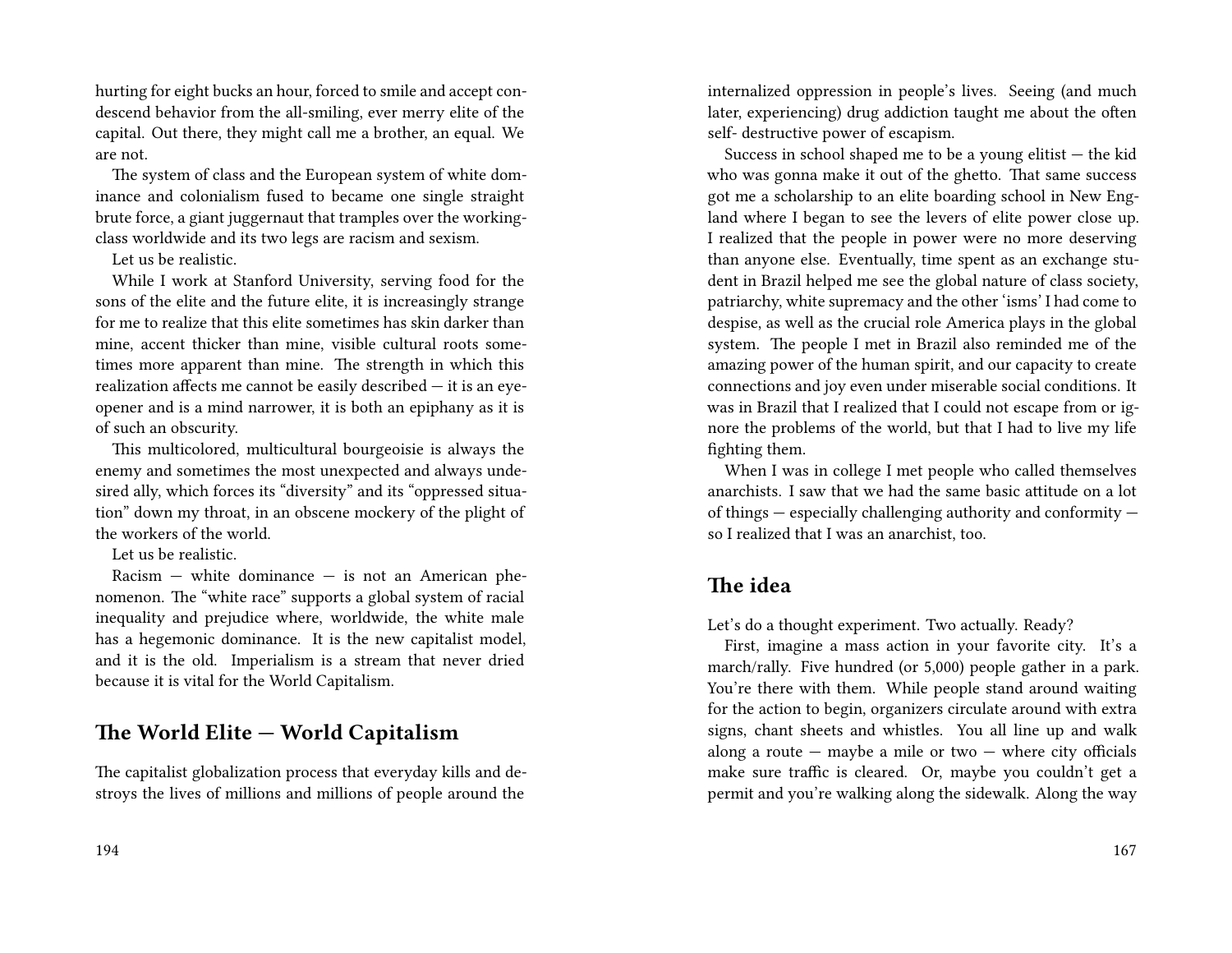folk are chanting, singing, drumming, waving signs, a few even passing out leaflets to lookers-on. After an hour or two of marching, you reach the destination point. There is a rally. Great speakers, rousing performers, old acquaintances, drums and chants. You even spot a reporter or two from the local media. You and your friends go home, confident that you did your part for the movement for peace and justice today.

Now, change the channels.

A second mass action. Same city. Five hundred (or 5,000) people gather in a park. You're there with them. Organizers circulate around with handouts on how to approach strangers and talk politics in public and suggested locations. People share leaflets, surveys, stickers, street-theater scripts, chalk. You all form teams of 2 to 5 people. The teams — hundreds (or thousands) of them — fan out to locations all throughout the city. (Supermarkets, gas stations, post offices, shopping centers, laundromats, bus stops and movie lines are among the favored spots.) At these locations the teams talk to people about the issues, ask questions from a survey, hand out stickers and leaflets to those who are down with the cause. A few even perform theater or create chalkings on busy sidewalks. After an hour or two of connecting with people on the street, you all reconverge for a rally.

Folk share stories about how it felt to engage with the public — the challenges and the breakthroughs. Great speakers, rousing performers, old acquaintances, drums and chants. You even spot a reporter or two from the local media. You and your friends go home, confident that you did your part for the movement for peace and justice today.

Questions for you to consider before moving on:

- Which action has the greatest impact on public awareness?
- Which action is more likely to empower people to stay active in between the mass actions?

#### 168

# **Race, Gender, Class: Structure of the Global Elite and World Capitalism** *by Kapila*

Let's put one lie to rest for all time: the lie that men are oppressed, too, by sexism — the lie that there can be such thing as 'men liberation' groups. Oppression is something that one group of people commits against another group specifically because of a 'threatening' characteristic shared by the latter group — skin color or sex or age etc. The oppressors are indeed fucked up by being masters (racism hurts whites, sexual stereotypes are harmful to men) but those masters are not oppressed. Any master has the alternative of divesting himself of sexism or racism — the oppressed have no alternative — for they have no power-but to fight. In the long run, Women's Liberation will of course free men, but, in the short run, is going to cost men a lot of privilege, which no one gives up willingly or easily. Sexism is not the fault of women; kill your fathers, not your mothers.

— Robin Morgan

I look at their faces, I see reflection and masks that sometimes repeat my own in a strange cyclic pattern of power. Because in here, I am but a wage- slave, condemn sweating and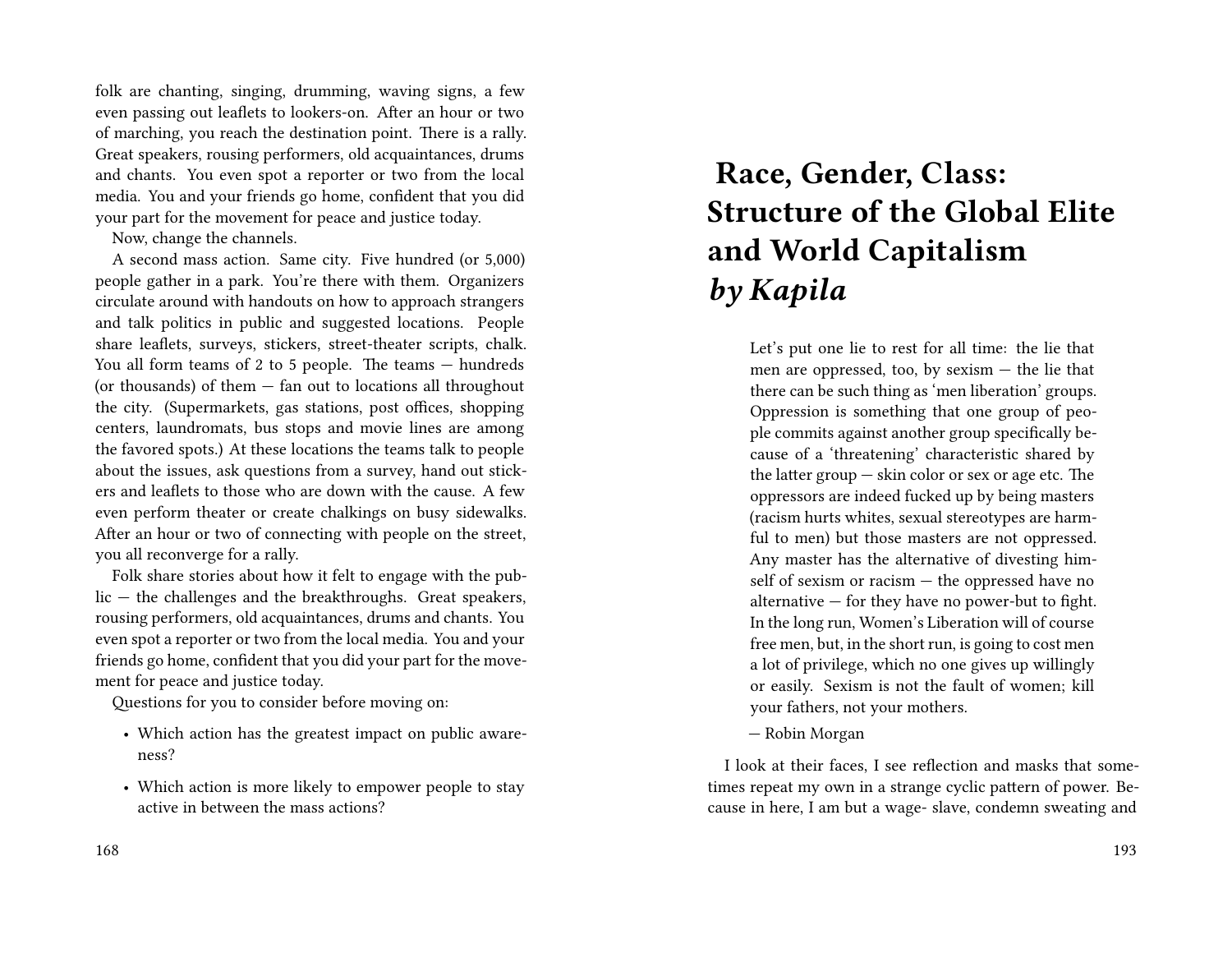Every single person on this planet has a role in weaving that tapestry. And everybody's got a unique thread to weave. The best and only thing I can do is weave my thread and get out of the way of people trying to weave theirs.

The revolution is now. The revolution is all the time. Welcome to the revolution.

- Which action is more dependent on the corporate media to get its message out?
- Which action spreads more of a practical understanding of what it takes to build a movement among the people who participate?
- Which action creates a deeper sense of community among participants?

Any other differences you think noteworthy?

The second mass action is the practical tool  $-$  a tactic  $-$  that I promised to offer in this essay. I call it the kittens action. I choose this term because of what it evokes. Kittens (cats) are different from sheep in that, because they are not herd animals, their movements are not easily controlled or constrained by those who would domesticate them. If you've ever lent an ear to a frustrated meeting facilitator, school teacher, or soccer mom — or if you've ever been one — you will probably recognize the phrase "It's like herding kittens!"

The kittens action follows a very simple recipe:

**Step 1.** Converge.

**Step 2.** Form teams, share materials for outreach.

**Step 3.** Spread out.

**Step 4.** Engage the public.

**Step 5.** Reconverge.

**Step 6.** Share stories and celebrate.

The kittens action is similar to what some people call an organizing blitz, though blitzes usually have organization  $-$  specific goals (like signing up new members), and I've never seen this sort of tactic used at a mass action level involving people and groups with diverse interests. Also somebody told me once that in Mexico City they did something similar with teams called brigadas.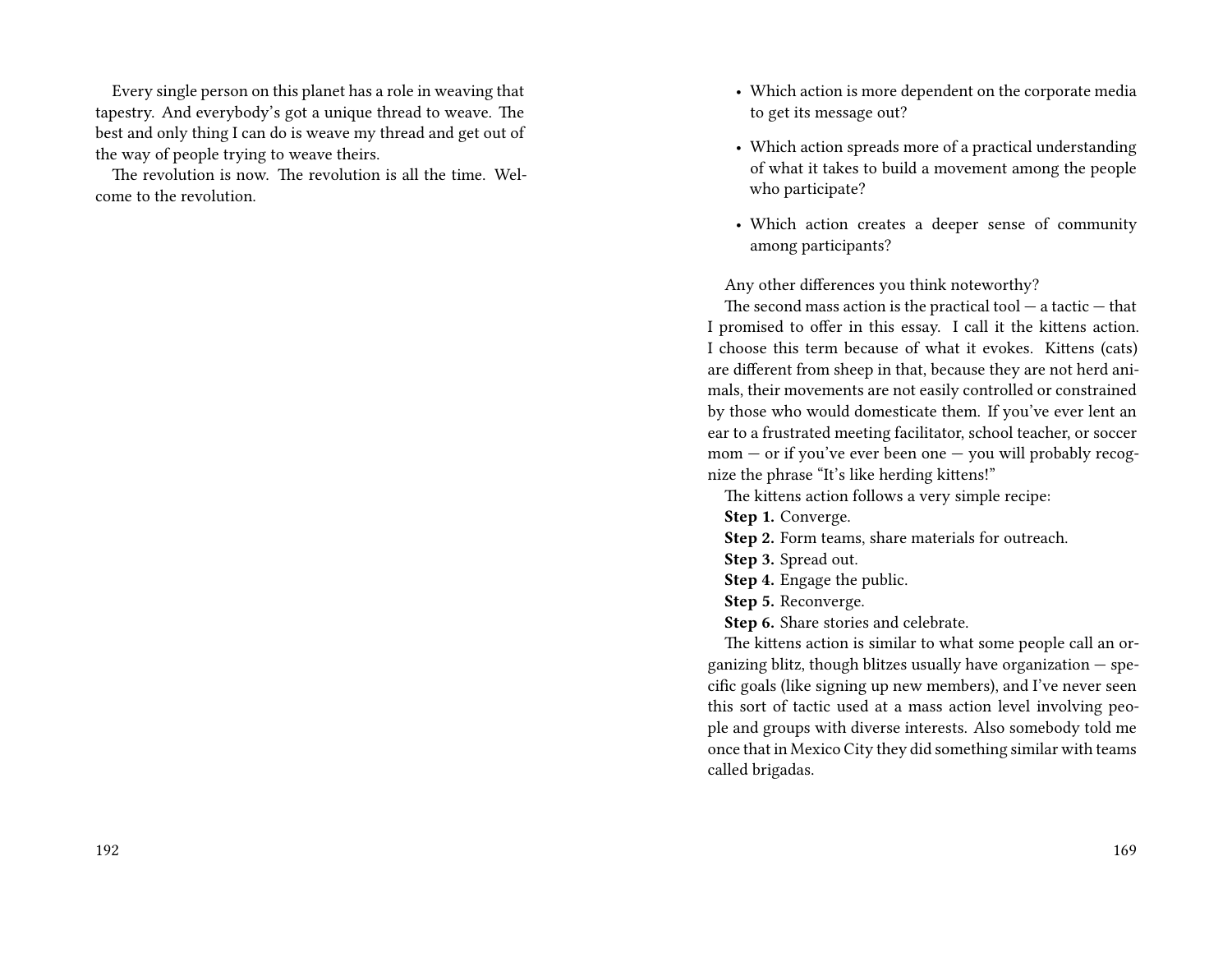## **The practice**

There was a gathering of diverse organizers and activists in December 2003 to discuss community and autonomy in LA. The event was organized by folk who'd been inspired by their exposure to Zapatismo, such as the people at Casa del Pueblo. At the end of that meeting one of the requests was for a way for the diverse people and organizations present to continue to connect and work together. I suggested putting together a monthly kittens action, perhaps with a different theme each month, so that various forces around LA could come together on a more regular basis and do concrete work together.

Many were in agreement, so some of us organized the first event, called POP! the Revolution (POP= People Organizing & Partying), to happen in January. Here is the email announcement we sent out:

*Ready to see LA-area activism taken to the next level?*

*Ready to connect with diverse activists working on various fronts in the struggle for social justice?*

*Ready to stop feeling angry and start celebrating and building the culture of resistance?*

*Then you are invited to:*

*P.O.P.! the Revolution Party*

*People Organizing & Partying*

- *People: because to win we don't need to convince those who stand against us — we simply need to activate those already on our side*
- *Organizing: because it's time to move from the margins and into the center*
- *Partying: because revolution needs to be fun!*

These individuals will not only interact with the people they meet that particular day; they will go on to be more likely to interact with others they meet in the future-in their workplaces, in their neighborhoods, in the supermarkets. In this way, not only does the kittens action do like any mass action and organize the people who participate-the kittens action spreads the meme of organizing to create more organizers!

Thus, the movement becomes deeper.

With the help of baby-steps, we can see how the kittens action provides a powerful application of the meme of experience over symbolism, and a powerful tactic in helping us build a bigger and deeper movement.

## **Conclusion: Spreading Revolution**

For me, as an organizer and as a teacher, the biggest question I face everyday is: What can I do to get people to have experiences that transform and enrich their sense of possibilities? One of the things I've learned (and relearned many times!) is that this question is equivalent to the question: What can I do to transform and enrich my own sense of possibilities? As a religion teacher I had in college named Thandeka once told me, The inner and the outer are one.

On some days or at some moments I see the light and feel inspired, at other times it's enough just to get through the day without seriously wanting to hurt somebody or myself. Such is life.

Besides self-care, like walking or playing or staring at stars or fun personal stuff like that, one thing that renews my hope in a heartbeat, that allows me to smile and say things like "George Bush is good for America" to my friends and not feel like I'm telling a sick joke is this: remembering that I am just but a single thread in a huge and unfolding tapestry of liberation.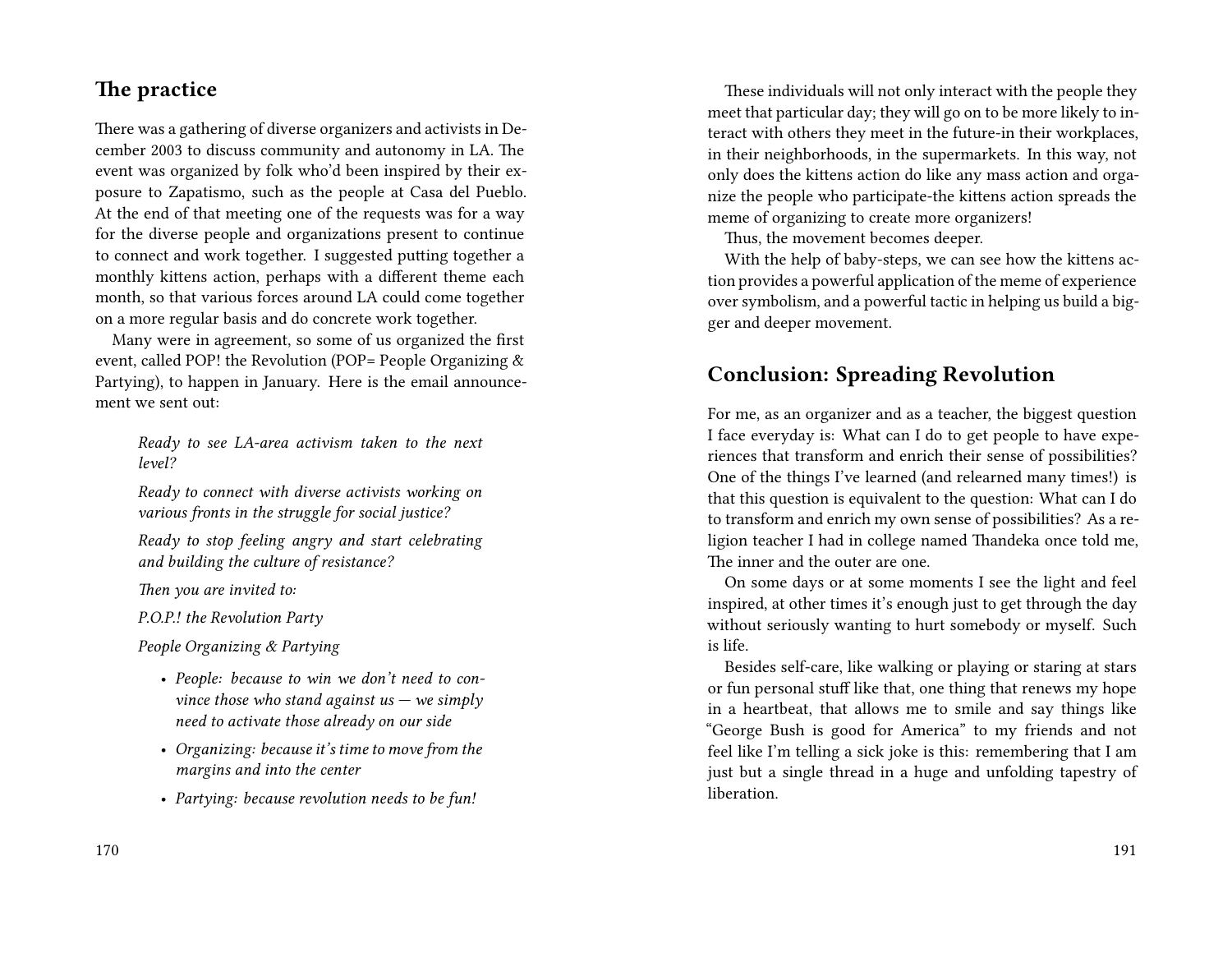Drive Carefully'? When given this token request, the almost all of the people said 'yes.'

Because the people in the test group had already done a token action supporting the cause (placing the card in their window), they were much more likely to do a bigger action (putting up a billboard in their yard) for the cause later on. By taking a small action people's sense of themselves had changed, and they were much more likely to do other and bigger actions in the future, consistent with their changed sense of self. (This study and similarly interesting results from social psychology can be found in Robert Cialdini's *Influence: the Psychology of Persuasion and Eliot Aaronson's The Social Animal.* )

This notion of getting people to do small things in order to make them more likely to do bigger things later on is known as baby-steps by organiz- ers (and foot-in-the-door by sales people). It is a powerful example of the power of action in transformation.

The kittens action applies this notion of baby-steps on two levels, at the level of the wider public and at the level of the kittens themselves.

Firstly, in a kittens action, because the kittens are engaging the public, and not just holding signs or chanting in a crowd, they can get the people they meet to do things like write letters, sign petitions, put stickers on their cars, wear buttons, swear oaths, and a host of other token actions that will get the people who are not activists to move one baby-step in the direction of becoming activists.

Thus, the movement becomes bigger.

Secondly, by helping kittens have a baby-step experience as organizers directly and personally engaging the public to promote their cause, the kittens action helps the participants to see themselves as organizers.

Thus the kittens action help create more organizers, more people who will be active and effective over the long-term at expanding the movement.

190

*Saturday, January 17th, 2004, 2 p.m. Echo Park Methodist Church 1226 Alvarado, just north of Sunset*

*Sounds intriguing… In a nutshell, what is it?*

*Activists from all over LA coming together to join forces for a day of schmoozing and organizing in the community, to turn traditional protest into community engagement, and to have fun. A new way to help the LA left feel more connected.*

*agenda in brief:*

*2:00: PREPARE — welcome to the community, intros, brief training, form street teams*

*3:00: OUTREACH — street teams fan out to surrounding grocery stores, gas stations, connect with the public, ask critical questions, share resources*

*5:30: PARTY — food, music, open-mic, performance art, share experiences*

*This is the first of what will become a monthly event, held at different locations all throughout LA, highlighting our various struggles*

*If you are interested in teaming up with us, or to help make this and future events successful, then spread the word, and join our email list!*

At that first event about 50 people showed up. Many of the people present were not regular activists; just progressive folk who were fed up with feeling powerless and wanted to do something.

After intros we did a training on how to talk to people, on how to approach strangers to get their attention, on what to expect in terms of people turning you down or ignoring you, on how to focus your efforts on people willing to dialogue and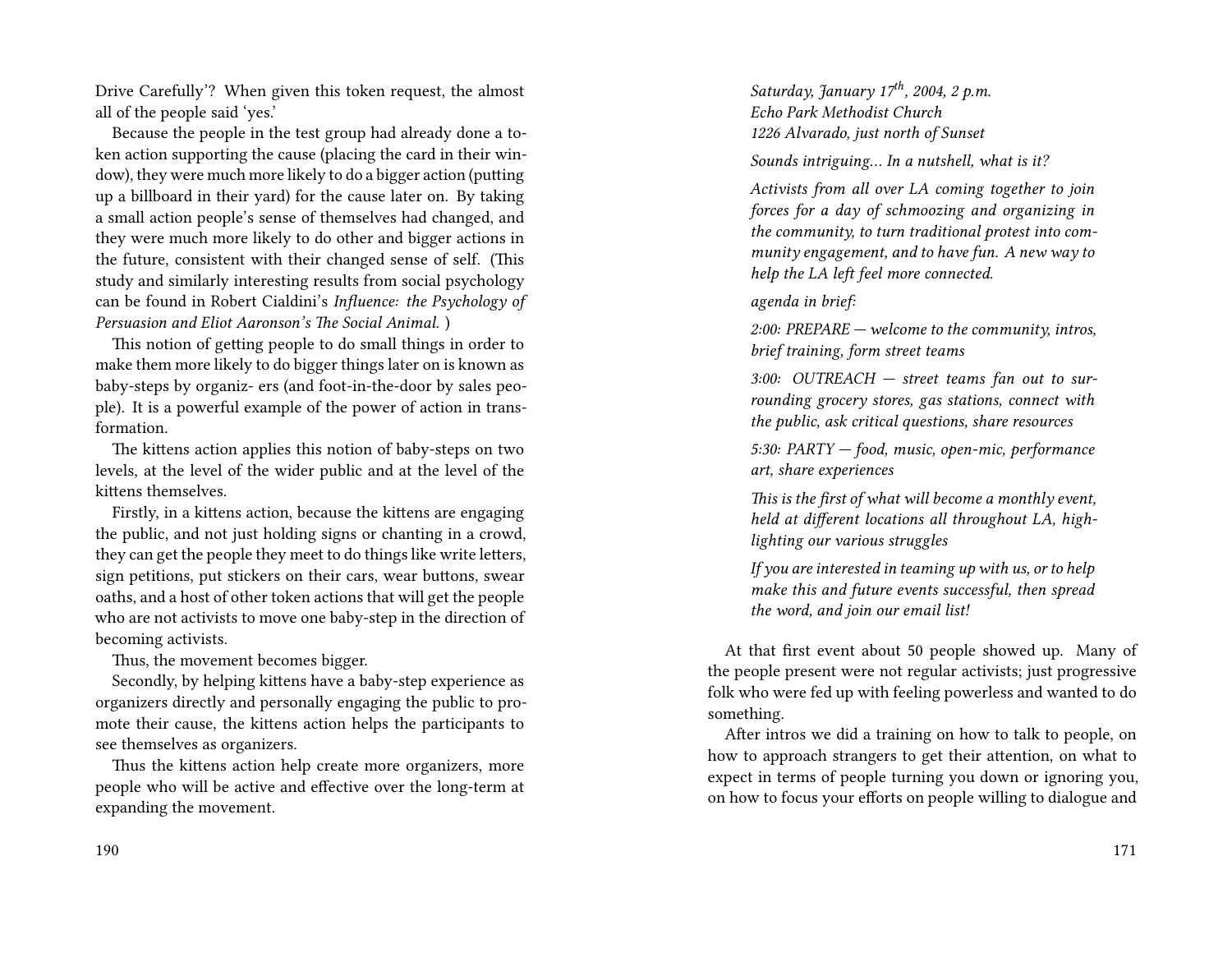not waste time debating people who wanna be haters, etc. We gave everyone a list of questions to ask people about community issues, and a stack of informational leaflets with alternative media and community resources.

Next, people went out in teams of two to five. Some went to supermarkets, others to gas stations, and others to bus stops. People were out for about an hour. (From the agenda we put in the email you can see we'd planned for a longer time outreaching, but, shockingly, we were behind schedule.)

When the teams returned we had a debriefing session. The energy was palpable. Folk talked about how exhilarating it felt to approach total strangers in the streets and talk politics. Folk talked about some of the amazing and interesting people they'd met — for example, one guy who is not a typical 'activist' but who organizes his buddies every year to donate SUV-loads of food to homeless folk on Skid Row. Folk talked about how most of the people they met were actually pretty open to chatting and happy to receive info on alternative media. One guy mentioned how he realized how difficult it was to judge people by the way they look or dressed — an older guy who he'd assumed would be a Bush-lover was actually pretty critical of the war and complained about all the tax breaks going to the rich. One woman said how now she feels more confident, so that next time she's in line at a grocery store she'll be less afraid to talk to people in line next to her.

We did another POP! the Revolution event the following month, with similar experiences reported by a new set of participants. One complaint was that our leaflets didn't have enough info on local resources to help people in need of specific help: How to move more from talking to action?

Although the POP! the Revolution event was more like a workshop than a mass action, it is essentially a mini-kittens action. With more participants — hundreds or thousands instead of a few dozen — a mass kittens action would likely include many forms of outreach to engage the public, from var-

Perhaps the conundrum can be canceled by an approach that combines actions with symbols in some sort of dialectic or transformation? To the extent both the actions and the symbols are controlled by each individual, elitist divisions of labor between those who instruct and those who follow instructions could be overcome. (I once chatted with a woman who was a self-made life-planning counselor. She told me a bit about neurolinguistic programming-a self-improvement approach that uses individually chosen gestures to symbolize moods or mindsets that we want to reinforce in ourselves. Something for further study…)

So we've considered some weaknesses with symbolic approaches to social change. What about experiential approaches?

An example of the power of action and experience in personal transformation comes from the field of social psychology.

There was study conducted by a team of social psychologists in a suburban neighborhood. They posed as 'community workers' and asked the residents whether they would be willing to place a billboard in their front lawns as a public service. The billboards would say 'Please Drive Carefully.' Of course, the vast majority of them said 'hell no!' to the request  $-85\%$  of the people in the study's control group in fact refused to do this public service. In the test group, however, in the same neighborhood, with demographics exactly the same, 83% said 'yes' to the 'community workers' strange request.

One group was 85% 'no' while the other group just the reverse, 83% 'yes.''

Why such a dramatic reversal in response between the two groups of residents? The only difference between the two groups was that, two weeks previously, another set of 'community workers' had visited the test group, with a smaller and much easier request: Would they be willing to place a 3 by-3 inch card in their front window with the words 'Please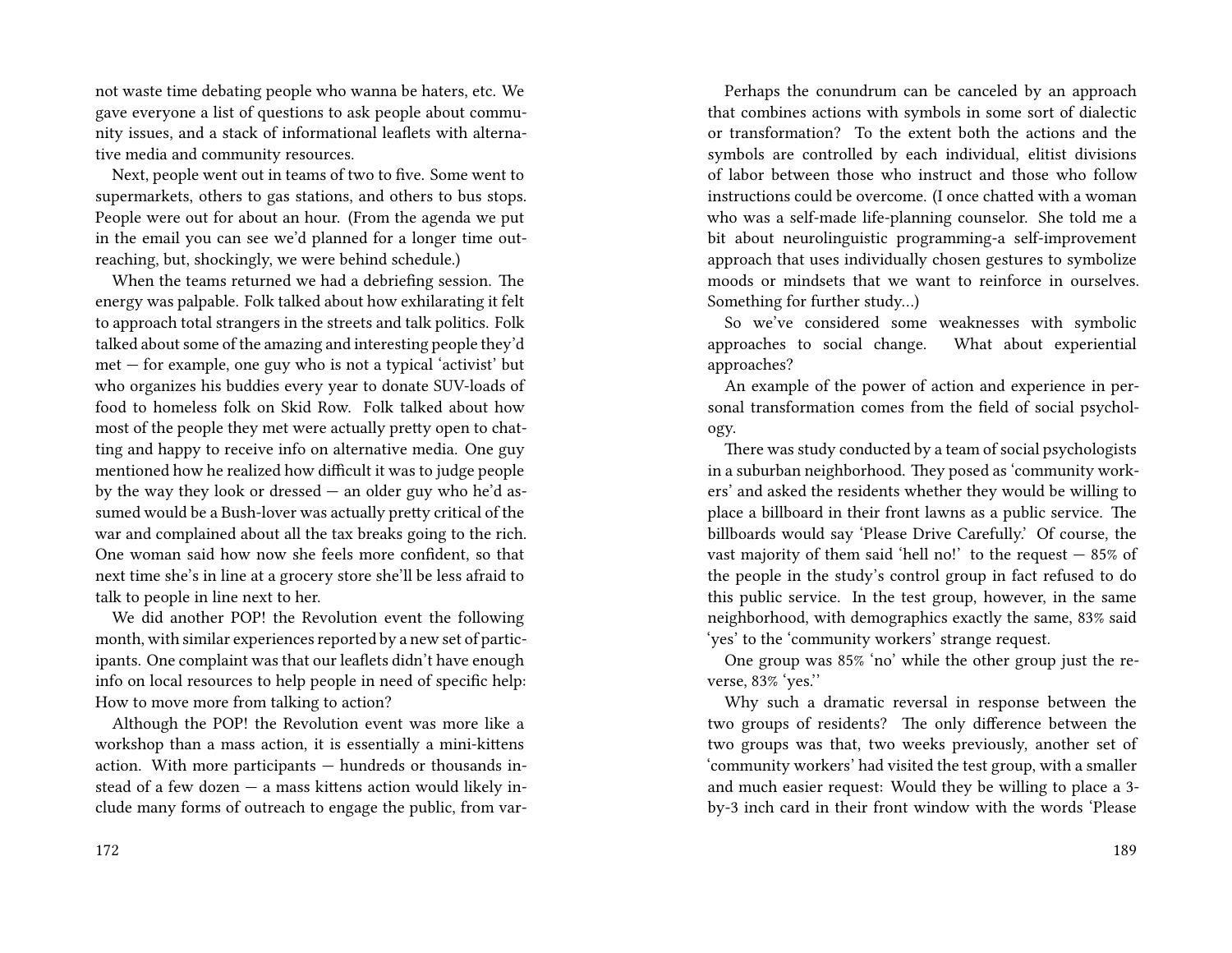dominated by those who were the most adept at words and images. Is it even possible to have a political culture that doesn't have this sort of built-in status hierarchy?

(Additionally, personality typologies such as the Myers-Briggs and learning theories that look at multiple intelligences and learning styles suggest that symbolic-oriented learners — as opposed to concrete-experientially- oriented learners — form a privileged minority within our schooling system, especially at the secondary and post-secondary levels.)

Recognizing the problematics with this kind of power is difficult, especially as many of us, including me, have found a kind of power to fight oppression through our facility with language and symbols.

Yet there is a paradox. On the one hand, we want people to take action and take charge of their own lives, and not be led by whatever images they're fed by the elites, or whatever myths they're told by charismatic people around them. On the other hand, the most ready tool for social change many of us have is our own influential voice (be it spoken or written or performed or illustrated). (Eugene Debs, socialist presidential candidate in the early 1900s, illustrated this paradox when he said, "I don't want you to follow me or anyone else. I would not lead you into the promised land if I could, because if I could lead you in, somebody else would lead you out." )

It is essentially the question of how to promote revolution without promoting oneself. This question must be recognized and grappled with those of us who envision a society without elites of any kind.

The history of revolutions for social equality creating new elites and ruling castes shows the difficulty of overcoming this conundrum. Clearly, in these instances, symbolic revolution, articulated by revolutionary elites, won out over experiential revolution grounded in the unique perspectives of all members of society. Top-down won out over bottom-up.

ious sorts of leaflets and surveys to street preaching to street theater and interactive art. My hope is efforts like POP! will help popularize the idea of the kittens action, so that more mass action organizers will think in terms of getting folk they mobilize to be organizers, outreaching in the community, not just warm bodies to fill the streets or hold one sign in a sea of signs. Imagine the impact of 5,000 activists spending an hour or two throughout the city having conversations with 50,000 or 100,000 people!

### **The theory**

One criticism often leveled at anarchists by certain segments of the left — in particular Marxists — is that we are all tactics and no theory. I vehemently disagree with this criticism. The reality is that anarchist practice usually has strong theoretical underpinnings. The problem comes with articulating those ideas in a way that non-anarchists can understand.

Before we continue, there is a term that I use that may be unfamiliar to many readers. It's that weird term that appears in the title of this essay: meme. (It rhymes with seem.) It was coined by zoologist Richard Dawkins in his 1976 book, The Selfish Gene. It was taken from a Greek root meaning 'imitate.' Memes are units of cultural information such as recipes, ideas, songs, social conventions, fashions, gestures, rituals and sayings.

Memes are to culture what genes are to biology. Like genes, memes replicate, mutate, spread and die out. Just as genes powerfully shape the form and function of biological organisms, memes shape the form and function of cultures and societies.

In the rest of this section I will give you a sense of the theoretical basis for and the visionary implications of the kittens action. I will do this by explaining five key concepts — five powerful memes that, taken together, may serve as tools to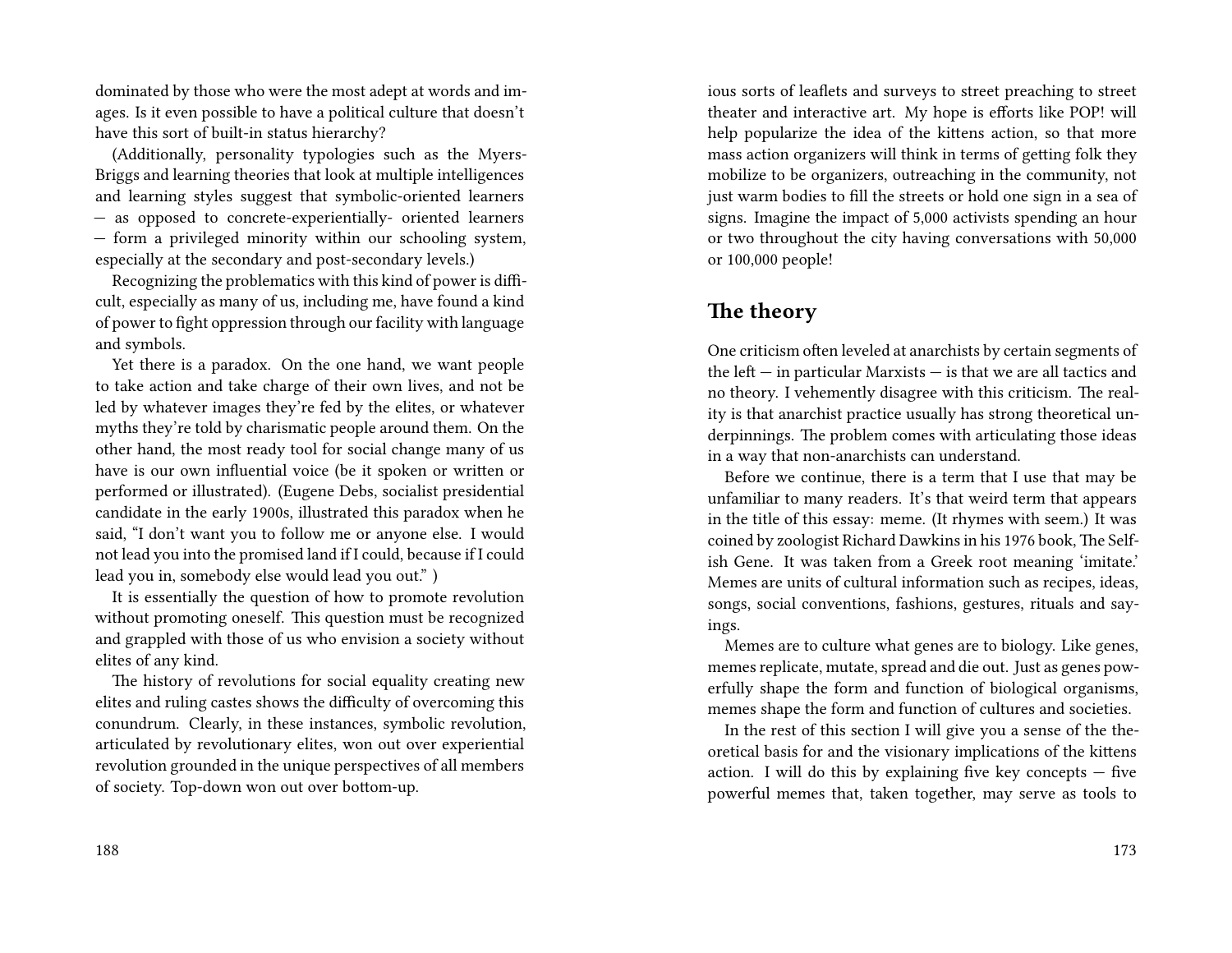shift how we think about and do social change work. In explaining these memes I will show that the kittens action is not merely a tactic as it's commonly understood — a choice of action to be used or not as expedient. The kittens action carries within it both a strategy  $-$  a long- term plan of action and a vision  $-$  a place we want our strategies to take us to. I also hope to show that whatever one thinks of this particular tactic, there is a sore need for anarchists in particular and progressives in general to create and promote tactics whose long-term effects are similar to those of the kittens action if our vision for a more liberated and just world is to be realized. What exactly the long-term effects of the kittens action are will be clearer as we proceed.

What's the connection between tactics, strategy and vision?

#### *Meme 1: Feedback — everywhere*

Maybe it's because my first intellectual passions lay in the sciences and mathematics, but I often find useful metaphors for thinking about how people, social groups and society work coming from fields like mathematics, biology, and complex systems theory. For example, I've found the biological cell with its semi-permeable boundary — selectively and flexibly allowing in some but not all outside influences — useful in thinking about how an evolving culture or social group interacts with other groups or cultures.

In thinking about how society as a whole functions, one useful metaphor is the human brain. Like society, the brain is made up of multitudes of specialized yet adaptable, highly interconnected, dynamically developing yet historically shaped, semi-autonomous units. In the brain these units are neurons, while in society they are people.

In a complex system such as the brain (organisms and ecosystems are further examples of these sorts of systems), there are various levels at which one may examine the sys-

Although formal schooling is dominated by symbolic learning, experiential learning is almost universally recognized among educators to be the most powerful approach.

Pause for a moment to think about your most powerful and memorable learning experience. Did it happen because someone made an especially convincing argument to you, or told you a particularly compelling story? If you're like most people, chances are your most powerful learning experience was precisely that — an experience, something that happened that you were a part of.

In the realm of social change as well, the symbolic approach has limitations. One weakness of the symbolic approach to social change can be seen in the diluted and in some cases reversed. Policy victories of the civil rights movement, for instance; although Brown v. Board of Education (and following rulings and legislation) ended de jure segregation in schooling, de facto segregation continues. Fifty years after Brown the racial gaps in education persist, mainly because the racist attitudes of whites in America have not changed that much.

Another weakness with symbolic approaches to change as compared to experiential approaches has to do with long-term vision. Is our vision to continue a culture where politics is a spectacle, a parade of rhetoric and images, controlled by an elite minority of privileged and highly-trained image-makers, story-tellers and symbolic analysts (be they from the left, center or right)? Or do we want to create a culture where politics is not seen primarily as something you watch, read about or listen to, but rather as something you do, something you experience?

This is a really difficult thing to imagine. It is perhaps a universal of human culture that the leaders and chiefs tend to be the ones who are the most verbally astute. Throughout human history — and evidence suggests even in the days when we were all hunters and gatherers living in small nomadic bands — political life has been disproportionately influenced if not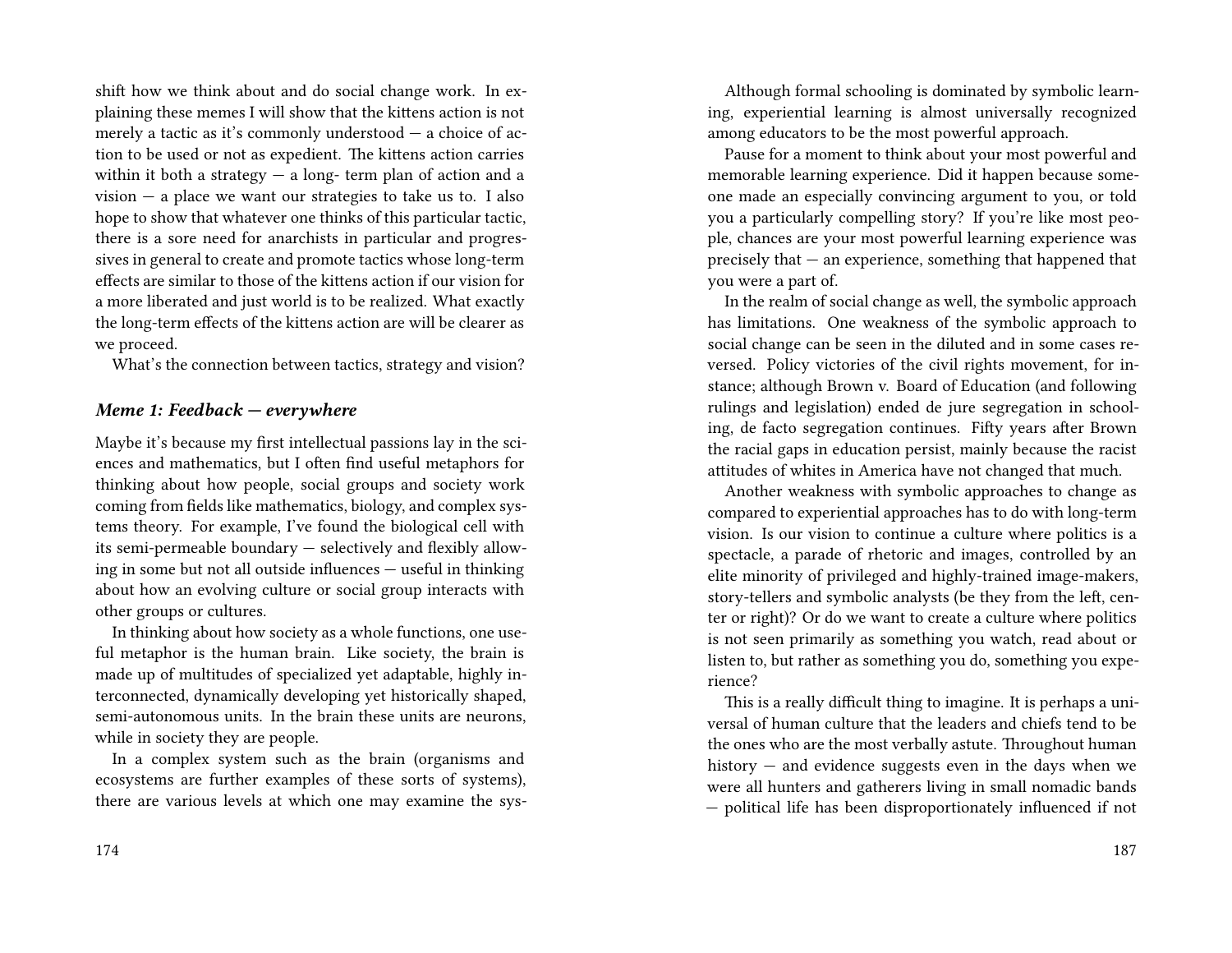#### *Meme 5: experience over symbolism*

What makes people change? This is the fundamental question facing all organizers (and teachers). This question should be on the mental front burners of anyone who cares about changing the world.

There are essentially two views on the problem of getting people to learn or change. One view is that learning happens primarily through symbols — words, texts, stories, images, etc. The other view is that learning happens primarily through experience — things that happen to us and things that we do. (These two views are really part of a more complex continuum. For instance, consider role-models, people in our lives that serve as examples for us to follow. Are they experiences? Are they symbols? Both? Neither?)

Organizers (and teachers) who take the symbolic approach focus on making convincing arguments, telling compelling stories, showing people evocative images. Symbolic learning is the dominant approach taken in traditional schooling, and it serves important functions — the memorization of facts, the communication of the experiences of others. Also, within organizing symbolic work serves a vital function-background knowledge, raising critical questions.

The experiential approach to learning focuses on hands-on projects, field trips, apprenticeships, experiments, studentcentered learning. (One example of student-centered learning is Paulo Freire's liberation pedagogy: it is all about privileging the 'subjective' experience of the learner over the 'objective' official knowledge of the teacher.) In organizing, the experiential approach focuses on helping people reflect on their own experiences, and pushing people to have new experiences-to expand their understanding of an issue and their relationship to the issue.

tem's dynamics. These levels fall along a spectrum from the  $micro - the realm of individual parts - to the macro - the$ realm of patterns and relationships among parts. For example, in the brain there are neurons (micro level) and there are concepts (macro level).

Whereas small numbers of neurons may be involved in a processing a particular sense datum (for instance, recognizing the color green), large collections of neurons are involved with more emotional or conceptual work (for example, appropriately recognizing a green traffic light).

The standard view of the philosophy of reductionism is that a whole can be understood simply by understanding its parts. Classical physical science is the child of reductionism — for example, the search in physics for the smallest building blocks of matter. In reaction to the limitations of reductionism, holistic approaches to knowledge emphasize relationships and wholes — parts only can be understood in a particular context or environment.

Feedback — everywhere is the idea that reductionism and holism are both true, but only partially. Parts create the whole and the whole shapes the parts. There is mutual influence between the various levels in a complex system, a dialectical cascade between the micro and the macro.

For example, it turns out that in the brain not only do the things we sense, perceive, or experience inform our concepts, and shape our moods, but that our concepts and moods in turn shape what we perceive. Have you ever misinterpreted a friend's innocent remark? Then you know what I mean.

In the social realm these contending perspectives — reductionism and holism — play out in debates between rugged individualist 'conservatives,' and social constructionist 'liberals.' (A lot of contentiousness in our society actually seems to arise from these same clashing views on the relationship of individuals to groups.) Feedback-everywhere allows us to transcend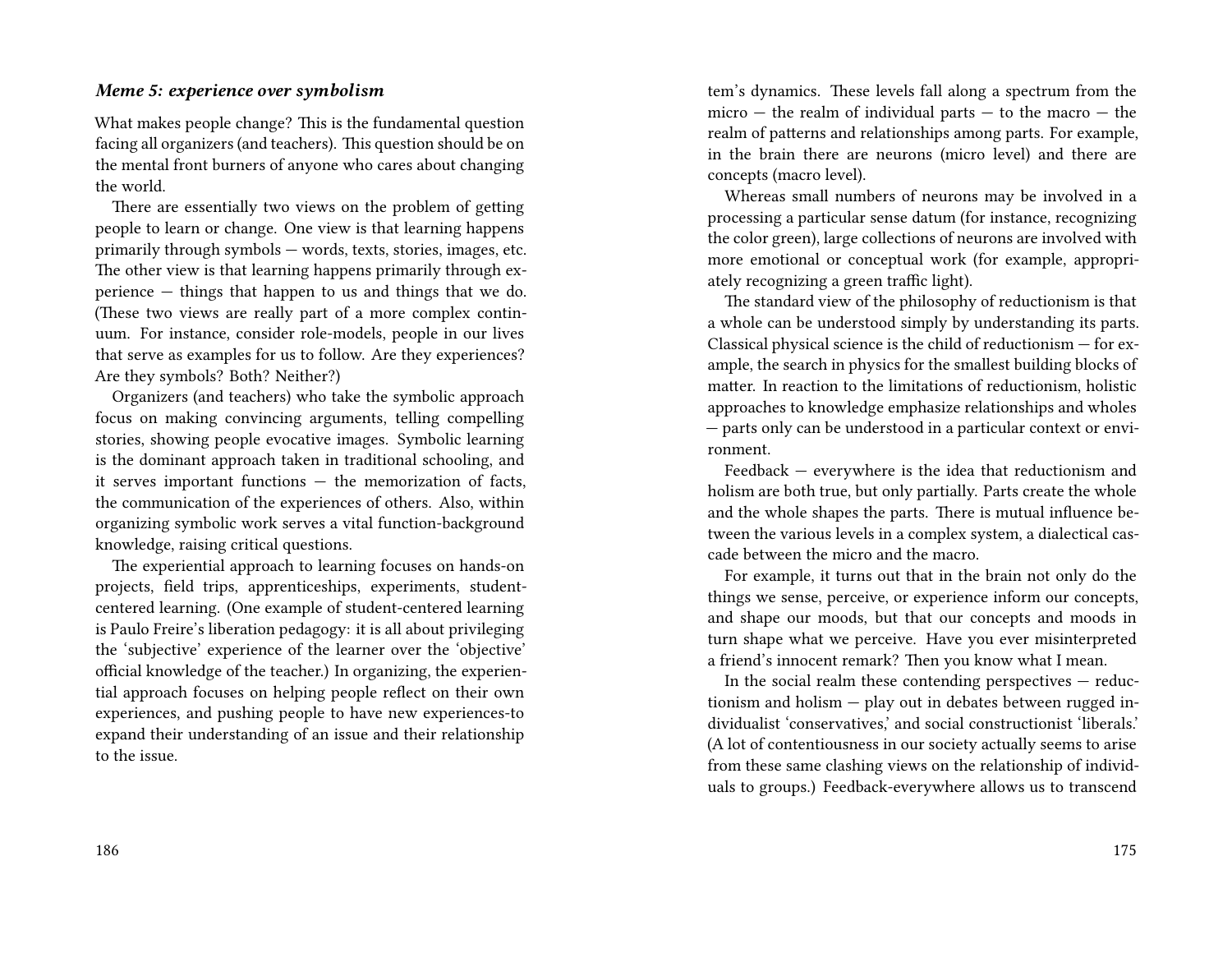this duality: not only do individuals create society, but society creates individuals.

As I mentioned before, a common criticism of anarchists is that we are all action without theory, tactics without strategy. A corollary of the feedback — everywhere principle provides adequate response to this criticism: the unity of tactics, strategy and vision. Although it is axiomatic among folk who wanna be smart planners that vision determines strategy determines tactics, it is rarely recognized that the chain of effect runs in reverse as well: what we do today (a tactical choice) shapes our path for tomorrow (strategic possibilities), and the unfolding of that path shapes our evolving vision. This corollary of feedback- everywhere — the unity of tactics, strategy and vision — is embodied in the classic anarchist understanding that our means (tactics/strategy) must harmonize with our ends (vision).

Thus, the kittens action is not only a tactic for mobilization, to be used or not as expedient, but it also implies a class of compatible strategies for transformation, and a class of compatible visions of the society its practitioners would like to create. Again, the kind of strategy and vision implicit in the kittens action will be made more clear as we look at the five other memes.

How do we fight the/for power?

### *Meme 2: Power as a relationship (rather than a commodity)*

Power exists only in the interaction between people. Although the power relationship may imply different roles-the 'powerful' and the 'disempowered' — that relationship only has reality because of the participation and the acquiescence of each participant.

This principle has been recognized by generations of diverse social theorists and social actionists (e.g. Hume, Tolstoy,

perhaps it comes from Marxist- Leninist party-fetishism. Who knows?

When I talk about organizing I don't mean getting people to join an organi- zation, although that can be a part of it. By organizing I simply mean doing what organizers do — getting people to do something, getting people to take action. Ultimately, it doesn't matter if someone joins a particular organization, as long as that person is doing work to expand human liberation, and as long as they understand that their work is part of a larger tapestry of transformation, a tapestry that includes the work I and people like me are doing.

This is a critical point so let me take time to be clear here. The impact and legacy of left social movements (e.g. the civil rights movement, the anti-nuke movement) cannot be measured simply by the policies that are passed or by the organizations that get created. After all, policies can be subverted and organizations can ossify. The main value of left social movements comes from the transformative actions they inspire from millions of unnamed and unaffiliated people, people whose lives are changed by something they are a part of, people who take what they learn into the rest of their lives. The main value of social movements comes from the way they deepen our consciousness and shift our culture.

Any tactic or strategy connected with a vision for liberation must say yes to the following question: Does this tactic or strategy lead to transformative action? Does this tactic or strategy organize?

It is clear that the kittens action, like any mass action, does organize people, at least its participants. Participants step outside their normal scripts of silence and anonymity in the face of the culture of complicity, and they do something about the ills they perceive. Further, by directly engaging the public, kittens can organize many, many others as well.

More on this to come.

How do people learn? What makes people change?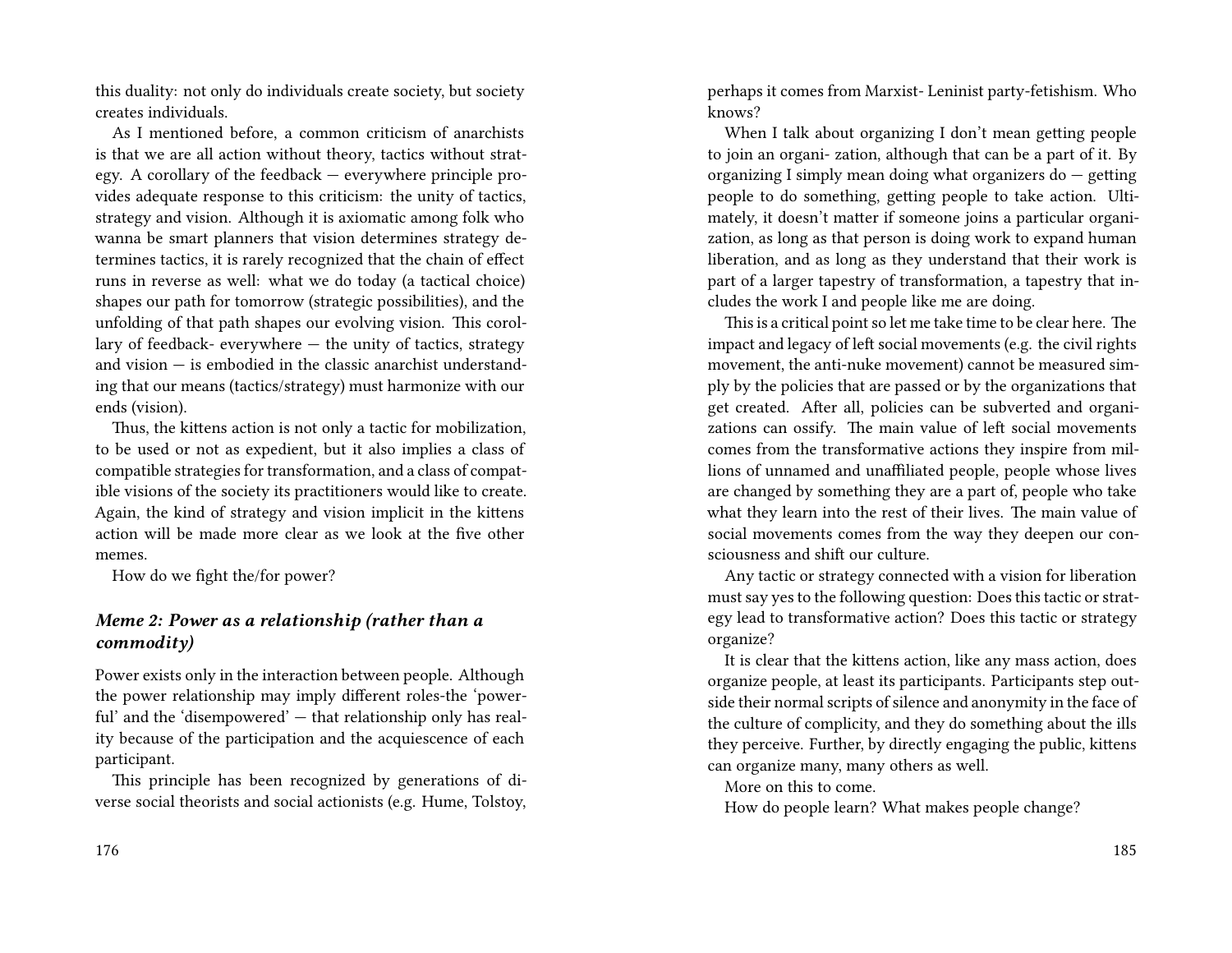How do we move from the margins into the center?

### *Meme 4: Organization vs. Marginalization*

Anarchists who are into organizing are often critical of those who represent anarchism largely as a subculture or lifestyle. Anarchist organizers argue that lifestylist anarchists marginalize themselves in their safe subculture niches and thus become invisible and irrelevant in the wider movement.

The marginalization anarchist organizers worry about is not just a problem for anarchists — it's a problem for the left as a whole. (N.B. I know some of y'all don't like the word 'left.' Sorry for any semantic inconvenience. What I mean by 'left' is very broad: the people who believe we need more social equality, more sustainability, less hatred, and more liberation in the world.)

For most of us on the left, the longer we see ourselves as part of the left, the more we feel estranged and distant from regions of culture that used to be familiar to us. We spend more and more time with other progressives and activists, and less and less time with that 'conservative brother-in-law who just doesn't get it.' We shift our sense of community as we shift our sense of self. This is quite normal.

However, if we on the left are going to win the public to our side of the struggle, we gotta do more than complain about the people who don't know what we know, or the people who aren't activated like us. We gotta figure out how to teach people what we know, and we gotta figure out how to activate people. In short, we gotta organize.

A lotta people assume that organizing means organizationbuilding.

Perhaps this comes from the (correct) notion that systemic change requires institutional change, and the (incorrect) notion that institutional change requires mass organizations. Or

184

Gandhi, Foucault, and Biko, to name just a few) who have long argued that the power of an oppressive regime rests on the people's obedience to that regime. In the words of Steven Biko, "The most powerful tool in the hands of the oppressor is the mind of the oppressed."

Despite this long tradition of nuanced and dialectical thinking about power, many people, including many on the left, still tend to think in absolute and static terms when they ponder the nature of power: the elite or the privileged are 'powerful' while the oppressed and the marginalized are 'powerless.' Power for them becomes like a scarce commodity: some people have it while others don't.

Why is this way of thinking so pervasive? There at least three reasons for the popularity of this idea of power: 1) It provides a kind of rationalization for resignation-'We have good reason to feel hopeless! We're powerless for chrissakes!'; 2) It results from internalized oppression-resistance becomes inconceivable when we see ourselves as powerless; 3) Our concepts work metaphorically. The commodity concept of power arises via metaphorical extension: Power is something we desire and that we negotiate in social transactions, and thus it is like a commodity.

The problem with this scarce commodity concept of power is that it can lead people to make bad strategic choices in their social change work, and it can lead to perceived and therefore manifest powerlessness. For example, radical social actionists often criticize liberal reformists for solving social problems in a way that reinforces the power of the oppressive social forces that cause the problems to begin with. By begging the master to throw you a bone, you affirm the master's power over your life. To the extent this criticism is true, it is the liberal reformists' assumptions about the 'powerlessness' of the people they want to save that is to blame.

A thought experiment I like to give people when it seems like their understanding of power is too absolute or commodity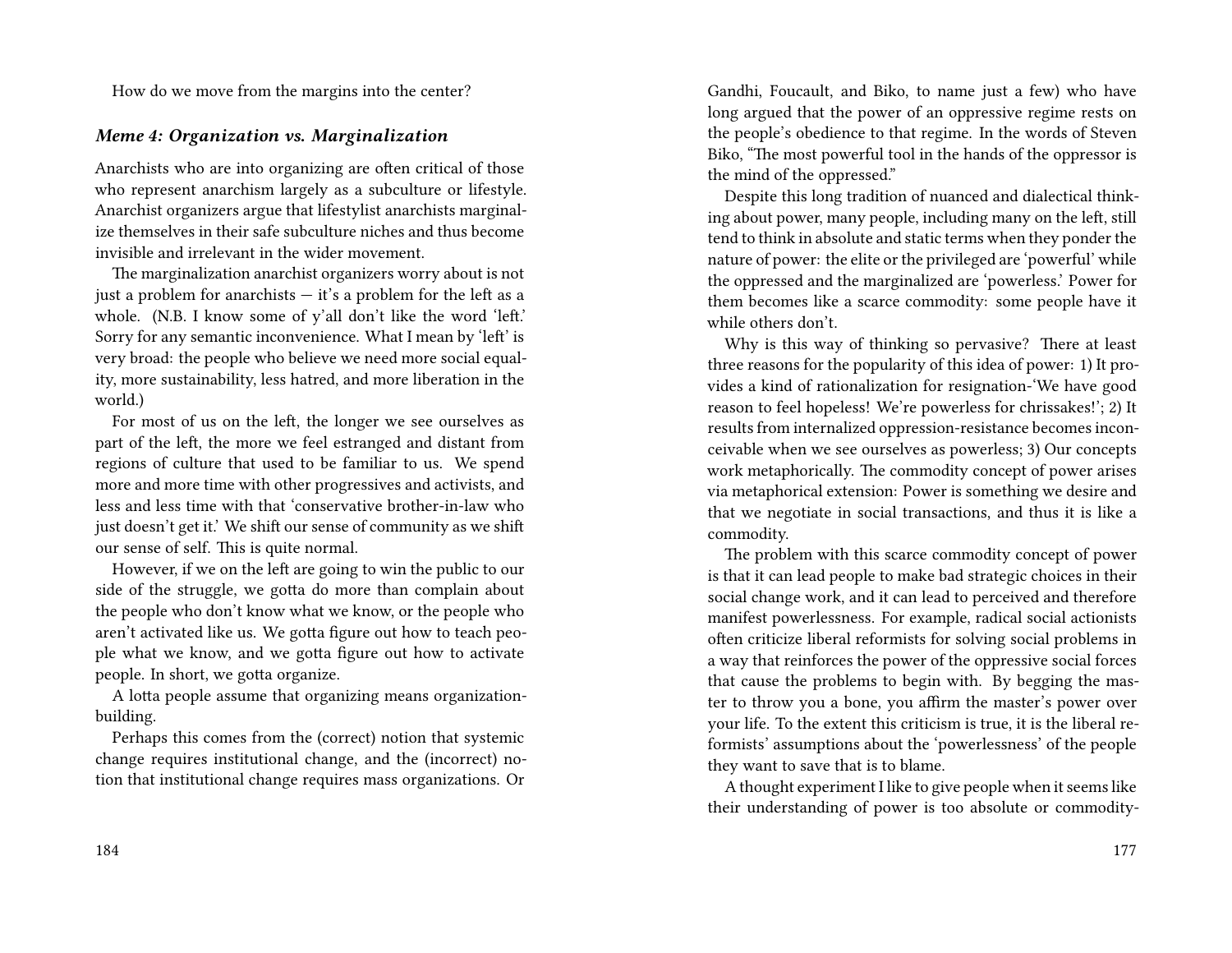like is this:

*Imagine you could get rid of the top 1,000,000 power people in the world- you know, the CEOs, the high-level officials, the presidents, the generals, the corporate boards of directors, the biotech wizards, the movie moguls, etc. Imagine you could just snap your fingers and boom! they would all disappear without a trace.*

After their twinkling eyes tell me they've gotten the picture, I then ask:

*Ok. So the rulers of society are gone. Now what happens next? Social liberation? The struggle's over? We won?*

After some moments of consideration, they usually will say something like, "Naw, it wouldn't make much of a difference. Other people — the middle managers, the staffers, the lieutenants, the assistants, etc  $-$  -would all just move up to take their places. What would need to change is the system, the consciousness."

To fight the power (and win), it is not enough to get rid of the people who are privileged. We must change the consciousness that the current power relations reflect. I'm reminded of the marvelous title of an anarchist pamphlet I've had on my shelf for the longest but that I've never gotten around to reading: *You Can't Blow Up a Social Relationship.*

A characteristically anarchist approach to taking action to challenge power relations is direct action. Direct action means taking action to directly address a problem or get your needs met, without asking the powers that be to do it for you. Direct action means fighting power by asserting your own power, as opposed to asking that others with power treat you kinder or gentler. Although many activists don't emphasize this, direct action isn't just about fighting power: it's also about changing consciousness. People who take direct action to improve their lives end up by having a greater sense of control over their own lives. By taking action they change the world, and by changing the world they change themselves. (This is another example of

A question to ask about any tactics (or strategies) for social change is this: to what extent do those tactics (or strategies) help prefigure or bring about a desirable and necessary change in the way we live our lives, a desirable and necessary shift in our culture?

The kittens action promotes a culture-shift on all the fronts I've just mentioned.

First, it gets folk to transgress the taboo about talking politics in public. The demise of this taboo would have deep and far-reaching consequences in our society. No longer would the American public be content to limit its sophisticated analyses and passionate debates to sports, pop stars and movies. No longer would our roles as consumers or workers eclipse our roles as community members, as citizens (documented or not). When social reality ceases to be a trivial show, when social reality is something that we have important things to say about, then we can move from being spectators to being creators.

Second, by breaking through not only the taboo against politics but the taboo against purposefully engaging strangers in dialogue, kittens renew their sense of interdependence and connection with the real people who make up the real society around them. Conversing about heartfelt stuff with people outside our normal circles makes it hard to reduce people to tokens in a theory, it expands our sense of our own humanity, and it moves us out of alienation.

Third, the kittens action  $-$  just like other anti-authoritarian forms of mass action (e.g. affinity group convergences)  $-$  engages participants in a form of collectivity where every individual is a key actor and decision-maker, and where the power of the group is directly dependent on the power of the individuals, and where the power of the individuals is directly connected with the power of their team and indirectly (especially at the final reconvergence/sharing stories step) connected with the power of the overall action. We learn to create liberated forms of collectivity through practical experience.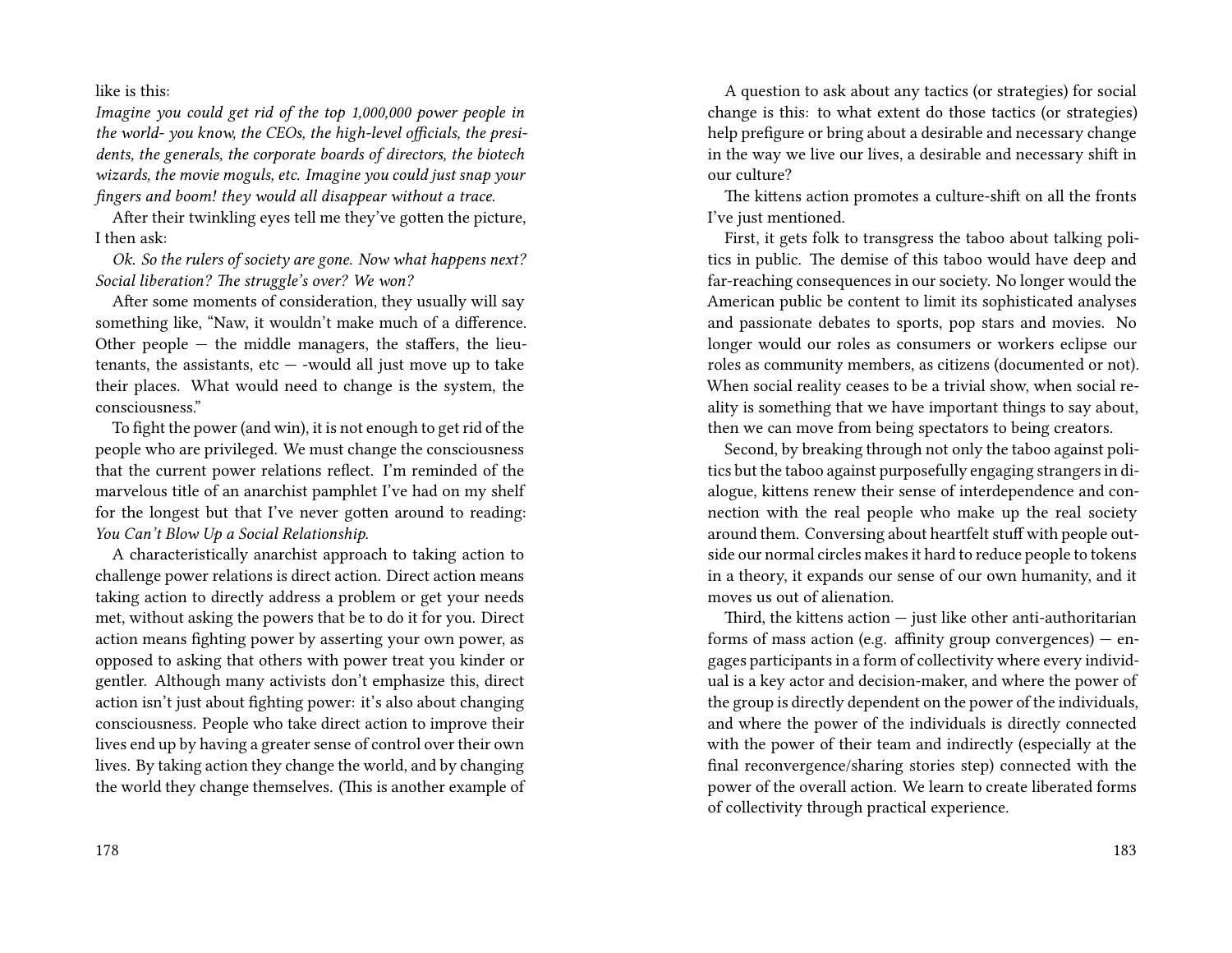Finally, most forms of collectivity in our society  $-$  teams, companies, public agencies, etc. — are organized as clear hierarchies, with bosses, managers and followers. Very rarely do we have opportunities to work in groups that are organized in an egalitarian way, where the experiences of each participant are equally important. Thus, we get used to seeing collectivity as requiring a weakening of our individuality. We come to see individuality and collectivity as locked in a zero-sum competition. To be a 'strong individual' means to ignore the collective, and to be a 'good team- player' means to efface one's own needs.

How can we create social groups that both enhance and feed off of the power of the individual members? How can we create liberated forms of collectivity?

In reaction to the pervasive hierarchy that informs our social groups, and because they cannot think of alternative structures, some anarchists espouse doing away with complex forms of social organization altogether.

Some pine for an idyllic past where everyone lived in small egalitarian bands and complex divisions of labor did not exist. However, the majority of thoughtful anarchists make a distinction between the legitimate authority of experts who we choose to listen to for advice or situational leadership, and the imposed authority of bosses, rulers and elites.

But knowing in theory that legitimate and non-coercive leadership is possible doesn't mean that it's always clear how to make it work in practice. A huge stumbling block for efforts to create egalitarian social arrangements is that the vast majority of people's socialization has occurred primarily through hierarchical groups and institutions. One of the powerful and far-reaching impacts of the global justice movement's mass mobilization efforts has been the exposure of many, many people to effective egalitarian forms of decision-making (e.g. affinity groups). These people certainly take their experiences into other aspects of their lives and their social change work.

182

feedback-everywhere. Also, see Meme 5 for more on the role of action in shaping our sense of self.)

Some people confuse direct action with civil disobedience, especially after the dramatic protests involving mass arrests that we've seen in the global justice movement since Seattle. Though direct action and civil disobedience can overlap, they are not the same. Civil disobedience means breaking a law in order to get justice — either directly in the moment or indirectly through a moral appeal to other people. Direct action means doing what it takes to get immediate justice — whether the action is legal or not. Consider the issue of police brutality. An example of a civil disobedience response would blocking the streets in order to highlight the issue for the public. An example of direct action would be forming a Copwatch group to show up and closely observe whenever folk get stopped by the police.

Since any tactic has implications for strategy and vision (cf. feedback — everywhere), when evaluating a tactic we should ask ourselves: Does the tactic (or its related strategy) work to change power relations and consciousness in a fundamental way? If the answer is yes, great. If the answer is no, time to rethink our tactics.

How does the kittens action work to change power relations and consciousness? In some ways the kittens action is closer to direct action than the typical march-rally.

At a march, most participants do not directly engage the public; they are merely part of a crowd passing by waving their signs. The immediate target of a typical march-rally is actually the media, and only indirectly the public.

Organizers draw media attention in the hopes that the media will then communicate their message to the public. In contrast, at a kittens action, the participants interact with the public directly; they become the media themselves and take their message directly to the people.